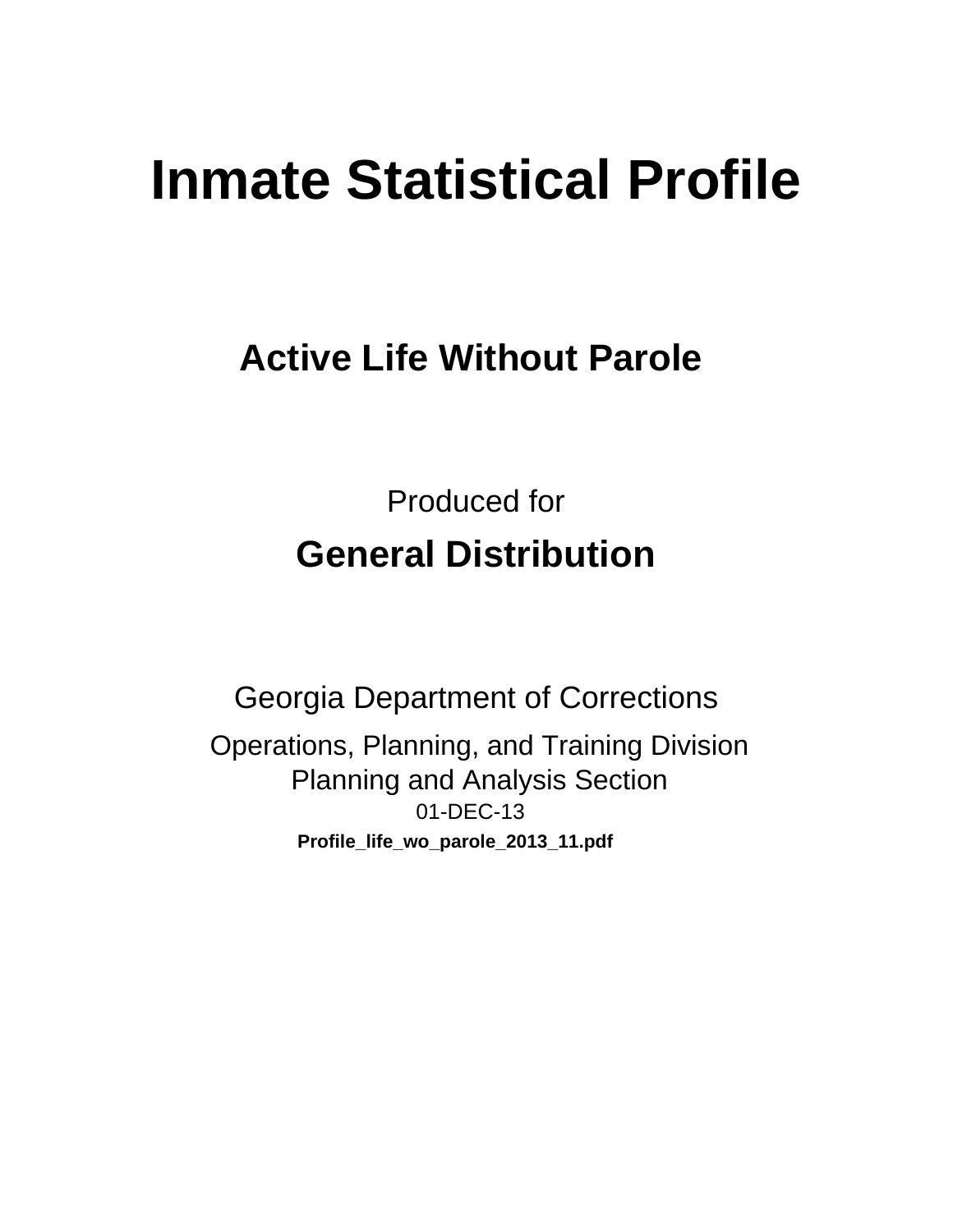#### **Inmate Statistical Profile 01-DEC-13** Contents

**Active Life Without Parole** 

Produced for General Distribution

# **Table of Contents**

| <b>Demographic information</b>                                       |
|----------------------------------------------------------------------|
| 5 Current age, broken out in ten year age groups                     |
| 6 Race group                                                         |
| 7 Marital status, self-reported at entry to prison                   |
| 8 Number of children, self-reported at entry to prison               |
| 9 Religious affiliation, self-reported at entry to prison            |
| 10 Home county - self-reported at entry to prison                    |
| 14 Socioeconomic class, self-reported at entry to prison             |
| 15 Environment to age 16, self-reported at entry to prison           |
| 16 Guardian status to age 16, self-reported at entry to prison       |
| 17 Employment status before prison, self-reported at entry to prison |
| 18 Age at admission                                                  |
| 20 Height, measured at entry to prison                               |
| 21 Weight, measured at entry to prison                               |
| 22 Military service                                                  |
| <b>Correctional information</b>                                      |
| 23 Type of admission to prison                                       |
| 24 Current / last security status                                    |
| 25 Current / last institution type                                   |
| 26 Institution type - transitional centers                           |
| 27 Institution type - county prisons                                 |
| 28 Institution type - state prisons                                  |
| 29 Institution type - private prisons                                |
| 30 Institution type - pre-release centers                            |
| 31 Institution type - inmate boot camp                               |
| 32 Number of disciplinary reports                                    |
| 33 Number of transfers                                               |
| 34 Number of escapes                                                 |
| 35 Time served in current (or last) institution                      |
| Educational, psychological and physical information                  |
| 36 Highest grade level attained                                      |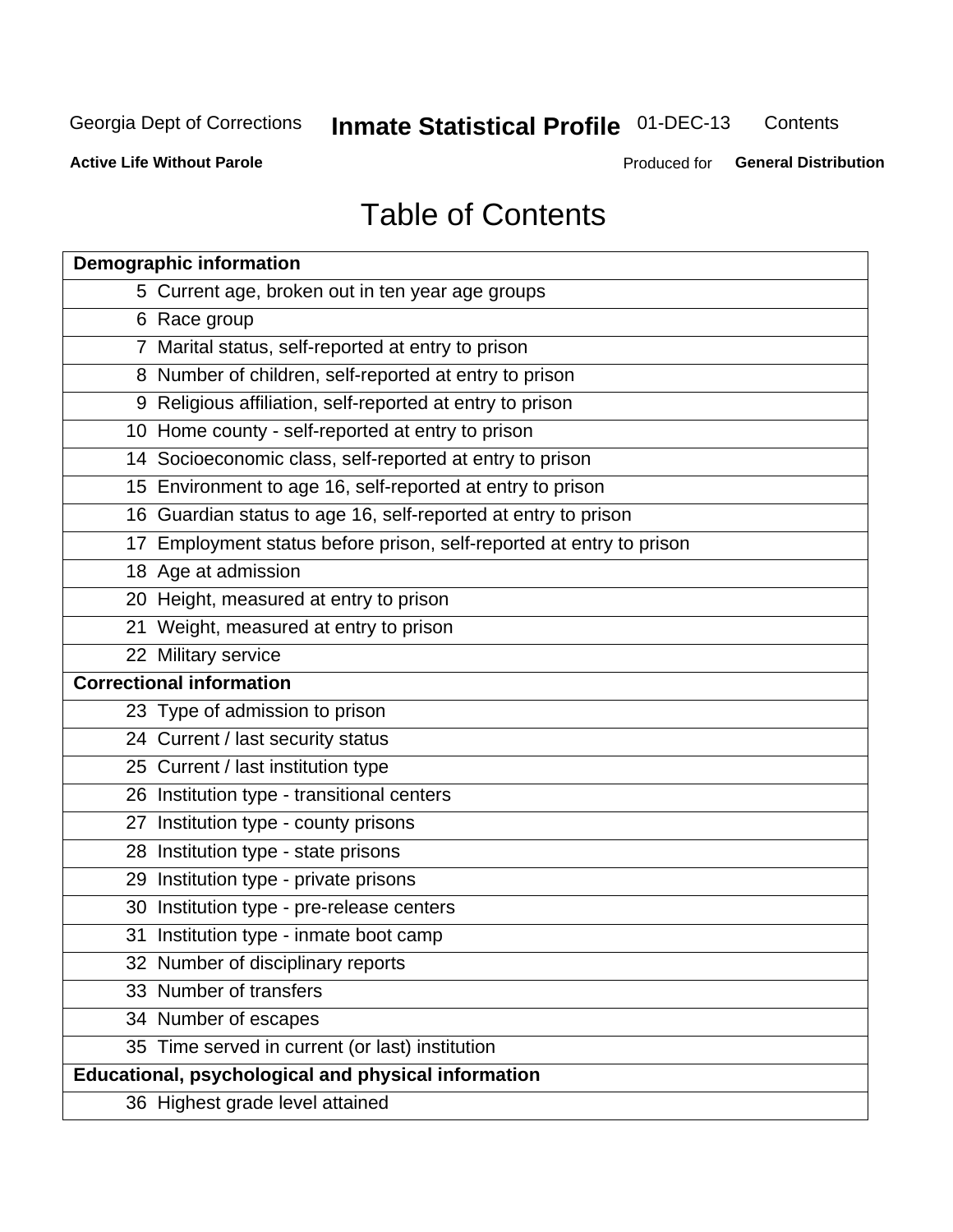#### **Inmate Statistical Profile 01-DEC-13** Contents

**Active Life Without Parole** 

Produced for General Distribution

# **Table of Contents**

| <b>Educational, psychological and physical information</b>       |
|------------------------------------------------------------------|
| 37 Culture fair IQ scores                                        |
| 38 Wide Range Achievement Test (WRAT) reading score              |
| 39 Wide Range Achievement Test (WRAT) math score                 |
| 40 Wide Range Achievement Test (WRAT) spelling score             |
| 41 Scope of substance abuse - summary                            |
| 42 Scope of substance abuse - detail                             |
| 43 Current / last mental health treatment level                  |
| 44 PULHESDWIT medical scale - 'P' overall condition ('P'hysical) |
| 45 PULHESDWIT medical scale - 'U' upper body                     |
| 46 PULHESDWIT medical scale - 'L' lower body                     |
| 47 PULHESDWIT medical scale - 'H' hearing                        |
| 48 PULHESDWIT medical scale - 'E' vision                         |
| 49 PULHESDWIT medical scale -'S' psychiatric                     |
| 50 PULHESDWIT medical scale - 'D' dental                         |
| 51 PULHESDWIT medical scale - 'W' work ability                   |
| 52 PULHESDWIT medical scale - 'I' impairment                     |
| 53 PULHESDWIT medical scale - 'T' transportability               |
| 54 Criminality in family, self-reported                          |
| 55 Alcoholism in family, self-reported                           |
| 56 Drug abuse in family, self-reported                           |
| 57 Subjected to frequent beatings, self-reported                 |
| 58 Father absent during inmate's childhood                       |
| 59 Mother absent during inmate's childhood                       |
| 60 Inmate diagnosed as manipulative                              |
| 61 Inmate diagnosed as assaultive                                |
| <b>Crimes and criminal history information</b>                   |
| 62 Number of prior Georgia incarcerations                        |
| 63 Prison sentence in years                                      |
| 64 Primary offense, broken out into felonies vs misdemeanors     |
| 65 Primary offense, broken out into six broad crime categories   |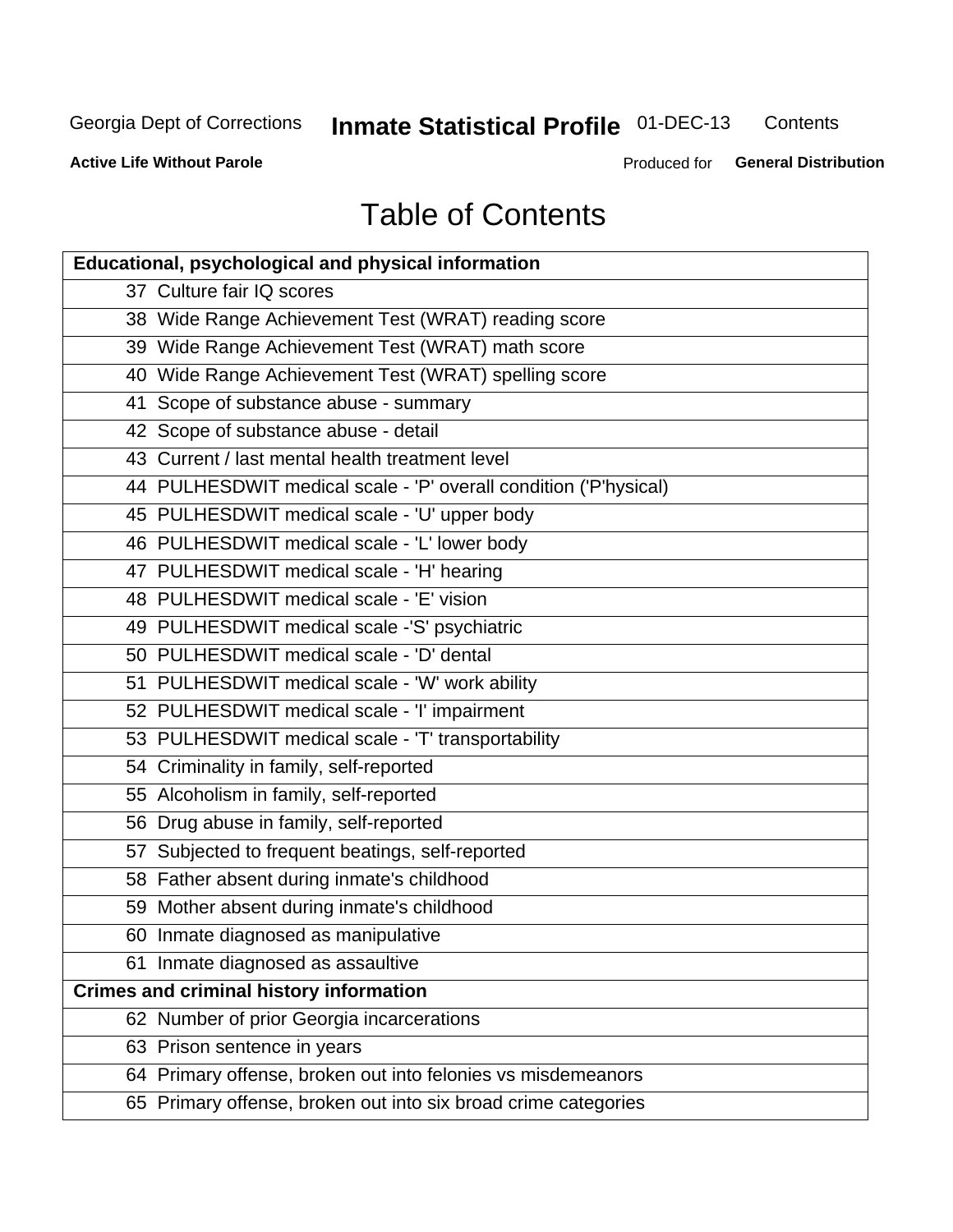#### **Inmate Statistical Profile 01-DEC-13** Contents

**Active Life Without Parole** 

Produced for General Distribution

# **Table of Contents**

| <b>Crimes and criminal history information</b>        |
|-------------------------------------------------------|
| 66 Primary offense, detailed offense code             |
| 67 County of conviction of primary offense            |
| 71 Circuit of conviction of primary offense           |
| 73 Years served (jail + prison) in this incarceration |
| <b>Medical information</b>                            |
| 74 Results of most recent HIV test                    |
| 75 Results of most recent tuberculosis test           |
| 76 Results of most recent syphilis test               |
| 77 Results of most recent Hepatitis-C test            |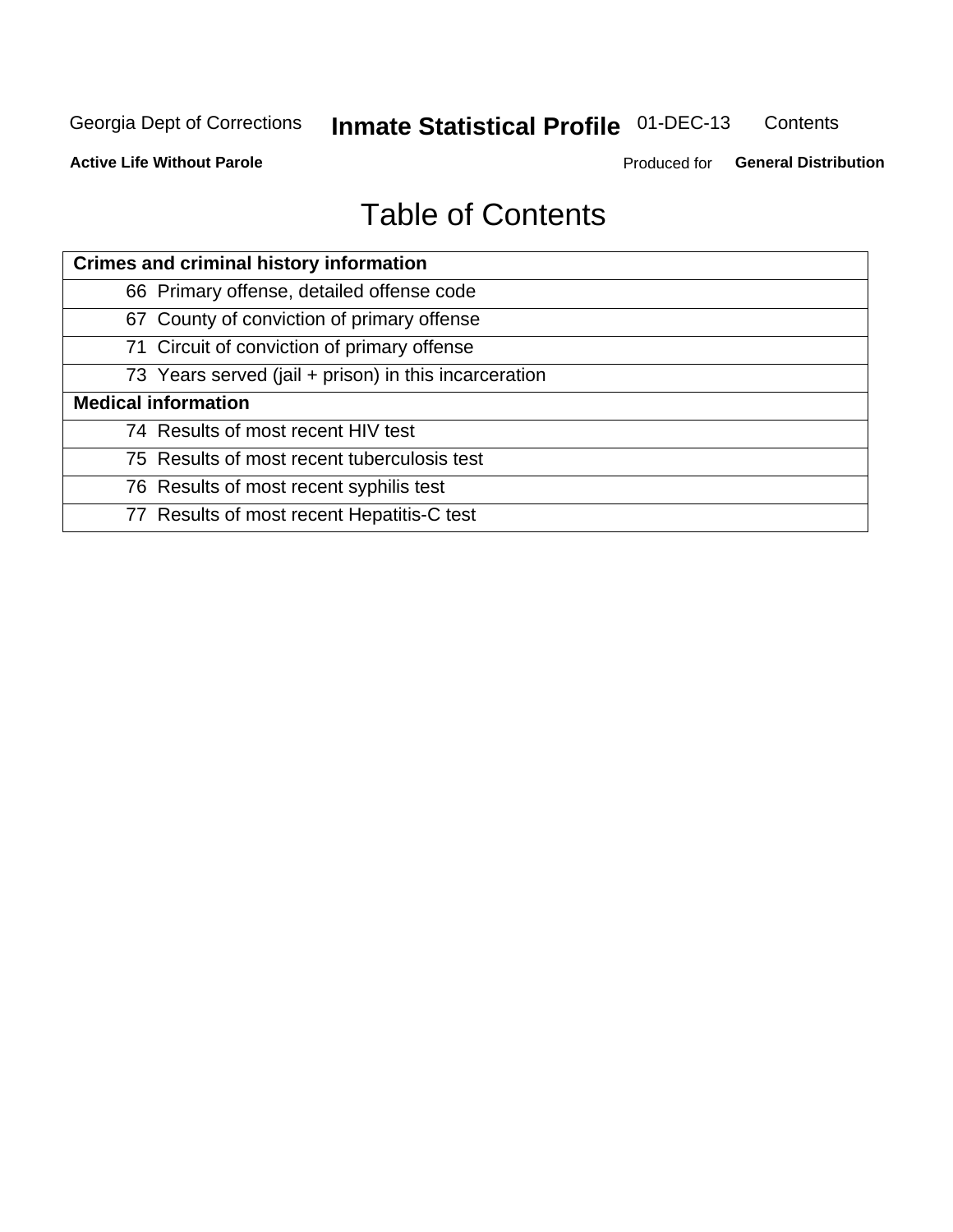# Inmate Statistical Profile 01-DEC-13 Page 5

### **Active Life Without Parole**

### Produced for General Distribution

## Current age, broken out in ten-year age groups

COL % - percent each COUNT is of its particular column

|                          |                 | <b>Male</b> |         |              | <b>Female</b> |       | <b>Total</b>     |            |
|--------------------------|-----------------|-------------|---------|--------------|---------------|-------|------------------|------------|
| <b>Current Age</b>       | <b>Count</b>    | Col %       | Row %   | <b>Count</b> | Col %         | Row % | <b>Total</b>     | Col %      |
| <b>Teens (1-19)</b>      | 8               | 0.87%       | 100.00% |              |               |       | 8                | 0.84%      |
| <b>Twenties (20-29)</b>  | 123             | 13.36%      | 95.35%  | 6'           | 23.08%        | 4.65% | 129 <sub>1</sub> | 13.62%     |
| <b>Thirties (30-39)</b>  | 251             | 27.25%      | 97.29%  |              | 26.92%        | 2.71% |                  | 258 27.24% |
| <b>Forties (40-49)</b>   | 274             | 29.75%      | 97.51%  |              | 26.92%        | 2.49% | 281              | 29.67%     |
| <b>Fifties (50-59)</b>   | 193             | 20.96%      | 96.98%  | 6            | 23.08%        | 3.02% |                  | 199 21.01% |
| <b>Sixties (60-69)</b>   | 52              | 5.65%       | 100.00% |              |               |       | 52               | 5.49%      |
| Seventy + (70 and above) | 20 <sub>1</sub> | 2.17%       | 100.00% |              |               |       | 20               | 2.11%      |
| <b>Total Reported</b>    | 921             | 100%        | 97.25%  | 26           | 100%          | 2.75% | 947              | 100%       |

| .<br>. teu<br>$\sim$ |                          |               |                          |
|----------------------|--------------------------|---------------|--------------------------|
| デー・エー                | nn.<br>$J$ $\sim$ $\sim$ | nr<br>∼<br>__ | $\overline{\phantom{a}}$ |

| Mean<br>(average)      | 42.52 | 40.12 | 42.46 |
|------------------------|-------|-------|-------|
| <b>Median (middle)</b> |       | 39.5  |       |
| Mode (most frequent)   |       |       | د4    |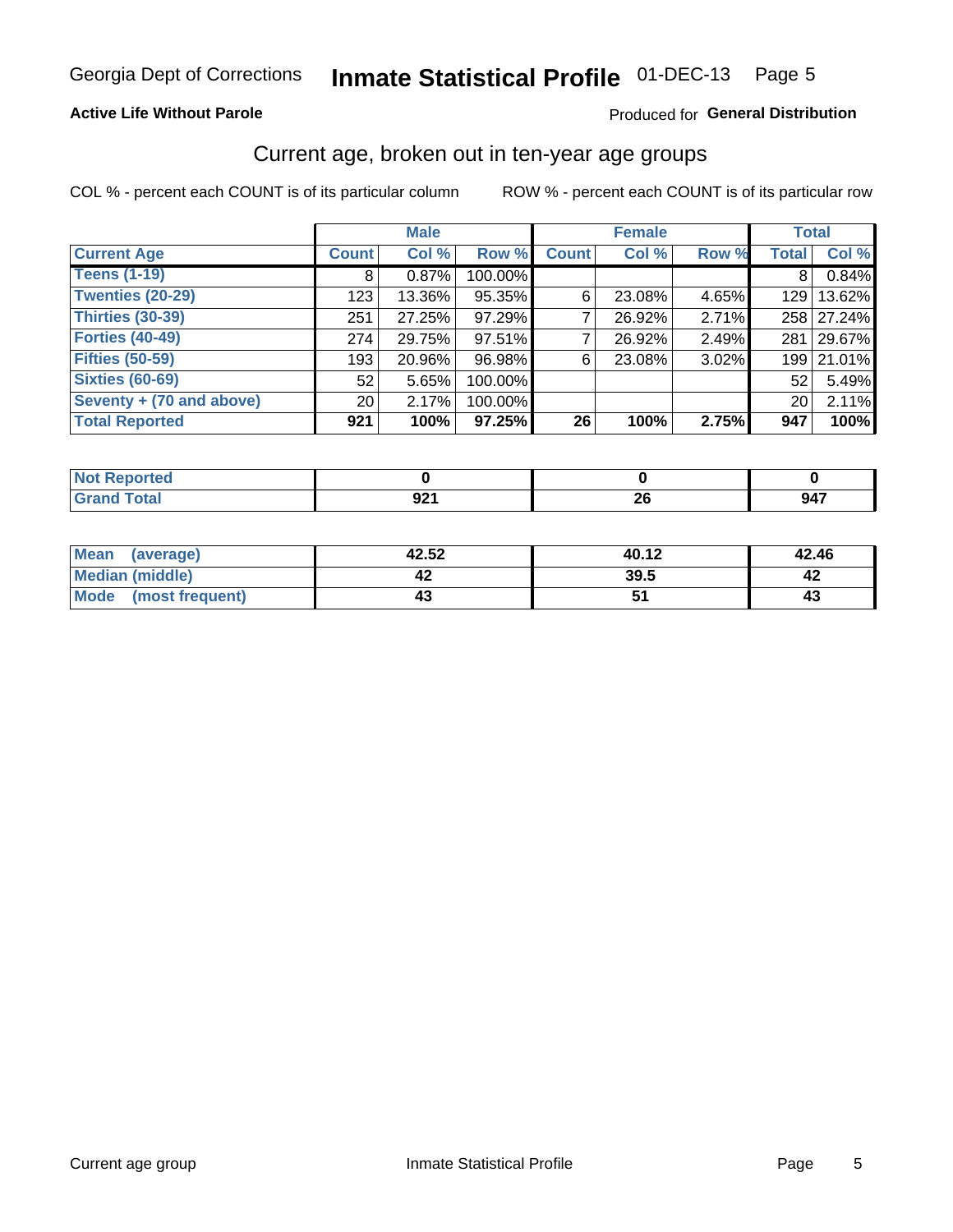#### Inmate Statistical Profile 01-DEC-13 Page 6

### **Active Life Without Parole**

Produced for General Distribution

## Race group

COL % - percent each COUNT is of its particular column

|                              |              | <b>Male</b> |                    |    | <b>Female</b> |       |       | <b>Total</b> |
|------------------------------|--------------|-------------|--------------------|----|---------------|-------|-------|--------------|
| <b>Race Group</b>            | <b>Count</b> | Col %       | <b>Row % Count</b> |    | Col %         | Row % | Total | Col %        |
| <b>White</b>                 | 214          | 23.24%      | 95.11%             | 11 | 42.31%        | 4.89% | 225   | 23.76%       |
| <b>Black</b><br>$\mathbf{2}$ | 681          | 73.94%      | 97.99%             | 14 | 53.85%        | 2.01% | 695   | 73.39%       |
| <b>Other</b><br>5.           |              | $.11\%$     | 100.00%            |    |               |       |       | .11%         |
| <b>Asian</b><br>6            | 4            | .43%        | 100.00%            |    |               |       | 4     | .42%         |
| <b>Hispanic</b><br>10        | 21           | $2.28\%$    | 95.45%             |    | 3.85%         | 4.55% | 22    | 2.32%        |
| <b>Total Reported</b>        | 921          | 100%        | 97.25%             | 26 | 100%          | 2.75% | 947   | 100%         |

| and an anti-<br>тес       |                            |           |     |
|---------------------------|----------------------------|-----------|-----|
| $int^{\bullet}$<br>______ | ሰን1<br>JŁ<br>$\sim$ $\sim$ | oc.<br>ΔU | 947 |

| M | - - - | Piavn |
|---|-------|-------|
|   |       |       |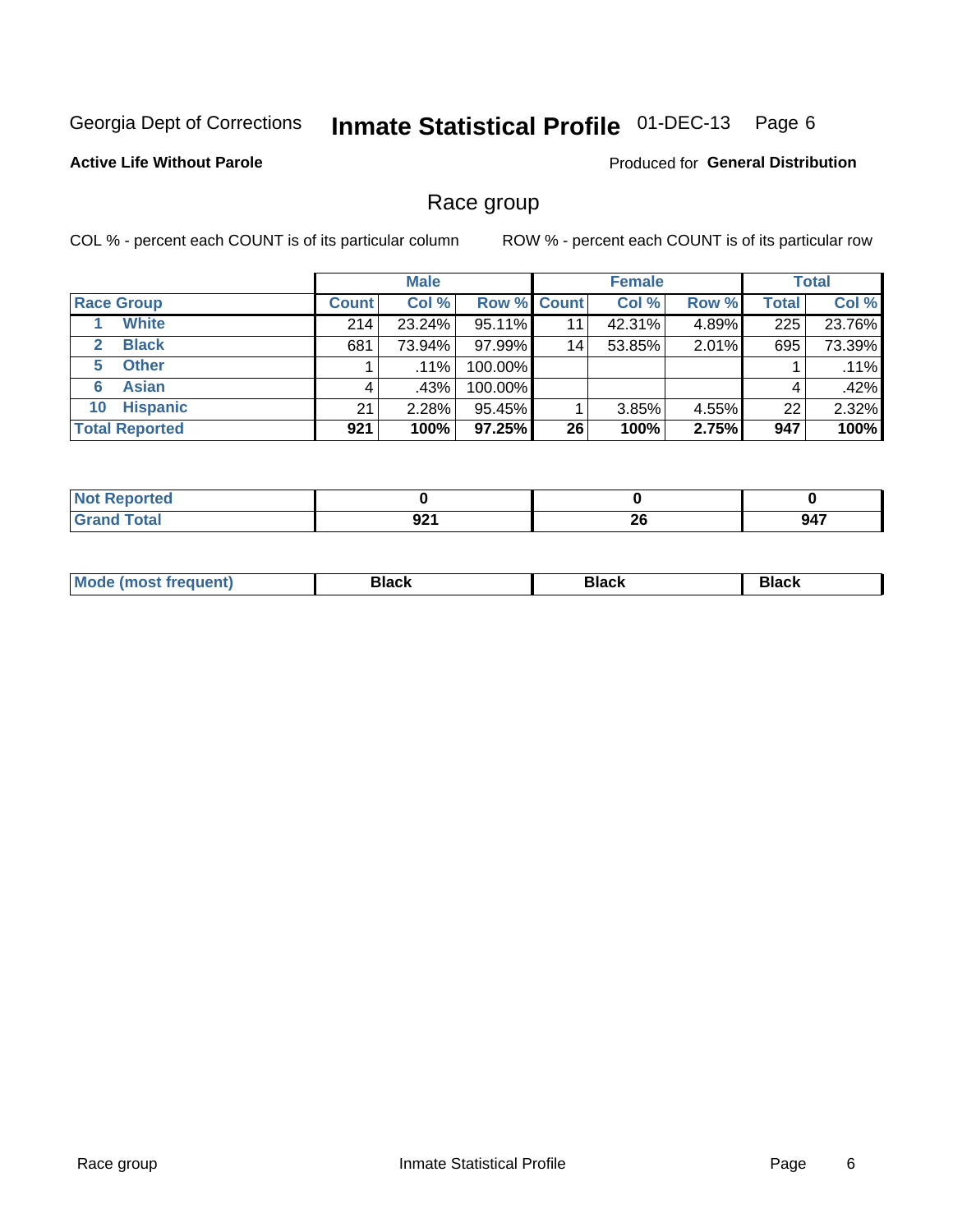# Inmate Statistical Profile 01-DEC-13 Page 7

#### **Active Life Without Parole**

### Produced for General Distribution

# Marital status, self-reported at entry to prison

COL % - percent each COUNT is of its particular column

|                            |                 | <b>Male</b> |        |                 | <b>Female</b> |        |              | <b>Total</b> |
|----------------------------|-----------------|-------------|--------|-----------------|---------------|--------|--------------|--------------|
| <b>Marital Status</b>      | <b>Count</b>    | Col %       | Row %  | <b>Count</b>    | Col %         | Row %  | <b>Total</b> | Col %        |
| <b>Unknown</b><br>$\bf{0}$ | 4               | .43%        | 80.00% |                 | 3.85%         | 20.00% | 5            | $.53\%$      |
| <b>Divorced</b><br>D       | 71              | 7.71%       | 98.61% |                 | 3.85%         | 1.39%  | 72           | 7.60%        |
| <b>Married</b><br>М        | 135             | 14.66%      | 95.74% | 6               | 23.08%        | 4.26%  | 141          | 14.89%       |
| <b>Separated</b><br>S.     | 23 <sub>1</sub> | $2.50\%$    | 92.00% | 2               | 7.69%         | 8.00%  | 25           | 2.64%        |
| <b>Unmarried</b><br>U      | 669             | 72.64%      | 98.24% | 12 <sub>2</sub> | 46.15%        | 1.76%  | 681          | 71.91%       |
| <b>Widow</b><br>W          | 19              | $2.06\%$    | 82.61% | 4               | 15.38%        | 17.39% | 23           | 2.43%        |
| <b>Total Reported</b>      | 921             | 100%        | 97.25% | 26              | 100%          | 2.75%  | 947          | 100%         |

| <b><i><u>A</u> A</i></b><br><b>prted</b><br>NOT<br>. <b>.</b> <u>.</u> |             |          |     |
|------------------------------------------------------------------------|-------------|----------|-----|
|                                                                        | nn.<br>JL 1 | n,<br>__ | 947 |

|  | Mo | ımarrıed | Unmarried | Unmarried |
|--|----|----------|-----------|-----------|
|--|----|----------|-----------|-----------|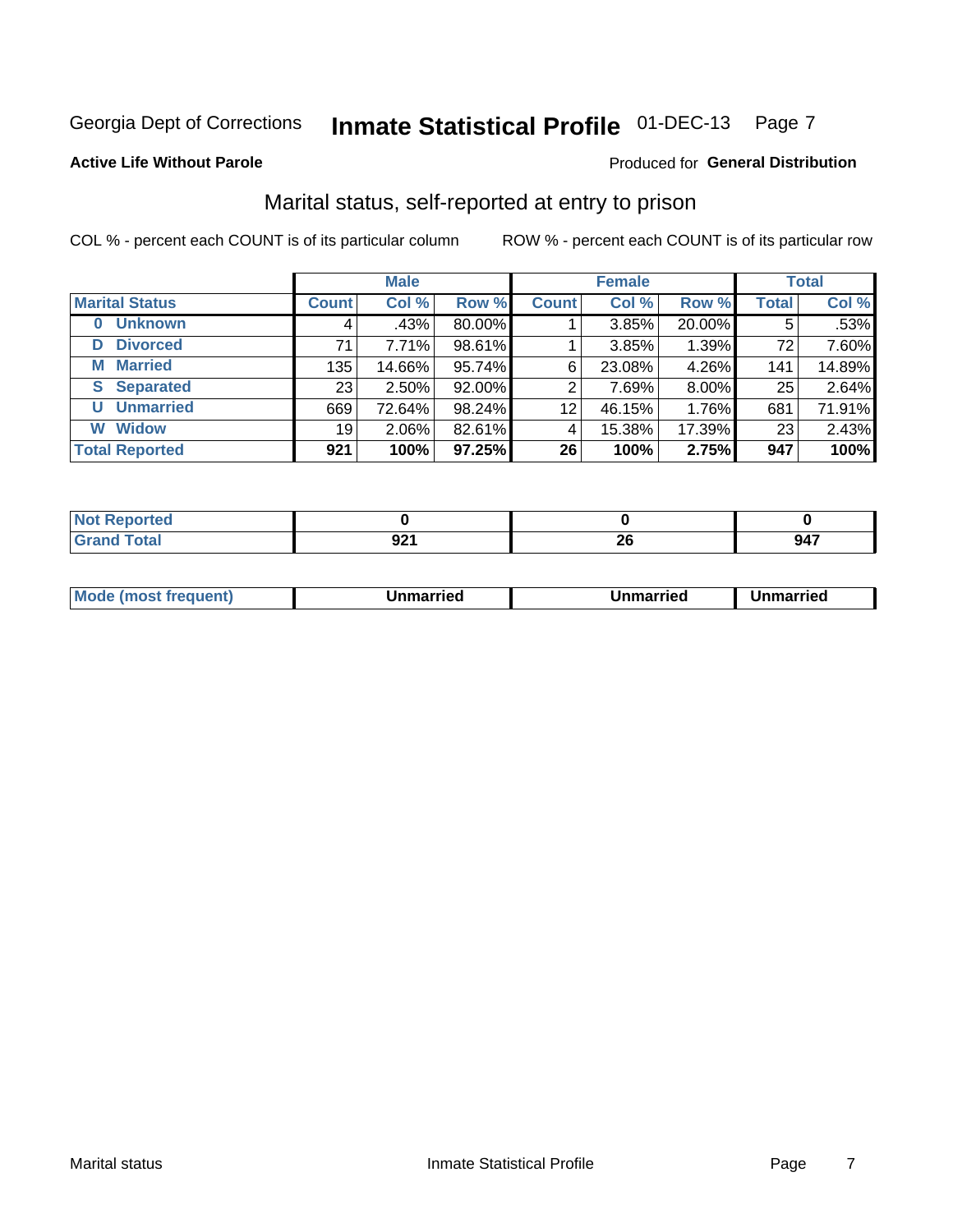# Inmate Statistical Profile 01-DEC-13 Page 8

#### **Active Life Without Parole**

### **Produced for General Distribution**

# Number of children, self reported at entry to prison

COL % - percent each COUNT is of its particular column

|                           |              | <b>Male</b> |         |              | <b>Female</b> |       | <b>Total</b> |        |
|---------------------------|--------------|-------------|---------|--------------|---------------|-------|--------------|--------|
| <b>Number of Children</b> | <b>Count</b> | Col %       | Row %   | <b>Count</b> | Col %         | Row % | <b>Total</b> | Col %  |
| $\bf{0}$                  | 342          | 37.58%      | 97.16%  | 10           | 38.46%        | 2.84% | 352          | 37.61% |
|                           | 217          | 23.85%      | 96.88%  | 7            | 26.92%        | 3.13% | 224          | 23.93% |
| $\overline{2}$            | 152          | 16.70%      | 98.70%  | 2            | 7.69%         | 1.30% | 154          | 16.45% |
| 3                         | 88           | 9.67%       | 96.70%  | 3            | 11.54%        | 3.30% | 91           | 9.72%  |
| 4                         | 65           | 7.14%       | 98.48%  |              | 3.85%         | 1.52% | 66           | 7.05%  |
| 5                         | 28           | 3.08%       | 90.32%  | 3            | 11.54%        | 9.68% | 31           | 3.31%  |
| 6                         |              | 0.77%       | 100.00% |              |               |       |              | 0.75%  |
| 7                         | 3            | 0.33%       | 100.00% |              |               |       | 3            | 0.32%  |
| 8                         |              | 0.11%       | 100.00% |              |               |       |              | 0.11%  |
| $\boldsymbol{9}$          | 2            | 0.22%       | 100.00% |              |               |       | 2            | 0.21%  |
| 10                        | 2            | 0.22%       | 100.00% |              |               |       | 2            | 0.21%  |
| Over 10                   | 3            | 0.33%       | 100.00% |              |               |       | 3            | 0.32%  |
| <b>Total Reported</b>     | 910          | 100%        | 97.22%  | 26           | 100%          | 2.78% | 936          | 100%   |

| к∺∙    |           |                 |     |
|--------|-----------|-----------------|-----|
| $\sim$ | ົ<br>JL . | - -<br><u>r</u> | 947 |

| Mean (average)       | 1.46 | '' | 1.46 |
|----------------------|------|----|------|
| Median (middle)      |      |    |      |
| Mode (most frequent) |      |    |      |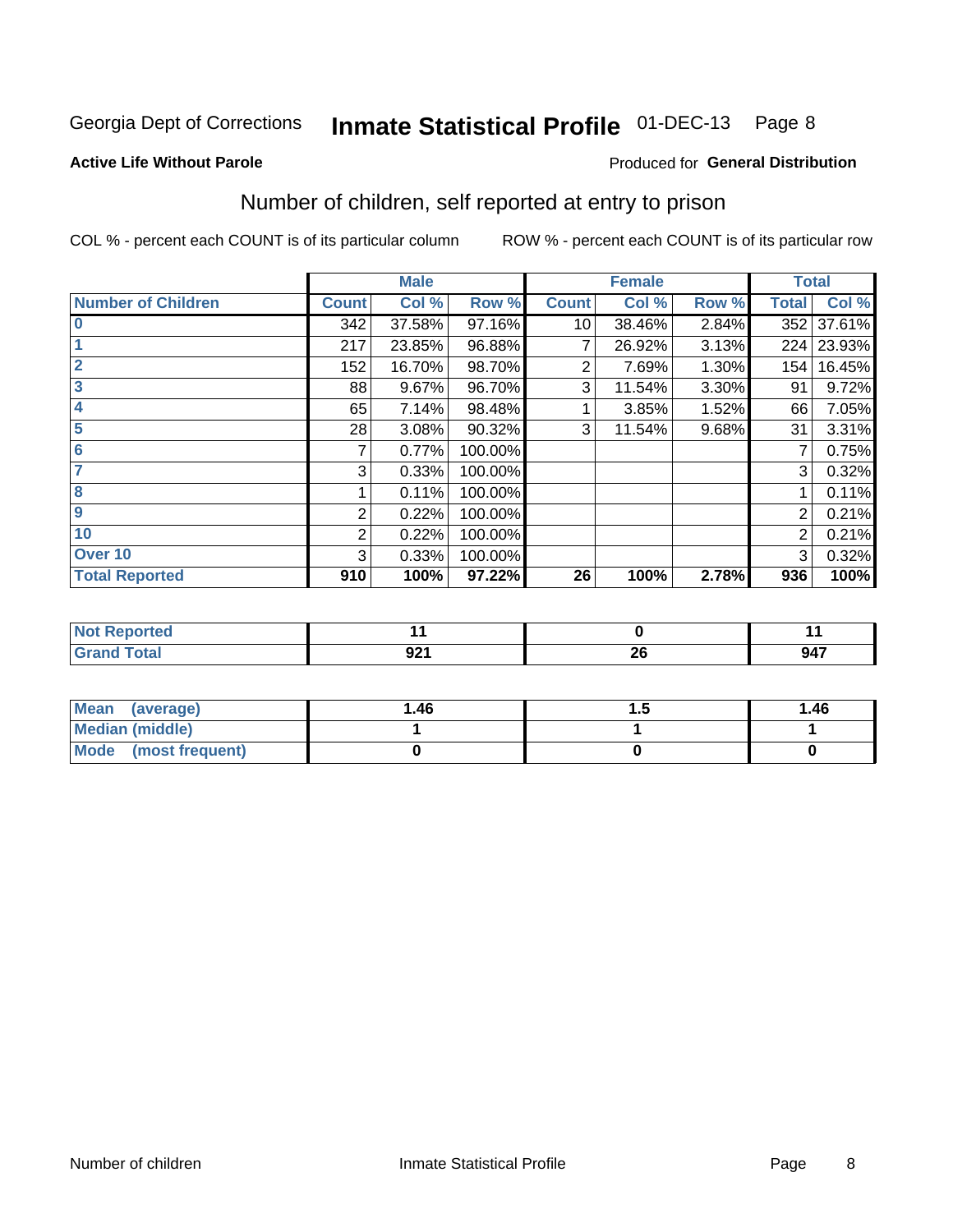#### Inmate Statistical Profile 01-DEC-13 Page 9

#### **Active Life Without Parole**

#### Produced for General Distribution

# Religious affiliation, self-reported at entry to prison

COL % - percent each COUNT is of its particular column

|              |                              |              | <b>Male</b> |         |                | <b>Female</b> |       |       | <b>Total</b> |
|--------------|------------------------------|--------------|-------------|---------|----------------|---------------|-------|-------|--------------|
|              | <b>Religious Affiliation</b> | <b>Count</b> | Col %       | Row %   | <b>Count</b>   | Col %         | Row % | Total | Col %        |
|              | <b>Islam</b>                 | 45           | 7.89%       | 95.74%  | 2              | 11.76%        | 4.26% | 47    | 8.01%        |
| $\mathbf{2}$ | <b>Catholic</b>              | 22           | 3.86%       | 95.65%  |                | 5.88%         | 4.35% | 23    | 3.92%        |
| 3            | <b>Baptist</b>               | 265          | 46.49%      | 96.01%  | 11             | 64.71%        | 3.99% | 276   | 47.02%       |
| 4            | <b>Methodist</b>             | 10           | 1.75%       | 100.00% |                |               |       | 10    | 1.70%        |
| 7            | <b>Chc Of God</b>            |              | .18%        | 100.00% |                |               |       |       | .17%         |
| 8            | <b>Holiness</b>              | 21           | 3.68%       | 95.45%  |                | 5.88%         | 4.55% | 22    | 3.75%        |
| 9            | <b>Jewish</b>                |              | .18%        | 100.00% |                |               |       |       | .17%         |
| 10           | <b>Anglican</b>              |              | .18%        | 100.00% |                |               |       |       | .17%         |
| 12           | <b>Hindu</b>                 | 2            | .35%        | 100.00% |                |               |       | 2     | .34%         |
| 16           | <b>Seven D Ad</b>            | 4            | .70%        | 100.00% |                |               |       | 4     | .68%         |
| 17           | <b>Jehovah Wt</b>            | 9            | 1.58%       | 100.00% |                |               |       | 9     | 1.53%        |
| 18           | <b>Latr Day S</b>            |              | .18%        | 100.00% |                |               |       |       | .17%         |
| 20           | <b>Other Prot</b>            | 78           | 13.68%      | 97.50%  | $\overline{2}$ | 11.76%        | 2.50% | 80    | 13.63%       |
| 96           | <b>None</b>                  | 110          | 19.30%      | 100.00% |                |               |       | 110   | 18.74%       |
|              | <b>Total Reported</b>        | 570          | 100%        | 97.1%   | 17             | 100%          | 2.9%  | 587   | 100%         |

|       | $\mathbf{A}$     |    | 360                                                                   |
|-------|------------------|----|-----------------------------------------------------------------------|
| _____ | nn 1<br><u>.</u> | ΔV | <b>047</b><br>J41<br>$\sim$ $\sim$ $\sim$ $\sim$ $\sim$ $\sim$ $\sim$ |

| <b>Mode (most frequent)</b> | եaptist | 3aptisเ | aptist |
|-----------------------------|---------|---------|--------|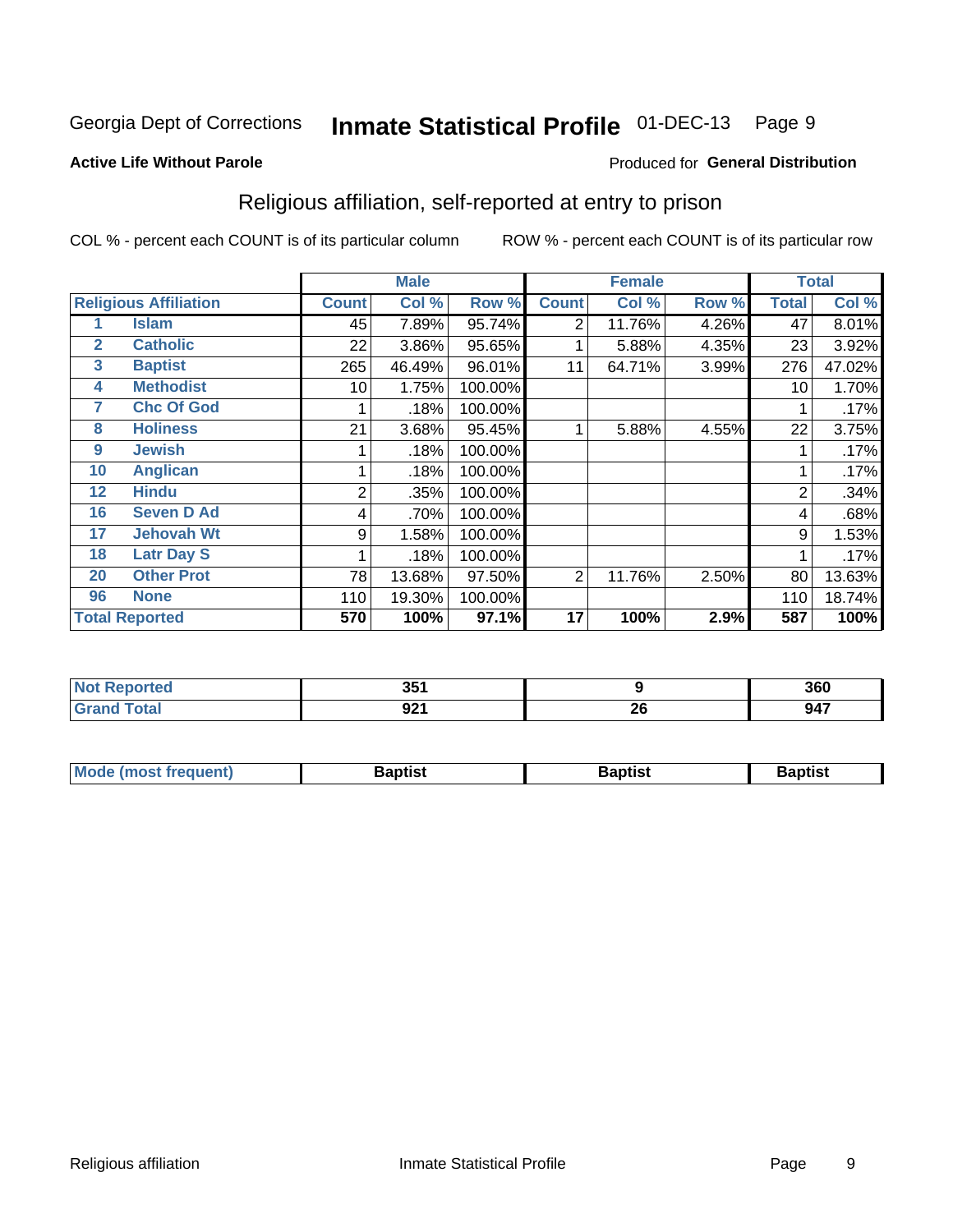# Inmate Statistical Profile 01-DEC-13 Page 10

### **Active Life Without Parole**

#### Produced for General Distribution

# Home county, self-reported at entry to prison

COL % - percent each COUNT is of its particular column

|     |                             |                         | <b>Male</b> |         |              | <b>Female</b> |        | <b>Total</b>   |        |
|-----|-----------------------------|-------------------------|-------------|---------|--------------|---------------|--------|----------------|--------|
|     | <b>Home County</b>          | <b>Count</b>            | Col %       | Row %   | <b>Count</b> | Col %         | Row %  | <b>Total</b>   | Col %  |
| 000 | <b>Unknown</b>              | 158                     | 17.16%      | 95.76%  | 7            | 26.92%        | 4.24%  | 165            | 17.42% |
| 001 | <b>Appling County</b>       | 5                       | .54%        | 100.00% |              |               |        | 5              | .53%   |
| 002 | <b>Atkinson County</b>      | $\mathbf 1$             | .11%        | 100.00% |              |               |        | 1              | .11%   |
| 003 | <b>Bacon County</b>         | $\mathbf 1$             | .11%        | 100.00% |              |               |        | 1              | .11%   |
| 005 | <b>Baldwin County</b>       | 3                       | .33%        | 100.00% |              |               |        | 3              | .32%   |
| 007 | <b>Barrow County</b>        | $\overline{7}$          | .76%        | 100.00% |              |               |        | 7              | .74%   |
| 008 | <b>Bartow County</b>        | $\overline{7}$          | .76%        | 100.00% |              |               |        | 7              | .74%   |
| 009 | <b>Ben Hill County</b>      | 4                       | .43%        | 100.00% |              |               |        | 4              | .42%   |
| 010 | <b>Berrien County</b>       | $\overline{2}$          | .22%        | 100.00% |              |               |        | $\overline{2}$ | .21%   |
| 011 | <b>Bibb County</b>          | 18                      | 1.95%       | 94.74%  | 1            | 3.85%         | 5.26%  | 19             | 2.01%  |
| 012 | <b>Bleckley County</b>      | $\overline{c}$          | .22%        | 100.00% |              |               |        | $\overline{2}$ | .21%   |
| 014 | <b>Brooks County</b>        | $\mathbf 1$             | .11%        | 100.00% |              |               |        | 1              | .11%   |
| 016 | <b>Bulloch County</b>       | 4                       | .43%        | 100.00% |              |               |        | 4              | .42%   |
| 017 | <b>Burke County</b>         | 8                       | .87%        | 100.00% |              |               |        | 8              | .84%   |
| 018 | <b>Butts County</b>         | $\mathbf 1$             | .11%        | 100.00% |              |               |        | 1              | .11%   |
| 020 | <b>Camden County</b>        | 4                       | .43%        | 80.00%  | 1            | 3.85%         | 20.00% | 5              | .53%   |
| 021 | <b>Candler County</b>       | $\mathbf 1$             | .11%        | 100.00% |              |               |        | 1              | .11%   |
| 022 | <b>Carroll County</b>       | $\overline{\mathbf{c}}$ | .22%        | 100.00% |              |               |        | $\overline{2}$ | .21%   |
| 023 | <b>Catoosa County</b>       | 3                       | .33%        | 100.00% |              |               |        | 3              | .32%   |
| 025 | <b>Chatham County</b>       | 36                      | 3.91%       | 100.00% |              |               |        | 36             | 3.80%  |
| 026 | <b>Chattahoochee County</b> | $\mathbf 1$             | .11%        | 100.00% |              |               |        | 1              | .11%   |
| 027 | <b>Chattooga County</b>     | $\mathbf 1$             | .11%        | 100.00% |              |               |        | 1              | .11%   |
| 028 | <b>Cherokee County</b>      | $\overline{2}$          | .22%        | 100.00% |              |               |        | $\overline{2}$ | .21%   |
| 029 | <b>Clarke County</b>        | 17                      | 1.85%       | 100.00% |              |               |        | 17             | 1.80%  |
| 031 | <b>Clayton County</b>       | 24                      | 2.61%       | 100.00% |              |               |        | 24             | 2.53%  |
| 033 | <b>Cobb County</b>          | 30                      | 3.26%       | 100.00% |              |               |        | 30             | 3.17%  |
| 034 | <b>Coffee County</b>        | 3                       | .33%        | 100.00% |              |               |        | 3              | .32%   |
| 035 | <b>Colquitt County</b>      | 4                       | .43%        | 100.00% |              |               |        | 4              | .42%   |
| 036 | <b>Columbia County</b>      | 5                       | .54%        | 83.33%  | 1            | 3.85%         | 16.67% | 6              | .63%   |
| 037 | <b>Cook County</b>          | 3                       | .33%        | 100.00% |              |               |        | 3              | .32%   |
| 038 | <b>Coweta County</b>        | $\overline{\mathbf{4}}$ | .43%        | 100.00% |              |               |        | 4              | .42%   |
| 040 | <b>Crisp County</b>         | 4                       | .43%        | 100.00% |              |               |        | 4              | .42%   |
| 043 | <b>Decatur County</b>       | $\overline{2}$          | .22%        | 100.00% |              |               |        | $\overline{2}$ | .21%   |
| 044 | <b>Dekalb County</b>        | 65                      | 7.06%       | 100.00% |              |               |        | 65             | 6.86%  |
| 045 | <b>Dodge County</b>         | 1                       | .11%        | 100.00% |              |               |        | 1              | .11%   |
| 046 | <b>Dooly County</b>         | 1                       | .11%        | 50.00%  | 1            | 3.85%         | 50.00% | $\overline{2}$ | .21%   |
| 047 | <b>Dougherty County</b>     | 25                      | 2.71%       | 96.15%  | 1            | 3.85%         | 3.85%  | 26             | 2.75%  |
| 048 | <b>Douglas County</b>       | 12                      | 1.30%       | 92.31%  | 1            | 3.85%         | 7.69%  | 13             | 1.37%  |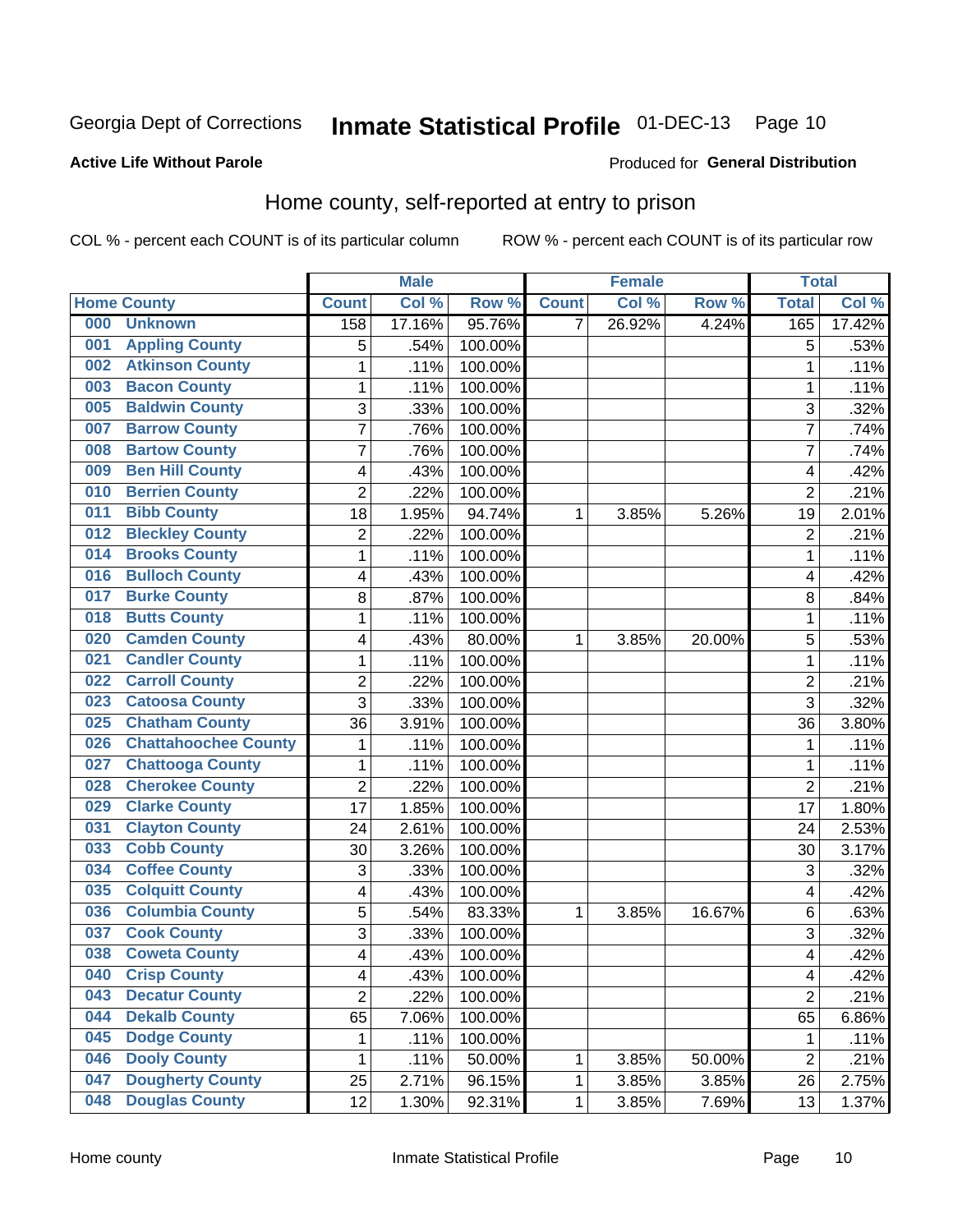# Inmate Statistical Profile 01-DEC-13 Page 11

#### **Active Life Without Parole**

### Produced for General Distribution

# Home county, self-reported at entry to prison

COL % - percent each COUNT is of its particular column

|     |                          |                  | <b>Male</b> |                  |              | <b>Female</b> |        | <b>Total</b>   |        |
|-----|--------------------------|------------------|-------------|------------------|--------------|---------------|--------|----------------|--------|
|     | <b>Home County</b>       | <b>Count</b>     | Col %       | Row <sup>%</sup> | <b>Count</b> | Col %         | Row %  | <b>Total</b>   | Col %  |
| 049 | <b>Early County</b>      | 1                | .11%        | 100.00%          |              |               |        | 1              | .11%   |
| 051 | <b>Effingham County</b>  | $\overline{2}$   | .22%        | 100.00%          |              |               |        | $\overline{2}$ | .21%   |
| 052 | <b>Elbert County</b>     | 4                | .43%        | 100.00%          |              |               |        | 4              | .42%   |
| 053 | <b>Emanuel County</b>    | 4                | .43%        | 100.00%          |              |               |        | 4              | .42%   |
| 056 | <b>Fayette County</b>    | 3                | .33%        | 100.00%          |              |               |        | 3              | .32%   |
| 057 | <b>Floyd County</b>      | 11               | 1.19%       | 100.00%          |              |               |        | 11             | 1.16%  |
| 058 | <b>Forsyth County</b>    | 3                | .33%        | 100.00%          |              |               |        | 3              | .32%   |
| 059 | <b>Franklin County</b>   | $\overline{2}$   | .22%        | 66.67%           | 1            | 3.85%         | 33.33% | 3              | .32%   |
| 060 | <b>Fulton County</b>     | 135              | 14.66%      | 99.26%           | 1            | 3.85%         | .74%   | 136            | 14.36% |
| 061 | <b>Gilmer County</b>     | 1                | .11%        | 100.00%          |              |               |        | 1              | .11%   |
| 063 | <b>Glynn County</b>      | 8                | .87%        | 100.00%          |              |               |        | 8              | .84%   |
| 064 | <b>Gordon County</b>     | $\overline{2}$   | .22%        | 100.00%          |              |               |        | $\overline{2}$ | .21%   |
| 066 | <b>Greene County</b>     | $\mathbf{1}$     | .11%        | 100.00%          |              |               |        | 1              | .11%   |
| 067 | <b>Gwinnett County</b>   | 22               | 2.39%       | 95.65%           | 1            | 3.85%         | 4.35%  | 23             | 2.43%  |
| 068 | <b>Habersham County</b>  | 1                | .11%        | 100.00%          |              |               |        | 1              | .11%   |
| 069 | <b>Hall County</b>       | 11               | 1.19%       | 100.00%          |              |               |        | 11             | 1.16%  |
| 070 | <b>Hancock County</b>    | $\boldsymbol{2}$ | .22%        | 100.00%          |              |               |        | $\overline{2}$ | .21%   |
| 071 | <b>Haralson County</b>   | $\overline{2}$   | .22%        | 100.00%          |              |               |        | $\overline{2}$ | .21%   |
| 072 | <b>Harris County</b>     | $\overline{2}$   | .22%        | 100.00%          |              |               |        | $\overline{c}$ | .21%   |
| 073 | <b>Hart County</b>       | $\overline{2}$   | .22%        | 100.00%          |              |               |        | $\overline{2}$ | .21%   |
| 074 | <b>Heard County</b>      | 1                | .11%        | 100.00%          |              |               |        | 1              | .11%   |
| 075 | <b>Henry County</b>      | 6                | .65%        | 100.00%          |              |               |        | 6              | .63%   |
| 076 | <b>Houston County</b>    | 13               | 1.41%       | 100.00%          |              |               |        | 13             | 1.37%  |
| 078 | <b>Jackson County</b>    | 3                | .33%        | 100.00%          |              |               |        | 3              | .32%   |
| 080 | <b>Jeff Davis County</b> | 1                | .11%        | 100.00%          |              |               |        | 1              | .11%   |
| 081 | <b>Jefferson County</b>  | 3                | .33%        | 100.00%          |              |               |        | 3              | .32%   |
| 082 | <b>Jenkins County</b>    | $\overline{2}$   | .22%        | 100.00%          |              |               |        | $\overline{c}$ | .21%   |
| 087 | <b>Laurens County</b>    | 6                | .65%        | 100.00%          |              |               |        | 6              | .63%   |
| 088 | <b>Lee County</b>        | 1                | .11%        | 100.00%          |              |               |        | 1              | .11%   |
| 089 | <b>Liberty County</b>    | $\overline{7}$   | .76%        | 87.50%           | 1            | 3.85%         | 12.50% | 8              | .84%   |
| 090 | <b>Lincoln County</b>    | $\mathbf{1}$     | .11%        | 100.00%          |              |               |        | 1              | .11%   |
| 091 | <b>Long County</b>       | 1                | .11%        | 100.00%          |              |               |        | 1              | .11%   |
| 092 | <b>Lowndes County</b>    | $\overline{7}$   | .76%        | 100.00%          |              |               |        | $\overline{7}$ | .74%   |
| 093 | <b>Lumpkin County</b>    | $\mathbf 1$      | .11%        | 100.00%          |              |               |        | $\mathbf{1}$   | .11%   |
| 095 | <b>Madison County</b>    | $\overline{2}$   | .22%        | 100.00%          |              |               |        | 2              | .21%   |
| 096 | <b>Marion County</b>     | 1                | .11%        | 100.00%          |              |               |        | 1              | .11%   |
| 097 | <b>Mcduffie County</b>   | $\overline{2}$   | .22%        | 100.00%          |              |               |        | 2              | .21%   |
| 098 | <b>Mcintosh County</b>   | $\overline{2}$   | .22%        | 100.00%          |              |               |        | $\overline{2}$ | .21%   |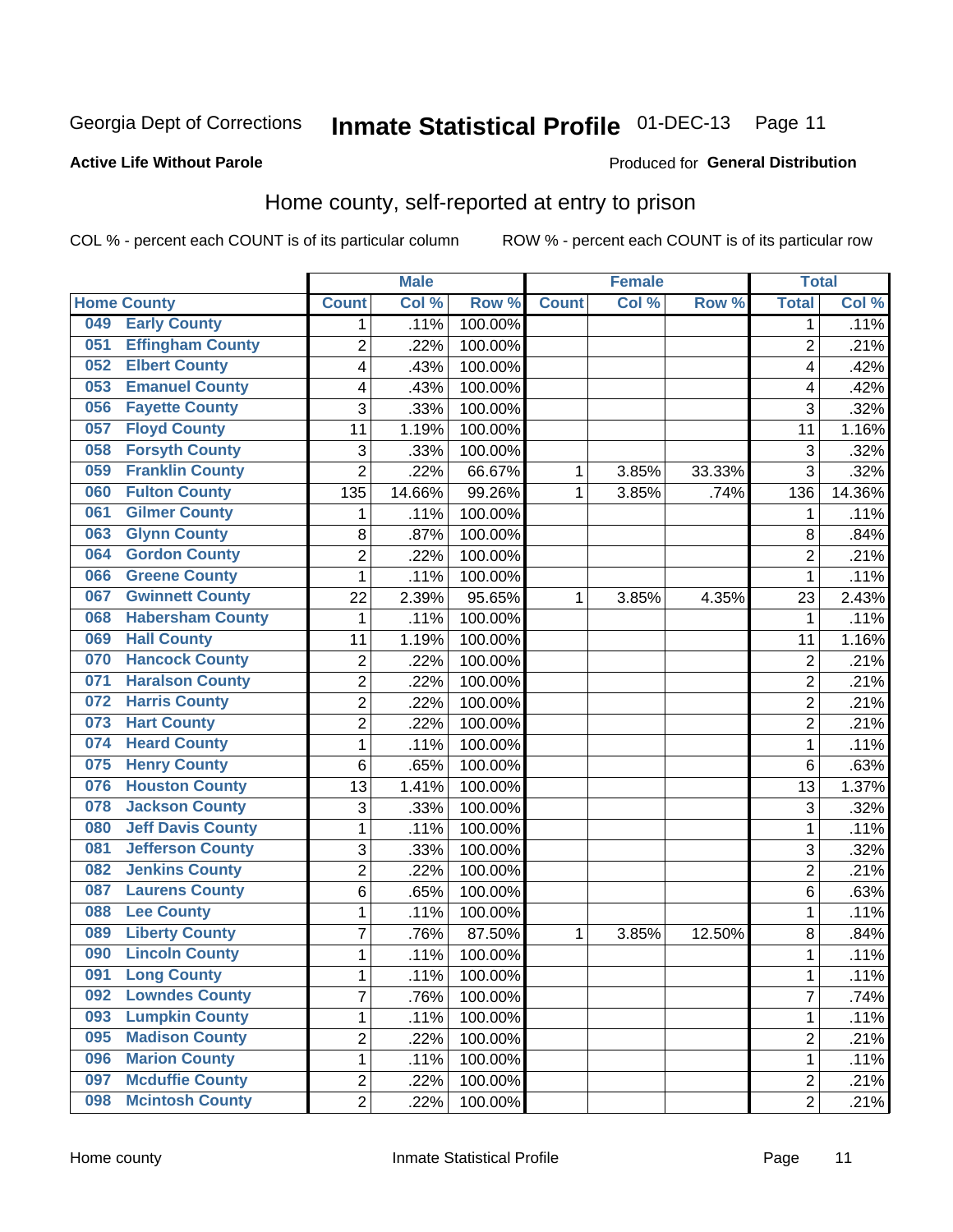# Inmate Statistical Profile 01-DEC-13 Page 12

#### **Active Life Without Parole**

#### Produced for General Distribution

# Home county, self-reported at entry to prison

COL % - percent each COUNT is of its particular column

|                  |                          |                         | <b>Male</b> |         |                | <b>Female</b> |        | <b>Total</b>   |        |
|------------------|--------------------------|-------------------------|-------------|---------|----------------|---------------|--------|----------------|--------|
|                  | <b>Home County</b>       | <b>Count</b>            | Col %       | Row %   | <b>Count</b>   | Col %         | Row %  | <b>Total</b>   | Col %  |
| 100              | <b>Miller County</b>     | 1                       | .11%        | 100.00% |                |               |        | 1              | .11%   |
| 102              | <b>Monroe County</b>     | 4                       | .43%        | 100.00% |                |               |        | 4              | .42%   |
| 103              | <b>Montgomery County</b> | $\mathbf 1$             | .11%        | 100.00% |                |               |        | 1              | .11%   |
| 104              | <b>Morgan County</b>     | 1                       | .11%        | 100.00% |                |               |        | 1              | .11%   |
| 106              | <b>Muscogee County</b>   | 29                      | 3.15%       | 100.00% |                |               |        | 29             | 3.06%  |
| 107              | <b>Newton County</b>     | 3                       | .33%        | 60.00%  | $\overline{2}$ | 7.69%         | 40.00% | 5              | .53%   |
| 109              | <b>Oglethorpe County</b> | 4                       | .43%        | 100.00% |                |               |        | 4              | .42%   |
| 110              | <b>Paulding County</b>   | 3                       | .33%        | 100.00% |                |               |        | 3              | .32%   |
| 111              | <b>Peach County</b>      | $\mathbf 1$             | .11%        | 100.00% |                |               |        | 1              | .11%   |
| $\overline{113}$ | <b>Pierce County</b>     | $\overline{c}$          | .22%        | 100.00% |                |               |        | $\overline{c}$ | .21%   |
| 114              | <b>Pike County</b>       | $\overline{2}$          | .22%        | 66.67%  | 1              | 3.85%         | 33.33% | 3              | .32%   |
| $\overline{115}$ | <b>Polk County</b>       | $\overline{c}$          | .22%        | 100.00% |                |               |        | $\overline{c}$ | .21%   |
| 117              | <b>Putnam County</b>     | 5                       | .54%        | 100.00% |                |               |        | 5              | .53%   |
| 119              | <b>Rabun County</b>      | $\mathbf{1}$            | .11%        | 100.00% |                |               |        | 1              | .11%   |
| 120              | <b>Randolph County</b>   | $\overline{2}$          | .22%        | 100.00% |                |               |        | $\overline{2}$ | .21%   |
| $\overline{121}$ | <b>Richmond County</b>   | 30                      | 3.26%       | 90.91%  | 3              | 11.54%        | 9.09%  | 33             | 3.48%  |
| 122              | <b>Rockdale County</b>   | 5                       | .54%        | 100.00% |                |               |        | 5              | .53%   |
| 125              | <b>Seminole County</b>   | $\overline{c}$          | .22%        | 100.00% |                |               |        | $\overline{2}$ | .21%   |
| 126              | <b>Spalding County</b>   | 8                       | .87%        | 100.00% |                |               |        | 8              | .84%   |
| 127              | <b>Stephens County</b>   | $\mathbf 1$             | .11%        | 50.00%  | 1              | 3.85%         | 50.00% | $\overline{2}$ | .21%   |
| 128              | <b>Stewart County</b>    | $\mathbf 1$             | .11%        | 100.00% |                |               |        | 1              | .11%   |
| 129              | <b>Sumter County</b>     | $\mathbf{1}$            | .11%        | 100.00% |                |               |        | 1              | .11%   |
| 132              | <b>Tattnall County</b>   | $\mathbf 1$             | .11%        | 100.00% |                |               |        | 1              | .11%   |
| 134              | <b>Telfair County</b>    | $\mathbf{1}$            | .11%        | 100.00% |                |               |        | 1              | .11%   |
| 136              | <b>Thomas County</b>     | 5                       | .54%        | 100.00% |                |               |        | 5              | .53%   |
| 137              | <b>Tift County</b>       | 5                       | .54%        | 100.00% |                |               |        | 5              | .53%   |
| 138              | <b>Toombs County</b>     | 10                      | 1.09%       | 100.00% |                |               |        | 10             | 1.06%  |
| 140              | <b>Treutlen County</b>   | 1                       | .11%        | 100.00% |                |               |        | 1              | .11%   |
| 145              | <b>Upson County</b>      | 3                       | .33%        | 100.00% |                |               |        | 3              | .32%   |
| 146              | <b>Walker County</b>     | 5                       | .54%        | 83.33%  | 1              | 3.85%         | 16.67% | 6              | .63%   |
| 147              | <b>Walton County</b>     | $\overline{\mathbf{4}}$ | .43%        | 100.00% |                |               |        | 4              | $-42%$ |
| 148              | <b>Ware County</b>       | 6                       | .65%        | 100.00% |                |               |        | 6              | .63%   |
| 149              | <b>Warren County</b>     | $\mathbf{1}$            | .11%        | 100.00% |                |               |        | 1              | .11%   |
| 150              | <b>Washington County</b> | $\overline{\mathbf{4}}$ | .43%        | 100.00% |                |               |        | 4              | .42%   |
| 151              | <b>Wayne County</b>      | $\overline{3}$          | .33%        | 100.00% |                |               |        | 3              | .32%   |
| 154              | <b>White County</b>      | 1                       | .11%        | 100.00% |                |               |        | 1              | .11%   |
| 155              | <b>Whitfield County</b>  | $\overline{\mathbf{4}}$ | .43%        | 100.00% |                |               |        | 4              | .42%   |
| 157              | <b>Wilkes County</b>     | $\mathbf 1$             | .11%        | 100.00% |                |               |        | 1              | .11%   |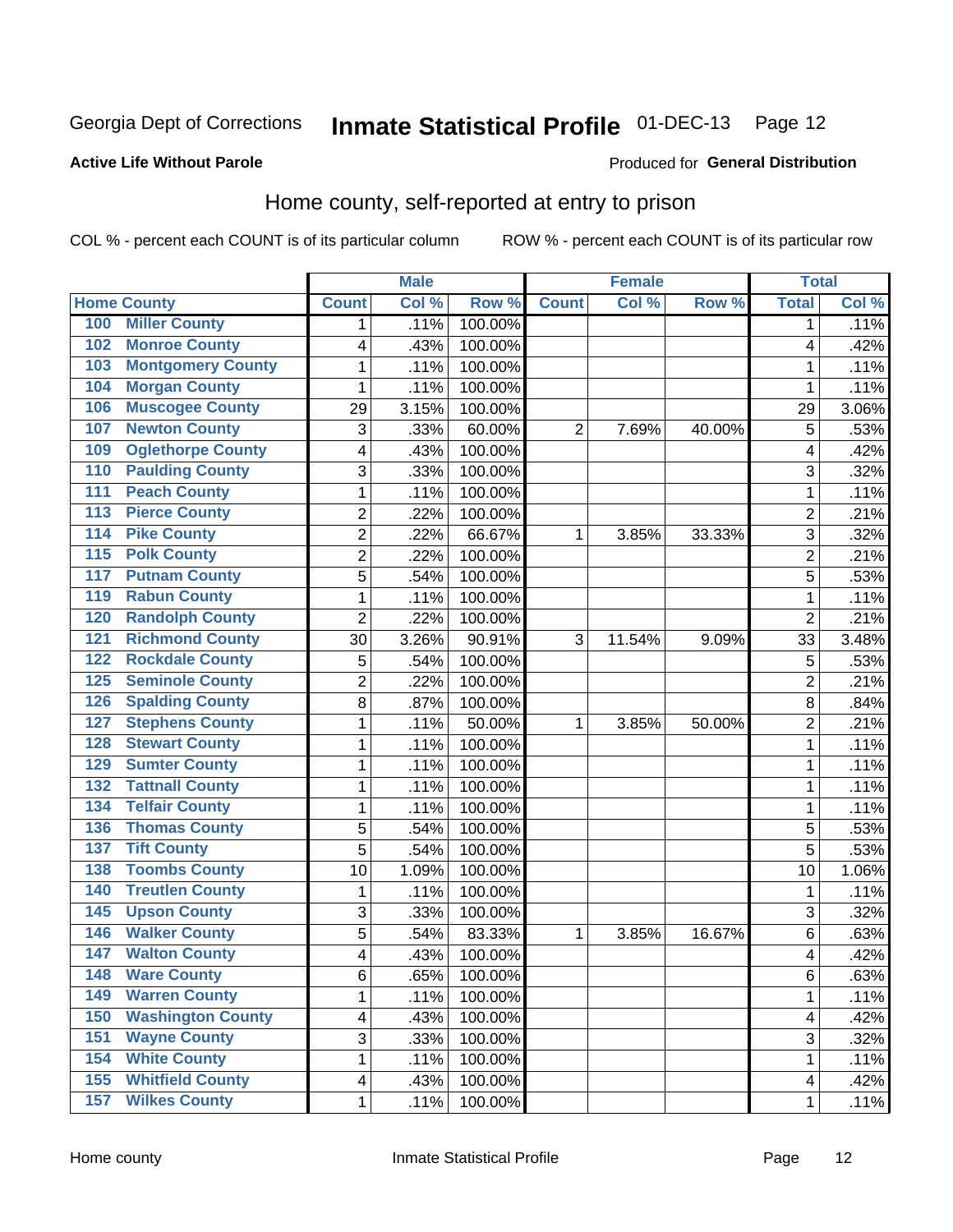# Inmate Statistical Profile 01-DEC-13 Page 13

### **Active Life Without Parole**

#### Produced for General Distribution

# Home county, self-reported at entry to prison

COL % - percent each COUNT is of its particular column

|                                    |              | <b>Male</b> |         |              | <b>Female</b> |        | <b>Total</b> |         |
|------------------------------------|--------------|-------------|---------|--------------|---------------|--------|--------------|---------|
| <b>Home County</b>                 | <b>Count</b> | Col%        | Row %   | <b>Count</b> | Col %         | Row %  | <b>Total</b> | Col %   |
| <b>Wilkinson County</b><br>158     | ⌒            | $.22\%$     | 100.00% |              |               |        |              | .21%    |
| <b>Worth County</b><br>159         |              | $.11\%$     | 100.00% |              |               |        |              | $.11\%$ |
| <b>Other Custody/Out Of</b><br>999 | 3            | $.33\%$     | 75.00%  |              | 3.85%         | 25.00% |              | .42%    |
| <b>State</b>                       |              |             |         |              |               |        |              |         |
| <b>Total Rported</b>               | 921          | 100%        | 97.25%  | 26           | 100%          | 2.75%  | 947          | 100%    |

| 'ted            |                     |          |     |
|-----------------|---------------------|----------|-----|
| Total<br>$\sim$ | ດາ4<br>v - 1<br>--- | ZV<br>__ | 947 |

| Mode<br>known<br>nown<br>nowr<br>reguent)<br>os<br>. |
|------------------------------------------------------|
|------------------------------------------------------|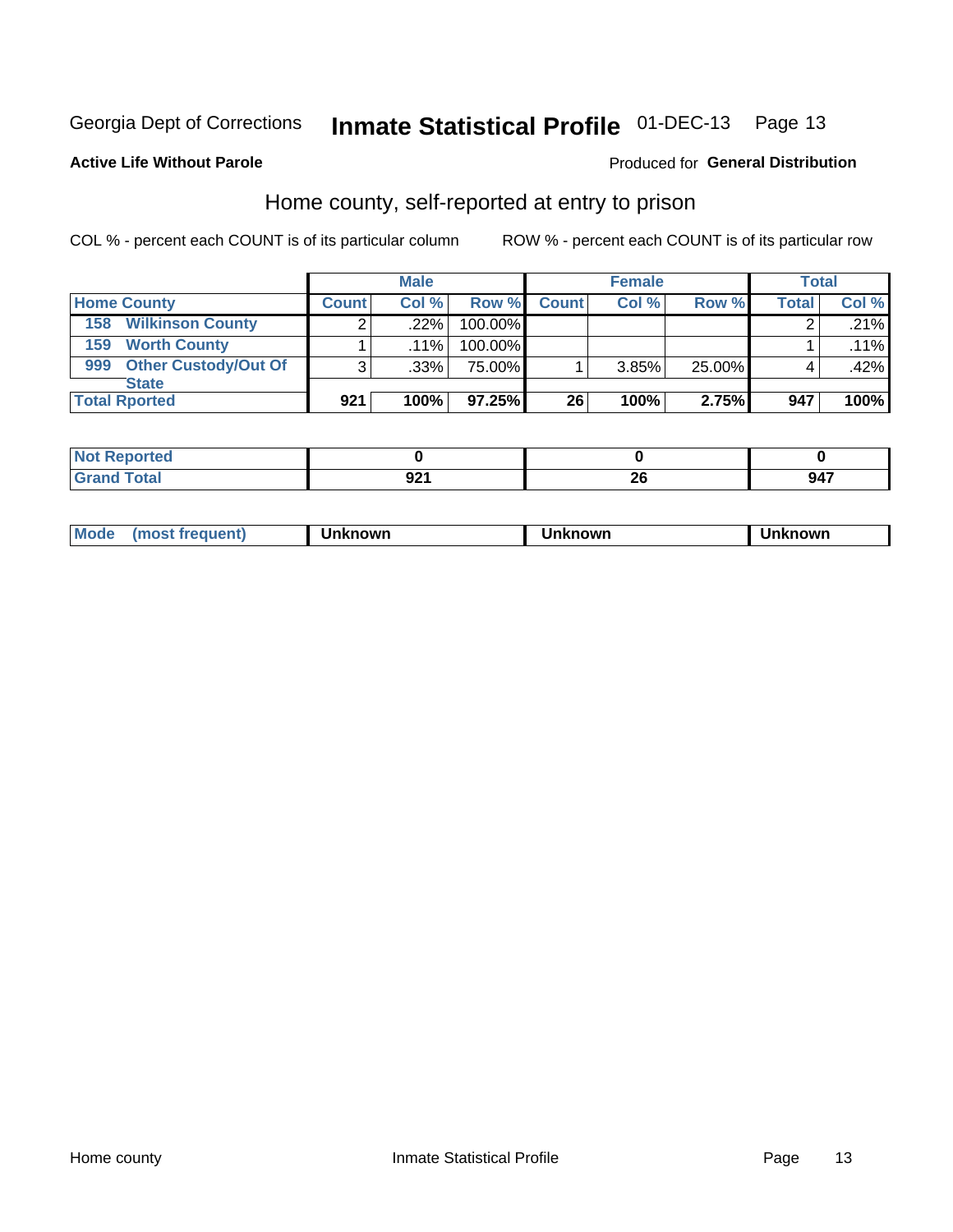# Inmate Statistical Profile 01-DEC-13 Page 14

#### **Active Life Without Parole**

#### Produced for General Distribution

# Socioeconomic class, self-reported at entry to prison

COL % - percent each COUNT is of its particular column

|                       |              | <b>Male</b> |            |              | <b>Female</b> |       |       | <b>Total</b> |
|-----------------------|--------------|-------------|------------|--------------|---------------|-------|-------|--------------|
| Socioeconomic Class   | <b>Count</b> | Col %       | Row %      | <b>Count</b> | Col %         | Row % | Total | Col %        |
| <b>Welfare</b>        | 40           | 7.01%       | 100.00%    |              |               |       | 40    | 6.90%        |
| <b>Occ Employ</b>     | 24           | 4.20%       | $100.00\%$ |              |               |       | 24    | 4.14%        |
| <b>Minimum Std</b>    | 287          | 50.26%      | 99.31%     |              | $22.22\%$     | .69%  | 289   | 49.83%       |
| <b>Middle</b>         | 220          | 38.53%      | 96.92%     |              | 77.78%        | 3.08% | 227   | 39.14%       |
| <b>Total Reported</b> | 571          | 100%        | 98.45%     |              | 100%          | 1.55% | 580   | 100%         |

|        | 350        |                 | 2C7<br>JU. |
|--------|------------|-----------------|------------|
| ______ | ດດ<br>JL I | - -<br>n.<br>ΔU | .<br>-40   |

|--|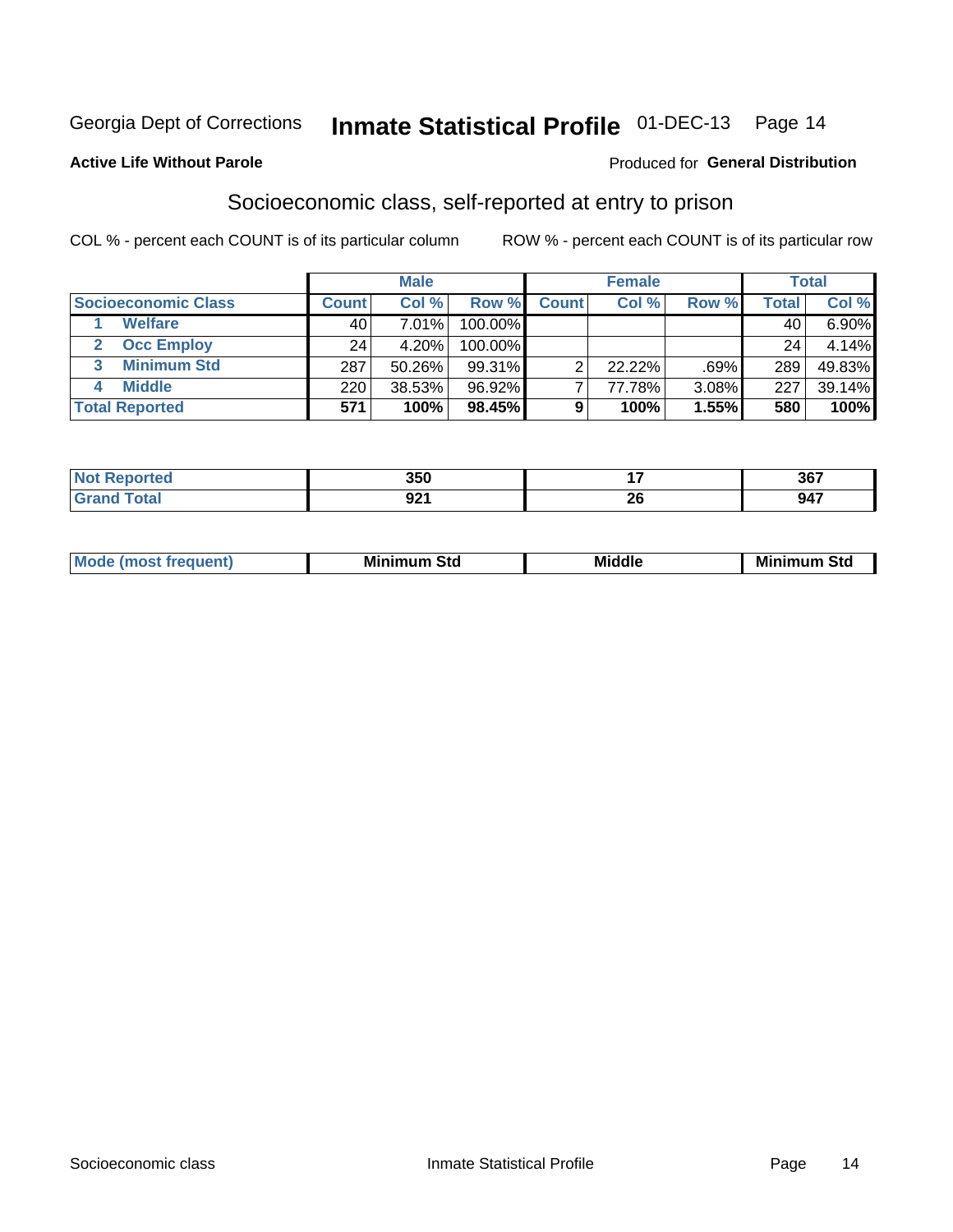# Inmate Statistical Profile 01-DEC-13 Page 15

### **Active Life Without Parole**

#### Produced for General Distribution

# Environment to age 16, self-reported at entry to prison

COL % - percent each COUNT is of its particular column

|                                    |                  | <b>Male</b> |           |              | <b>Female</b> |        |       | <b>Total</b> |
|------------------------------------|------------------|-------------|-----------|--------------|---------------|--------|-------|--------------|
| <b>Environment to age 16</b>       | <b>Count</b>     | Col %       | Row %     | <b>Count</b> | Col %         | Row %  | Total | Col %        |
| <b>Rural/Farm</b>                  | 11               | 1.90%       | 100.00%   |              |               |        | 11    | 1.86%        |
| <b>Rural/Nfarm</b><br>$\mathbf{2}$ | 26               | 4.48%       | 89.66%    | 3            | 30.00%        | 10.34% | 29    | 4.92%        |
| <b>S.M.S.A</b><br>3                | 240 <sub>1</sub> | 41.38%      | $99.59\%$ |              | 10.00%        | .41%   | 241   | 40.85%       |
| <b>Urban</b><br>4                  | 130              | 22.41%      | 97.01%    |              | 40.00%        | 2.99%  | 134   | 22.71%       |
| <b>Small Town</b><br>5.            | 173              | 29.83%      | 98.86%    | ◠            | 20.00%        | 1.14%  | 175   | 29.66%       |
| <b>Total Reported</b>              | 580              | 100%        | 98.31%    | 10           | 100%          | 1.69%  | 590   | 100%         |

|                             | $^{\circ}$ A A<br>- - - | ιv  | クロフ<br>, טע |
|-----------------------------|-------------------------|-----|-------------|
| $\sim$ $\sim$ $\sim$ $\sim$ |                         | . . | 947         |
|                             | JL I                    | ΔU  |             |

| $Mc$ | M | <b>Jrhan</b> | M.     |
|------|---|--------------|--------|
|      |   | _____        | ______ |
|      |   |              |        |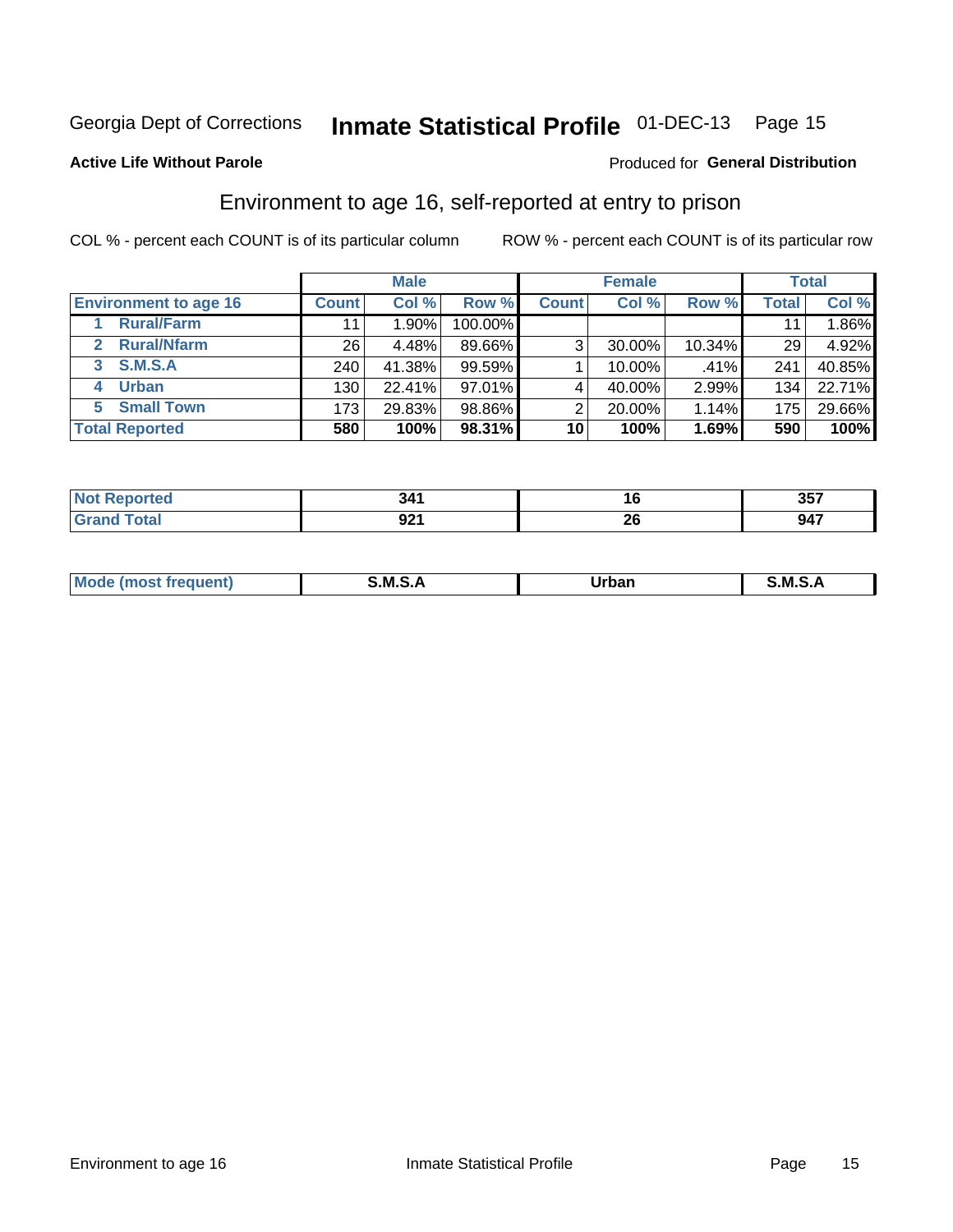# Inmate Statistical Profile 01-DEC-13 Page 16

### **Active Life Without Parole**

#### Produced for General Distribution

# Guardian status to age 16, self-reported at entry to prison

COL % - percent each COUNT is of its particular column

|                                  |                 | <b>Male</b> |         |              | <b>Female</b> |       |              | <b>Total</b> |
|----------------------------------|-----------------|-------------|---------|--------------|---------------|-------|--------------|--------------|
| <b>Guardian Status To Age 16</b> | <b>Count</b>    | Col %       | Row %   | <b>Count</b> | Col %         | Row % | <b>Total</b> | Col %        |
| 2 Father Only                    | 12 <sub>1</sub> | 2.34%       | 100.00% |              |               |       | 12           | 2.31%        |
| <b>3 Both Parents</b>            | 212             | 41.33%      | 98.15%  | 4            | 66.67%        | 1.85% | 216          | 41.62%       |
| <b>4 Mother Only</b>             | 206             | 40.16%      | 99.52%  |              | 16.67%        | .48%  | 207          | 39.88%       |
| <b>6 Oth Female</b>              | 15              | 2.92%       | 100.00% |              |               |       | 15           | 2.89%        |
| <b>7 Oth Male</b>                | 5               | .97%        | 100.00% |              |               |       | 5            | $.96\%$      |
| 8 Step-Parents                   | 12 <sub>2</sub> | 2.34%       | 100.00% |              |               |       | 12           | 2.31%        |
| <b>9 Foster Home</b>             | 10 <sup>1</sup> | 1.95%       | 100.00% |              |               |       | 10           | 1.93%        |
| <b>10 Grand Parents</b>          | 41              | 7.99%       | 97.62%  |              | 16.67%        | 2.38% | 42           | 8.09%        |
| <b>Total Reported</b>            | 513             | 100%        | 98.84%  | 6            | 100%          | 1.16% | 519          | 100%         |

| ted | ៱៱៱         | ົ  | ,00 |
|-----|-------------|----|-----|
|     | rvo         | ZV | 44O |
|     | nn.<br>JL I | Ζv | 947 |

| <b>Mode (most frequent)</b> | <b>Both Parents</b> | <b>Both Parents</b> | <b>Both Parents</b> |
|-----------------------------|---------------------|---------------------|---------------------|
|                             |                     |                     |                     |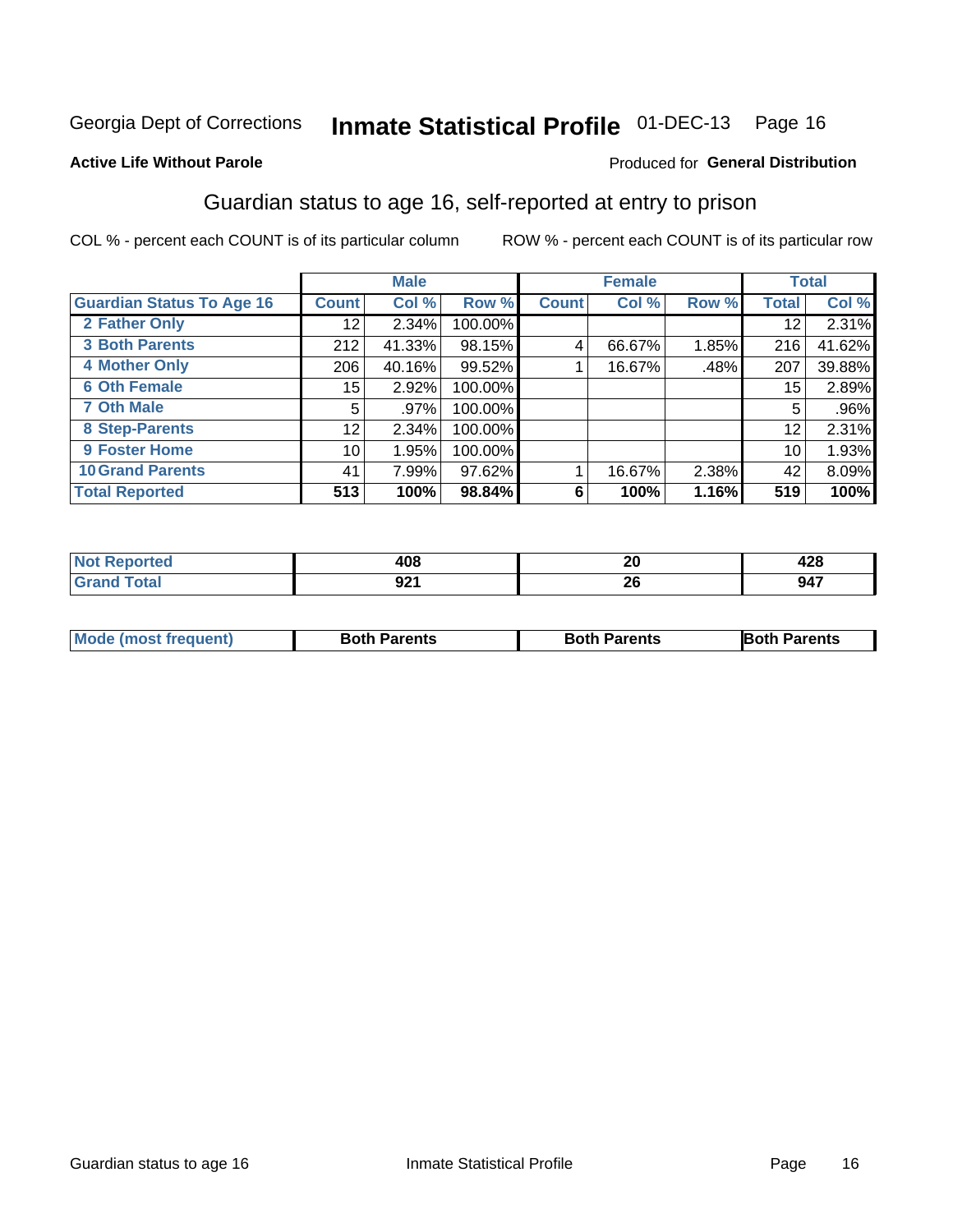#### Inmate Statistical Profile 01-DEC-13 Page 17

### **Active Life Without Parole**

#### Produced for General Distribution

# Employment status before prison, self-reported at entry to prison

COL % - percent each COUNT is of its particular column

|                                  |              | <b>Male</b> |         |              | <b>Female</b> |       |       | <b>Total</b> |
|----------------------------------|--------------|-------------|---------|--------------|---------------|-------|-------|--------------|
| <b>Employment Status</b>         | <b>Count</b> | Col %       | Row %   | <b>Count</b> | Col %         | Row % | Total | Col %        |
| <b>Full Time</b>                 | 388          | 50.39%      | 97.73%  | 9            | 42.86%        | 2.27% | 397   | 50.19%       |
| <b>Part Time</b><br>$\mathbf{2}$ | 57           | 7.40%       | 100.00% |              |               |       | 57    | 7.21%        |
| Unempl $<$ 6m<br>3               | 71           | 9.22%       | 98.61%  |              | 4.76%         | 1.39% | 72    | 9.10%        |
| Unempl > 6m<br>4                 | 138          | 17.92%      | 93.88%  | 9            | 42.86%        | 6.12% | 147   | 18.58%       |
| <b>Never Workd</b><br>5          | 66           | 8.57%       | 100.00% |              |               |       | 66    | 8.34%        |
| <b>Student</b><br>6              | 19           | 2.47%       | 100.00% |              |               |       | 19    | 2.40%        |
| <b>Incapable</b><br>7            | 31           | 4.03%       | 93.94%  | 2            | 9.52%         | 6.06% | 33    | 4.17%        |
| <b>Total Reported</b>            | 770          | 100%        | 97.35%  | 21           | 100%          | 2.65% | 791   | 100%         |

| чес. | 1 J I      |           | 156<br>--- |
|------|------------|-----------|------------|
|      | ົດ<br>JŁ I | -06<br>ZV | 947        |

| <b>Mode (most frequent)</b> | full " | 6m | ïme<br>้นเ<br>the contract of the contract of the contract of the contract of the contract of the contract of the contract of |
|-----------------------------|--------|----|-------------------------------------------------------------------------------------------------------------------------------|
|                             |        |    |                                                                                                                               |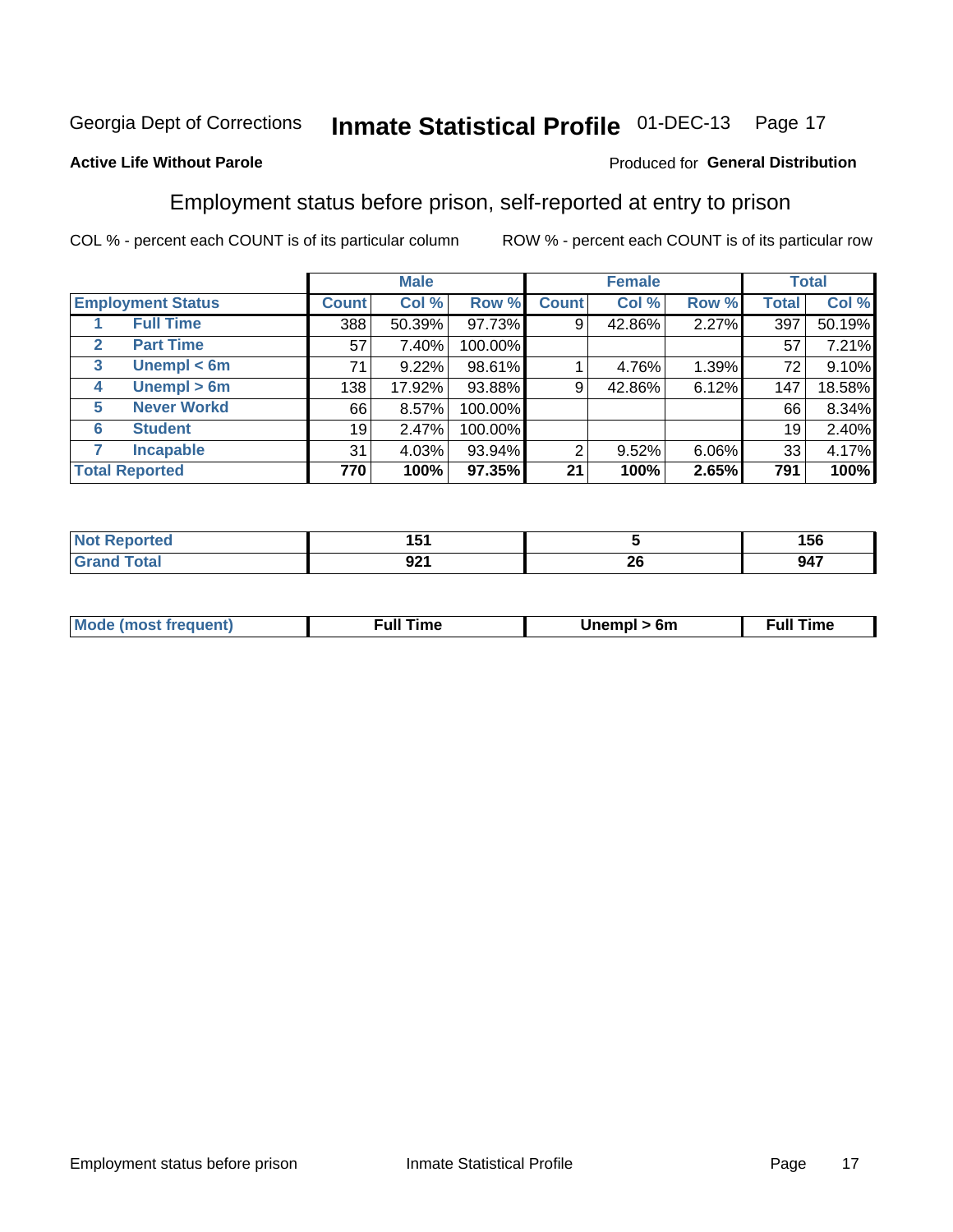# Inmate Statistical Profile 01-DEC-13 Page 18

### **Active Life Without Parole**

Produced for General Distribution

### Age at admission

COL % - percent each COUNT is of its particular column

|                         |                | <b>Male</b> |         |                | <b>Female</b> |        |                | <b>Total</b> |
|-------------------------|----------------|-------------|---------|----------------|---------------|--------|----------------|--------------|
| <b>Age At Admission</b> | <b>Count</b>   | Col %       | Row %   | <b>Count</b>   | Col %         | Row %  | <b>Total</b>   | Col %        |
| 15                      | 2              | 0.22%       | 100.00% |                |               |        | $\overline{2}$ | 0.21%        |
| 16                      | $\overline{2}$ | 0.22%       | 100.00% |                |               |        | $\overline{2}$ | 0.21%        |
| $\overline{17}$         | 4              | 0.43%       | 100.00% |                |               |        | 4              | 0.42%        |
| 18                      | 15             | 1.63%       | 100.00% |                |               |        | 15             | 1.58%        |
| 19                      | 20             | 2.17%       | 100.00% |                |               |        | 20             | 2.11%        |
| $\overline{20}$         | 22             | 2.39%       | 95.65%  | 1              | 3.85%         | 4.35%  | 23             | 2.43%        |
| 21                      | 26             | 2.82%       | 100.00% |                |               |        | 26             | 2.75%        |
| 22                      | 43             | 4.67%       | 100.00% |                |               |        | 43             | 4.54%        |
| 23                      | 35             | 3.80%       | 94.59%  | $\overline{2}$ | 7.69%         | 5.41%  | 37             | 3.91%        |
| 24                      | 36             | 3.91%       | 97.30%  | 1              | 3.85%         | 2.70%  | 37             | 3.91%        |
| $\overline{25}$         | 30             | 3.26%       | 93.75%  | $\overline{2}$ | 7.69%         | 6.25%  | 32             | 3.38%        |
| 26                      | 34             | 3.69%       | 100.00% |                |               |        | 34             | 3.59%        |
| $\overline{27}$         | 31             | 3.37%       | 93.94%  | $\overline{2}$ | 7.69%         | 6.06%  | 33             | 3.48%        |
| 28                      | 41             | 4.45%       | 97.62%  | 1              | 3.85%         | 2.38%  | 42             | 4.44%        |
| 29                      | 41             | 4.45%       | 100.00% |                |               |        | 41             | 4.33%        |
| 30                      | 32             | 3.47%       | 100.00% |                |               |        | 32             | 3.38%        |
| $\overline{31}$         | 37             | 4.02%       | 100.00% |                |               |        | 37             | 3.91%        |
| 32                      | 38             | 4.13%       | 95.00%  | $\overline{2}$ | 7.69%         | 5.00%  | 40             | 4.22%        |
| 33                      | 22             | 2.39%       | 100.00% |                |               |        | 22             | 2.32%        |
| 34                      | 20             | 2.17%       | 95.24%  | 1              | 3.85%         | 4.76%  | 21             | 2.22%        |
| 35                      | 24             | 2.61%       | 96.00%  | 1              | 3.85%         | 4.00%  | 25             | 2.64%        |
| 36                      | 37             | 4.02%       | 100.00% |                |               |        | 37             | 3.91%        |
| $\overline{37}$         | 23             | 2.50%       | 100.00% |                |               |        | 23             | 2.43%        |
| 38                      | 24             | 2.61%       | 100.00% |                |               |        | 24             | 2.53%        |
| 39                      | 24             | 2.61%       | 92.31%  | $\overline{2}$ | 7.69%         | 7.69%  | 26             | 2.75%        |
| 40                      | 18             | 1.95%       | 94.74%  | 1              | 3.85%         | 5.26%  | 19             | 2.01%        |
| 41                      | 31             | 3.37%       | 96.88%  | 1              | 3.85%         | 3.13%  | 32             | 3.38%        |
| 42                      | 25             | 2.71%       | 100.00% |                |               |        | 25             | 2.64%        |
| 43                      | 21             | 2.28%       | 95.45%  | 1              | 3.85%         | 4.55%  | 22             | 2.32%        |
| 44                      | 15             | 1.63%       | 88.24%  | $\overline{2}$ | 7.69%         | 11.76% | 17             | 1.80%        |
| 45                      | 21             | 2.28%       | 100.00% |                |               |        | 21             | 2.22%        |
| 46                      | 19             | 2.06%       | 90.48%  | $\overline{2}$ | 7.69%         | 9.52%  | 21             | 2.22%        |
| 47                      | 13             | 1.41%       | 100.00% |                |               |        | 13             | 1.37%        |
| 48                      | 13             | 1.41%       | 81.25%  | 3              | 11.54%        | 18.75% | 16             | 1.69%        |
| 49                      | 14             | 1.52%       | 100.00% |                |               |        | 14             | 1.48%        |
| 50                      | 9              | 0.98%       | 100.00% |                |               |        | 9              | 0.95%        |
| $\overline{51}$         | 7              | 0.76%       | 100.00% |                |               |        | 7              | 0.74%        |
| 52                      | 8              | 0.87%       | 100.00% |                |               |        | 8              | 0.84%        |
| 53                      | $\overline{7}$ | 0.76%       | 100.00% |                |               |        | 7              | 0.74%        |
| 54                      | 3              | 0.33%       | 100.00% |                |               |        | 3              | 0.32%        |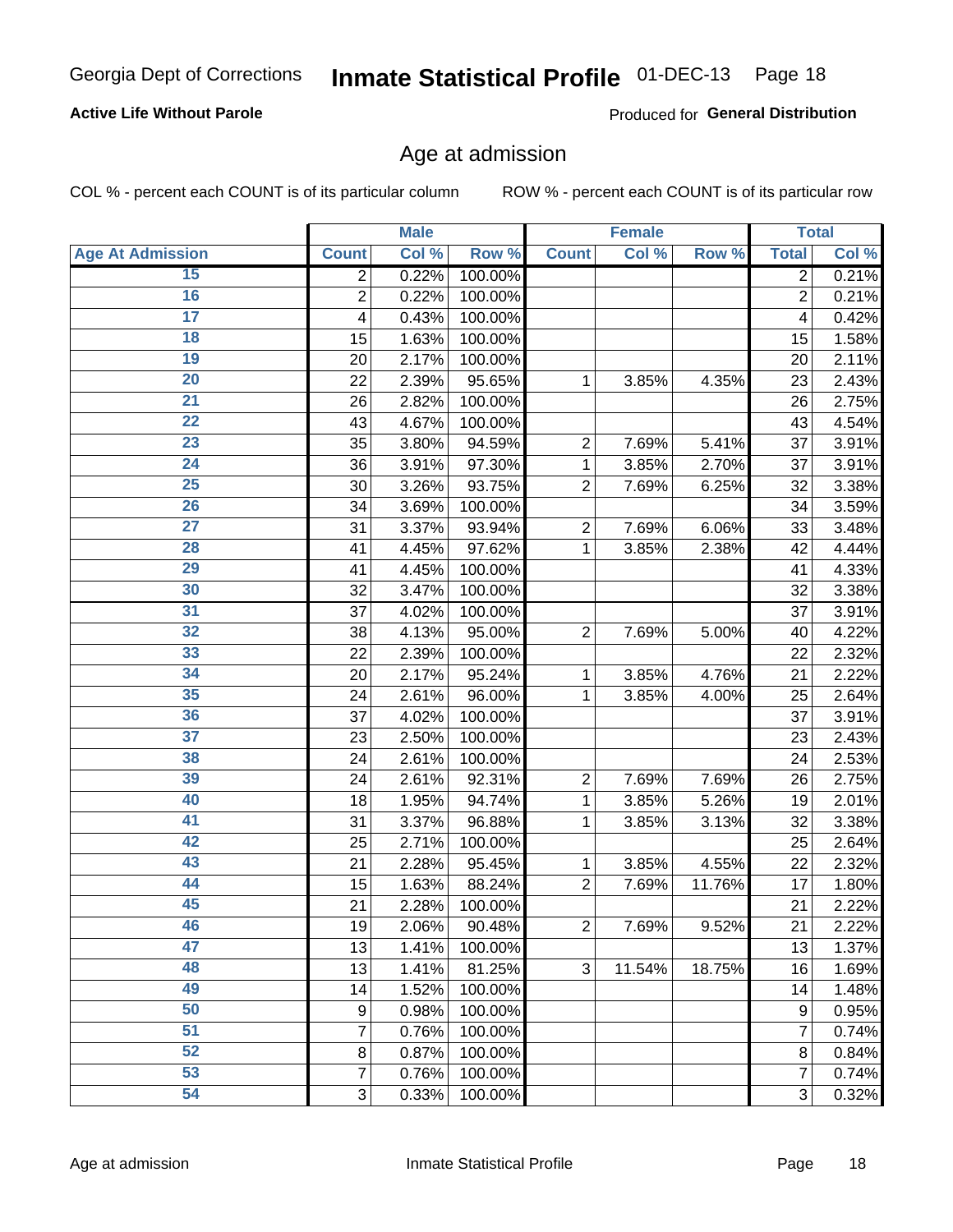# Inmate Statistical Profile 01-DEC-13 Page 19

### **Active Life Without Parole**

Produced for General Distribution

### Age at admission

COL % - percent each COUNT is of its particular column

|                         |              | <b>Male</b> |         |              | <b>Female</b> |        |       | <b>Total</b> |
|-------------------------|--------------|-------------|---------|--------------|---------------|--------|-------|--------------|
| <b>Age At Admission</b> | <b>Count</b> | Col %       | Row %   | <b>Count</b> | Col %         | Row %  | Total | Col %        |
| 55                      | 5            | 0.54%       | 83.33%  |              | 3.85%         | 16.67% | 6     | 0.63%        |
| 56                      |              | 0.76%       | 100.00% |              |               |        |       | 0.74%        |
| 57                      | 5            | 0.54%       | 100.00% |              |               |        | 5     | 0.53%        |
| 58                      | 5            | 0.54%       | 100.00% |              |               |        | 5     | 0.53%        |
| 60                      | 2            | 0.22%       | 100.00% |              |               |        | 2     | 0.21%        |
| 62                      |              | 0.11%       | 100.00% |              |               |        |       | 0.11%        |
| 64                      | 3            | 0.33%       | 100.00% |              |               |        | 3     | 0.32%        |
| 65                      | 2            | 0.22%       | 100.00% |              |               |        | 2     | 0.21%        |
| 66                      |              | 0.11%       | 100.00% |              |               |        |       | 0.11%        |
| 69                      | 2            | 0.22%       | 100.00% |              |               |        | 2     | 0.21%        |
| 71                      |              | 0.11%       | 100.00% |              |               |        |       | 0.11%        |
| <b>Total Reported</b>   | 921          | 100%        | 97.25%  | 26           | 100%          | 2.75%  | 947   | 100%         |

| orteol |               |          |     |
|--------|---------------|----------|-----|
|        | $\sim$<br>JLI | ^^<br>Zu | 947 |

| <b>Mean</b><br>(average)       | 33.56   | 36 | 33.63    |
|--------------------------------|---------|----|----------|
| <b>Median (middle)</b>         | ົ<br>◡▵ |    | ົາ<br>⊾ت |
| <b>Mode</b><br>(most frequent) | - -     | 48 | n.<br>44 |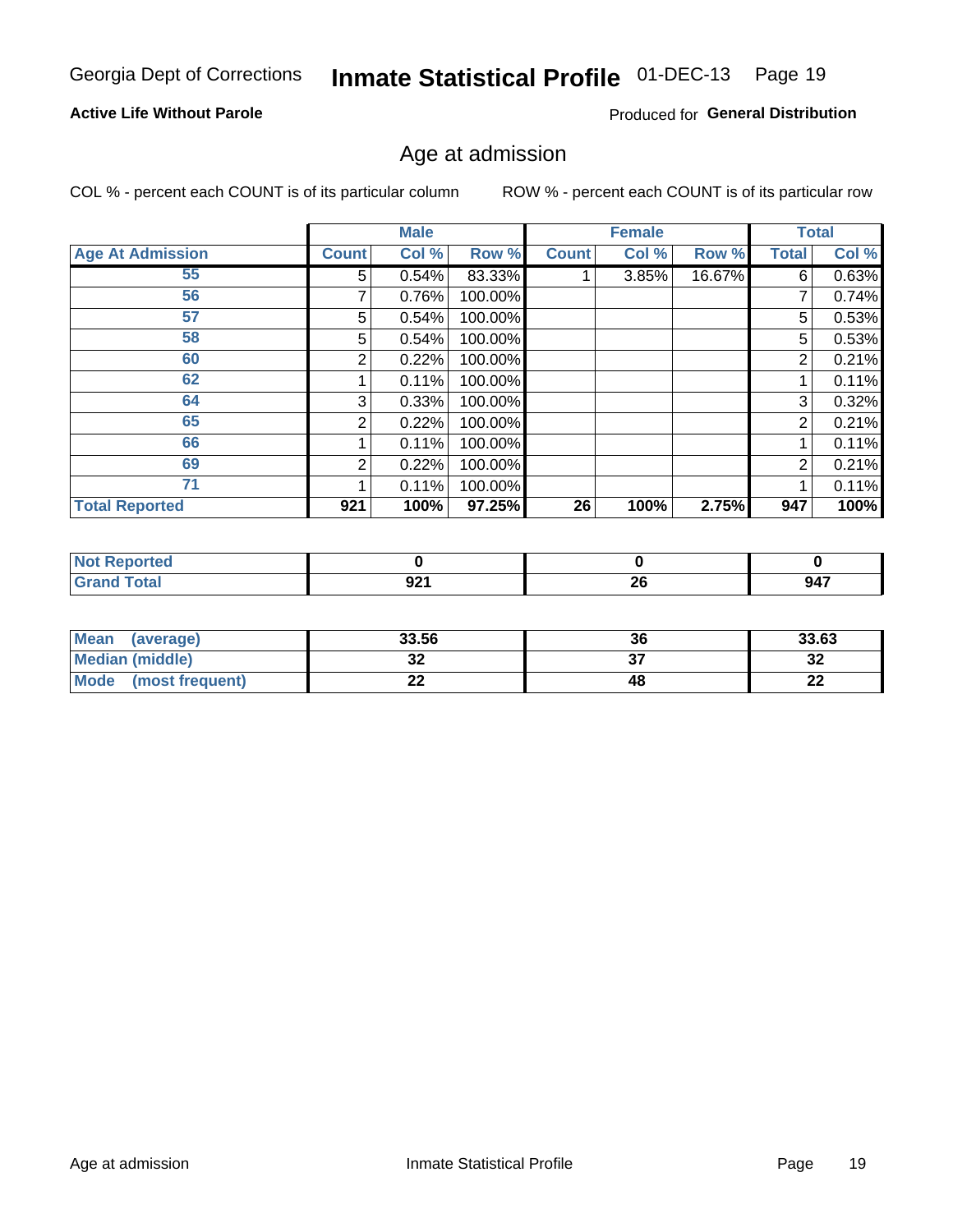# Inmate Statistical Profile 01-DEC-13 Page 20

### **Active Life Without Parole**

### Produced for General Distribution

### Height, measured at entry to prison

COL % - percent each COUNT is of its particular column

|                       |              | <b>Male</b> |         |              | <b>Female</b> |         |       | Total      |
|-----------------------|--------------|-------------|---------|--------------|---------------|---------|-------|------------|
| <b>Height</b>         | <b>Count</b> | Col %       | Row %   | <b>Count</b> | Col %         | Row %   | Total | Col %      |
| 4'10"                 |              |             |         |              | 100.00%       | 100.00% |       | 0.43%      |
| 5'10''                | 117          | $50.00\%$   | 100.00% |              |               |         |       | 117 49.79% |
| 5'11''                | 117          | $50.00\%$   | 100.00% |              |               |         |       | 117 49.79% |
| <b>Total Reported</b> | 234          | 100%        | 99.57%  |              | 100%          | 0.43%   | 235   | 100%       |

| <b>Not</b><br>rted. | 007<br>ּ סט | . .<br>--<br>$-$ | 74c<br>$\mathbf{1}$ |
|---------------------|-------------|------------------|---------------------|
| <b>Total</b>        | ດລ∢         | n,               | - --                |
| <b>Grand</b>        | JŁI         | Zu               |                     |

| Mean<br>(average)       | 5'11" | 4'10" | 5'10" |
|-------------------------|-------|-------|-------|
| Median (middle)         |       | 4'10" | 5'10" |
| Mode<br>(most frequent) | 5'10" | 4'10" | 5'10" |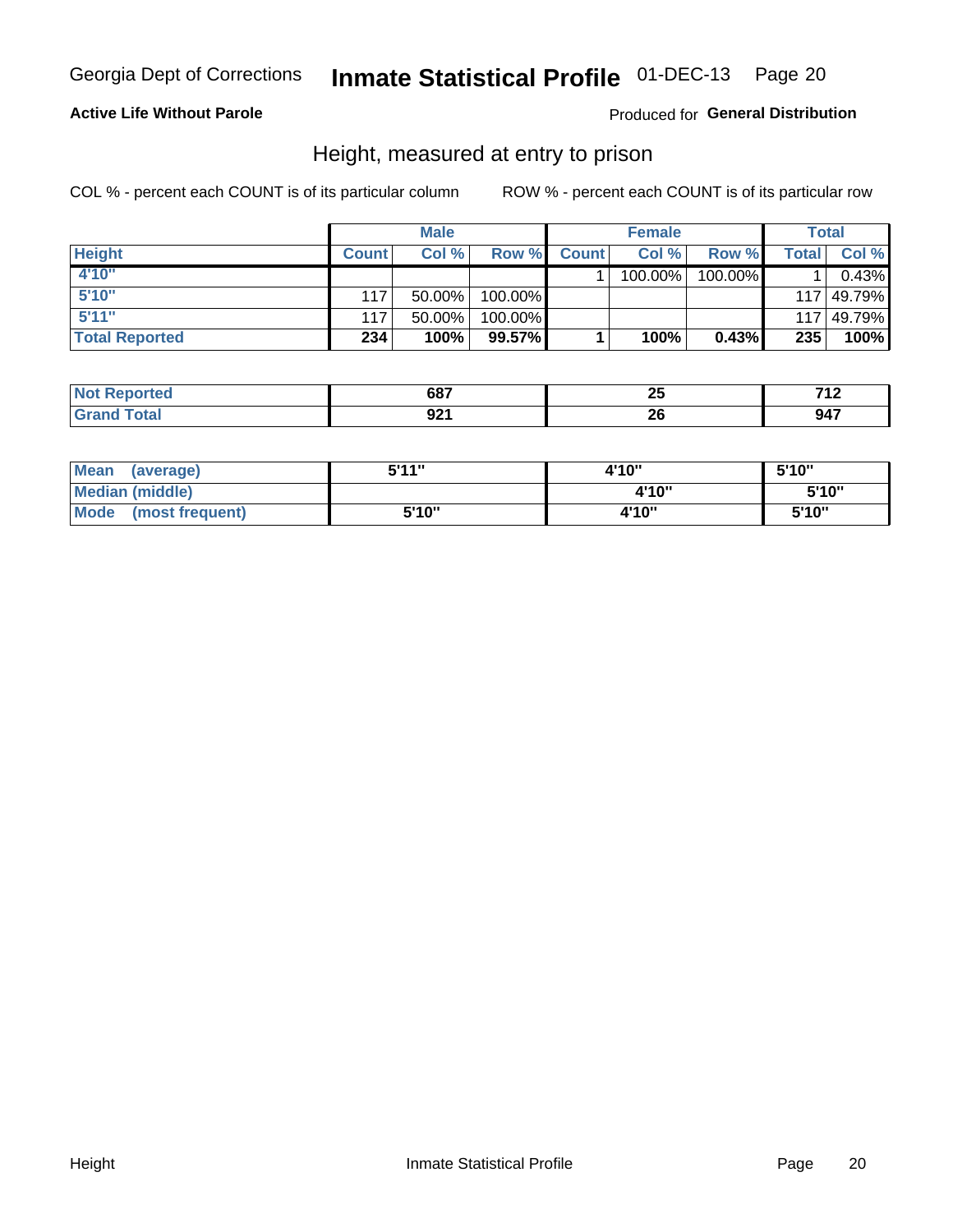# Inmate Statistical Profile 01-DEC-13 Page 21

### **Active Life Without Parole**

Produced for General Distribution

# Weight, measured at entry to prison

COL % - percent each COUNT is of its particular column

|                       |                | <b>Male</b> |         |                 | <b>Female</b> |         | <b>Total</b>   |        |
|-----------------------|----------------|-------------|---------|-----------------|---------------|---------|----------------|--------|
| <b>Weight</b>         | <b>Count</b>   | Col %       | Row %   | <b>Count</b>    | Col%          | Row %   | <b>Total</b>   | Col %  |
| 90 - 99 pounds        |                |             |         | 1               | 4.00%         | 100.00% | $\mathbf{1}$   | 0.11%  |
| 110 - 119 pounds      |                |             |         | $\overline{2}$  | 8.00%         | 100.00% | $\overline{2}$ | 0.21%  |
| 120 - 129 pounds      | 4              | 0.43%       | 80.00%  | 1               | 4.00%         | 20.00%  | 5              | 0.53%  |
| 130 - 139 pounds      | 22             | 2.39%       | 88.00%  | 3               | 12.00%        | 12.00%  | 25             | 2.64%  |
| 140 - 149 pounds      | 58             | 6.30%       | 98.31%  | 1               | 4.00%         | 1.69%   | 59             | 6.24%  |
| 150 - 159 pounds      | 97             | 10.53%      | 100.00% |                 |               |         | 97             | 10.25% |
| 160 - 169 pounds      | 106            | 11.51%      | 96.36%  | 4               | 16.00%        | 3.64%   | 110            | 11.63% |
| 170 - 179 pounds      | 133            | 14.44%      | 98.52%  | $\overline{2}$  | 8.00%         | 1.48%   | 135            | 14.27% |
| 180 - 189 pounds      | 109            | 11.83%      | 98.20%  | $\overline{2}$  | 8.00%         | 1.80%   | 111            | 11.73% |
| 190 - 199 pounds      | 74             | 8.03%       | 100.00% |                 |               |         | 74             | 7.82%  |
| 200 - 209 pounds      | 79             | 8.58%       | 97.53%  | $\overline{2}$  | 8.00%         | 2.47%   | 81             | 8.56%  |
| 210 - 219 pounds      | 59             | 6.41%       | 93.65%  | 4               | 16.00%        | 6.35%   | 63             | 6.66%  |
| 220 - 229 pounds      | 53             | 5.75%       | 98.15%  | 1               | 4.00%         | 1.85%   | 54             | 5.71%  |
| 230 - 239 pounds      | 34             | 3.69%       | 100.00% |                 |               |         | 34             | 3.59%  |
| 240 - 249 pounds      | 27             | 2.93%       | 100.00% |                 |               |         | 27             | 2.85%  |
| 250 - 259 pounds      | 19             | 2.06%       | 100.00% |                 |               |         | 19             | 2.01%  |
| 260 - 269 pounds      | 12             | 1.30%       | 100.00% |                 |               |         | 12             | 1.27%  |
| 270 - 279 pounds      | 11             | 1.19%       | 100.00% |                 |               |         | 11             | 1.16%  |
| 280 - 289 pounds      | $\overline{7}$ | 0.76%       | 87.50%  | 1               | 4.00%         | 12.50%  | 8              | 0.85%  |
| 290 - 299 pounds      | 6              | 0.65%       | 100.00% |                 |               |         | 6              | 0.63%  |
| 300 - 309 pounds      | $\overline{2}$ | 0.22%       | 100.00% |                 |               |         | $\overline{2}$ | 0.21%  |
| 310 - 319 pounds      | 1              | 0.11%       | 100.00% |                 |               |         | $\mathbf{1}$   | 0.11%  |
| 320 - 329 pounds      | 4              | 0.43%       | 80.00%  | 1               | 4.00%         | 20.00%  | 5              | 0.53%  |
| 330 - 339 pounds      | 3              | 0.33%       | 100.00% |                 |               |         | 3              | 0.32%  |
| 400 pounds and over   | 1              | 0.11%       | 100.00% |                 |               |         | $\mathbf 1$    | 0.11%  |
| <b>Total Reported</b> | 921            | 100%        | 97.36%  | $\overline{25}$ | 100%          | 2.64%   | 946            | 100%   |

| тео                                |            |          |     |
|------------------------------------|------------|----------|-----|
| $\sim$ $\sim$ $\sim$ $\sim$ $\sim$ | ∧∩י<br>JLI | п.<br>∼∸ | 947 |

| <b>Mean</b><br>(average)       | 189 | --- | 189 |
|--------------------------------|-----|-----|-----|
| <b>Median (middle)</b>         | 180 | 170 | 180 |
| <b>Mode</b><br>(most frequent) | 170 | 210 | 170 |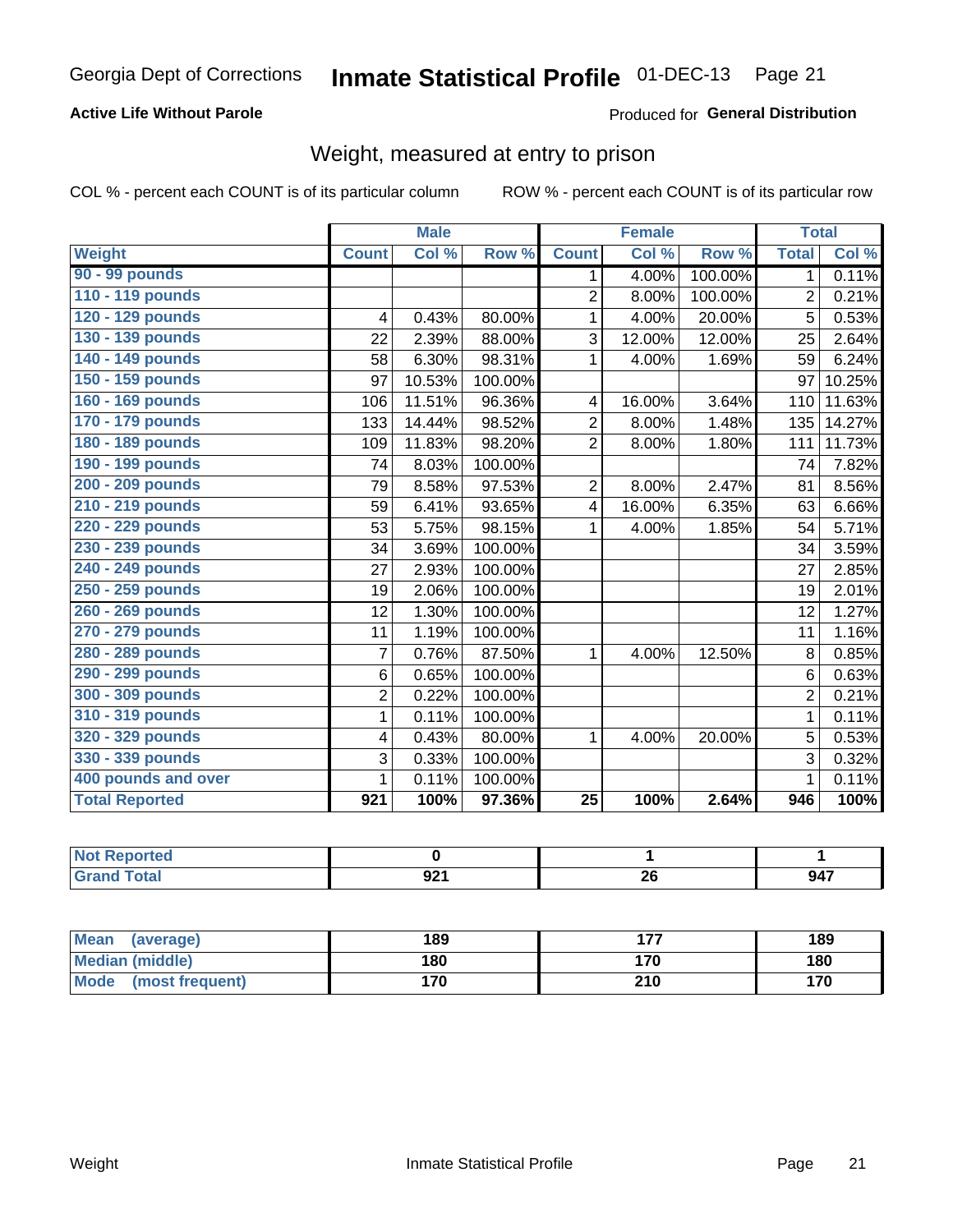# Inmate Statistical Profile 01-DEC-13 Page 22

#### **Active Life Without Parole**

Produced for General Distribution

# Military service

COL % - percent each COUNT is of its particular column

|                          |              | <b>Male</b> |                    | <b>Female</b> |        |       | <b>Total</b> |
|--------------------------|--------------|-------------|--------------------|---------------|--------|-------|--------------|
| <b>Military service</b>  | <b>Count</b> | Col%        | <b>Row % Count</b> | Col %         | Row %  | Total | Col %        |
| <b>Air Force</b>         | 46'          | 73.02%      | 100.00%            |               |        | 46    | 73.02%       |
| <b>Army</b>              |              | $11.11\%$   | 100.00%            |               |        |       | 11.11%       |
| <b>Navy</b>              |              | $6.35\%$    | 100.00%            |               |        |       | 6.35%        |
| <b>Coast Guard</b><br>5. |              | $9.52\%$    | 100.00%            |               |        | 6     | 9.52%        |
| <b>Total Reported</b>    | 63           | 100%        | 100.00%            |               | .00% l | 63    | 100%         |

|   | 858 | ኅረ<br>ZU | 884 |
|---|-----|----------|-----|
| . | ດາເ | ኅረ       | 017 |
|   | JLI | ZU       | J41 |

| Mode (most frequent) | <b>Force</b><br>ыı | Null | ™orce<br>AI. |
|----------------------|--------------------|------|--------------|
|                      |                    |      |              |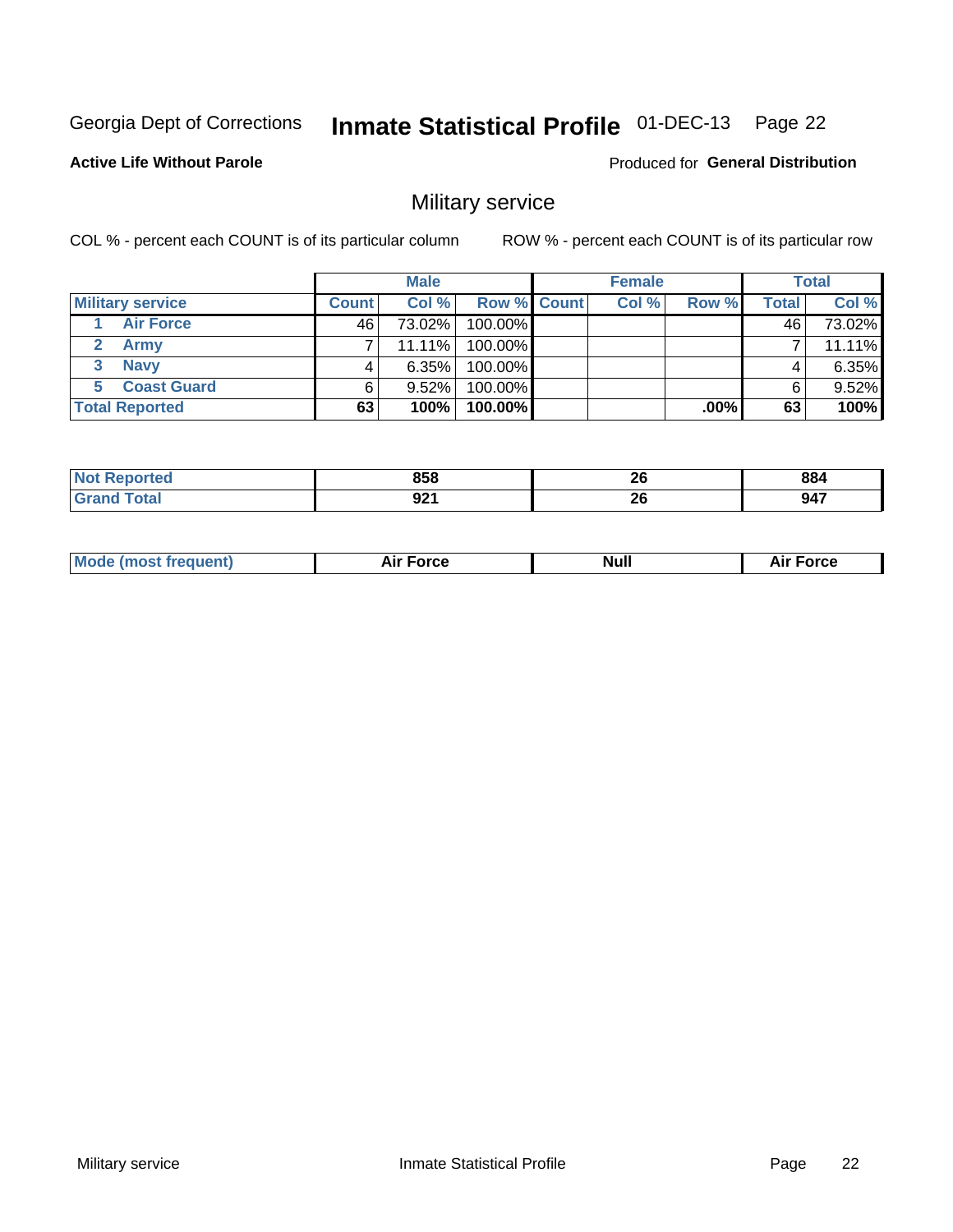# Inmate Statistical Profile 01-DEC-13 Page 23

**Active Life Without Parole** 

Produced for General Distribution

# Type of admission to prison

COL % - percent each COUNT is of its particular column

|                                      |              | <b>Male</b> |                    |    | <b>Female</b> |       |              | <b>Total</b> |
|--------------------------------------|--------------|-------------|--------------------|----|---------------|-------|--------------|--------------|
| <b>Type of Admission</b>             | <b>Count</b> | Col %       | <b>Row % Count</b> |    | Col %         | Row % | <b>Total</b> | Col %        |
| <b>New Sentence</b><br>52            | 883          | 95.87%      | 97.14%             | 26 | 100.00%       | 2.86% | 909          | 95.99%       |
| <b>Probation Rev Partial</b><br>53   |              | $.11\%$     | 100.00%            |    |               |       |              | .11%         |
| <b>Probation Rev Remainder</b><br>54 | 6            | .65%        | 100.00%            |    |               |       | 6            | .63%         |
| <b>Parole Rev New Sentence</b><br>55 | 11           | 1.19%       | 100.00%            |    |               |       | 11           | 1.16%        |
| 56 Parole Rev No New                 | 7            | .76%        | 100.00%            |    |               |       |              | .74%         |
| <b>Sentence</b>                      |              |             |                    |    |               |       |              |              |
| <b>Life W/O Parole</b><br>70         | 13           | 1.41%       | 100.00%            |    |               |       | 13           | 1.37%        |
| <b>Total Reported</b>                | 921          | 100%        | 97.25%             | 26 | 100%          | 2.75% | 947          | 100%         |

| Reported<br>N. |            |    |              |
|----------------|------------|----|--------------|
| <b>otal</b>    | nn.<br>JŁI | 26 | 017<br>- 74. |

| <b>Mode (most frequent)</b> | <b>New Sentence</b> | <b>New Sentence</b> | <b>New Sentence</b> |
|-----------------------------|---------------------|---------------------|---------------------|
|                             |                     |                     |                     |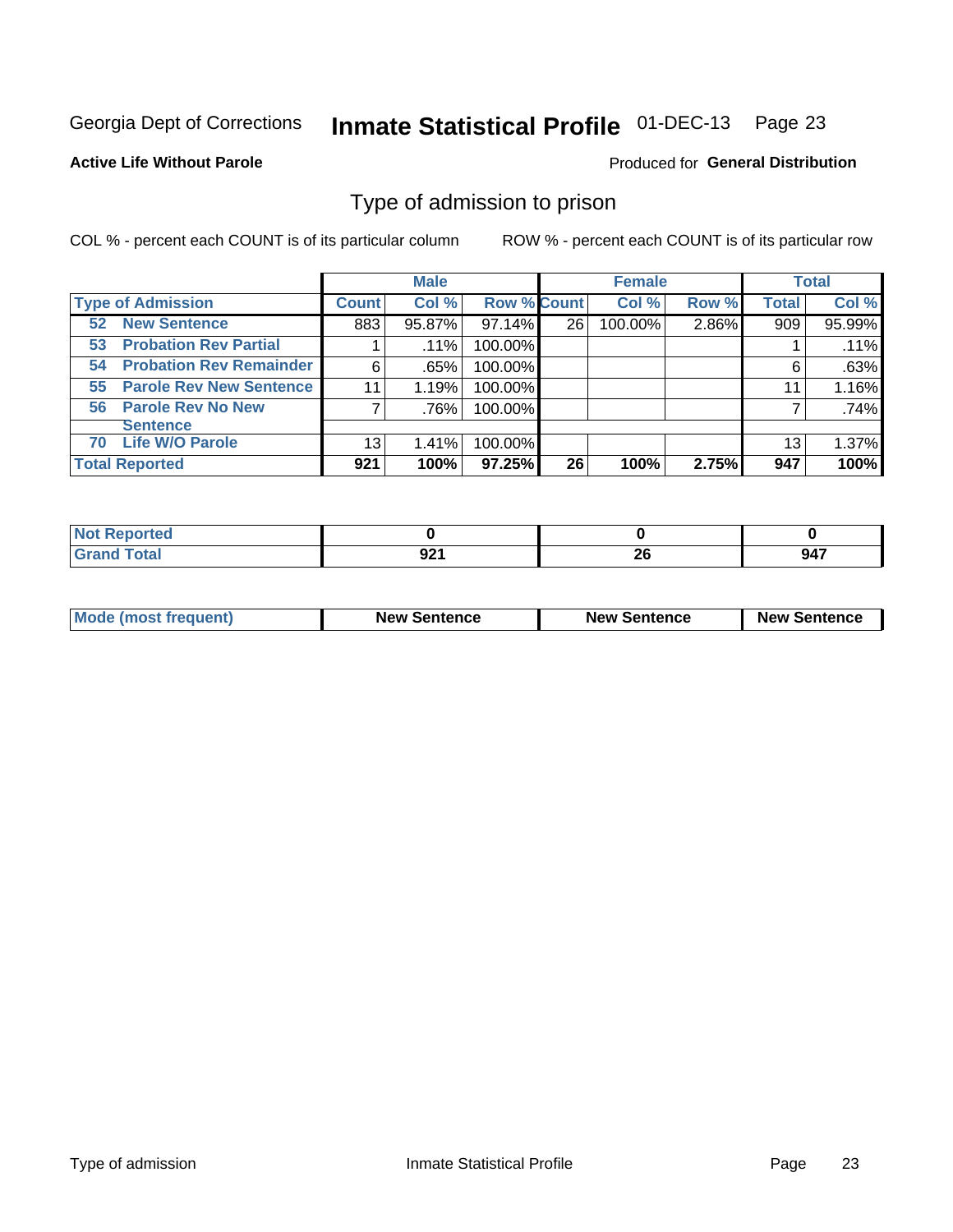# Inmate Statistical Profile 01-DEC-13 Page 24

**Active Life Without Parole** 

#### Produced for General Distribution

### Current / last security status

COL % - percent each COUNT is of its particular column

|                        |              | <b>Male</b> |                    |                 | <b>Female</b> |           |       | <b>Total</b> |
|------------------------|--------------|-------------|--------------------|-----------------|---------------|-----------|-------|--------------|
| <b>Security Status</b> | <b>Count</b> | Col%        | <b>Row % Count</b> |                 | Col %         | Row %     | Total | Col %        |
| 3 Minimum              |              | .22%        | 100.00%            |                 | $.00\%$       |           |       | .21%         |
| 4 Medium               | 63           | 6.92%       | 87.50%             | 9               | 36.00%        | $12.50\%$ | 72    | 7.69%        |
| 5 Close                | 845          | 92.76%      | $98.14\%$          | 16 <sub>1</sub> | 64.00%        | 1.86%     | 861   | 91.99%       |
| 6 Maximum              |              | $.11\%$     | 100.00%            |                 | .00%          |           |       | $.11\%$      |
| <b>Total Reported</b>  | 911          | 100%        | $97.33\%$          | 25              | 100%          | 2.67%     | 936   | 100%         |

| <b>Still being diagnosed</b> |     |    |     |
|------------------------------|-----|----|-----|
| <b>Not Reported</b>          |     |    |     |
| <b>Grand Total</b>           | 921 | 26 | 947 |

| Mode (most frequent) | Jlose | Close | oseٽ |
|----------------------|-------|-------|------|
|----------------------|-------|-------|------|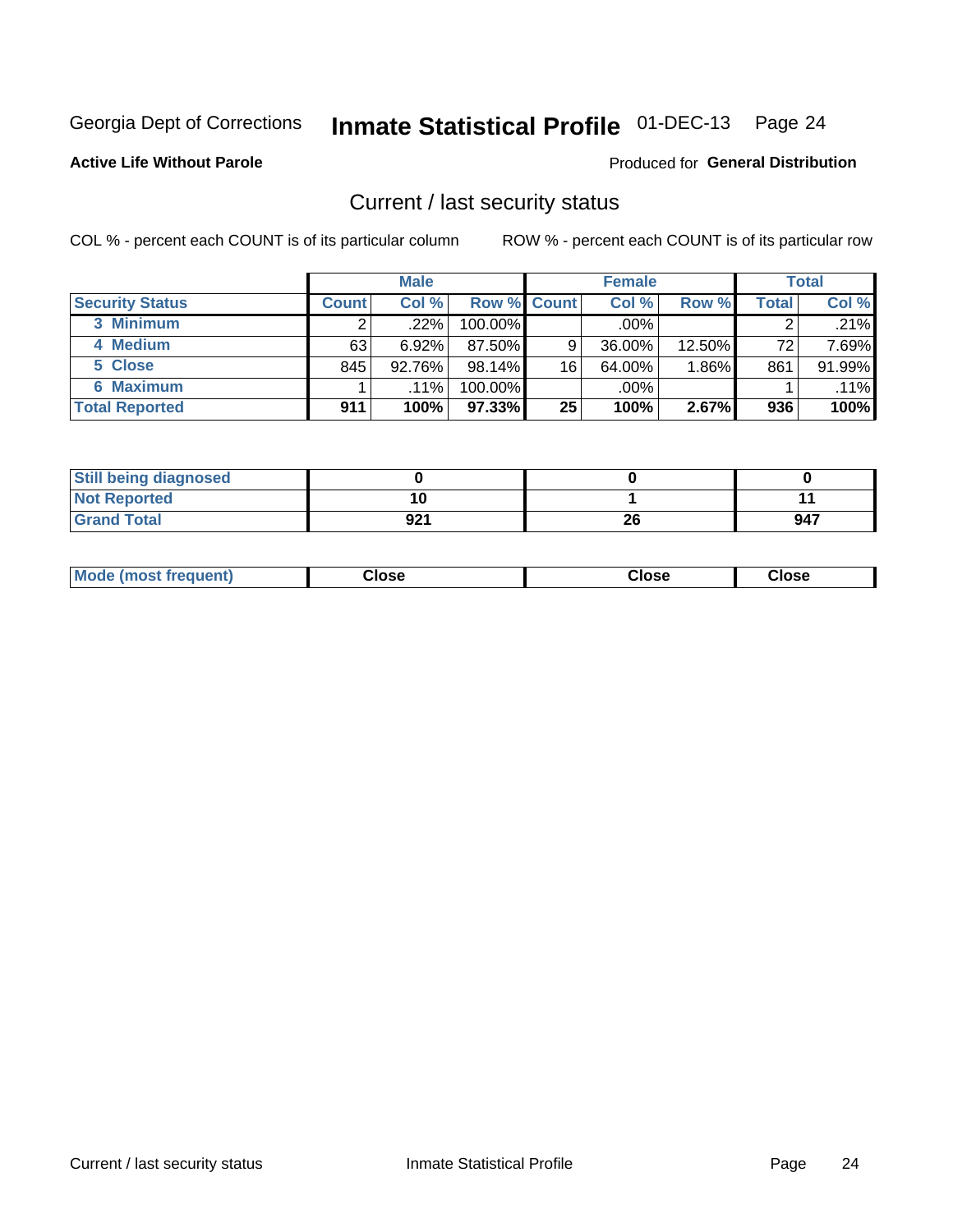# Inmate Statistical Profile 01-DEC-13 Page 25

**Active Life Without Parole** 

#### Produced for General Distribution

# Current / last type of institution

COL % - percent each COUNT is of its particular column

|                            |              | <b>Male</b> |                    |    | <b>Female</b> |          |       | <b>Total</b> |
|----------------------------|--------------|-------------|--------------------|----|---------------|----------|-------|--------------|
| <b>Type of Institution</b> | <b>Count</b> | Col %       | <b>Row % Count</b> |    | Col %         | Row %    | Total | Col %        |
| <b>State Prison</b>        | 914          | $99.24\%$   | 97.23%             | 26 | $100.00\%$    | $2.77\%$ | 940   | 99.26%       |
| <b>Transitional Center</b> |              | $.11\%$     | 100.00%            |    |               |          |       | $.11\%$      |
| <b>Private Prison</b>      |              | .65%        | 100.00%            |    |               |          |       | .63%         |
| <b>Total Reported</b>      | 921          | 100%        | $97.25\%$          | 26 | 100%          | 2.75%    | 947   | 100%         |

| ported<br>. IN 6<br>NGL |                       |               |     |
|-------------------------|-----------------------|---------------|-----|
| <b>otal</b>             | റാ-<br>JL 1<br>$\sim$ | ጣ<br>ZV<br>__ | 947 |

| <b>Mode (most frequent)</b> | <b>State Prison</b> | <b>State Prison</b> | <b>State Prison</b> |
|-----------------------------|---------------------|---------------------|---------------------|
|                             |                     |                     |                     |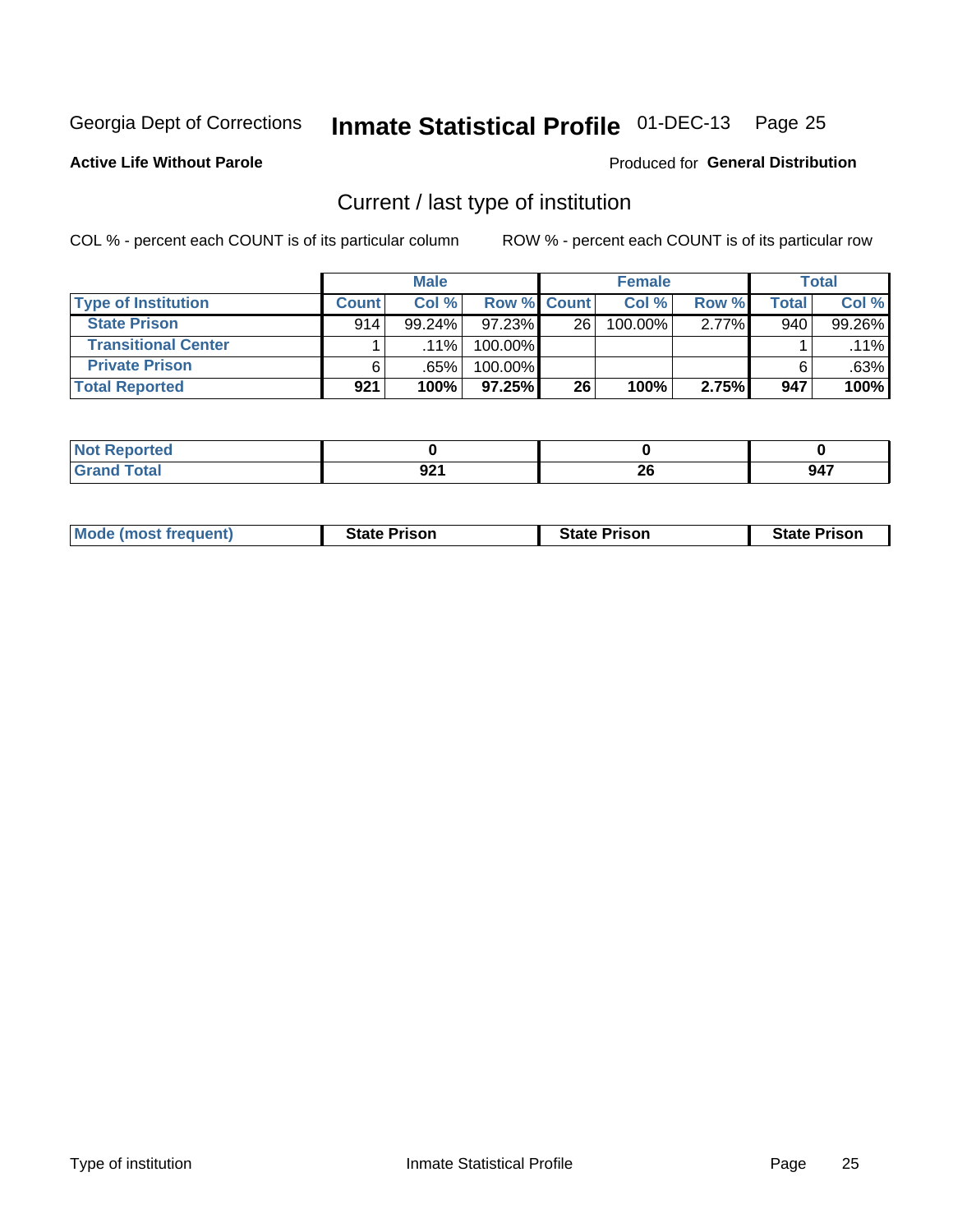# Inmate Statistical Profile 01-DEC-13 Page 26

**Active Life Without Parole** 

#### Produced for General Distribution

# Institution type - transitional centers

COL % - percent each COUNT is of its particular column

|                                          |              | Male       |                    | <b>Female</b> |       |              | Total   |
|------------------------------------------|--------------|------------|--------------------|---------------|-------|--------------|---------|
| <b>Institution Type - Trans. Centers</b> | <b>Count</b> | Col%       | <b>Row % Count</b> | Col%          | Row % | <b>Total</b> | Col %   |
| <b>Columbus Tc</b>                       |              | $100.00\%$ | 100.00%            |               |       |              | 100.00% |
| <b>Total Reported</b>                    |              | $100\%$    | 100%               |               | %     |              | 100%    |

| <b>Not Reported</b>  |  |  |
|----------------------|--|--|
| <b>Total</b><br>r va |  |  |

| Mode (most frequent) | <b>Columbus Tc</b> | <b>Null</b> | <b>Columbus Tc</b> |
|----------------------|--------------------|-------------|--------------------|
|                      |                    |             |                    |
|                      |                    |             |                    |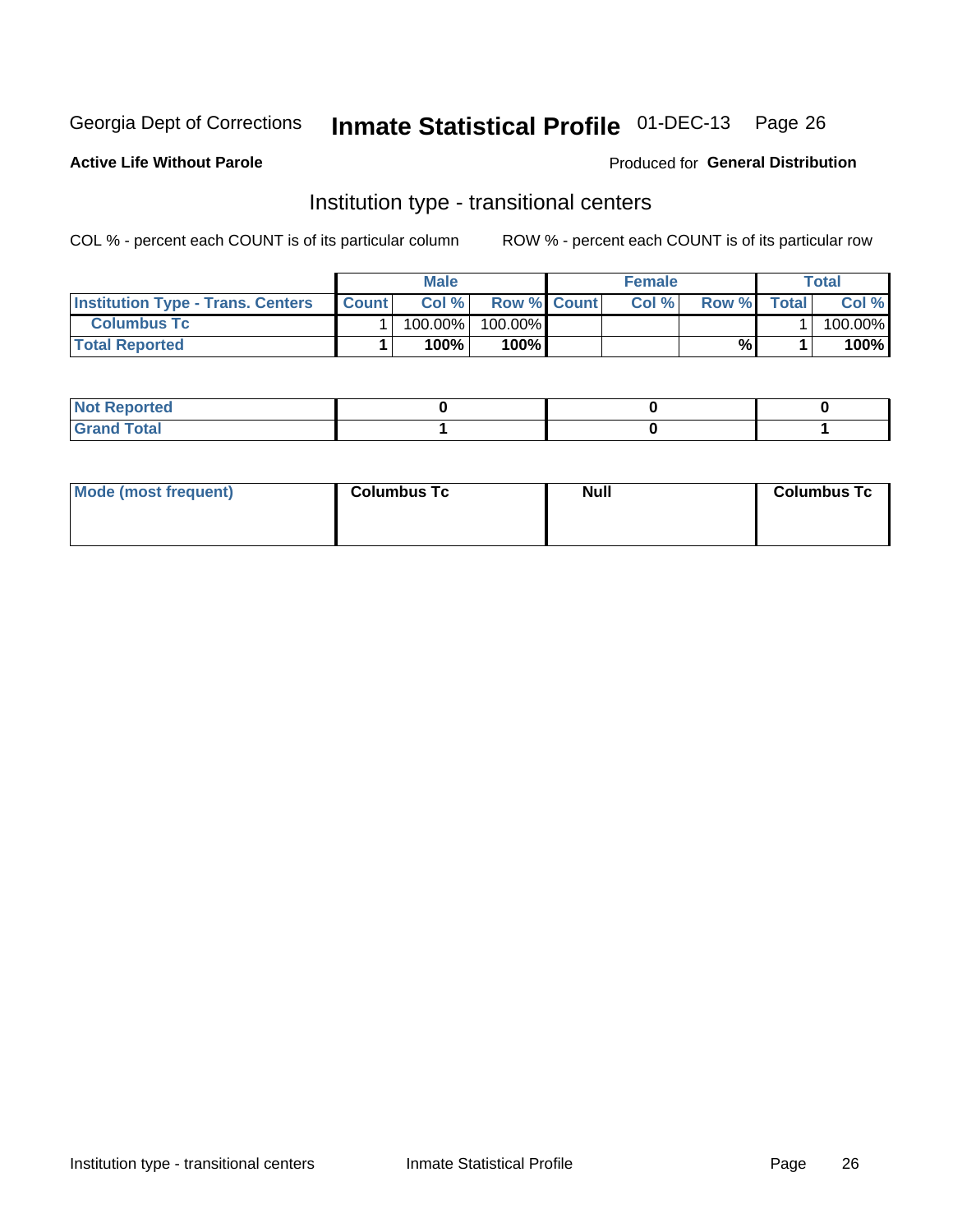# Inmate Statistical Profile 01-DEC-13 Page 27

**Active Life Without Parole** 

**Produced for General Distribution** 

### Institution type - county prisons

COL % - percent each COUNT is of its particular column

|                                                    | <b>Male</b> |       |  | <b>Female</b> |                          |             | <b>Total</b> |       |
|----------------------------------------------------|-------------|-------|--|---------------|--------------------------|-------------|--------------|-------|
| <b>Institution Type - County Prisons   Count  </b> |             | Col % |  |               | <b>Row % Count Col %</b> | Row % Total |              | Col % |
| <b>Total Reported</b>                              |             |       |  |               |                          |             |              |       |

| <b>Not Reported</b>         |  |  |
|-----------------------------|--|--|
| <b>Total</b><br>-<br>______ |  |  |

| Mode (<br>(most frequent) | <b>Null</b> | <b>Null</b> | <b>Null</b> |
|---------------------------|-------------|-------------|-------------|
|                           |             |             |             |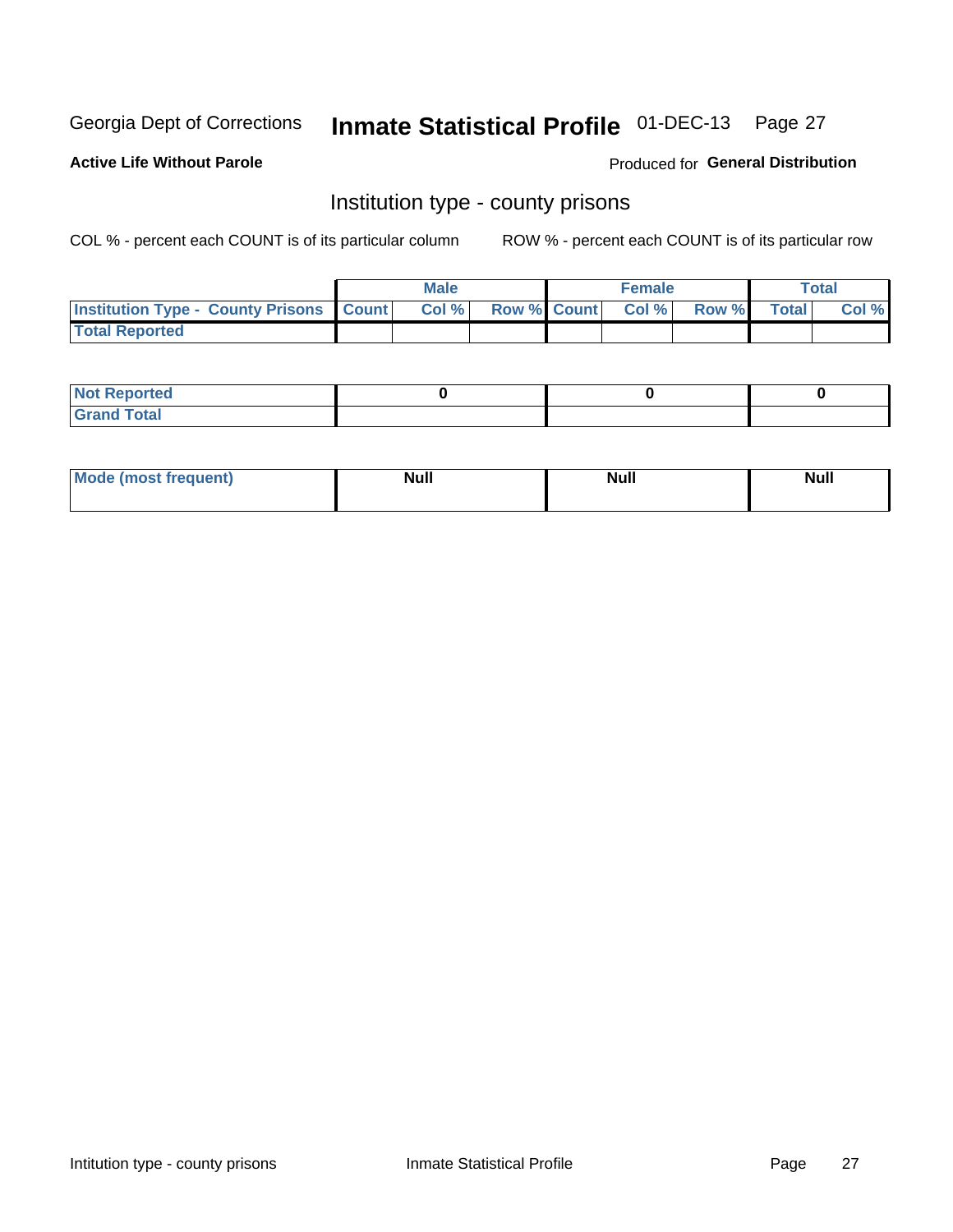# Inmate Statistical Profile 01-DEC-13 Page 28

#### **Active Life Without Parole**

#### Produced for General Distribution

### Institution type - state prisons

COL % - percent each COUNT is of its particular column ROW % - percent each COUNT is of its particular row

|                                         | <b>Male</b>               |                  |         | <b>Female</b>                 |                 |         | <b>Total</b>                        |          |
|-----------------------------------------|---------------------------|------------------|---------|-------------------------------|-----------------|---------|-------------------------------------|----------|
| <b>Institution Type - State Prisons</b> | <b>Count</b>              | Col%             | Row %   | <b>Count</b>                  | Col%            | Row %   | <b>Total</b>                        | Col %    |
| <b>Arrendale State Prison</b>           |                           |                  |         | 13                            | 50.00%          | 100.00% | 13                                  | 1.38%    |
| <b>Augusta State Med. Prison</b>        | 64                        | 7.00%            | 100.00% |                               |                 |         | 64                                  | 6.81%    |
| <b>Autry State Prison</b>               | $\overline{2}$            | 22%              | 100.00% |                               |                 |         | $\overline{2}$                      | .21%     |
| <b>Baldwin State Prison</b>             | 49                        | 5.36%            | 100.00% |                               |                 |         | 49                                  | 5.21%    |
| <b>Burrus Corr Trn Cntr</b>             | 1                         | .11%             | 100.00% |                               |                 |         | 1                                   | .11%     |
| <b>Calhoun State Prison</b>             | $\overline{2}$            | .22%             | 100.00% |                               |                 |         | $\overline{2}$                      | .21%     |
| <b>Central State Prison</b>             | 6                         | .66%             | 100.00% |                               |                 |         | 6                                   | .64%     |
| <b>Coastal State Prison</b>             | 1                         | .11%             | 100.00% |                               |                 |         | 1                                   | .11%     |
| <b>Dodge State Prison</b>               | 1                         | .11%             | 100.00% |                               |                 |         | 1                                   | .11%     |
| <b>Dooly State Prison</b>               | 4                         | .44%             | 100.00% |                               |                 |         | 4                                   | .43%     |
| <b>Ga Diag Class Prison</b>             | 61                        | 6.67%            | 100.00% |                               |                 |         | 61                                  | 6.49%    |
| <b>Ga State Prison</b>                  | 30                        | 3.28%            | 100.00% |                               |                 |         | 30                                  | 3.19%    |
| <b>Hancock State Prison</b>             | 97                        | 10.61%           | 100.00% |                               |                 |         | 97                                  | 10.32%   |
| <b>Hays State Prison</b>                | 92                        | 10.07%           | 100.00% |                               |                 |         | 92                                  | 9.79%    |
| <b>Johnson State Prison</b>             | 1                         | .11%             | 100.00% |                               |                 |         | 1                                   | .11%     |
| <b>Macon State Prison</b>               | 135                       | 14.77%           | 100.00% |                               |                 |         | 135                                 | 14.36%   |
| <b>Phillips State Prison</b>            | 14                        | 1.53%            | 100.00% |                               |                 |         | 14                                  | 1.49%    |
| <b>Pulaski State Prison</b>             |                           |                  |         | 13                            | 50.00%          | 100.00% | 13                                  | 1.38%    |
| <b>Rogers State Prison</b>              | 1                         | .11%             | 100.00% |                               |                 |         | 1                                   | .11%     |
| <b>Smith State Prison</b>               | 92                        | 10.07%           | 100.00% |                               |                 |         | 92                                  | 9.79%    |
| <b>Telfair State Prison</b>             | 91                        | 9.96%            | 100.00% |                               |                 |         | 91                                  | 9.68%    |
| <b>Valdosta Sp</b>                      | 92                        | 10.07%           | 100.00% |                               |                 |         | 92                                  | 9.79%    |
| <b>Ware State Prison</b>                | 76                        | 8.32%            | 100.00% |                               |                 |         | 76                                  | 8.09%    |
| <b>Wilcox State Prison</b>              | $\overline{2}$            | .22%             | 100.00% |                               |                 |         | $\overline{2}$                      | .21%     |
| <b>Total Reported</b>                   | 914                       | 100%             | 97.23%  | $\overline{26}$               | 100%            | 2.77%   | 940                                 | 100%     |
|                                         |                           |                  |         |                               |                 |         |                                     |          |
| <b>Not Reported</b>                     |                           | 0                |         | $\mathbf 0$                   |                 |         |                                     | $\bf{0}$ |
| <b>Grand Total</b>                      |                           | $\overline{914}$ |         |                               | $\overline{26}$ |         |                                     | 940      |
| <b>Mode (most frequent)</b>             | <b>Macon State Prison</b> |                  |         | <b>Arrendale State Prison</b> |                 |         | <b>Macon State</b><br><b>Prison</b> |          |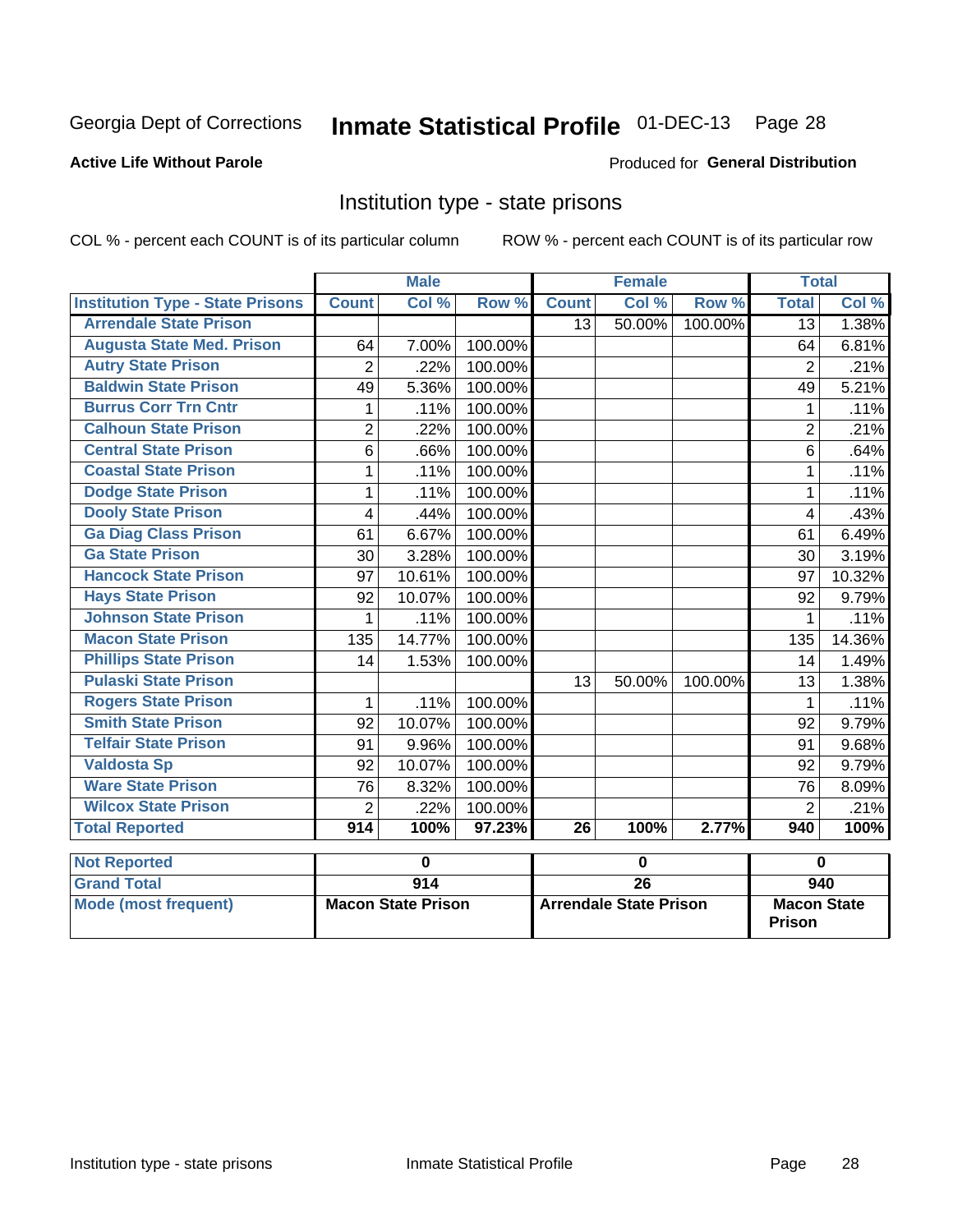# Inmate Statistical Profile 01-DEC-13 Page 29

**Active Life Without Parole** 

#### Produced for General Distribution

# Institution type - private prisons

COL % - percent each COUNT is of its particular column

|                                           | <b>Male</b>  |           |                    | <b>Female</b> |      |       |              | <b>Total</b> |
|-------------------------------------------|--------------|-----------|--------------------|---------------|------|-------|--------------|--------------|
| <b>Institution Type - Private Prisons</b> | <b>Count</b> | Col $%$   | <b>Row % Count</b> |               | Col% | Row % | <b>Total</b> | Col %        |
| <b>Coffee Corr Facility</b>               |              | $83.33\%$ | $100.00\%$         |               |      |       |              | 83.33%       |
| <b>Riverbend Corr Facility</b>            |              | $16.67\%$ | $100.00\%$         |               |      |       |              | 16.67%       |
| <b>Total Reported</b>                     |              | 100%      | $100\%$            |               |      | %     |              | 100%         |

| orted<br>110110 |  |  |
|-----------------|--|--|
| <b>Total</b>    |  |  |

| Mode (most frequent) | <b>Coffee Corr Facility</b> | Null | <b>Coffee Corr</b><br><b>Facility</b> |
|----------------------|-----------------------------|------|---------------------------------------|
|----------------------|-----------------------------|------|---------------------------------------|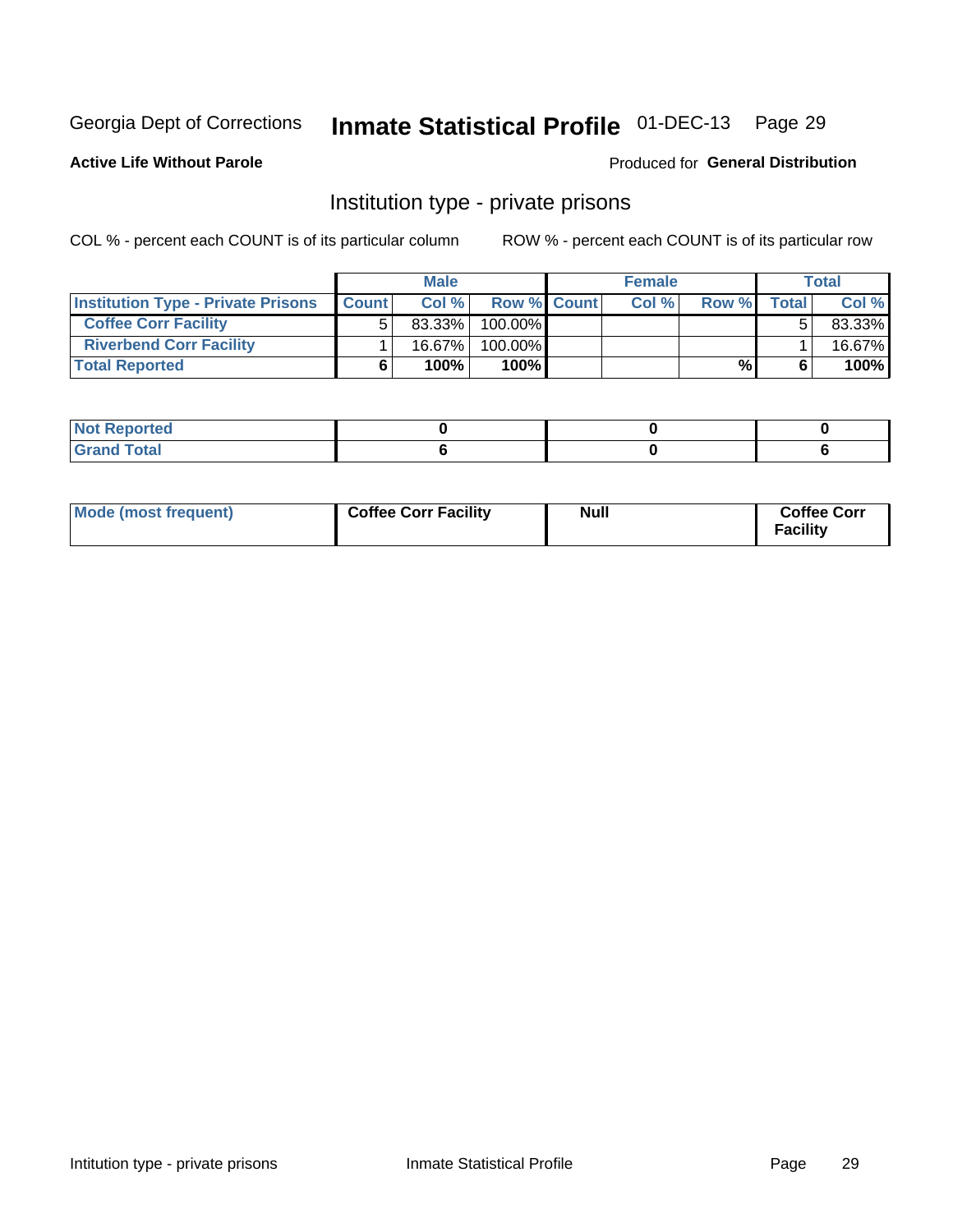# Inmate Statistical Profile 01-DEC-13 Page 30

**Active Life Without Parole** 

Produced for General Distribution

# Institution type - pre-release centers

COL % - percent each COUNT is of its particular column

|                                                   | <b>Male</b> |      |  |             | <b>Female</b> | <b>Total</b> |  |       |
|---------------------------------------------------|-------------|------|--|-------------|---------------|--------------|--|-------|
| <b>Institution Type - Prison Annexe   Count  </b> |             | Col% |  | Row % Count | Col %         | Row % Total  |  | Col % |
| <b>Total Reported</b>                             |             |      |  |             |               |              |  |       |

| <b>Reported</b><br>I NOT |  |  |
|--------------------------|--|--|
| <b>Total</b><br>$C$ ren  |  |  |

| $^{\circ}$ Mo<br>frequent)<br>⊥(most | <b>Null</b> | Noll<br><b>vull</b> | <b>Null</b> |
|--------------------------------------|-------------|---------------------|-------------|
|                                      |             |                     |             |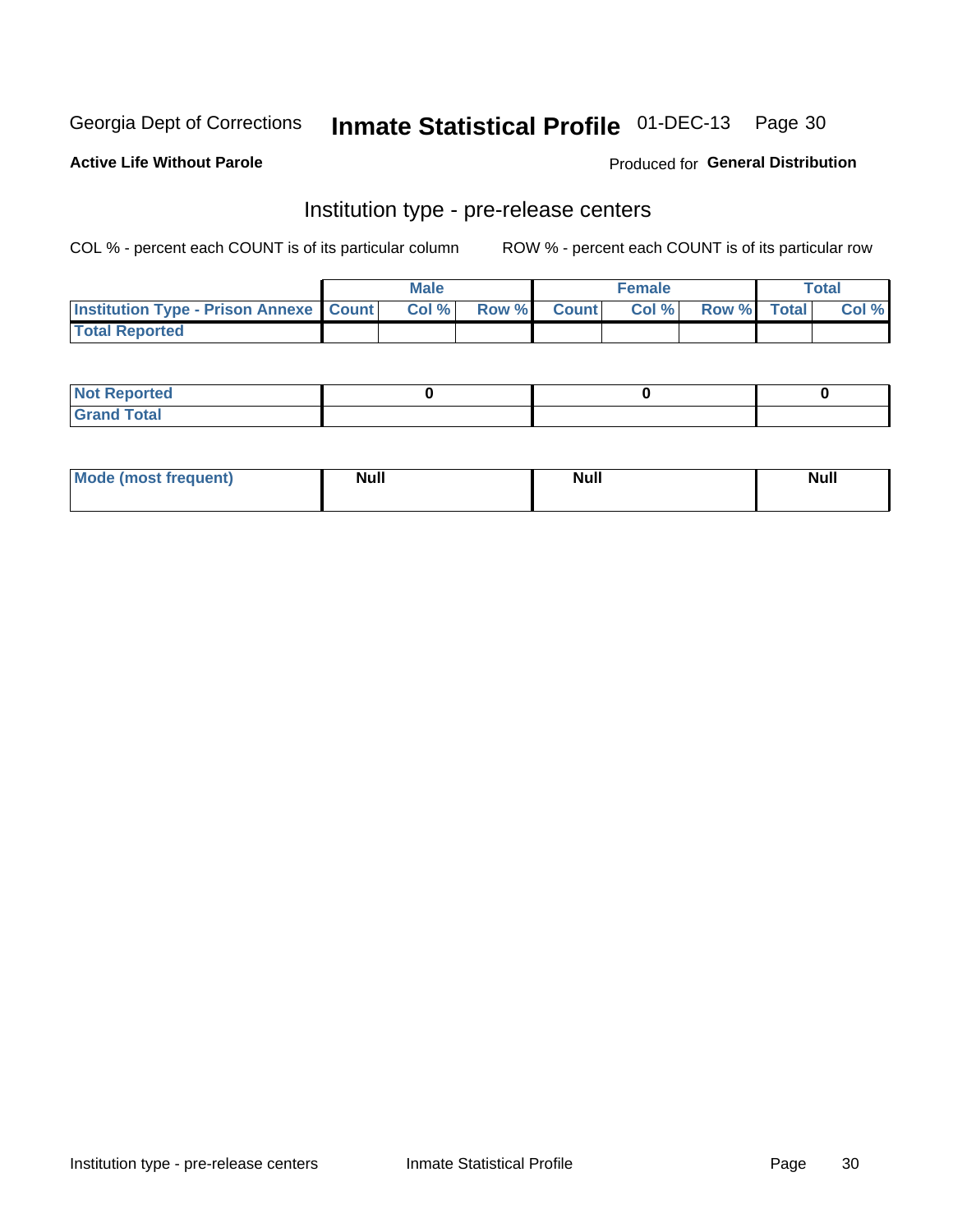# Inmate Statistical Profile 01-DEC-13 Page 31

### **Active Life Without Parole**

#### Produced for General Distribution

# Institution type - inmate boot camp

COL % - percent each COUNT is of its particular column

|                                            | <b>Male</b> |      |                    | <b>Female</b> |      |             | <b>Total</b> |       |  |
|--------------------------------------------|-------------|------|--------------------|---------------|------|-------------|--------------|-------|--|
| <b>Institution Type - Boot Camps Count</b> |             | Col% | <b>Row % Count</b> |               | Col% | Row % Total |              | Col % |  |
| <b>Total Rported</b>                       |             |      |                    |               |      |             |              |       |  |

| <b>Not Reported</b>            |  |  |
|--------------------------------|--|--|
| <b>Total</b><br>C <sub>r</sub> |  |  |

| <b>I Mode (most frequent)</b> | <b>Null</b> | <b>Null</b> | <b>Null</b> |
|-------------------------------|-------------|-------------|-------------|
|                               |             |             |             |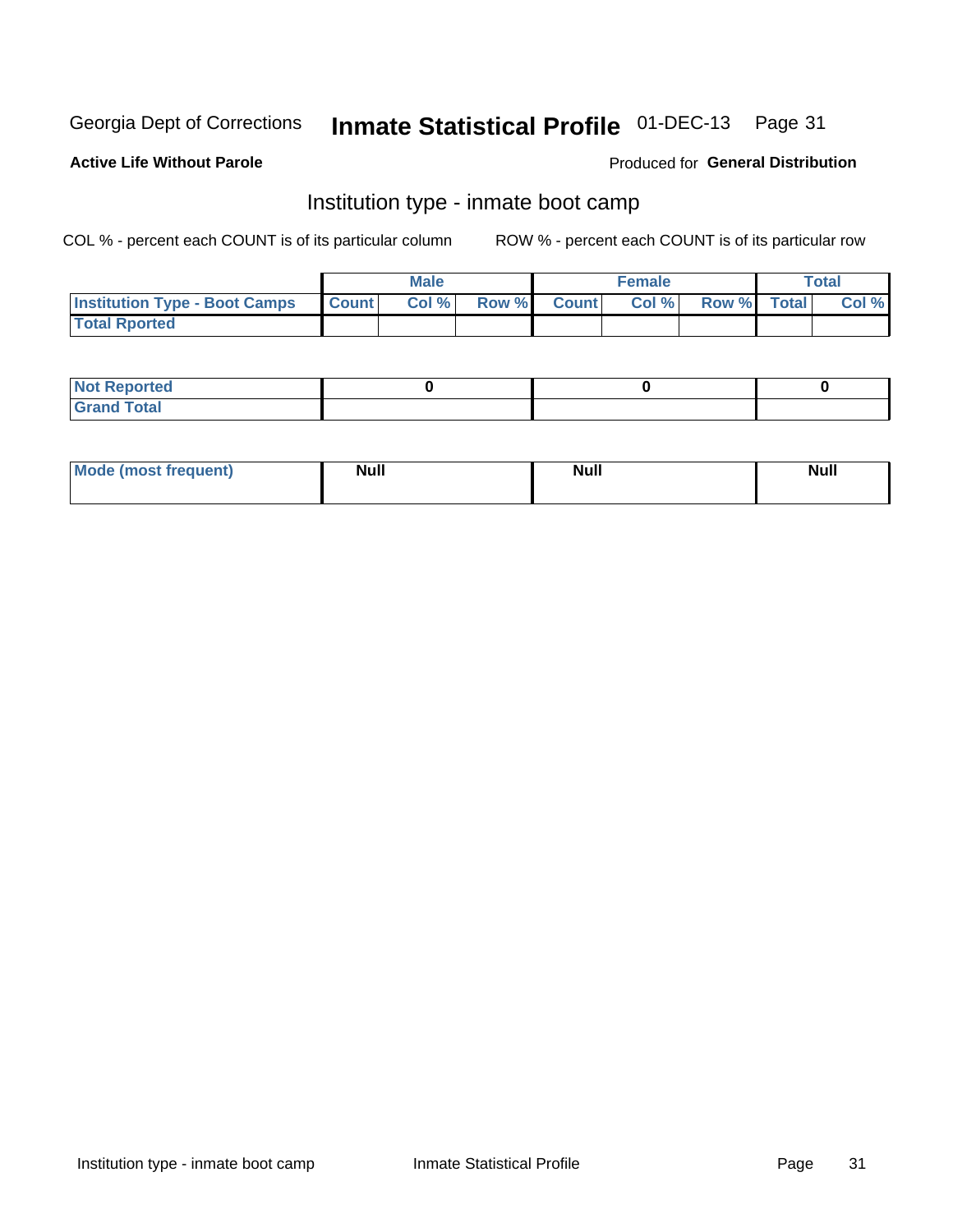# Inmate Statistical Profile 01-DEC-13 Page 32

### **Active Life Without Parole**

### Produced for General Distribution

# Number of disciplinary reports

COL % - percent each COUNT is of its particular column

|                                       |              | <b>Male</b> |         |                 | <b>Female</b> |       |              | <b>Total</b> |
|---------------------------------------|--------------|-------------|---------|-----------------|---------------|-------|--------------|--------------|
| <b>Number of Disciplinary Reports</b> | <b>Count</b> | Col %       | Row %   | <b>Count</b>    | Col %         | Row % | <b>Total</b> | Col %        |
|                                       | 256          | 27.80%      | 95.52%  | 12 <sub>2</sub> | 46.15%        | 4.48% | 268          | 28.30%       |
|                                       | 122          | 13.25%      | 96.06%  | 5               | 19.23%        | 3.94% | 127          | 13.41%       |
|                                       | 79           | 8.58%       | 97.53%  | 2               | 7.69%         | 2.47% | 81           | 8.55%        |
| 3                                     | 44           | 4.78%       | 95.65%  | 2               | 7.69%         | 4.35% | 46           | 4.86%        |
|                                       | 54           | 5.86%       | 100.00% |                 |               |       | 54           | 5.70%        |
| 5                                     | 47           | 5.10%       | 100.00% |                 |               |       | 47           | 4.96%        |
| <b>More Than 5</b>                    | 319          | 34.64%      | 98.46%  | 5               | 19.23%        | 1.54% | 324          | 34.21%       |
| <b>Total Reported</b>                 | 921          | 100%        | 97.25%  | 26              | 100%          | 2.75% | 947          | 100%         |

| N<br>тес     |     |          |     |
|--------------|-----|----------|-----|
| <b>Total</b> | JŁI | ^^<br>ZU | 947 |

| Mean (average)       | 8.20 | 4.54 | 8.10 |
|----------------------|------|------|------|
| Median (middle)      |      |      |      |
| Mode (most frequent) |      |      |      |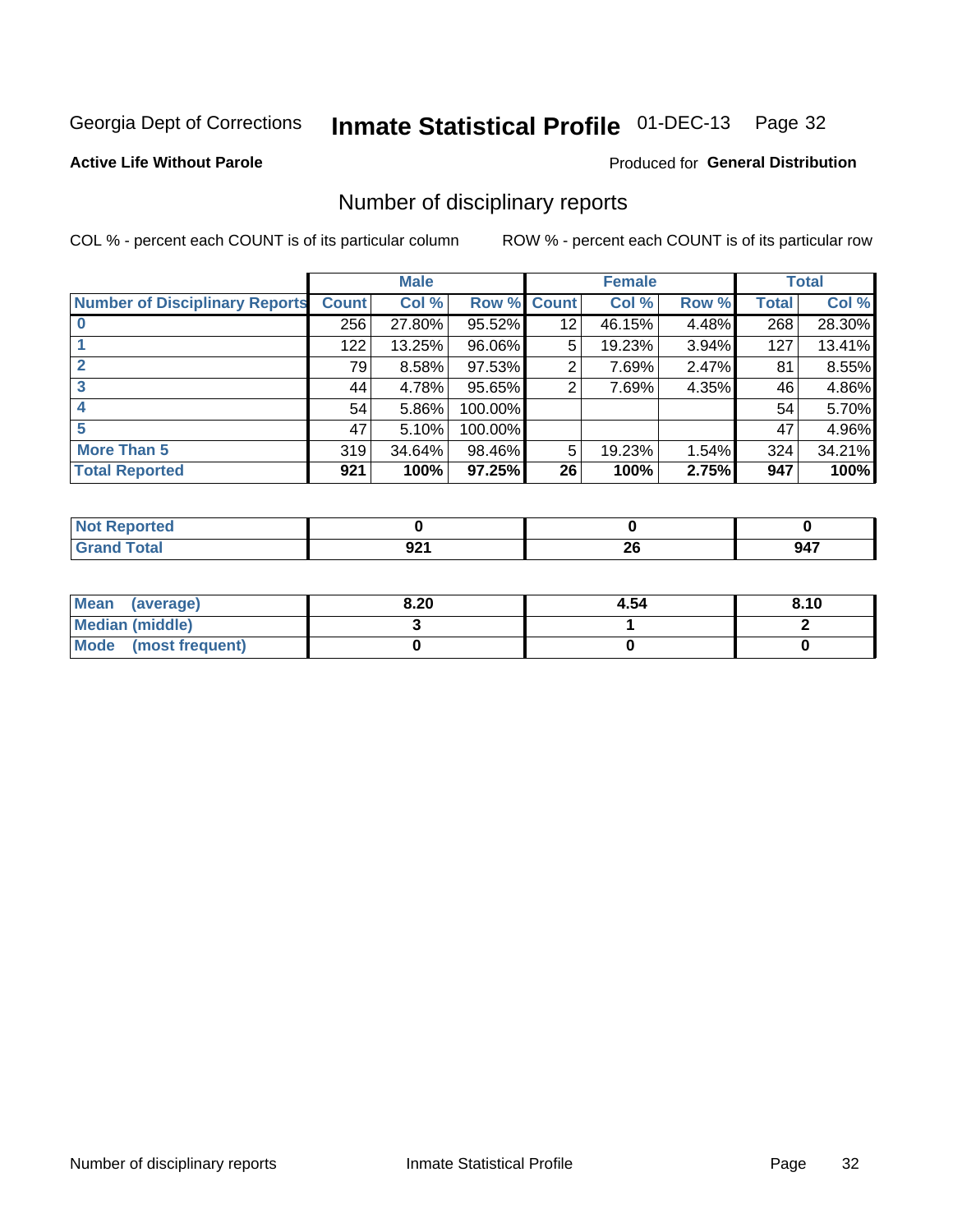# Inmate Statistical Profile 01-DEC-13 Page 33

### **Active Life Without Parole**

### **Produced for General Distribution**

# Number of transfers

COL % - percent each COUNT is of its particular column

|                            |                 | <b>Male</b> |         |              | <b>Female</b> |        |              | <b>Total</b> |
|----------------------------|-----------------|-------------|---------|--------------|---------------|--------|--------------|--------------|
| <b>Number of Transfers</b> | Count l         | Col %       | Row %   | <b>Count</b> | Col %         | Row %  | <b>Total</b> | Col %        |
|                            | 44              | 4.78%       | 89.80%  | 5            | 19.23%        | 10.20% | 49           | 5.17%        |
|                            | 15              | 1.63%       | 100.00% |              |               |        | 15           | 1.58%        |
|                            | 181             | 19.65%      | 92.82%  | 14           | 53.85%        | 7.18%  | 195          | 20.59%       |
| 3                          | 62              | 6.73%       | 100.00% |              |               |        | 62           | 6.55%        |
|                            | 98 <sub>1</sub> | 10.64%      | 98.99%  |              | 3.85%         | 1.01%  | 99           | 10.45%       |
| 5                          | 60              | 6.51%       | 98.36%  |              | 3.85%         | 1.64%  | 61           | 6.44%        |
| <b>More Than 5</b>         | 461             | 50.05%      | 98.93%  | 5            | 19.23%        | 1.07%  | 466          | 49.21%       |
| <b>Total Reported</b>      | 921             | 100%        | 97.25%  | 26           | 100.0%        | 2.75%  | 947          | 100%         |

| <b>prted</b><br>NOT |               |           |     |
|---------------------|---------------|-----------|-----|
| Total               | $J_{\rm A}$ . | ne.<br>ZV | 947 |

| Mean (average)       | 7.92 | 2.92 | 7.78 |
|----------------------|------|------|------|
| Median (middle)      |      |      |      |
| Mode (most frequent) |      |      |      |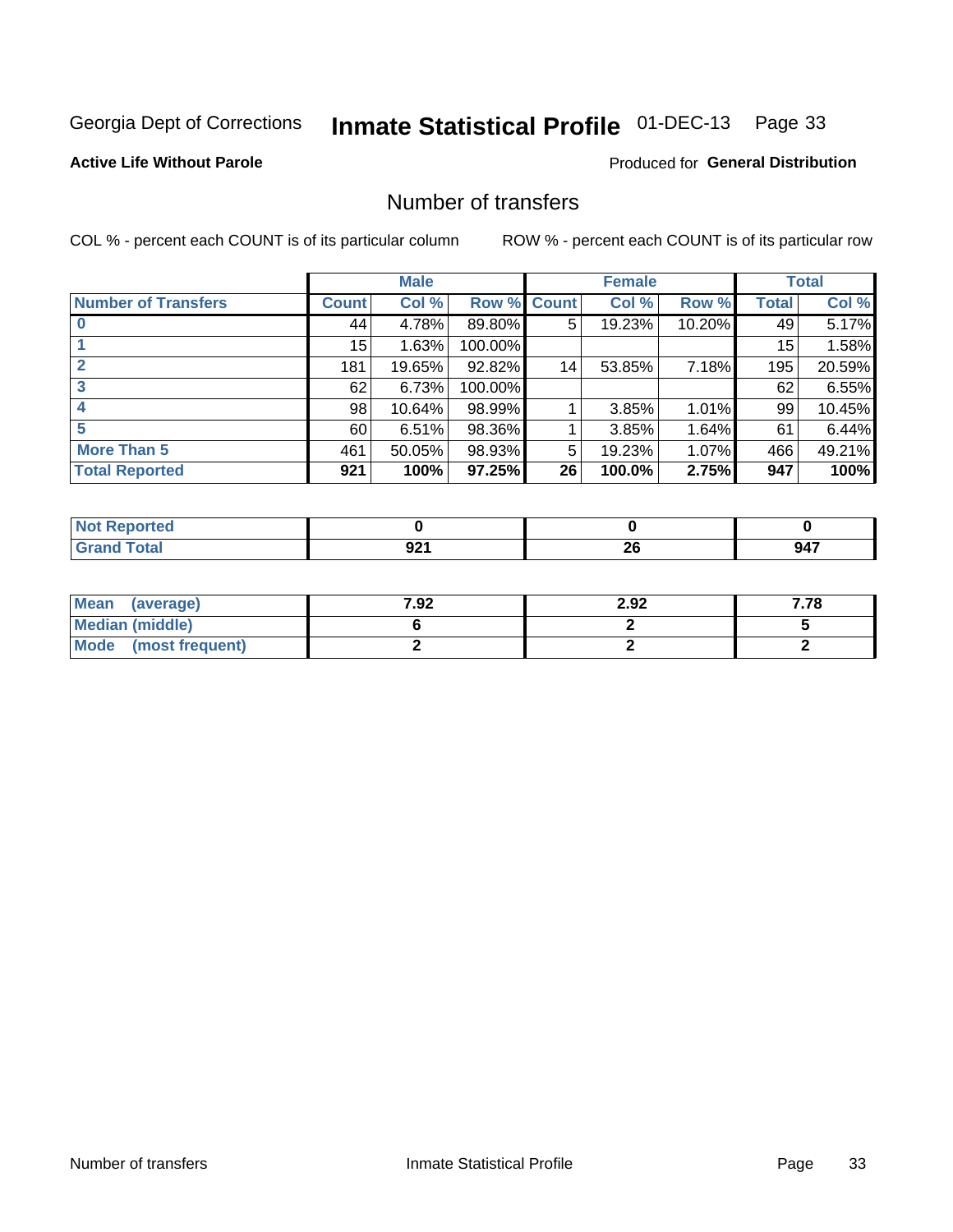# Inmate Statistical Profile 01-DEC-13 Page 34

**Active Life Without Parole** 

**Produced for General Distribution** 

# Number of escapes

COL % - percent each COUNT is of its particular column

|                          |              | <b>Male</b> |                    |    | <b>Female</b> |          |       | Total  |
|--------------------------|--------------|-------------|--------------------|----|---------------|----------|-------|--------|
| <b>Number of Escapes</b> | <b>Count</b> | Col%        | <b>Row % Count</b> |    | Col %         | Row %    | Total | Col %  |
|                          | 915          | $99.35\%$   | $97.24\%$          | 26 | $100.00\%$    | $2.76\%$ | 941   | 99.37% |
|                          |              | 0.33%       | 100.00%            |    |               |          |       | 0.32%  |
|                          |              | 0.33%       | $100.00\%$         |    |               |          |       | 0.32%  |
| <b>Total Reported</b>    | 921          | 100%        | $97.25\%$          | 26 | 100%          | 2.75%    | 947   | 100.0% |

| <b>Not Reported</b> |      |    |     |
|---------------------|------|----|-----|
| <b>Total</b>        | .    | ኅር | 947 |
| $G$ r $\epsilon$    | JŁ I | ΖU |     |

| Mean (average)       |  | .01 |
|----------------------|--|-----|
| Median (middle)      |  |     |
| Mode (most frequent) |  |     |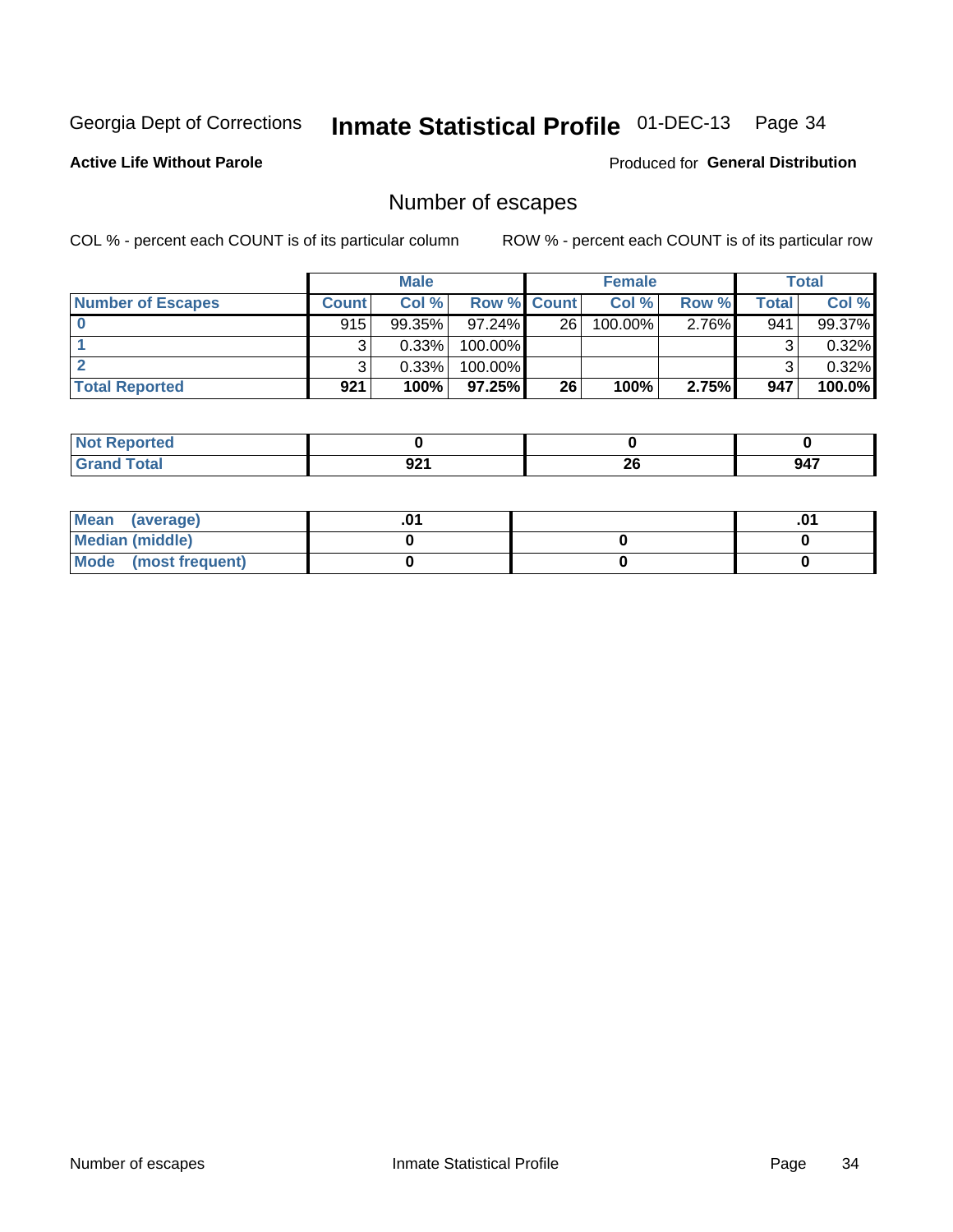# Inmate Statistical Profile 01-DEC-13 Page 35

### **Active Life Without Parole**

### **Produced for General Distribution**

### Time served in current (or last) institution

COL % - percent each COUNT is of its particular column

|                            |              | <b>Male</b> |         |                 | <b>Female</b> |       |              | <b>Total</b> |
|----------------------------|--------------|-------------|---------|-----------------|---------------|-------|--------------|--------------|
| <b>Time In Institution</b> | <b>Count</b> | Col %       | Row %   | <b>Count</b>    | Col %         | Row % | <b>Total</b> | Col %        |
| 0 to 3 months              | 105          | 11.40%      | 97.22%  | 3               | 11.54%        | 2.78% | 108          | 11.40%       |
| <b>3.01 to 6 months</b>    | 105          | 11.40%      | 97.22%  | 3               | 11.54%        | 2.78% | 108          | 11.40%       |
| 6.01 to 9 months           | 69           | 7.49%       | 95.83%  | 3               | 11.54%        | 4.17% | 72           | 7.60%        |
| 9.01 to 12 months          | 76           | 8.25%       | 95.00%  | 4               | 15.38%        | 5.00% | 80           | 8.45%        |
| 12.01 to 18 months         | 84           | 9.12%       | 100.00% |                 |               |       | 84           | 8.87%        |
| <b>18.01 to 24 months</b>  | 83           | 9.01%       | 98.81%  | 1               | 3.85%         | 1.19% | 84           | 8.87%        |
| 2.01 to 3 years            | 115          | 12.49%      | 92.00%  | 10 <sup>1</sup> | 38.46%        | 8.00% | 125          | 13.20%       |
| 3.01 to 4 years            | 73           | 7.93%       | 100.00% |                 |               |       | 73           | 7.71%        |
| 4.01 to 5 years            | 61           | 6.62%       | 100.00% |                 |               |       | 61           | 6.44%        |
| 5.01 to 6 years            | 41           | 4.45%       | 100.00% |                 |               |       | 41           | 4.33%        |
| 6.01 to 7 years            | 16           | 1.74%       | 100.00% |                 |               |       | 16           | 1.69%        |
| $7.01$ to 8 years          | 23           | 2.50%       | 100.00% |                 |               |       | 23           | 2.43%        |
| $8.01$ to 9 years          | 20           | 2.17%       | 95.24%  | 1               | 3.85%         | 4.76% | 21           | 2.22%        |
| 9.01 to 10 years           | 11           | 1.19%       | 91.67%  | 1               | 3.85%         | 8.33% | 12           | 1.27%        |
| Over 10 years              | 39           | 4.23%       | 100.00% |                 |               |       | 39           | 4.12%        |
| <b>Total Reported</b>      | 921          | 100%        | 97.25%  | 26              | 100%          | 2.75% | 947          | 100%         |

| <b>Not Reported</b> |             |    |     |
|---------------------|-------------|----|-----|
| Tota <sup>'</sup>   | ດາເ<br>JL I | ΔU | 947 |

| <b>Mean</b><br>(average) | 32 months | 24 months | 32 months |  |
|--------------------------|-----------|-----------|-----------|--|
| Median (middle)          | 19 months | 14 months | 19 months |  |
| Mode (most frequent)     | 0 months  | 2 months  | 1 months  |  |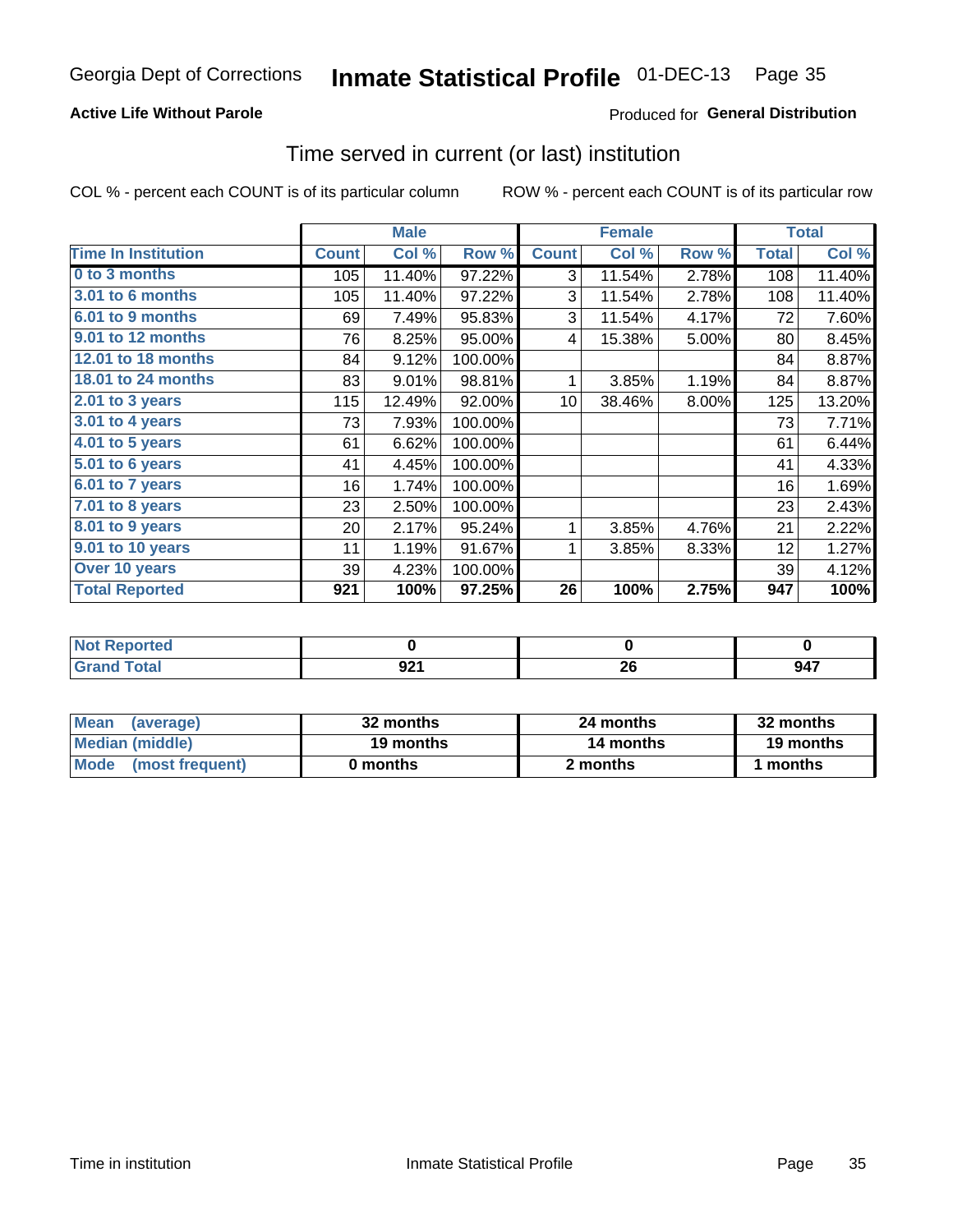#### Inmate Statistical Profile 01-DEC-13 Page 36

#### **Active Life Without Parole**

#### Produced for General Distribution

## Highest grade level attained

COL % - percent each COUNT is of its particular column

|                              |                | <b>Male</b> |         |                 | <b>Female</b> |        |                | <b>Total</b> |
|------------------------------|----------------|-------------|---------|-----------------|---------------|--------|----------------|--------------|
| <b>Grade Level</b>           | <b>Count</b>   | Col %       | Row %   | <b>Count</b>    | Col %         | Row %  | <b>Total</b>   | Col %        |
| No school at all             | 1              | 0.11%       | 100.00% |                 |               |        | 1              | 0.11%        |
| Grade 1                      | $\overline{2}$ | 0.23%       | 100.00% |                 |               |        | $\overline{c}$ | 0.22%        |
| <b>Grade 2</b>               | 1              | 0.11%       | 100.00% |                 |               |        | 1              | 0.11%        |
| Grade 3                      | $\overline{2}$ | 0.23%       | 100.00% |                 |               |        | $\overline{c}$ | 0.22%        |
| Grade 4                      | 5              | 0.57%       | 100.00% |                 |               |        | 5              | 0.55%        |
| Grade 5                      | $\overline{2}$ | 0.23%       | 100.00% |                 |               |        | $\overline{c}$ | 0.22%        |
| Grade 6                      | $\overline{7}$ | 0.79%       | 100.00% |                 |               |        | $\overline{7}$ | 0.77%        |
| Grade 7                      | 26             | 2.94%       | 100.00% |                 |               |        | 26             | 2.87%        |
| Grade 8                      | 55             | 6.23%       | 100.00% |                 |               |        | 55             | 6.06%        |
| Grade 9                      | 104            | 11.78%      | 97.20%  | 3               | 12.50%        | 2.80%  | 107            | 11.80%       |
| Grade 10                     | 149            | 16.87%      | 98.68%  | $\overline{c}$  | 8.33%         | 1.32%  | 151            | 16.65%       |
| Grade 11                     | 129            | 14.61%      | 98.47%  | $\overline{2}$  | 8.33%         | 1.53%  | 131            | 14.44%       |
| <b>Grade 12 or GED</b>       | 272            | 30.80%      | 96.80%  | 9               | 37.50%        | 3.20%  | 281            | 30.98%       |
| Some tech school             | 7              | 0.79%       | 87.50%  | 1               | 4.17%         | 12.50% | 8              | 0.88%        |
| <b>Completed tech school</b> | 9              | 1.02%       | 90.00%  | 1               | 4.17%         | 10.00% | 10             | 1.10%        |
| College, 1 year              | 27             | 3.06%       | 96.43%  | 1               | 4.17%         | 3.57%  | 28             | 3.09%        |
| College, 2 year              | 44             | 4.98%       | 93.62%  | 3               | 12.50%        | 6.38%  | 47             | 5.18%        |
| College, 3 year              | 13             | 1.47%       | 100.00% |                 |               |        | 13             | 1.43%        |
| <b>Bachelor's degree</b>     | 17             | 1.93%       | 89.47%  | $\overline{2}$  | 8.33%         | 10.53% | 19             | 2.09%        |
| <b>Master's degree</b>       | $\overline{7}$ | 0.79%       | 100.00% |                 |               |        | 7              | 0.77%        |
| Ph.D. degree                 | 1              | 0.11%       | 100.00% |                 |               |        | 1              | 0.11%        |
| Law degree                   | $\overline{2}$ | 0.23%       | 100.00% |                 |               |        | $\overline{2}$ | 0.22%        |
| <b>Medical degree</b>        |                | 0.11%       | 100.00% |                 |               |        | 1              | 0.11%        |
| <b>Total Reported</b>        | 883            | 100%        | 97.35%  | $\overline{24}$ | 100%          | 2.65%  | 907            | 100%         |

| onceo       | 36<br>ათ |     | ∼             |
|-------------|----------|-----|---------------|
| <b>otal</b> | י ה      | nr. | 947           |
|             | JŁI      | ZU  | $\sim$ $\sim$ |

| <b>Mean</b><br>(average)       | 10.95           | 12.13           | 10.98             |
|--------------------------------|-----------------|-----------------|-------------------|
| Median (middle)                | Grade 11        | Grade 12 or GED | Grade 11          |
| <b>Mode</b><br>(most frequent) | Grade 12 or GED | Grade 12 or GED | I Grade 12 or GED |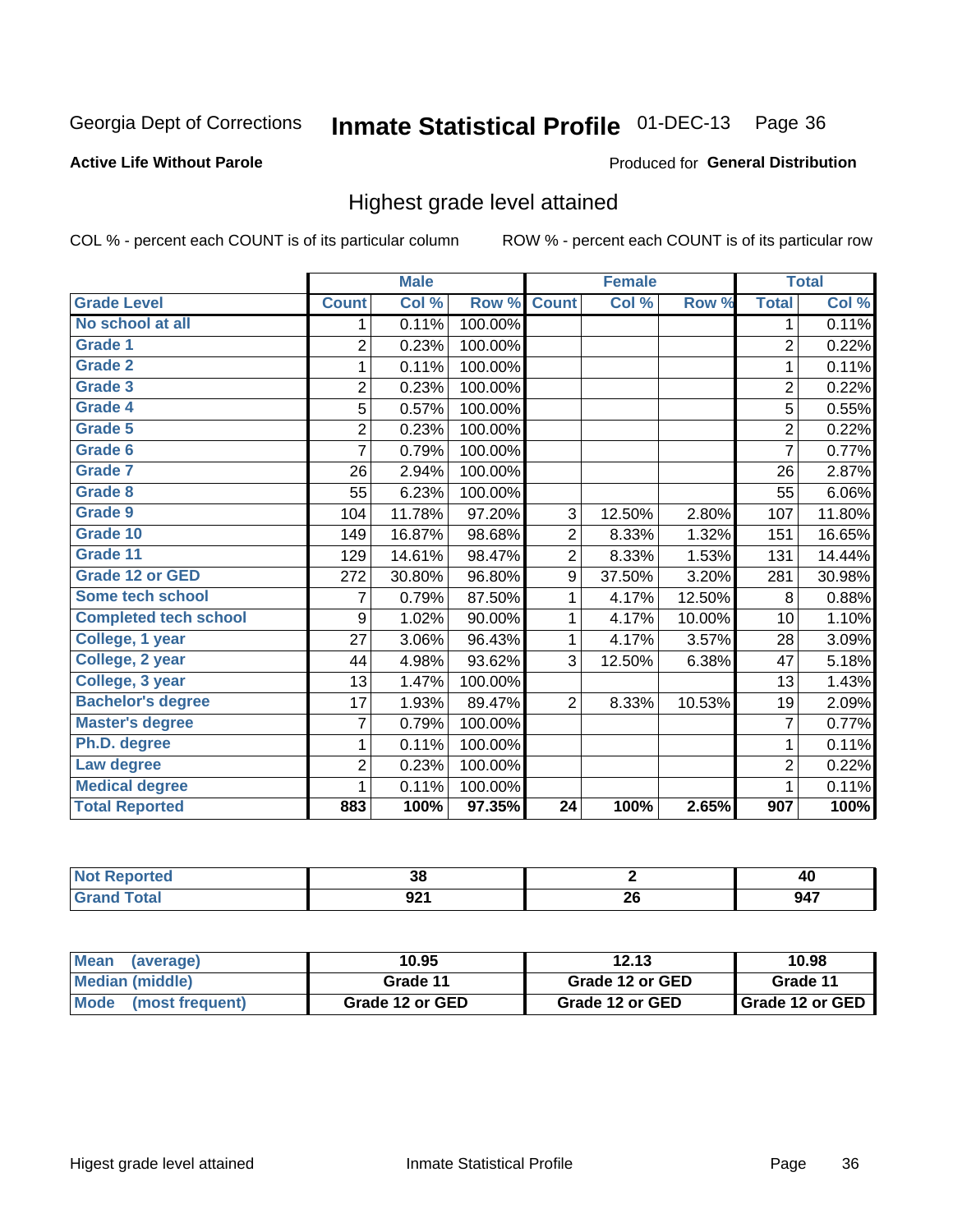# Inmate Statistical Profile 01-DEC-13 Page 37

### **Active Life Without Parole**

### **Produced for General Distribution**

# Culture fair IQ scores

COL % - percent each COUNT is of its particular column

|                       |              | <b>Male</b> |                    |    | <b>Female</b> |       |              | <b>Total</b> |
|-----------------------|--------------|-------------|--------------------|----|---------------|-------|--------------|--------------|
| <b>IQ Scores</b>      | <b>Count</b> | Col %       | <b>Row % Count</b> |    | Col %         | Row % | <b>Total</b> | Col %        |
| $60 - 69$             | 33           | 3.95%       | 100.00%            |    |               |       | 33           | 3.85%        |
| $70 - 79$             | 58           | 6.94%       | 100.00%            |    |               |       | 58           | 6.77%        |
| $80 - 89$             | 113          | 13.52%      | 97.41%             | 3  | 14.29%        | 2.59% | 116          | 13.54%       |
| $90 - 99$             | 194          | 23.21%      | 95.57%             | 9  | 42.86%        | 4.43% | 203          | 23.69%       |
| $100 - 109$           | 231          | 27.63%      | 98.72%             | 3  | 14.29%        | 1.28% | 234          | 27.30%       |
| $110 - 119$           | 170          | 20.33%      | 98.27%             | 3  | 14.29%        | 1.73% | 173          | 20.19%       |
| $120 - 129$           | 37           | 4.43%       | 92.50%             | 3  | 14.29%        | 7.50% | 40           | 4.67%        |
| <b>Total Reported</b> | 836          | 100%        | 97.55%             | 21 | 100.0%        | 2.45% | 857          | 100.0%       |

| <b>Not Reported</b>         |     |    | 70  |
|-----------------------------|-----|----|-----|
| <b>Not Valid (under 60)</b> |     |    |     |
| <b>Grand Total</b>          | 921 | 26 | 947 |

| Mean (average)       | 98  | 102 | 99  |
|----------------------|-----|-----|-----|
| Median (middle)      | 101 | 96  | 101 |
| Mode (most frequent) | 101 | 96  | 101 |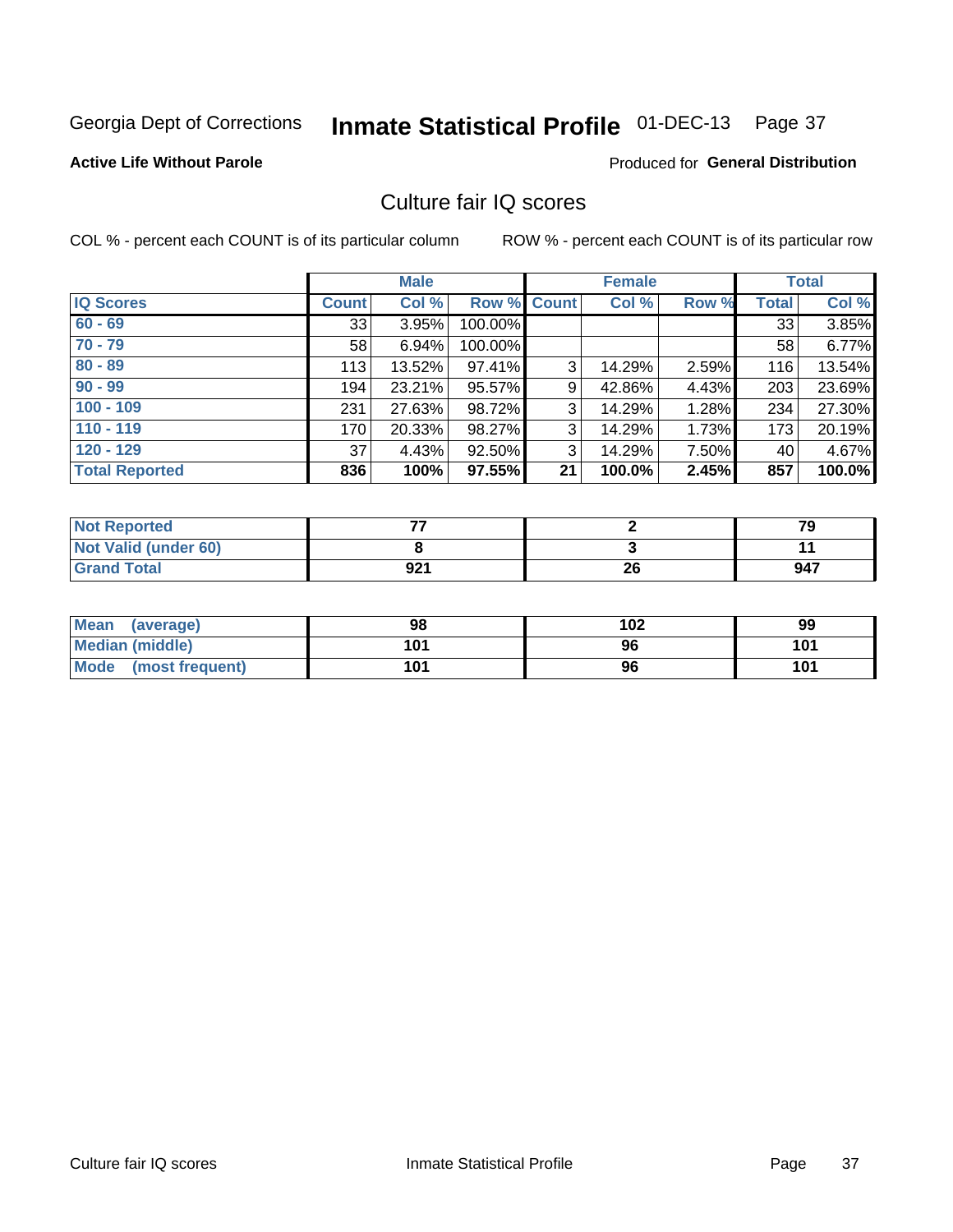#### Inmate Statistical Profile 01-DEC-13 Page 38

### **Active Life Without Parole**

### Produced for General Distribution

# Wide Range Achievement Test (WRAT) reading score

COL % - percent each COUNT is of its particular column

|                                                               |              | <b>Male</b> |         |                | <b>Female</b>            |       |              | <b>Total</b>  |
|---------------------------------------------------------------|--------------|-------------|---------|----------------|--------------------------|-------|--------------|---------------|
| <b>WRAT Reading Score</b>                                     | <b>Count</b> | Col %       | Row %   | <b>Count</b>   | Col %                    | Row % | <b>Total</b> | Col %         |
| 0.1 to 0.9                                                    | 13           | 2.18%       | 100.00% |                |                          |       | 13           | 2.14%         |
| 1.0 to 1.9                                                    | 14           | 2.35%       | 100.00% |                |                          |       | 14           | 2.31%         |
| 2.0 to 2.9                                                    | 32           | 5.37%       | 96.97%  | 1              | 9.09%                    | 3.03% | 33           | 5.44%         |
| 3.0 to 3.9                                                    | 37           | 6.21%       | 100.00% |                |                          |       | 37           | 6.10%         |
| 4.0 to 4.9                                                    | 46           | 7.72%       | 97.87%  | 1              | 9.09%                    | 2.13% | 47           | 7.74%         |
| 5.0 to 5.9                                                    | 52           | 8.72%       | 98.11%  | 1              | 9.09%                    | 1.89% | 53           | 8.73%         |
| 6.0 to 6.9                                                    | 54           | 9.06%       | 100.00% |                |                          |       | 54           | 8.90%         |
| 7.0 to 7.9                                                    | 23           | 3.86%       | 100.00% |                |                          |       | 23           | 3.79%         |
| 8.0 to 8.9                                                    | 46           | 7.72%       | 100.00% |                |                          |       | 46           | 7.58%         |
| 9.0 to 9.9                                                    | 47           | 7.89%       | 97.92%  | 1              | 9.09%                    | 2.08% | 48           | 7.91%         |
| 10.0 to 10.9                                                  | 14           | 2.35%       | 93.33%  | 1              | 9.09%                    | 6.67% | 15           | 2.47%         |
| 11.0 to 11.9                                                  | 38           | 6.38%       | 95.00%  | $\overline{2}$ | 18.18%                   | 5.00% | 40           | 6.59%         |
| 12.0 to 12.9                                                  | 119          | 19.97%      | 99.17%  | 1              | 9.09%                    | 0.83% | 120          | 19.77%        |
| 13                                                            | 61           | 10.23%      | 95.31%  | 3              | 27.27%                   | 4.69% | 64           | 10.54%        |
| <b>Total Reported</b>                                         | 596          | 100%        | 98.19%  | 11             | 100%                     | 1.81% | 607          | 100.0%        |
|                                                               |              |             |         |                |                          |       |              |               |
| <b>Contract Contract Contract</b><br><b>Service Contracts</b> |              | $- - -$     |         |                | $\overline{\phantom{0}}$ |       |              | $\sim$ $\sim$ |

| .     | 22E<br>ง∠ง | יי<br>$\sim$ | 340 |
|-------|------------|--------------|-----|
| _____ | ດລ<br>JZ I | nr.<br>ZU    | 947 |

| <b>Mean</b><br>(average) | 8.33 | 9.72      | 8.36 |
|--------------------------|------|-----------|------|
| Median (middle)          | ช.ว  | 11 J<br>Z | 8.5  |
| Mode<br>(most frequent)  | . .  |           | ויי  |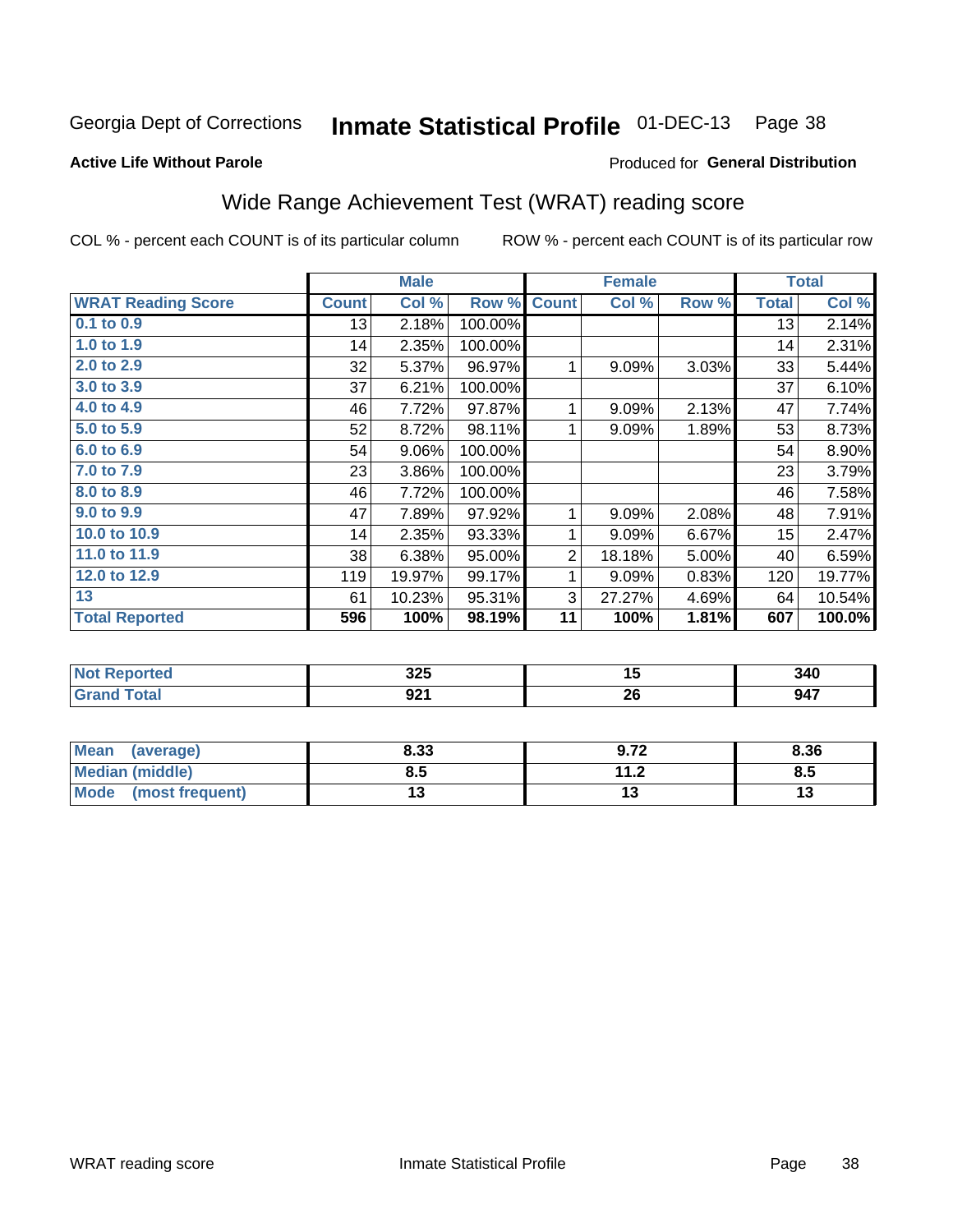#### Inmate Statistical Profile 01-DEC-13 Page 39

**Active Life Without Parole** 

### Produced for General Distribution

# Wide Range Achievement Test (WRAT) math score

COL % - percent each COUNT is of its particular column

ROW % - percent each COUNT is of its particular row

 $\overline{26}$ 

|                              |                 | <b>Male</b> |         | <b>Female</b>  |        |       | <b>Total</b> |        |
|------------------------------|-----------------|-------------|---------|----------------|--------|-------|--------------|--------|
| <b>WRAT Mathematic Score</b> | <b>Count</b>    | Col %       | Row %   | <b>Count</b>   | Col %  | Row % | <b>Total</b> | Col %  |
| 0.1 to 0.9                   | 1               | 0.17%       | 100.00% |                |        |       | 1            | 0.17%  |
| 1.0 to 1.9                   | 3               | 0.51%       | 100.00% |                |        |       | 3            | 0.50%  |
| 2.0 to 2.9                   | 18              | 3.03%       | 100.00% |                |        |       | 18           | 2.98%  |
| 3.0 to 3.9                   | 38              | 6.40%       | 100.00% |                |        |       | 38           | 6.29%  |
| 4.0 to 4.9                   | 61              | 10.27%      | 98.39%  | 1              | 10.00% | 1.61% | 62           | 10.26% |
| 5.0 to 5.9                   | 78              | 13.13%      | 98.73%  | 1              | 10.00% | 1.27% | 79           | 13.08% |
| 6.0 to 6.9                   | 121             | 20.37%      | 99.18%  | 1              | 10.00% | 0.82% | 122          | 20.20% |
| 7.0 to 7.9                   | 81              | 13.64%      | 98.78%  | 1              | 10.00% | 1.22% | 82           | 13.58% |
| 8.0 to 8.9                   | 46              | 7.74%       | 95.83%  | $\overline{2}$ | 20.00% | 4.17% | 48           | 7.95%  |
| 9.0 to 9.9                   | 57              | 9.60%       | 96.61%  | 2              | 20.00% | 3.39% | 59           | 9.77%  |
| 10.0 to 10.9                 | 26              | 4.38%       | 100.00% |                |        |       | 26           | 4.30%  |
| 11.0 to 11.9                 | 18              | 3.03%       | 100.00% |                |        |       | 18           | 2.98%  |
| 12.0 to 12.9                 | 36              | 6.06%       | 97.30%  | $\mathbf{1}$   | 10.00% | 2.70% | 37           | 6.13%  |
| 13                           | 10 <sup>1</sup> | 1.68%       | 90.91%  | 1              | 10.00% | 9.09% | 11           | 1.82%  |
| <b>Total Reported</b>        | 594             | 100%        | 98.34%  | 10             | 100%   | 1.66% | 604          | 100.0% |
|                              |                 |             |         |                |        |       |              |        |
| <b>Not Reported</b>          |                 | 327         |         |                | 16     |       |              | 343    |

| <b>Mean</b><br>(average)       | ר ה<br>. Z Z | Ծ. ხ | 7.24 |
|--------------------------------|--------------|------|------|
| <b>Median (middle)</b>         | 6.9          | 8.45 | 6.9  |
| <b>Mode</b><br>(most frequent) | 6.9          | 0. ، | 6.9  |

 $\overline{921}$ 

**Grand Total** 

 $947$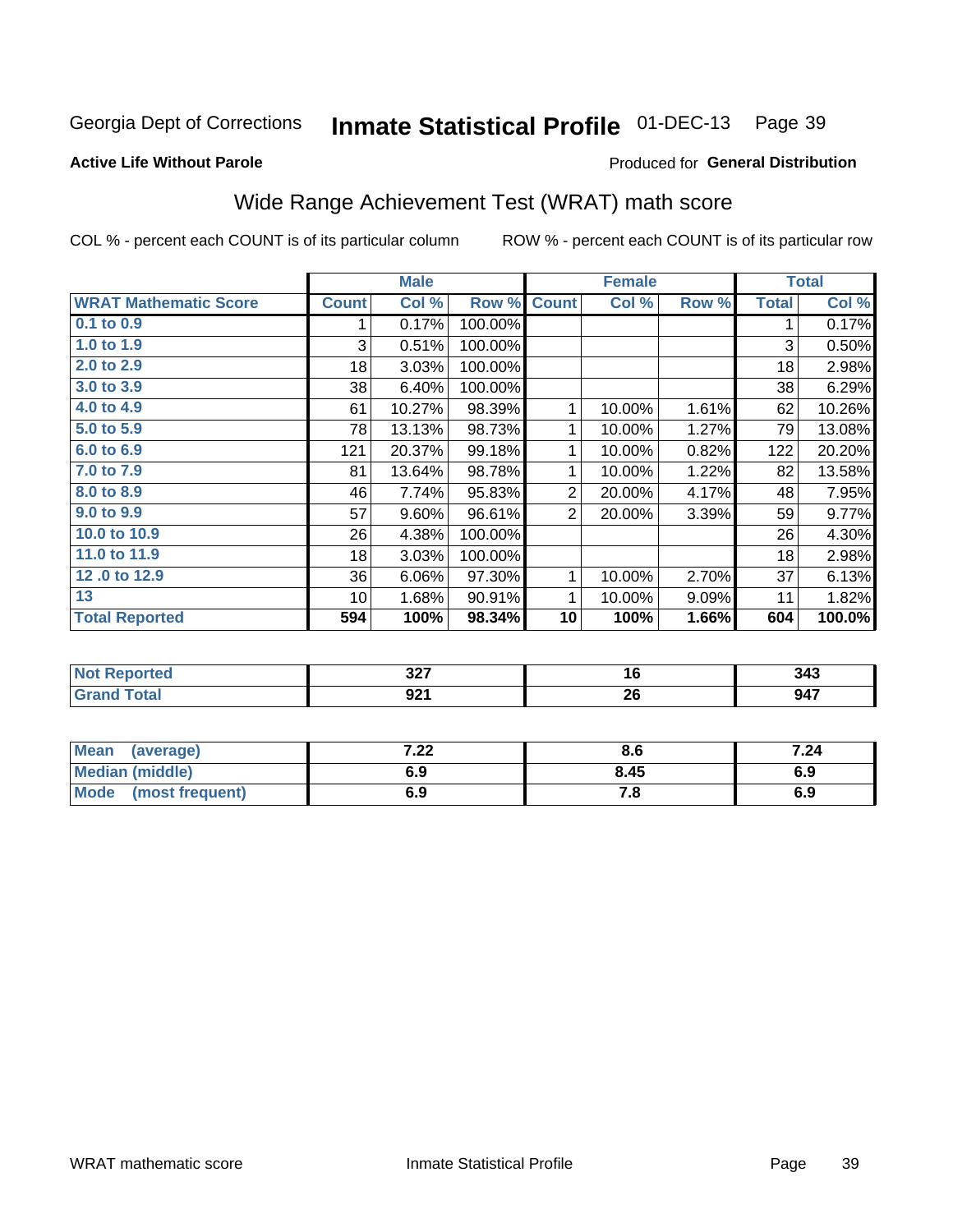#### **Inmate Statistical Profile 01-DEC-13** Page 40

### **Active Life Without Parole**

### Produced for General Distribution

# Wide Range Achievement Test (WRAT) spelling score

COL % - percent each COUNT is of its particular column

|                            |              | <b>Male</b> |         |              | <b>Female</b> |       |              | <b>Total</b>               |
|----------------------------|--------------|-------------|---------|--------------|---------------|-------|--------------|----------------------------|
| <b>WRAT Spelling Score</b> | <b>Count</b> | Col %       | Row %   | <b>Count</b> | Col %         | Row % | <b>Total</b> | $\overline{\text{Col }\%}$ |
| 0.1 to 0.9                 | 6            | 1.01%       | 100.00% |              |               |       | 6            | 0.99%                      |
| 1.0 to 1.9                 | 25           | 4.21%       | 100.00% |              |               |       | 25           | 4.14%                      |
| 2.0 to 2.9                 | 38           | 6.40%       | 100.00% |              |               |       | 38           | 6.29%                      |
| 3.0 to 3.9                 | 37           | 6.23%       | 100.00% |              |               |       | 37           | 6.13%                      |
| 4.0 to 4.9                 | 51           | 8.59%       | 98.08%  | 1            | 10.00%        | 1.92% | 52           | 8.61%                      |
| 5.0 to 5.9                 | 62           | 10.44%      | 100.00% |              |               |       | 62           | 10.26%                     |
| 6.0 to 6.9                 | 66           | 11.11%      | 98.51%  | 1            | 10.00%        | 1.49% | 67           | 11.09%                     |
| 7.0 to 7.9                 | 49           | 8.25%       | 100.00% |              |               |       | 49           | 8.11%                      |
| 8.0 to 8.9                 | 48           | 8.08%       | 97.96%  | 1            | 10.00%        | 2.04% | 49           | 8.11%                      |
| 9.0 to 9.9                 | 43           | 7.24%       | 100.00% |              |               |       | 43           | 7.12%                      |
| 10.0 to 10.9               | 39           | 6.57%       | 100.00% |              |               |       | 39           | 6.46%                      |
| 11.0 to 11.9               | 37           | 6.23%       | 92.50%  | 3            | 30.00%        | 7.50% | 40           | 6.62%                      |
| 12.0 to 12.9               | 64           | 10.77%      | 95.52%  | 3            | 30.00%        | 4.48% | 67           | 11.09%                     |
| 13                         | 29           | 4.88%       | 96.67%  | 1            | 10.00%        | 3.33% | 30           | 4.97%                      |
| <b>Total Reported</b>      | 594          | 100%        | 98.34%  | 10           | 100%          | 1.66% | 604          | 100%                       |
|                            |              |             |         |              |               |       |              |                            |
| <b>Not Reported</b>        |              | 327         |         |              | 16            |       |              | 343                        |
| <b>Grand Total</b>         |              | 921         |         |              | 26            |       |              | 947                        |

| <b>Mean</b><br>(average) | '.51 | 10.38        | 7.56 |
|--------------------------|------|--------------|------|
| Median (middle)          | ن. ا | 11.45        | ن. ا |
| Mode<br>(most frequent)  | 8.5  | 122<br>1 Z.J | ช.ว  |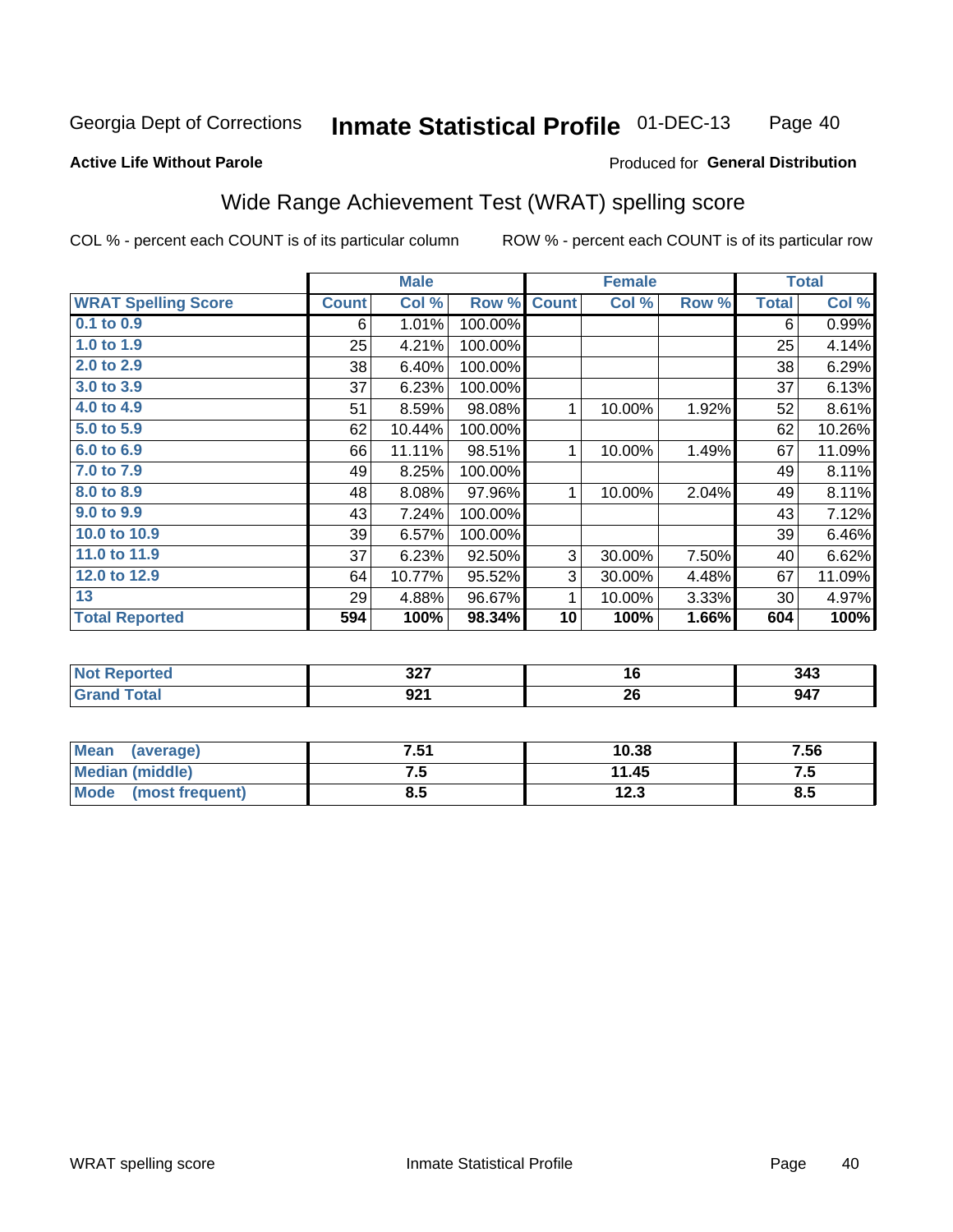### **Active Life Without Parole**

### Produced for General Distribution

### Scope of substance abuse - summary

COL % - percent each COUNT is of its particular column

|                        |              | <b>Male</b> |           |              | <b>Female</b> |          |              | <b>Total</b> |
|------------------------|--------------|-------------|-----------|--------------|---------------|----------|--------------|--------------|
| <b>Substance Abuse</b> | <b>Count</b> | Col %       | Row %     | <b>Count</b> | Col %         | Row %    | <b>Total</b> | Col %        |
| <b>None</b>            | 533          | 57.87%      | 96.38%    | 20           | 76.92%        | $3.62\%$ | 553          | 58.39%       |
| <b>Drugs only</b>      | 215          | 23.34%      | $98.62\%$ |              | 11.54%        | 1.38%    | 218          | 23.02%       |
| <b>Alcohol only</b>    | 39           | 4.23%       | 100.00%   |              |               |          | 39           | 4.12%        |
| Drugs and alcohol      | 134          | 14.55%      | $97.81\%$ |              | 11.54%        | 2.19%    | 137          | 14.47%       |
| <b>Total Reported</b>  | 921          | 100%        | 97.25%    | 26           | 100%          | 2.75%    | 947          | 100%         |

| Reportea      |                          |    |     |
|---------------|--------------------------|----|-----|
| <b>c</b> otal | nn.                      | ΖU | 947 |
| $\sim$        | $\overline{\phantom{a}}$ |    | v-n |

| Mode<br>None<br>None<br>None<br>quenu |
|---------------------------------------|
|---------------------------------------|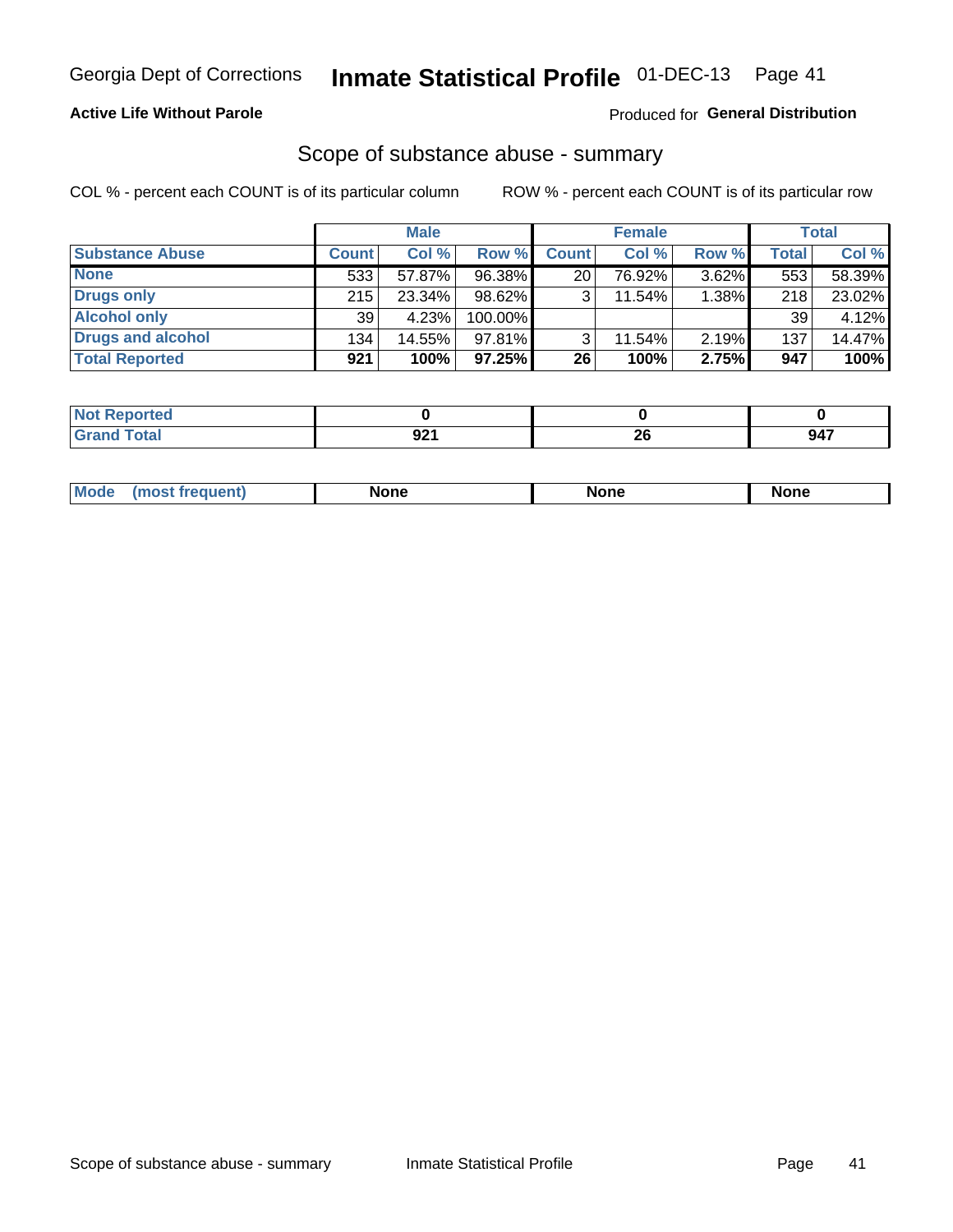### **Active Life Without Parole**

### Produced for General Distribution

### Scope of substance abuse - detail

COL % - percent each COUNT is of its particular column

|                                      |              | <b>Male</b> |         |              | <b>Female</b> |        |              | <b>Total</b> |
|--------------------------------------|--------------|-------------|---------|--------------|---------------|--------|--------------|--------------|
| <b>Substance Abuse</b>               | <b>Count</b> | Col %       | Row %   | <b>Count</b> | Col %         | Row %  | <b>Total</b> | Col %        |
| No drug or alcohol problems          | 533          | 57.87%      | 96.38%  | 20           | 76.92%        | 3.62%  | 553          | 58.39%       |
| Drug addiction but no alcohol        | 3            | 0.33%       | 100.00% |              |               |        | 3            | 0.32%        |
| <b>Drug addiction and alcohol</b>    | 3            | 0.33%       | 100.00% |              |               |        | 3            | 0.32%        |
| <b>labuse</b>                        |              |             |         |              |               |        |              |              |
| <b>Drug addiction and alcoholism</b> |              | 0.11%       | 100.00% |              |               |        |              | 0.11%        |
| No drug problem but alcohol          | 34           | 3.69%       | 100.00% |              |               |        | 34           | 3.59%        |
| abuse                                |              |             |         |              |               |        |              |              |
| No drug problem but alcoholism       | 5            | 0.54%       | 100.00% |              |               |        | 5            | 0.53%        |
| Drug experiment but no alcohol       | 122          | 13.25%      | 99.19%  |              | 3.85%         | 0.81%  | 123          | 12.99%       |
| <b>Drug experiment &amp; alcohol</b> | 16           | 1.74%       | 100.00% |              |               |        | 16           | 1.69%        |
| abuse                                |              |             |         |              |               |        |              |              |
| Drug experiment & alcoholism         | 13           | 1.41%       | 100.00% |              |               |        | 13           | 1.37%        |
| Drug abuse but no alcohol            | 90           | 9.77%       | 97.83%  | 2            | 7.69%         | 2.17%  | 92           | 9.71%        |
| Drug abuse and alcohol abuse         | 87           | 9.45%       | 98.86%  |              | 3.85%         | 1.14%  | 88           | 9.29%        |
| Drug abuse and alcoholism            | 14           | 1.52%       | 87.50%  | 2            | 7.69%         | 12.50% | 16           | 1.69%        |
| <b>Total Reported</b>                | 921          | 100%        | 97.25%  | 26           | 100%          | 2.75%  | 947          | 100%         |

| portea<br><b>N</b> |     |    |     |
|--------------------|-----|----|-----|
| $\sim$ $\sim$      | ດາເ | ኅር | 947 |
| _____              | JLI | ZU |     |

| Mode (most frequent) | No drug or alcohol problems No drug or alcohol problems No drug or alcohol |          |
|----------------------|----------------------------------------------------------------------------|----------|
|                      |                                                                            | problems |
|                      |                                                                            |          |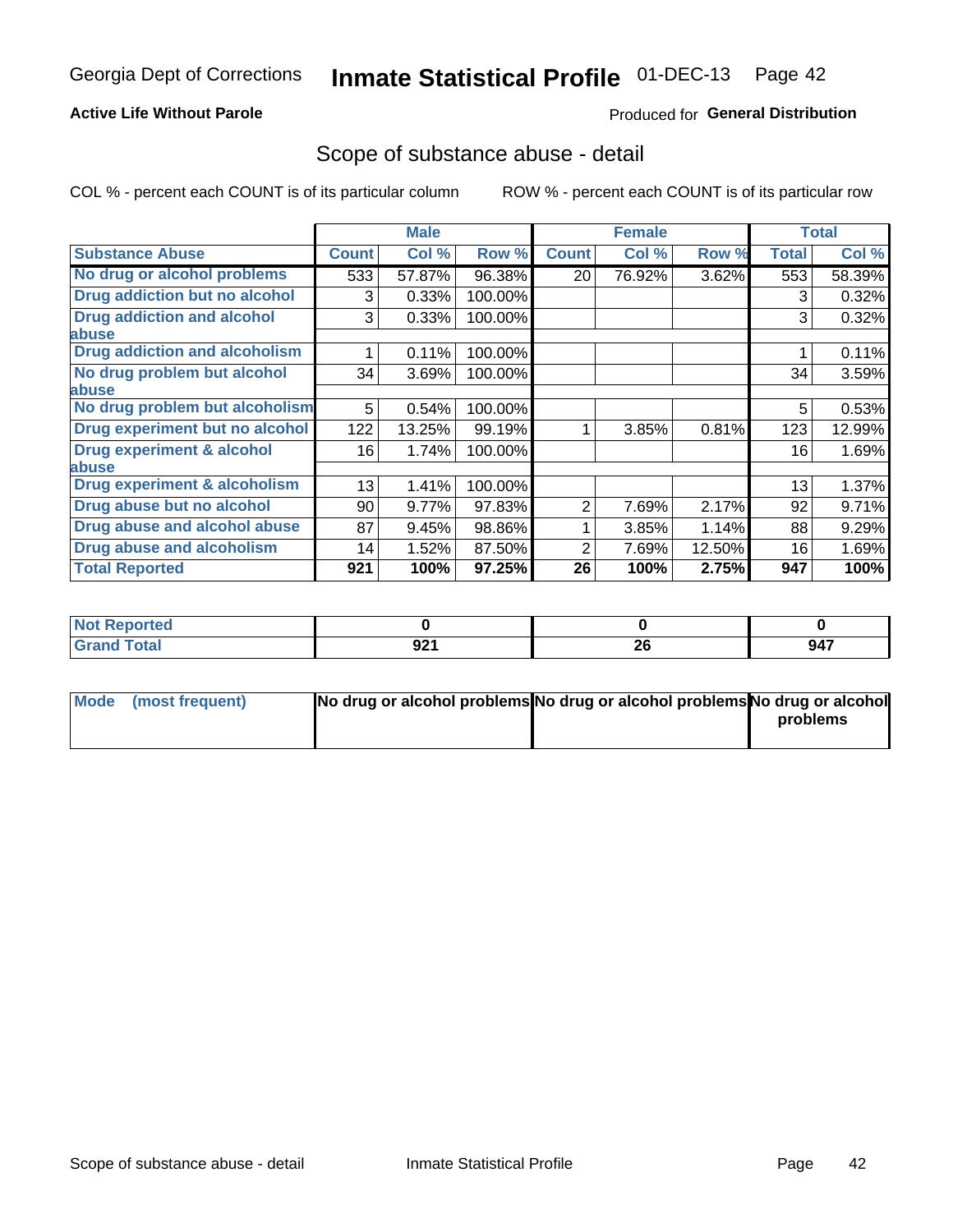# Inmate Statistical Profile 01-DEC-13 Page 43

### **Active Life Without Parole**

### **Produced for General Distribution**

# Current / last mental health treatment level

COL % - percent each COUNT is of its particular column

|                                    |                 | <b>Male</b> |         |              | <b>Female</b> |       |                 | <b>Total</b> |
|------------------------------------|-----------------|-------------|---------|--------------|---------------|-------|-----------------|--------------|
| <b>Mental Health Treatment Lev</b> | <b>Count</b>    | Col %       | Row %   | <b>Count</b> | Col %         | Row % | Total           | Col %        |
| 1 No problem at current time       | 177             | 44.81%      | 97.25%  | 5            | 25.00%        | 2.75% | 182             | 43.86%       |
| 2 Receiving outpatient             | 150             | 37.97%      | 91.46%  | 14           | 70.00%        | 8.54% | 164             | 39.52%       |
| <b>Treatment</b>                   |                 |             |         |              |               |       |                 |              |
| 3 Inpatient, moderate              | 56              | 14.18%      | 98.25%  |              | 5.00%         | 1.75% | 57              | 13.73%       |
| <b>Treatment</b>                   |                 |             |         |              |               |       |                 |              |
| 4 Inpatient, intensive             | 12 <sub>2</sub> | $3.04\%$    | 100.00% |              |               |       | 12 <sub>1</sub> | 2.89%        |
| <b>Treatment</b>                   |                 |             |         |              |               |       |                 |              |
| <b>Total Evaluated</b>             | 395             | 100%        | 95.18%  | 20           | 100%          | 4.82% | 415             | 100%         |

| Never had MH evaluation | 526         | <b>EOC</b><br>ാാ∠ |
|-------------------------|-------------|-------------------|
| Total                   | ດາາ<br>JZ 1 | 947               |

| <b>Median (middle)</b> | <b>Receiving outpatient</b><br>treatment | <b>Receiving outpatient</b><br>treatment | <b>Receiving</b><br>outpatient<br>treatment |  |  |
|------------------------|------------------------------------------|------------------------------------------|---------------------------------------------|--|--|
| <b>Mode</b>            | No problem at current time               | <b>Receiving outpatient</b>              | No problem at                               |  |  |
| (most frequent)        |                                          | treatment                                | current time                                |  |  |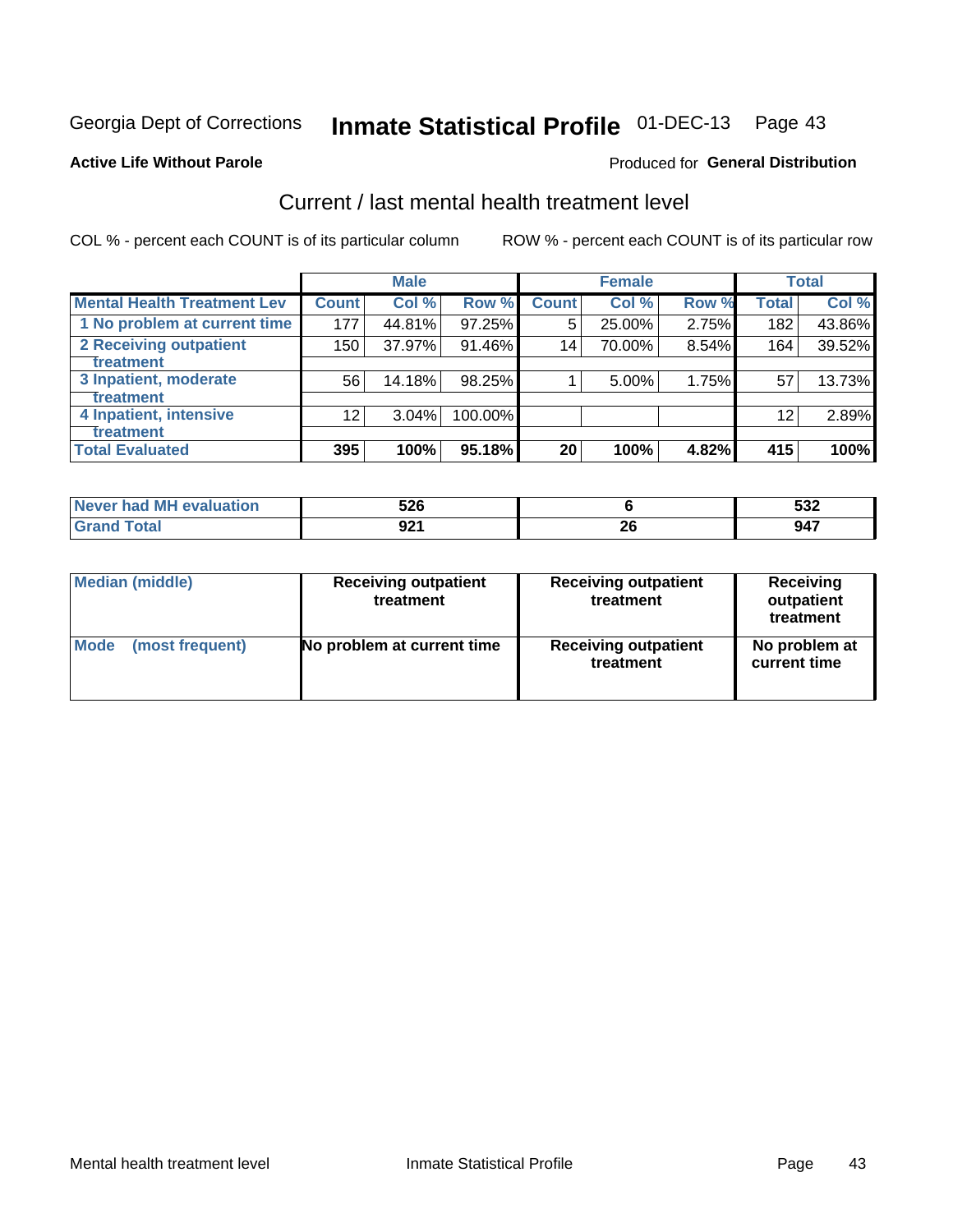#### Inmate Statistical Profile 01-DEC-13 Page 44

### **Active Life Without Parole**

### Produced for General Distribution

# PULHESDWIT medical scale - 'P' overall condition ('P'hysical)

COL % - percent each COUNT is of its particular column

|                                  |         | <b>Male</b> |             |    | <b>Female</b> |       |              | <b>Total</b> |
|----------------------------------|---------|-------------|-------------|----|---------------|-------|--------------|--------------|
| 'P' Overall Condition            | Count l | Col %       | Row % Count |    | Col %         | Row % | <b>Total</b> | Col %        |
| 1 No medical illness             | 620     | 73.11%      | 98.26%      | 11 | 44.00%        | 1.74% | 631          | 72.28%       |
| 2 Well-controlled chronic        | 200     | 23.58%      | 93.46%      | 14 | 56.00%        | 6.54% | 214          | 24.51%       |
| <b>illness</b>                   |         |             |             |    |               |       |              |              |
| 3 Poorly-controlled chronic      | 24      | 2.83%       | 100.00%     |    |               |       | 24           | 2.75%        |
| <b>illness</b>                   |         |             |             |    |               |       |              |              |
| 4 Significant problems requiring | 4       | 0.47%       | 100.00%     |    |               |       | 4            | 0.46%        |
| special housing                  |         |             |             |    |               |       |              |              |
| <b>Total Reported</b>            | 848     | 100%        | $97.14\%$   | 25 | 100%          | 2.86% | 873          | 100%         |

| $\rightarrow$        |                                 |             |
|----------------------|---------------------------------|-------------|
| $\sim$<br>JŁ.<br>--- | - -<br>$\overline{\phantom{0}}$ | - --<br>. . |

| Mode | (most frequent) | No medical illness | 2 Well-controlled chronic<br>illness | 1 No medical<br>illness |
|------|-----------------|--------------------|--------------------------------------|-------------------------|
|------|-----------------|--------------------|--------------------------------------|-------------------------|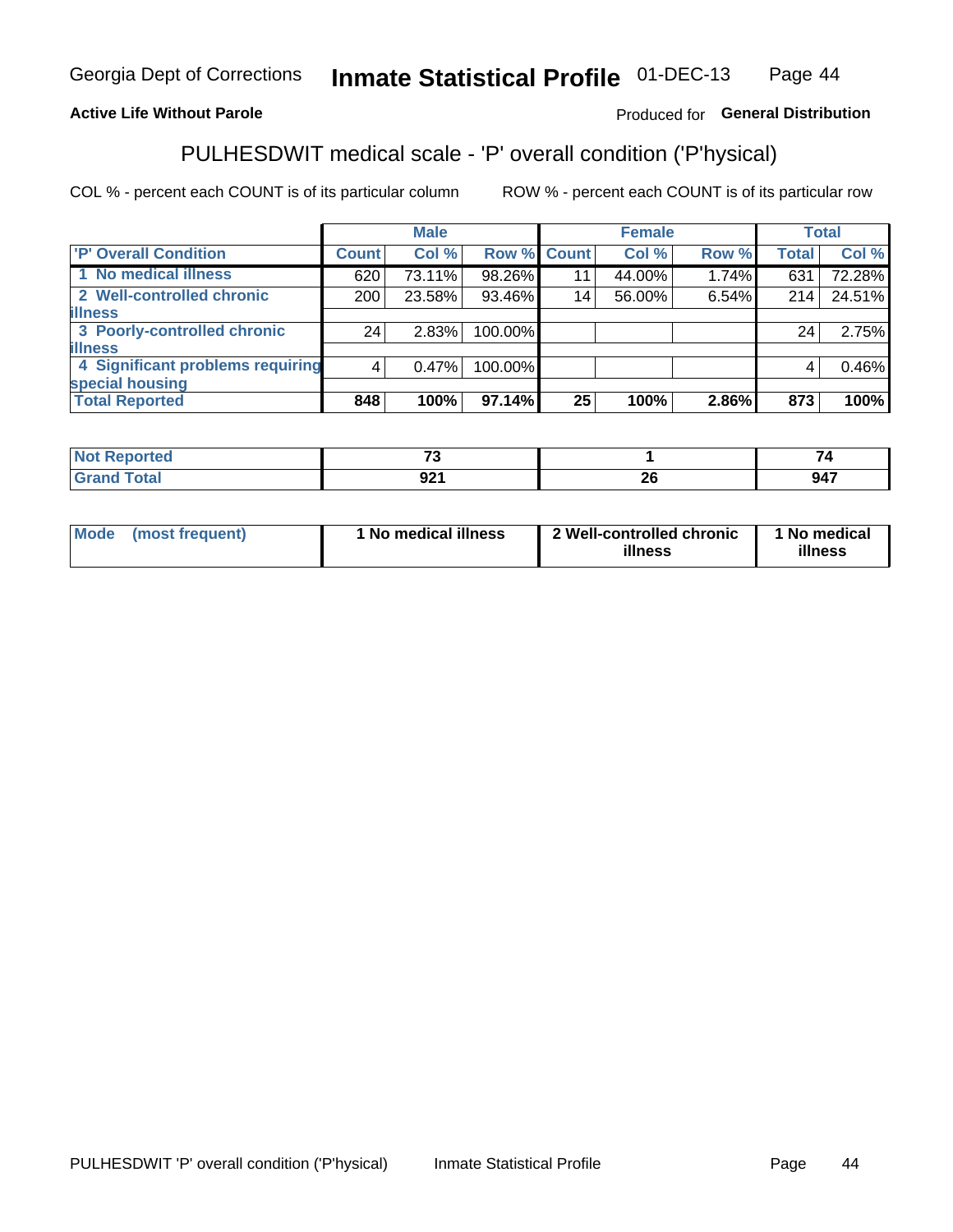### **Active Life Without Parole**

### Produced for General Distribution

# PULHESDWIT medical scale - 'U' upper body

COL % - percent each COUNT is of its particular column

|                                    | <b>Male</b> |              | <b>Female</b>                                             |       |              | <b>Total</b>   |
|------------------------------------|-------------|--------------|-----------------------------------------------------------|-------|--------------|----------------|
| Count <sup>1</sup>                 | Col %       | <b>Count</b> | Col %                                                     | Row % | <b>Total</b> | Col %          |
| 806                                | 95.27%      | 22           | 88.00%                                                    |       | 828          | 95.06%         |
|                                    |             |              |                                                           |       |              |                |
| 2 One or both arms minimally<br>32 | 3.78%       | 3            | 12.00%                                                    |       | 35           | 4.02%          |
|                                    |             |              |                                                           |       |              |                |
|                                    | 0.83%       |              |                                                           |       |              | 0.80%          |
|                                    |             |              |                                                           |       |              |                |
|                                    | 0.12%       |              |                                                           |       |              | 0.11%          |
|                                    |             |              |                                                           |       |              |                |
| 846                                | 100%        | 25           | 100%                                                      | 2.87% | 871          | 100%           |
|                                    |             |              | Row %<br>97.34%<br>91.43%<br>100.00%<br>100.00%<br>97.13% |       |              | 2.66%<br>8.57% |

| <b>Not Reported</b> | --                       |         | $\rightarrow$ |
|---------------------|--------------------------|---------|---------------|
| <b>Total</b>        | nn/<br>JŁI<br>. <u>.</u> | ^^<br>£ | 947           |

|  | Mode (most frequent) | l Upper bones, joints,<br>muscles all OK | 1 Upper bones, joints,<br>muscles all OK | 1 Upper bones,<br>ljoints, muscles all |
|--|----------------------|------------------------------------------|------------------------------------------|----------------------------------------|
|--|----------------------|------------------------------------------|------------------------------------------|----------------------------------------|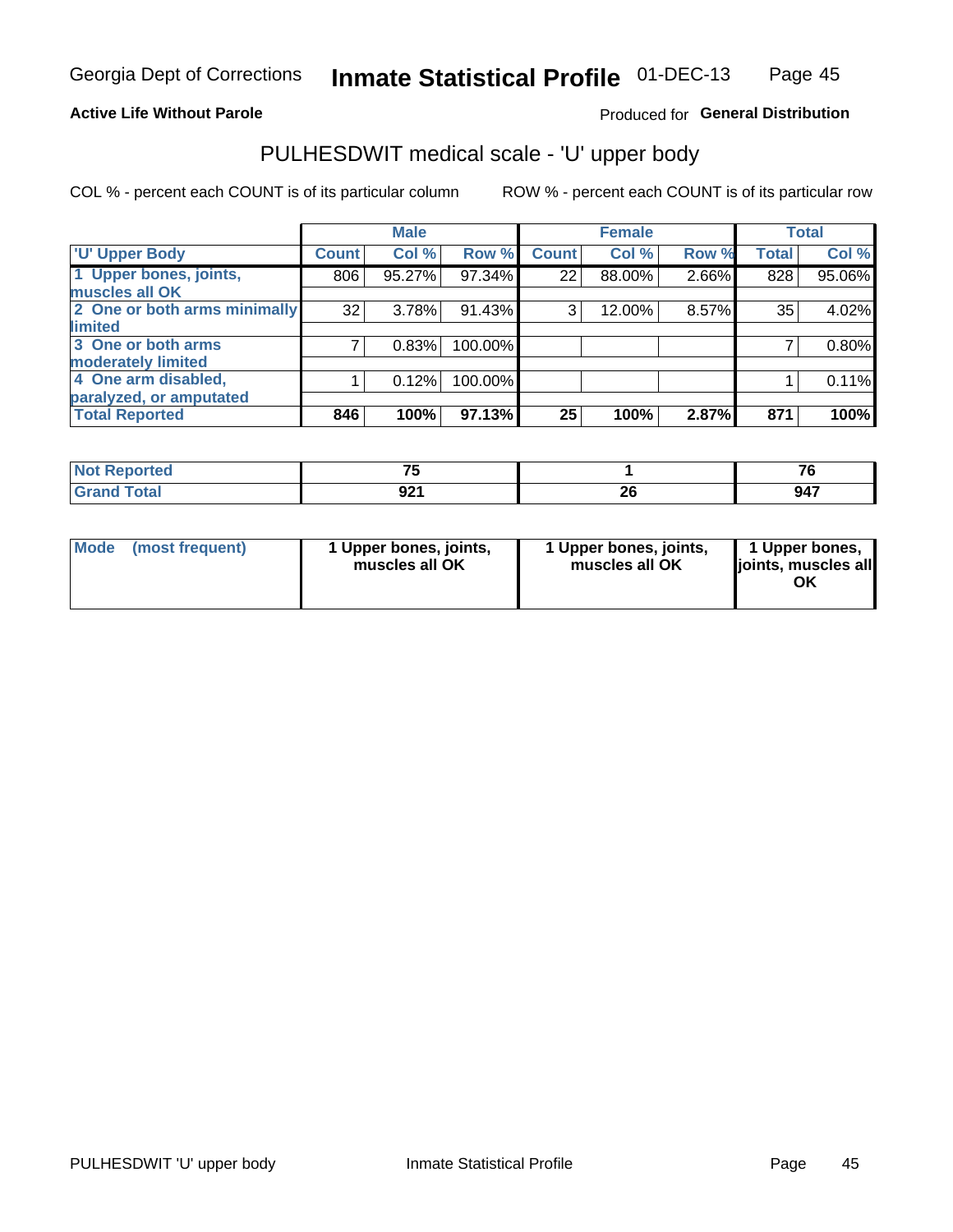### **Active Life Without Parole**

### Produced for General Distribution

# PULHESDWIT medical scale - 'L' lower body

COL % - percent each COUNT is of its particular column

|                                |              | <b>Male</b> |         |              | <b>Female</b> |       |                 | <b>Total</b> |
|--------------------------------|--------------|-------------|---------|--------------|---------------|-------|-----------------|--------------|
| 'L' Lower Body                 | <b>Count</b> | Col %       | Row %   | <b>Count</b> | Col %         | Row % | <b>Total</b>    | Col %        |
| 1 Lower bones, joints,         | 732          | 86.63%      | 96.95%  | 23           | 92.00%        | 3.05% | 755             | 86.78%       |
| muscles all OK                 |              |             |         |              |               |       |                 |              |
| 2 One or both legs minimally   | 97           | 11.48%      | 97.98%  | 2            | 8.00%         | 2.02% | 99              | 11.38%       |
| limited                        |              |             |         |              |               |       |                 |              |
| 3 One or both legs             | 15           | 1.78%       | 100.00% |              |               |       | 15 <sub>1</sub> | 1.72%        |
| moderately limited             |              |             |         |              |               |       |                 |              |
| 4 One leg disabled, paralyzed, |              | 0.12%       | 100.00% |              |               |       |                 | 0.11%        |
| or amputated                   |              |             |         |              |               |       |                 |              |
| <b>Total Reported</b>          | 845          | 100%        | 97.13%  | 25           | 100%          | 2.87% | 870             | 100%         |

| prted<br><b>NOT REPO</b> | $-$ |    |     |
|--------------------------|-----|----|-----|
| <b>Total</b>             | nn. | ^^ | 947 |
| _____                    | JŁI | £  |     |

| Mode | (most frequent) | 1 Lower bones, joints,<br>muscles all OK | 1 Lower bones, joints,<br>muscles all OK | 1 Lower bones,<br>ljoints, muscles all<br>ΟK |
|------|-----------------|------------------------------------------|------------------------------------------|----------------------------------------------|
|------|-----------------|------------------------------------------|------------------------------------------|----------------------------------------------|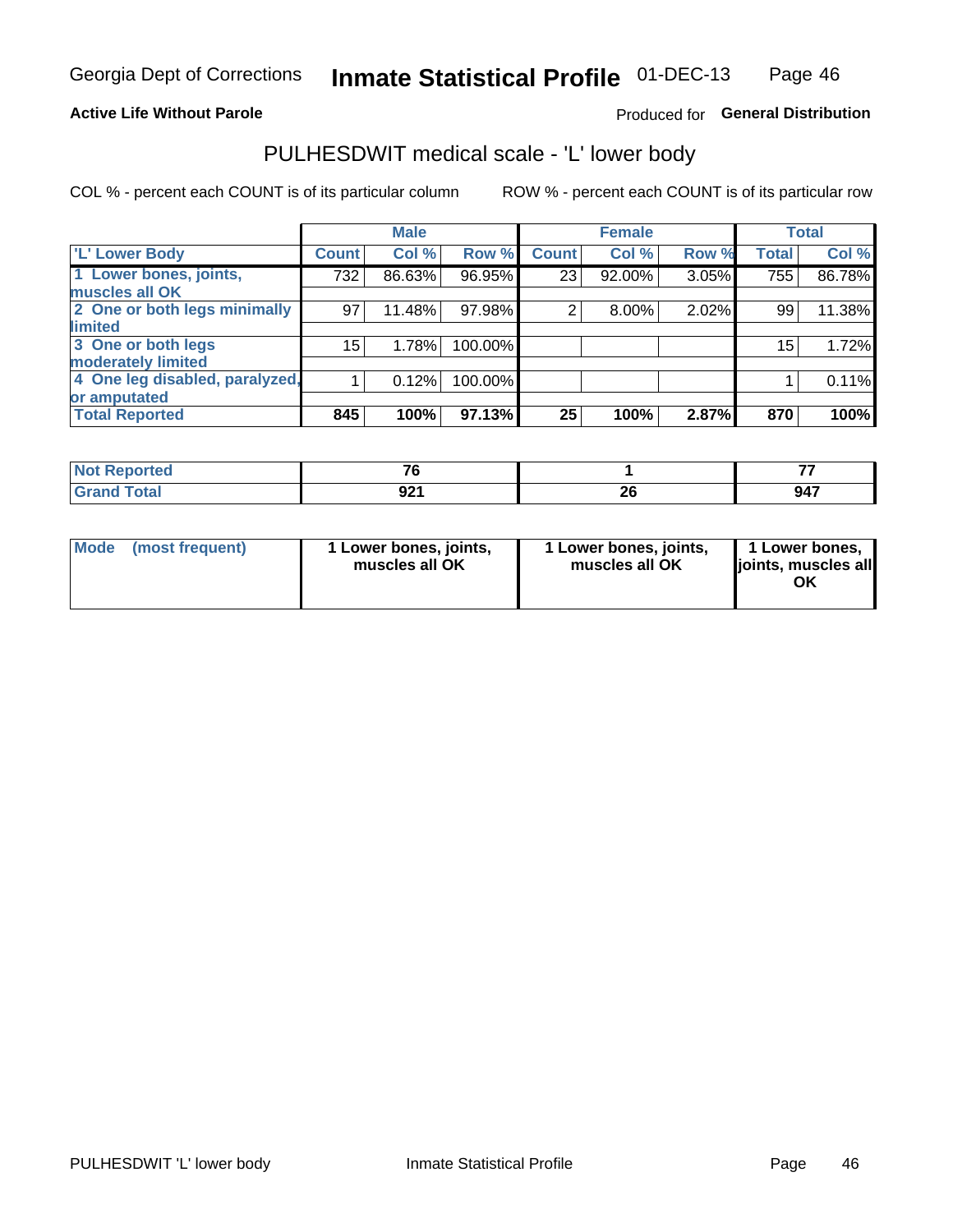### **Active Life Without Parole**

### Produced for General Distribution

# PULHESDWIT medical scale - 'H' hearing

COL % - percent each COUNT is of its particular column

|                                |                 | <b>Male</b> |                    |                 | <b>Female</b> |       | <b>Total</b> |        |
|--------------------------------|-----------------|-------------|--------------------|-----------------|---------------|-------|--------------|--------|
| <b>H' Hearing</b>              | <b>Count</b>    | Col %       | <b>Row % Count</b> |                 | Col %         | Row % | <b>Total</b> | Col %  |
| 1 Normal hearing both ears     | 826             | 97.98%      | 97.06%             | 25              | 100.00%       | 2.94% | 851          | 98.04% |
| 2 Some loss in one ear with    | 13 <sub>1</sub> | 1.54%       | 100.00%            |                 |               |       | 13           | 1.50%  |
| other OK, or mild loss in both |                 |             |                    |                 |               |       |              |        |
| 3 Total loss in one ear with   | 3               | 0.36%       | 100.00%            |                 |               |       | 3            | 0.35%  |
| mild loss in other             |                 |             |                    |                 |               |       |              |        |
| 4 Severe loss in both ears     |                 | 0.12%       | 100.00%            |                 |               |       |              | 0.12%  |
| <b>Total Reported</b>          | 843             | 100%        | 97.12%             | 25 <sub>1</sub> | 100%          | 2.88% | 868          | 100.0% |

| neo                         | $-2$ |    | $-$<br>$\sim$ |
|-----------------------------|------|----|---------------|
| $\sim$ $\sim$ $\sim$ $\sim$ | nn.  | ״  | 047           |
|                             | JL I | ZU | J4 1          |

| Mode (most frequent) | 1 Normal hearing both ears 1 Normal hearing both ears 1 Normal hearing | both ears |
|----------------------|------------------------------------------------------------------------|-----------|
|                      |                                                                        |           |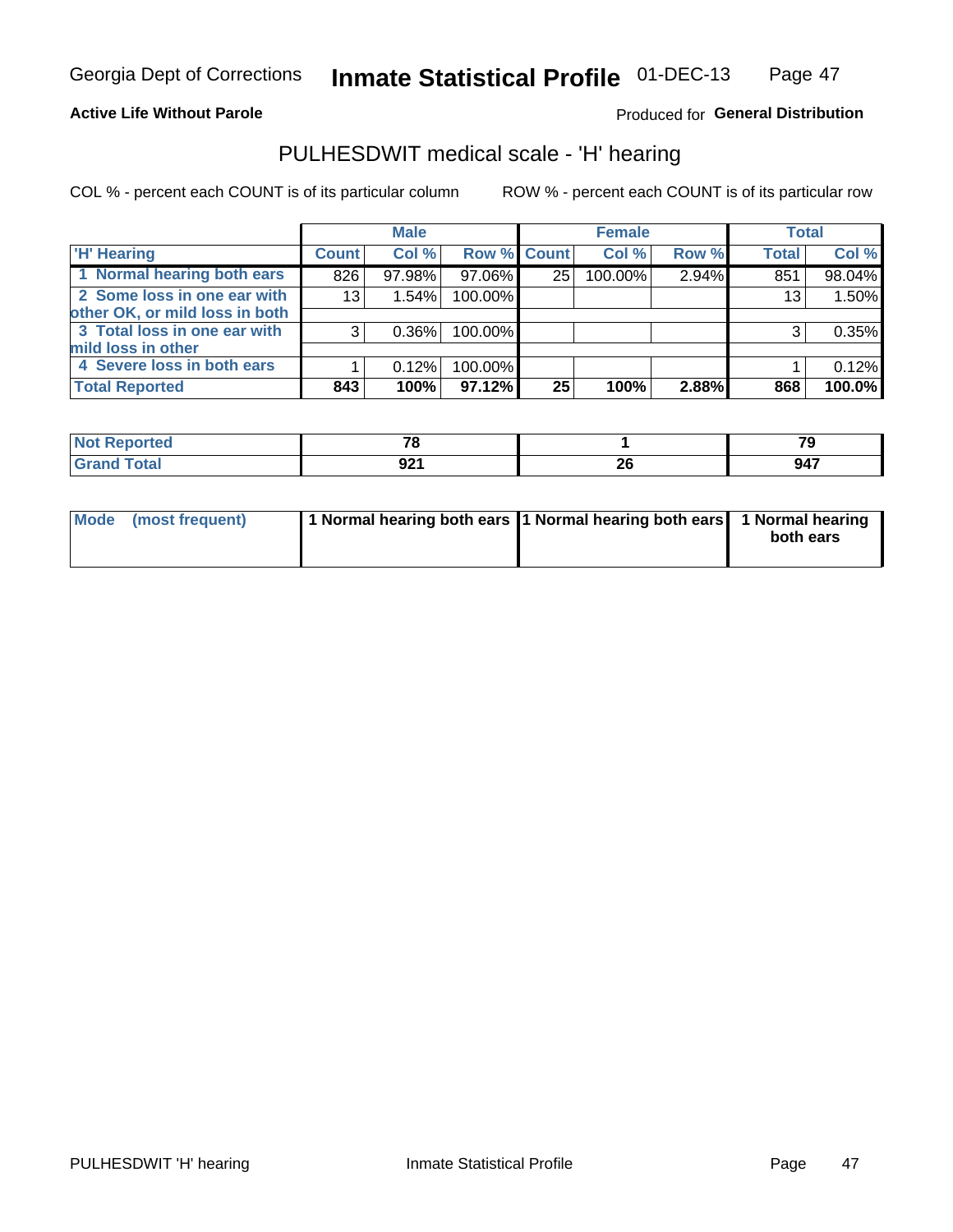### **Active Life Without Parole**

### Produced for General Distribution

## PULHESDWIT medical scale - 'E' vision

COL % - percent each COUNT is of its particular column

ROW % - percent each COUNT is of its particular row

|                                |              | <b>Male</b> |        |              | <b>Female</b> |        |              | <b>Total</b> |
|--------------------------------|--------------|-------------|--------|--------------|---------------|--------|--------------|--------------|
| <b>E' Vision</b>               | <b>Count</b> | Col %       | Row %  | <b>Count</b> | Col %         | Row %  | <b>Total</b> | Col %        |
| 1 Correctable to 20/40 in both | 595          | 75.13%      | 98.35% | 10           | 40.00%        | 1.65%  | 605          | 74.05%       |
| eyes                           |              |             |        |              |               |        |              |              |
| 2 Correctable to 20/70 in one  | 168          | 21.21%      | 94.38% | 10           | 40.00%        | 5.62%  | 178          | 21.79%       |
| eye, may be blind in other     |              |             |        |              |               |        |              |              |
| 3 Correctable to 20/200 in one | 23           | $2.90\%$    | 85.19% |              | 16.00%        | 14.81% | 27           | 3.30%        |
| eye, may be blind in other     |              |             |        |              |               |        |              |              |
| 4 One eye not correctable to   | 6            | 0.76%       | 85.71% |              | 4.00%         | 14.29% |              | 0.86%        |
| 20/200, other may be blind     |              |             |        |              |               |        |              |              |
| <b>Total Reported</b>          | 792          | 100%        | 96.94% | 25           | 100%          | 3.06%  | 817          | 100%         |

| <b>Not Reported</b> | 190<br>16J  |                                             | טכו |
|---------------------|-------------|---------------------------------------------|-----|
| Total               | nn.<br>JZ 1 | ኅር<br>ZV<br>the contract of the contract of | 947 |

| Mode (most frequent) | 1 Correctable to 20/40 in both 1 Correctable to 20/40 in 1 Correctable to<br>eves | both eyes | 20/40 in both eyes |
|----------------------|-----------------------------------------------------------------------------------|-----------|--------------------|
|                      |                                                                                   |           |                    |

Page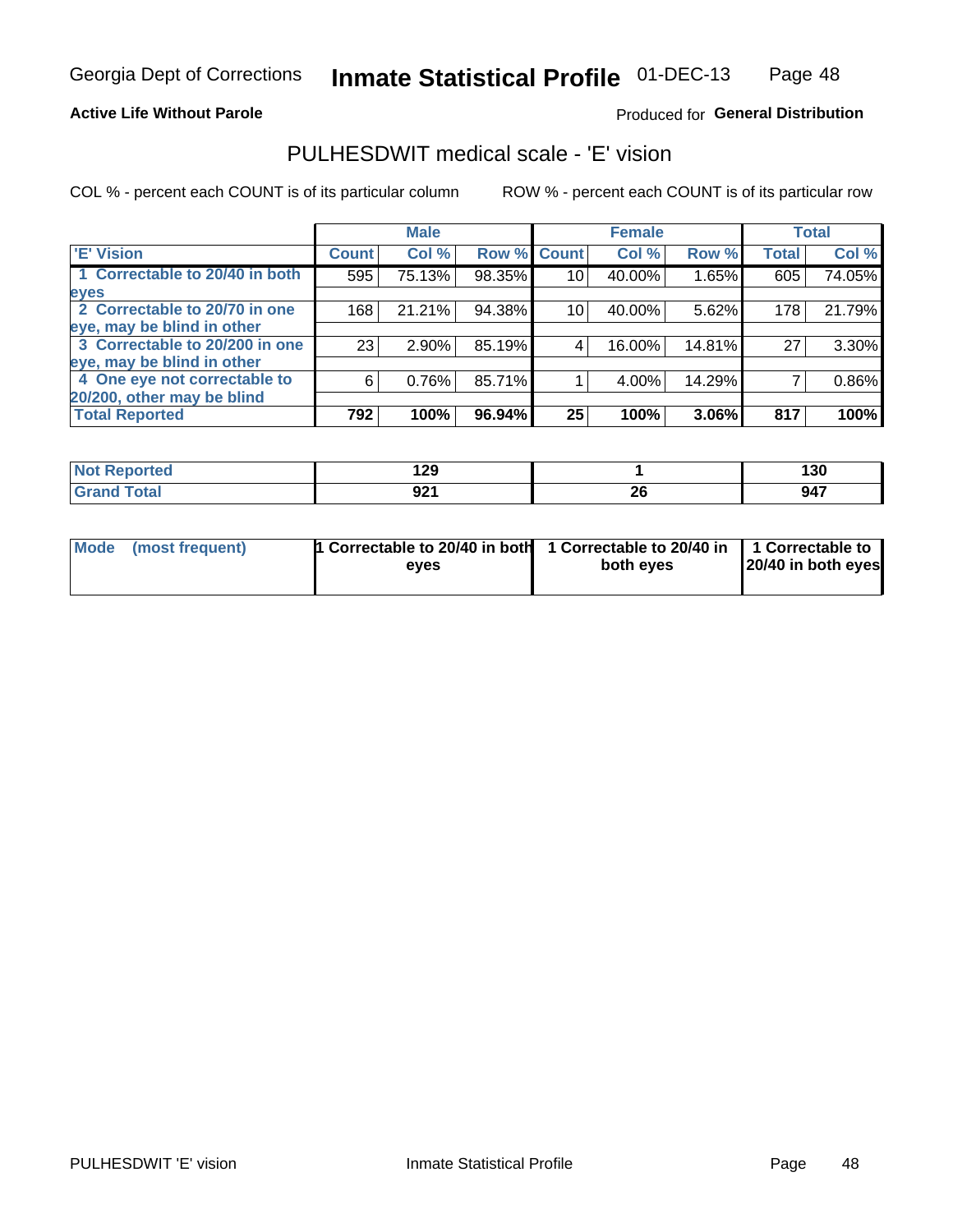### **Active Life Without Parole**

### Produced for General Distribution

# PULHESDWIT medical scale - 'S' pSychiatric

COL % - percent each COUNT is of its particular column

|                                |                 | <b>Male</b> |             |    | <b>Female</b> |       |              | <b>Total</b> |
|--------------------------------|-----------------|-------------|-------------|----|---------------|-------|--------------|--------------|
| 'S' pSychiatric                | <b>Count</b>    | Col %       | Row % Count |    | Col %         | Row % | <b>Total</b> | Col %        |
| 1 No impairment or disorders   | 683             | 82.09%      | 98.56%      | 10 | 50.00%        | 1.44% | 693          | 81.34%       |
| 2 Stable, or in remission, or  | 106             | 12.74%      | 92.17%      | 9  | 45.00%        | 7.83% | 115          | 13.50%       |
| mild impairment or retardation |                 |             |             |    |               |       |              |              |
| 3 Requires moderate inpatient  | 35 <sub>1</sub> | 4.21%       | 97.22%      |    | 5.00%         | 2.78% | 36           | 4.23%        |
| <b>treatment</b>               |                 |             |             |    |               |       |              |              |
| 4 Requires intensive inpatient | 8               | $0.96\%$    | 100.00%     |    |               |       | 8            | 0.94%        |
| <b>treatment</b>               |                 |             |             |    |               |       |              |              |
| <b>Total Reported</b>          | 832             | 100%        | 97.65%      | 20 | 100%          | 2.35% | 852          | 100.0%       |

| тес | 0C<br>oz          |         | ω<br>ູ |
|-----|-------------------|---------|--------|
|     | <b>OO</b><br>JŁ I | ^'<br>Ψ | 947    |

| Mode | (most frequent) | <b>1 No impairment or disorders</b> | 1 No impairment or<br>disorders | 11 No impairment or<br>disorders |
|------|-----------------|-------------------------------------|---------------------------------|----------------------------------|
|------|-----------------|-------------------------------------|---------------------------------|----------------------------------|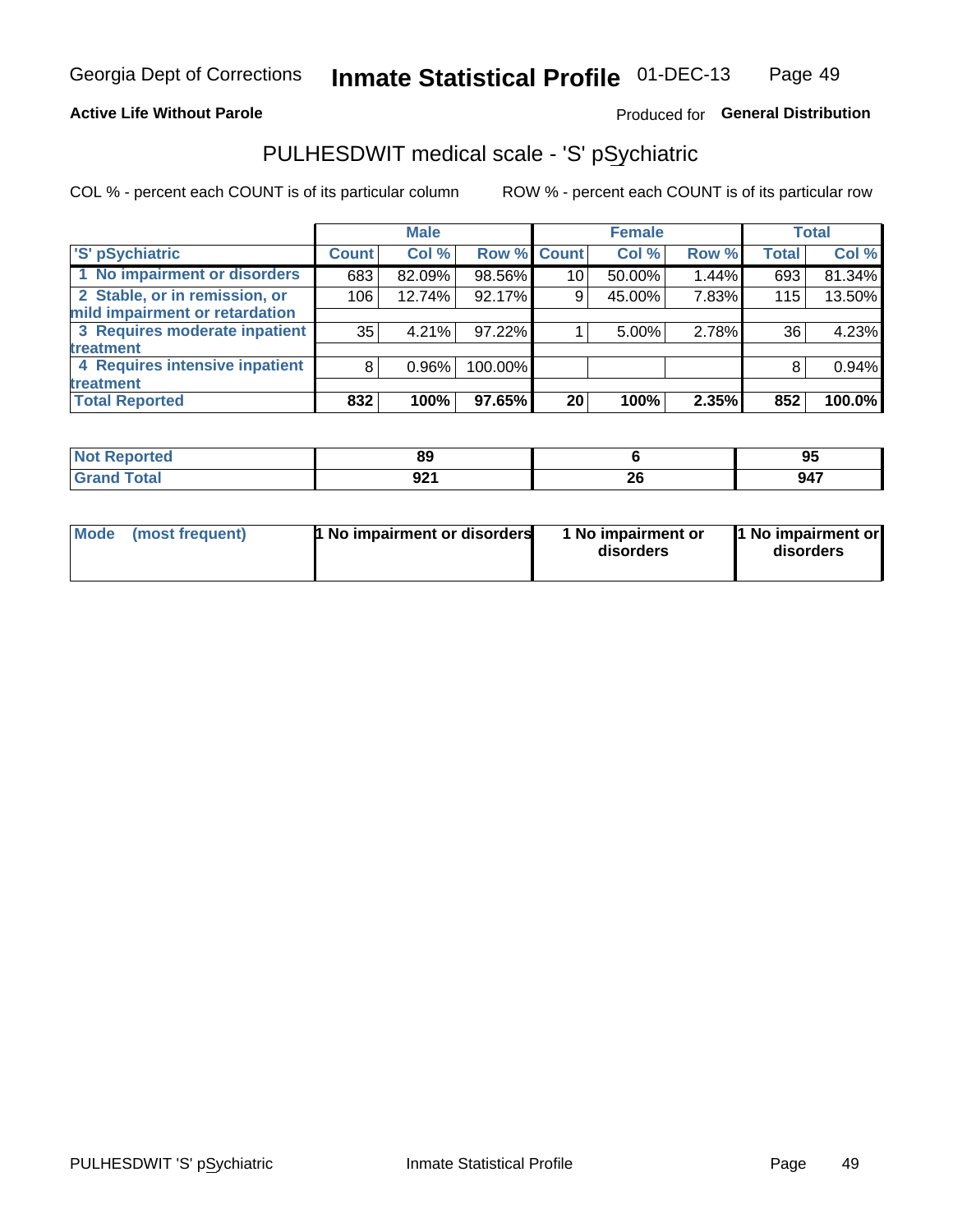### **Active Life Without Parole**

Produced for General Distribution

# PULHESDWIT medical scale - 'D' dental

COL % - percent each COUNT is of its particular column

|                                 |                 | <b>Male</b> |           |             | <b>Female</b> |       |              | Total  |
|---------------------------------|-----------------|-------------|-----------|-------------|---------------|-------|--------------|--------|
| 'D' Dental                      | <b>Count</b>    | Col %       |           | Row % Count | Col %         | Row % | <b>Total</b> | Col %  |
| 1 Minimal routine dental health | 591             | 74.72%      | 97.04%    | 18          | 85.71%        | 2.96% | 609          | 75.00% |
| <b>needs</b>                    |                 |             |           |             |               |       |              |        |
| 2 Moderate cavities and/or gum  | 172             | 21.74%      | 98.29%    | 3           | 14.29%        | 1.71% | 175          | 21.55% |
| disease                         |                 |             |           |             |               |       |              |        |
| 3 Extensive gum disease         | 28 <sub>1</sub> | 3.54%       | 100.00%   |             |               |       | 28           | 3.45%  |
| and/or widespread decay         |                 |             |           |             |               |       |              |        |
| <b>Total Reported</b>           | 791             | 100%        | $97.41\%$ | 21          | 100%          | 2.59% | 812          | 100%   |

| rtea<br>NO:<br>₹ево | - - -<br>.<br>טעו |          | .<br>טטו |
|---------------------|-------------------|----------|----------|
| $\sim$              | Q91<br>JZ I       | n,<br>ZU | 947      |

| <b>Mode</b>     | Minimal routine dental | 1 Minimal routine dental 1 Minimal routine | dental health |
|-----------------|------------------------|--------------------------------------------|---------------|
| (most frequent) | health needs           | health needs                               | needs         |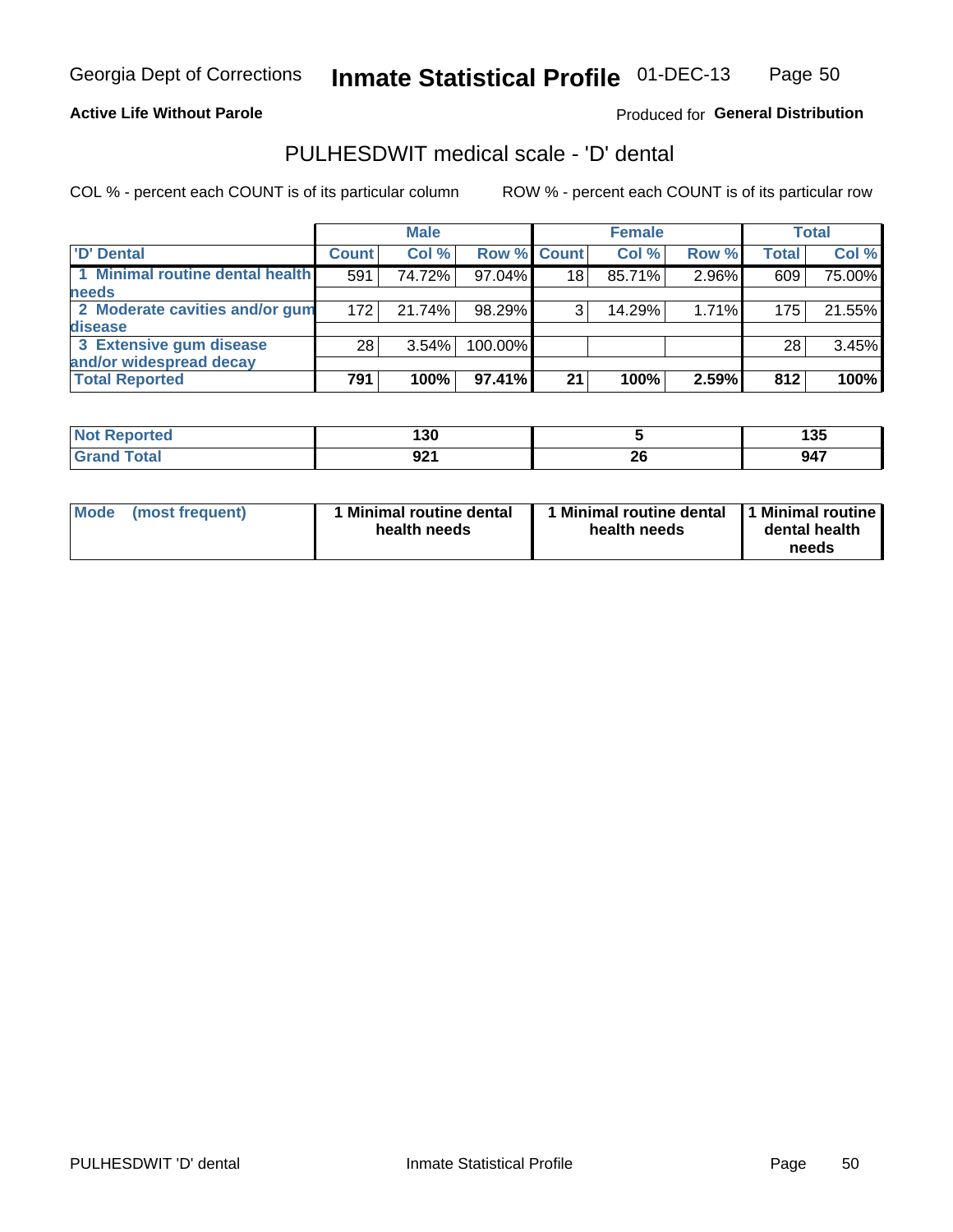### **Active Life Without Parole**

### Produced for General Distribution

# PULHESDWIT medical scale - 'W' work ability

COL % - percent each COUNT is of its particular column

|                                 |                 | <b>Male</b> |         |             | <b>Female</b> |       |              | <b>Total</b> |
|---------------------------------|-----------------|-------------|---------|-------------|---------------|-------|--------------|--------------|
| <b>W' work ability</b>          | <b>Count</b>    | Col %       |         | Row % Count | Col %         | Row % | <b>Total</b> | Col %        |
| 1 Unrestricted work or activity | 689             | 81.54%      | 97.18%  | 20          | 80.00%        | 2.82% | 709          | 81.49%       |
| 2 Minor restrictions on type of | 116             | 13.73%      | 95.87%  | 5           | 20.00%        | 4.13% | 121          | 13.91%       |
| <b>work</b>                     |                 |             |         |             |               |       |              |              |
| 3 Moderate restrictions on type | 24              | 2.84%       | 100.00% |             |               |       | 24           | 2.76%        |
| of work                         |                 |             |         |             |               |       |              |              |
| 4 Major restrictions on type of | 12 <sup>2</sup> | 1.42%       | 100.00% |             |               |       | 12           | 1.38%        |
| <b>work</b>                     |                 |             |         |             |               |       |              |              |
| 5 Cannot work under any         | 4               | 0.47%       | 100.00% |             |               |       | 4            | 0.46%        |
| <b>circumstances</b>            |                 |             |         |             |               |       |              |              |
| <b>Total Reported</b>           | 845             | 100%        | 97.13%  | 25          | 100%          | 2.87% | 870          | 100%         |

| ాorted       | $\rightarrow$ |           |     |
|--------------|---------------|-----------|-----|
| <b>Total</b> | ດດ<br>JZ.     | ne.<br>ZV | 947 |

| Mode            | 1 Unrestricted work or | 1 Unrestricted work or | 1 Unrestricted   |
|-----------------|------------------------|------------------------|------------------|
| (most frequent) | activity               | activity               | work or activity |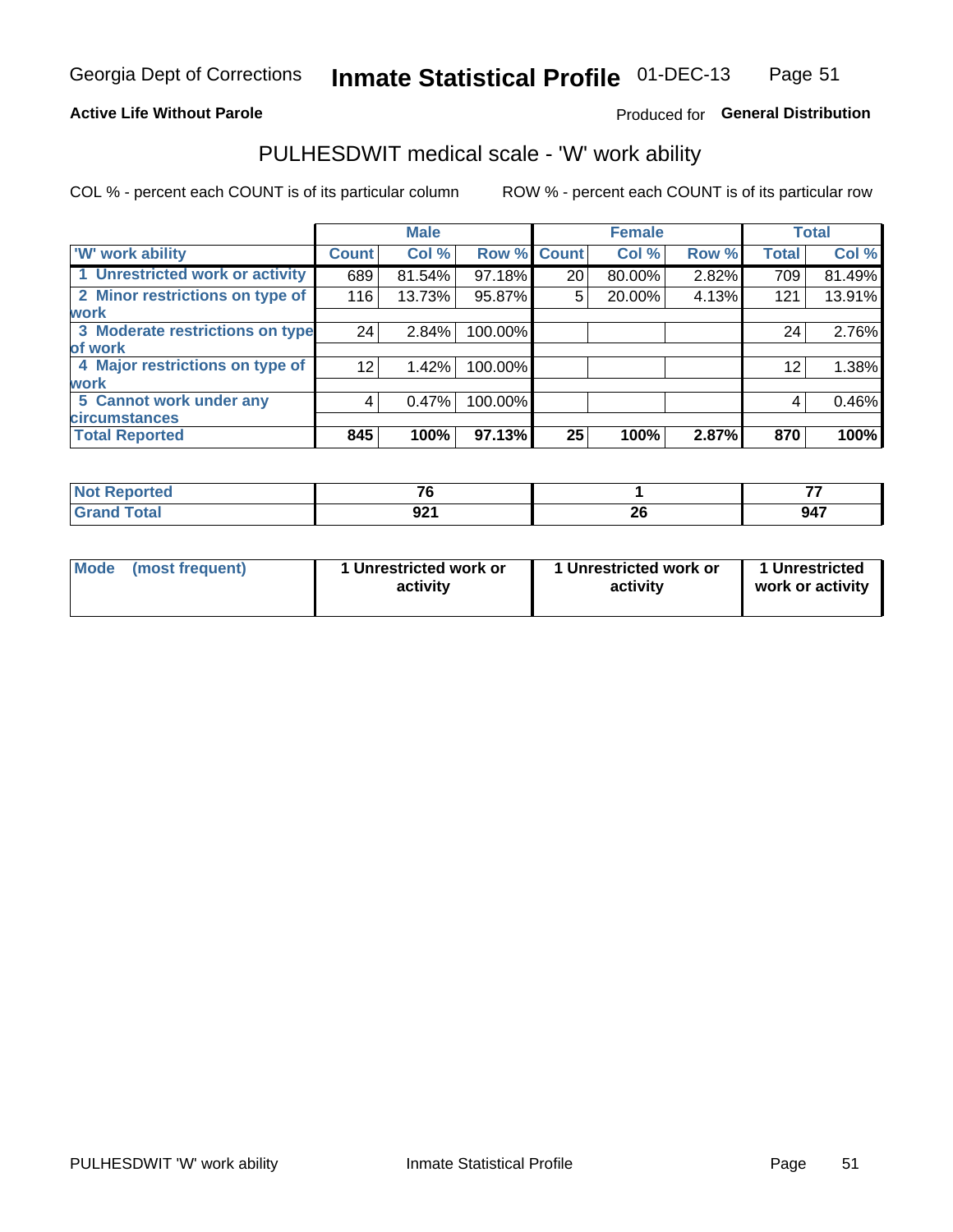### **Active Life Without Parole**

### Produced for General Distribution

# PULHESDWIT medical scale - 'I' impairment

|                                   |              | <b>Male</b> |             |    | <b>Female</b> |          |              | <b>Total</b> |
|-----------------------------------|--------------|-------------|-------------|----|---------------|----------|--------------|--------------|
| <b>T' Impairment</b>              | <b>Count</b> | Col %       | Row % Count |    | Col %         | Row %    | <b>Total</b> | Col %        |
| 1 No impairments or               | 836          | 98.93%      | 97.10%      | 25 | 100.00%       | $2.90\%$ | 861          | 98.97%       |
| disabilities                      |              |             |             |    |               |          |              |              |
| 2 Wheelchair-bound but            | 5            | 0.59%       | 100.00%     |    |               |          | 5            | 0.57%        |
| otherwise OK                      |              |             |             |    |               |          |              |              |
| <b>3 Needs low-level Assisted</b> | 2            | 0.24%       | 100.00%     |    |               |          | 2            | 0.23%        |
| Living (level I)                  |              |             |             |    |               |          |              |              |
| 4 Needs moderate Assisted         |              | 0.12%       | 100.00%     |    |               |          |              | 0.11%        |
| <b>Living (level II)</b>          |              |             |             |    |               |          |              |              |
| 5 Needs maximal Assisted          |              | 0.12%       | 100.00%     |    |               |          |              | 0.11%        |
| <b>Living (level III)</b>         |              |             |             |    |               |          |              |              |
| <b>Total Reported</b>             | 845          | 100%        | 97.13%      | 25 | 100%          | 2.87%    | 870          | 100%         |

| Reported            | $\rightarrow$<br>.u |    | __  |
|---------------------|---------------------|----|-----|
| <b>ota</b><br>_____ | nn4<br>JŁI          | Zu | 947 |

| <b>Mode</b> | (most frequent) | <b>No impairments or</b><br>disabilities | 1 No impairments or<br>disabilities | 1 No impairments<br>or disabilities |
|-------------|-----------------|------------------------------------------|-------------------------------------|-------------------------------------|
|-------------|-----------------|------------------------------------------|-------------------------------------|-------------------------------------|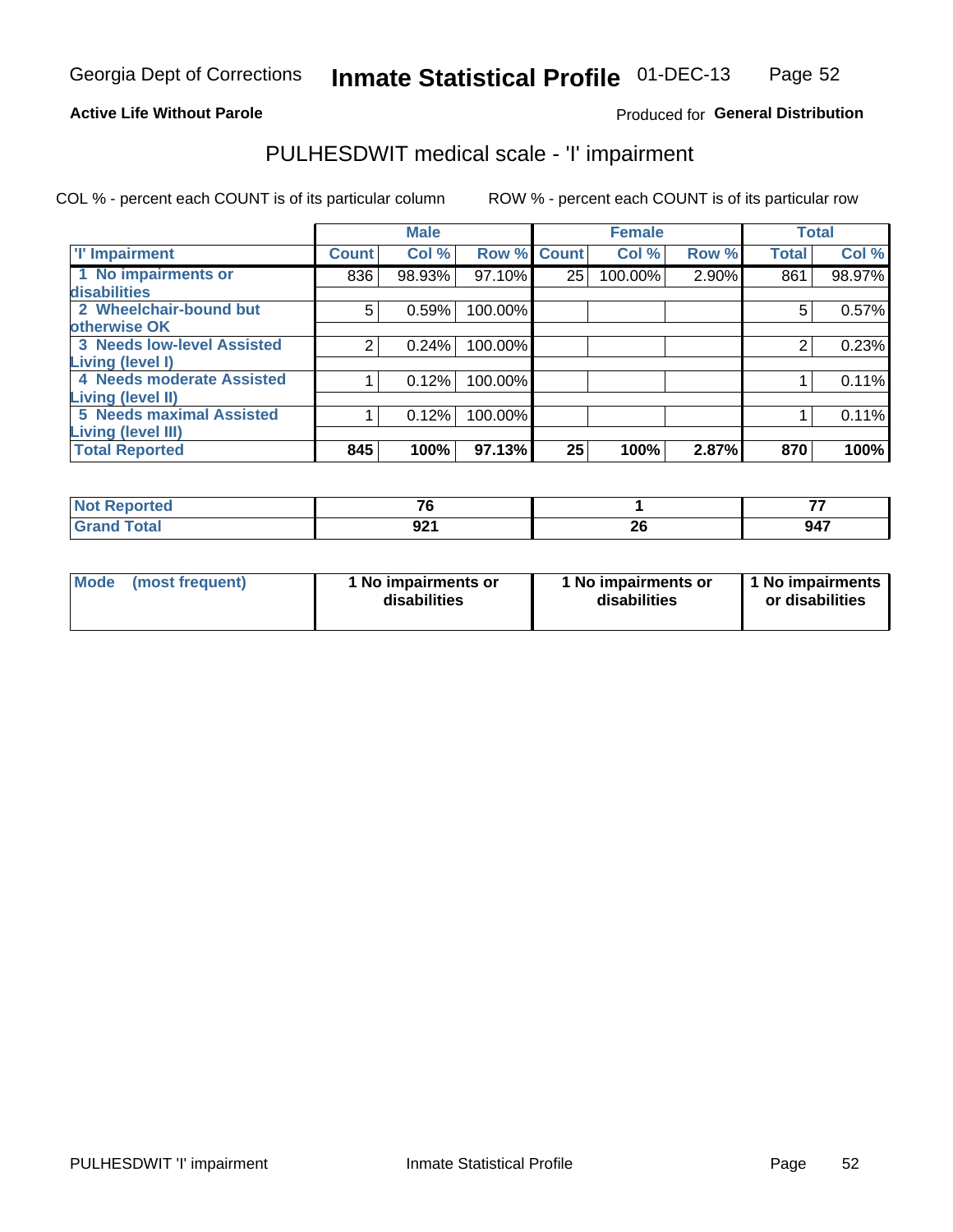### **Active Life Without Parole**

### Produced fo General Distribution

# PULHESDWIT medical scale - 'T' transportability

COL % - percent each COUNT is of its particular column

|                             |              | <b>Male</b> |             |    | <b>Female</b> |       |              | <b>Total</b> |
|-----------------------------|--------------|-------------|-------------|----|---------------|-------|--------------|--------------|
| <b>T' Transportability</b>  | <b>Count</b> | Col %       | Row % Count |    | Col %         | Row % | <b>Total</b> | Col %        |
| 1 Can be transported in any | 843          | 99.29%      | 97.12%      | 25 | 100.00%       | 2.88% | 868          | 99.31%       |
| ordinary approved vehicle   |              |             |             |    |               |       |              |              |
| 2 Wheelchair-bound, not     |              | 0.12%       | 100.00%     |    |               |       |              | 0.11%        |
| needing special vehicle     |              |             |             |    |               |       |              |              |
| 5 Requires ambulance        | 5            | 0.59%       | 100.00%     |    |               |       |              | 0.57%        |
| transport                   |              |             |             |    |               |       |              |              |
| <b>Total Reported</b>       | 849          | 100%        | 97.14%      | 25 | 100%          | 2.86% | 874          | 100%         |

| Reported     | $\sim$ |          | $\sim$<br>. |
|--------------|--------|----------|-------------|
| <b>Total</b> | 921    | ^^<br>ZU | . . -       |

| Mode (most frequent) | 1 Can be transported in any 1 Can be transported in any | ordinary approved vehicle   ordinary approved vehicle   transported in any | 1 Can be<br>ordinary approved<br>vehicle |
|----------------------|---------------------------------------------------------|----------------------------------------------------------------------------|------------------------------------------|
|                      |                                                         |                                                                            |                                          |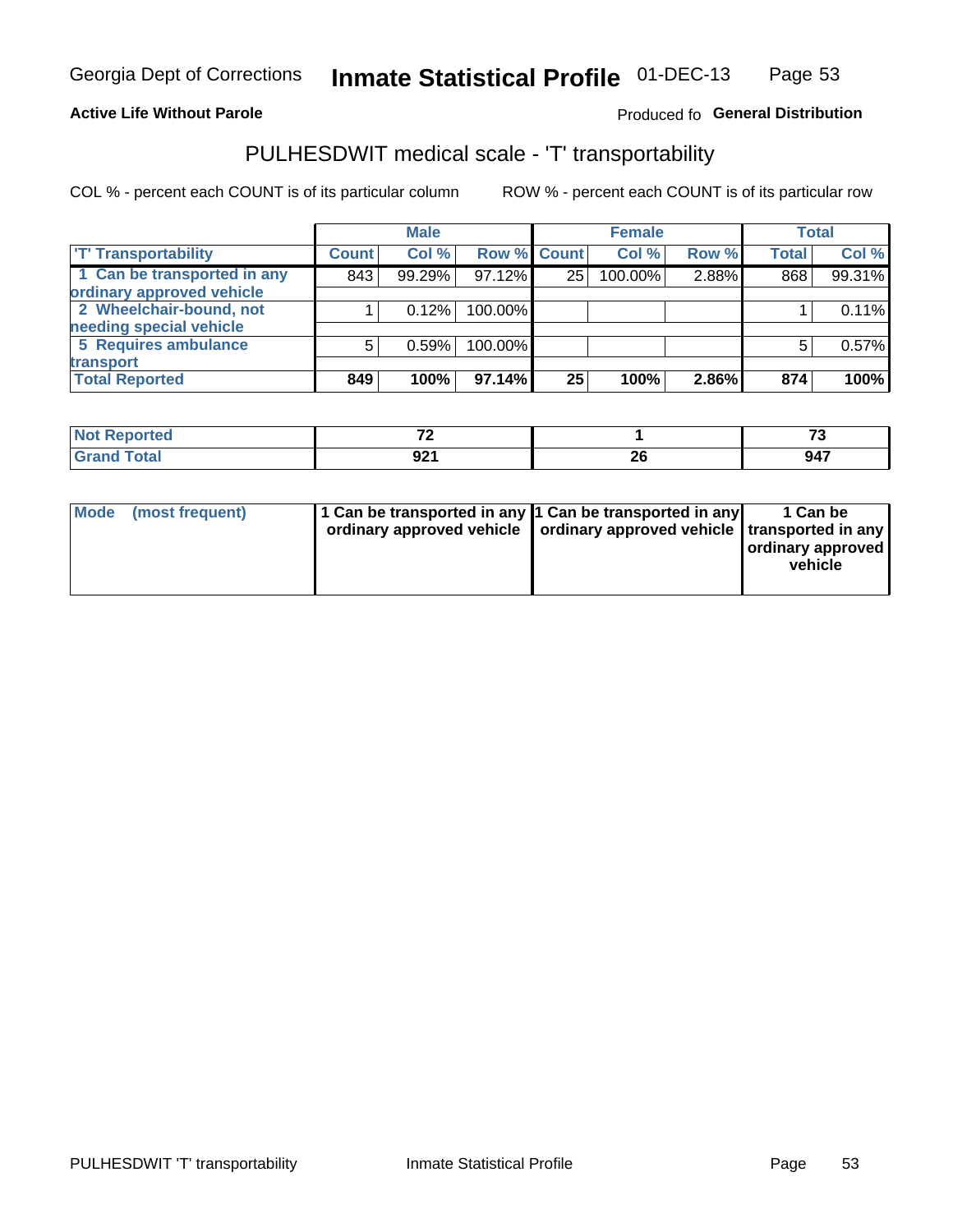### **Active Life Without Parole**

### Produced for General Distribution

## Criminality in family, self-reported

COL % - percent each COUNT is of its particular column

|                              |              | <b>Male</b> |           |              | <b>Female</b> |       |       | Total  |
|------------------------------|--------------|-------------|-----------|--------------|---------------|-------|-------|--------|
| <b>Criminality In Family</b> | <b>Count</b> | Col %       | Row %     | <b>Count</b> | Col %         | Row % | Total | Col %  |
| Yes, criminality in family   | 171          | 28.45%      | $97.16\%$ | 5            | 50.00%        | 2.84% | 176   | 28.81% |
| No criminality in family     | 430          | 71.55%      | 98.85%    | 5            | 50.00%        | 1.15% | 435   | 71.19% |
| <b>Total Reported</b>        | 601          | 100%        | 98.36%    | 10           | 100%          | 1.64% | 611   | 100%   |

| <b>Not Reported</b> | 220<br>ง∠บ | $\overline{\phantom{a}}$<br>u | 336 |
|---------------------|------------|-------------------------------|-----|
| Гоtal               | <b>001</b> | 20                            | 947 |
| 'Grand              | JLI        | ___                           |     |

|  | Mode (most frequent) | No criminality in family | Yes, criminality in family | No criminality in<br>family |
|--|----------------------|--------------------------|----------------------------|-----------------------------|
|--|----------------------|--------------------------|----------------------------|-----------------------------|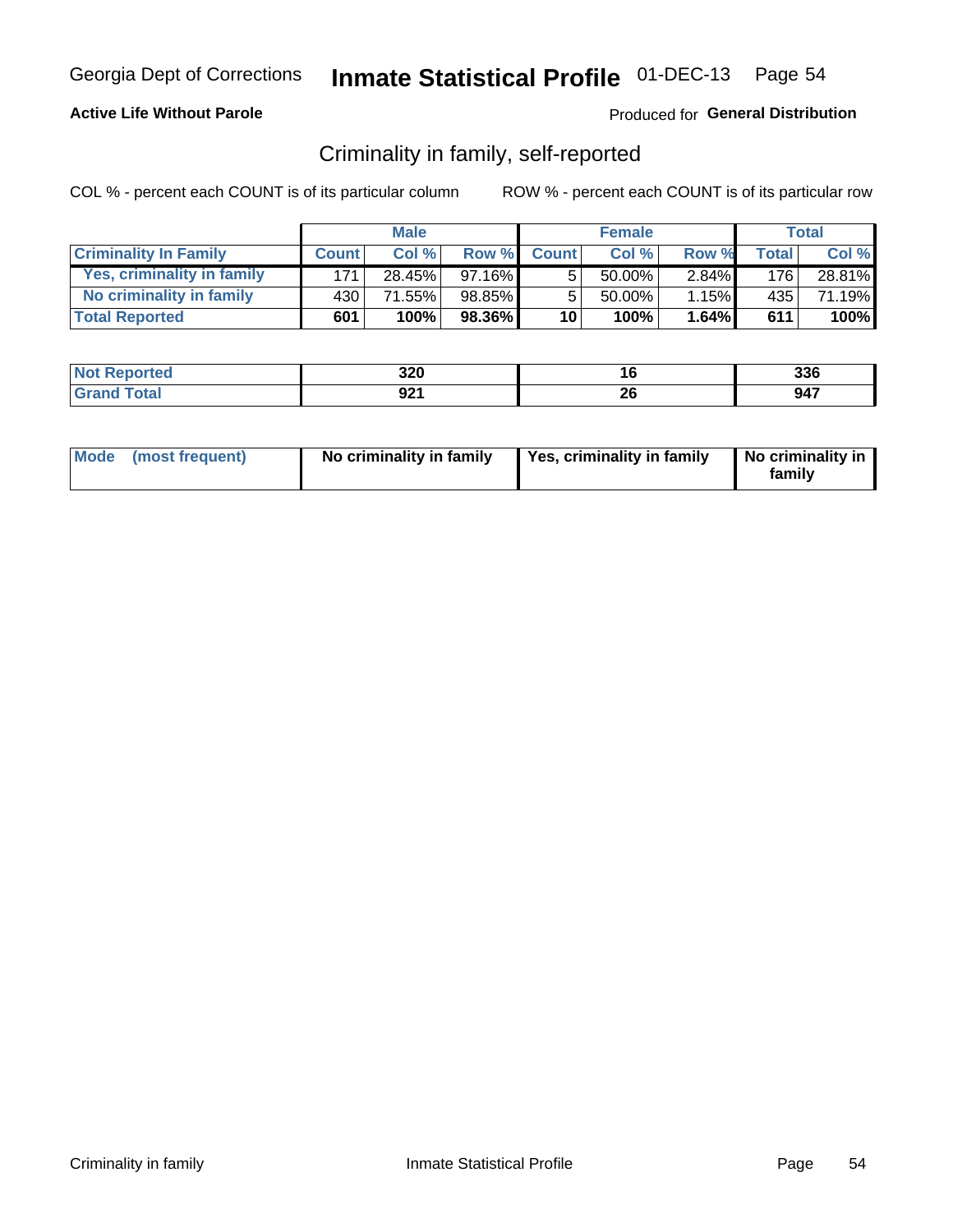### **Active Life Without Parole**

### Produced for General Distribution

## Alcoholism in family, self-reported

COL % - percent each COUNT is of its particular column

|                             |              | <b>Male</b> |           |                 | <b>Female</b> |          |       | Total           |
|-----------------------------|--------------|-------------|-----------|-----------------|---------------|----------|-------|-----------------|
| <b>Alcoholism In Family</b> | <b>Count</b> | Col%        | Row %     | <b>Count</b>    | Col %         | Row %    | Total | Col %           |
| Yes, alcoholism in family   | 113 l        | 18.80%      | $97.41\%$ | 2               | 30.00%        | $2.59\%$ | 116   | 18.99% <b> </b> |
| No alcoholism in family     | 488          | 81.20%      | 98.59%    |                 | 70.00%        | $1.41\%$ | 495   | 81.01%          |
| <b>Total Reported</b>       | 601          | 100%        | 98.36%    | 10 <sup>1</sup> | 100%          | $1.64\%$ | 611   | 100%            |

| <b>Not Reported</b> | 320       | ı u | 336 |
|---------------------|-----------|-----|-----|
| <b>Grand Total</b>  | ດດ<br>JLI | ZV  | 947 |

|  | Mode (most frequent) | No alcoholism in family | No alcoholism in family | No alcoholism in<br>family |
|--|----------------------|-------------------------|-------------------------|----------------------------|
|--|----------------------|-------------------------|-------------------------|----------------------------|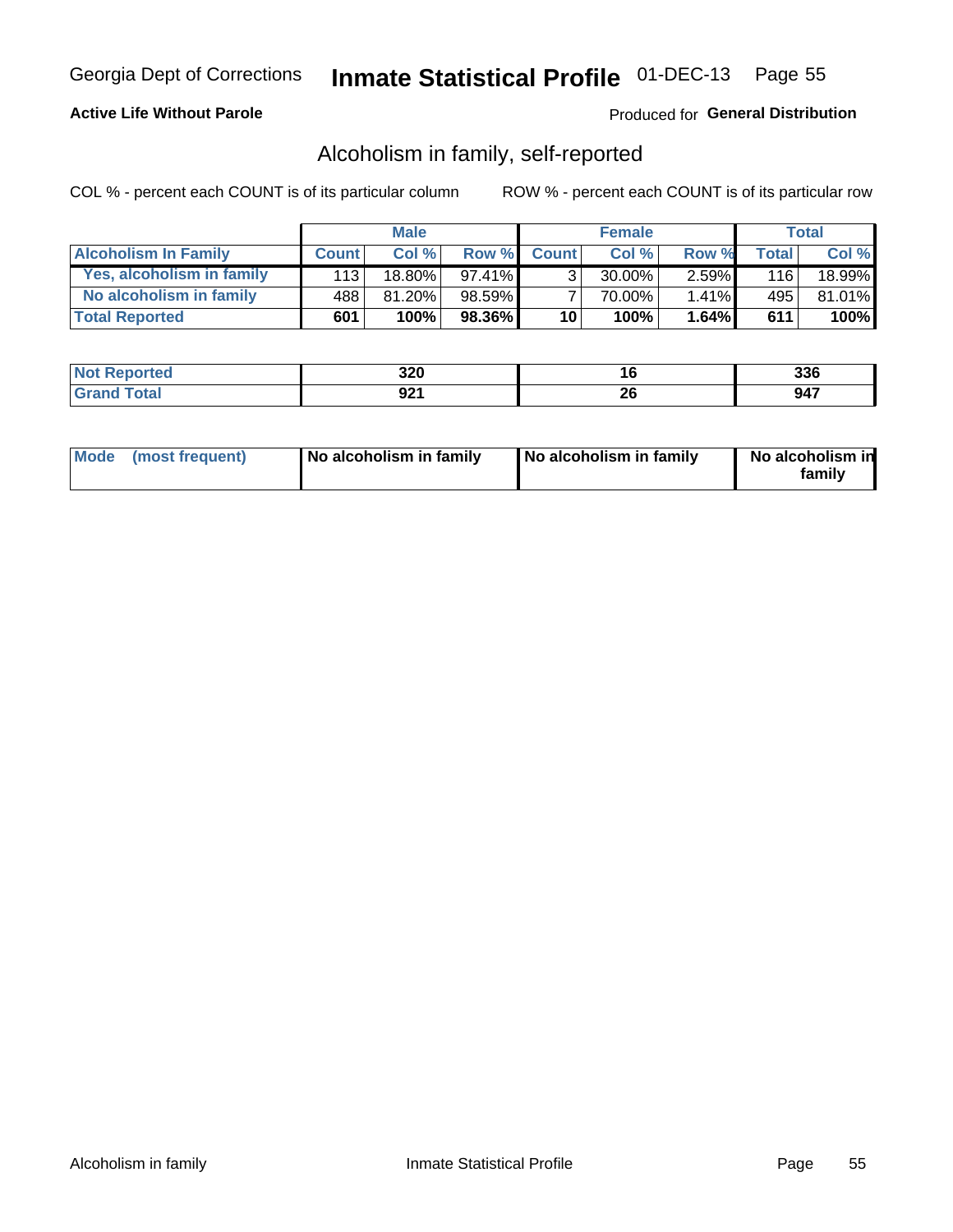### **Active Life Without Parole**

Produced for General Distribution

## Drug abuse in family, self-reported

COL % - percent each COUNT is of its particular column

|                           |              | <b>Male</b> |           |                 | <b>Female</b> |          |              | Total  |
|---------------------------|--------------|-------------|-----------|-----------------|---------------|----------|--------------|--------|
| Drug Abuse In Family      | <b>Count</b> | Col %       | Row %     | <b>Count</b>    | Col%          | Row %    | <b>Total</b> | Col %  |
| Yes, drug abuse in family | 62           | 10.32%      | 95.38%    | 3 <sub>1</sub>  | $30.00\%$     | $4.62\%$ | 65           | 10.64% |
| No drug abuse in family   | 539          | 89.68%      | 98.72%    | 7               | 70.00%        | 1.28%    | 546          | 89.36% |
| <b>Total Reported</b>     | 601          | 100%        | $98.36\%$ | 10 <sub>1</sub> | 100%          | 1.64%    | 611          | 100%   |

| Reported    | 220       | . v             | つつC                               |
|-------------|-----------|-----------------|-----------------------------------|
| <b>NOT</b>  | JZU       |                 | აას                               |
| <b>otal</b> | ⊿∩<br>JŁI | ^^<br>ZU<br>___ | $\overline{\phantom{a}}$<br>- 74. |

|  | Mode (most frequent) | No drug abuse in family | No drug abuse in family | No drug abuse in<br>familv |
|--|----------------------|-------------------------|-------------------------|----------------------------|
|--|----------------------|-------------------------|-------------------------|----------------------------|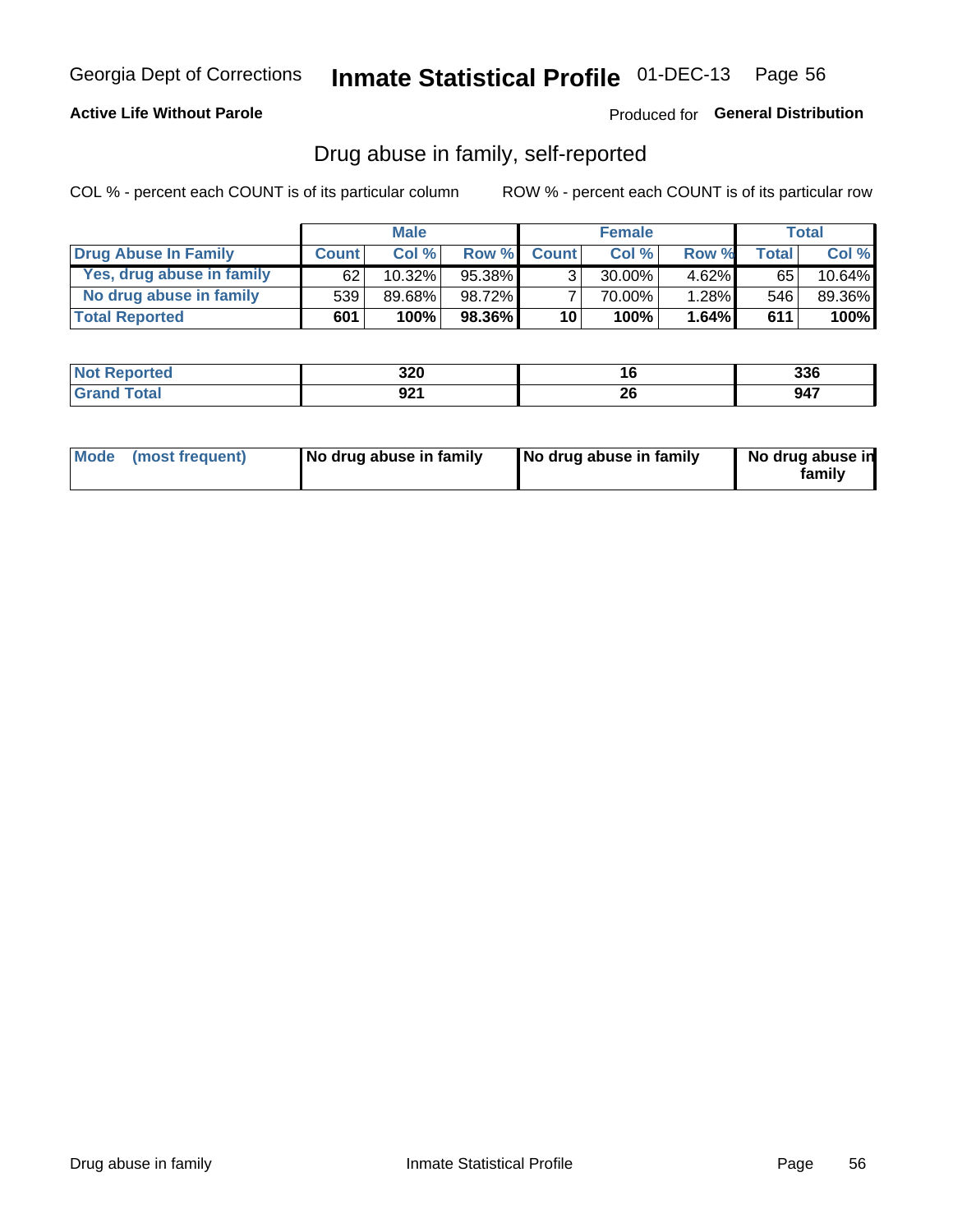### **Active Life Without Parole**

### Produced for General Distribution

## Subjected to frequent beatings, self-reported

COL % - percent each COUNT is of its particular column

|                                   |              | <b>Male</b> |        |              | <b>Female</b> |       |       | Total  |
|-----------------------------------|--------------|-------------|--------|--------------|---------------|-------|-------|--------|
| <b>Frequent beatings</b>          | <b>Count</b> | Col %       | Row %  | <b>Count</b> | Col %         | Row % | Total | Col %  |
| <b>Yes, subjected to frequent</b> | 33           | 5.49%       | 97.06% |              | 10.00%        | 2.94% | 34    | 5.56%  |
| <b>beatings</b>                   |              |             |        |              |               |       |       |        |
| Not subjected to frequent         | 568          | 94.51%      | 98.44% | 9            | 90.00%        | 1.56% | 577   | 94.44% |
| <b>beatings</b>                   |              |             |        |              |               |       |       |        |
| <b>Total Reported</b>             | 601          | 100%        | 98.36% | 10           | 100%          | 1.64% | 611   | 100%   |

| <b>Not Reported</b> | 320         | ιu       | 336 |
|---------------------|-------------|----------|-----|
| Total               | 921<br>34 I | ^^<br>20 | 947 |

| Mode (most frequent) | Not subjected to frequent<br>beatings | Not subjected to frequent<br>beatings | Not subjected to<br><b>frequent beatings</b> |
|----------------------|---------------------------------------|---------------------------------------|----------------------------------------------|
|                      |                                       |                                       |                                              |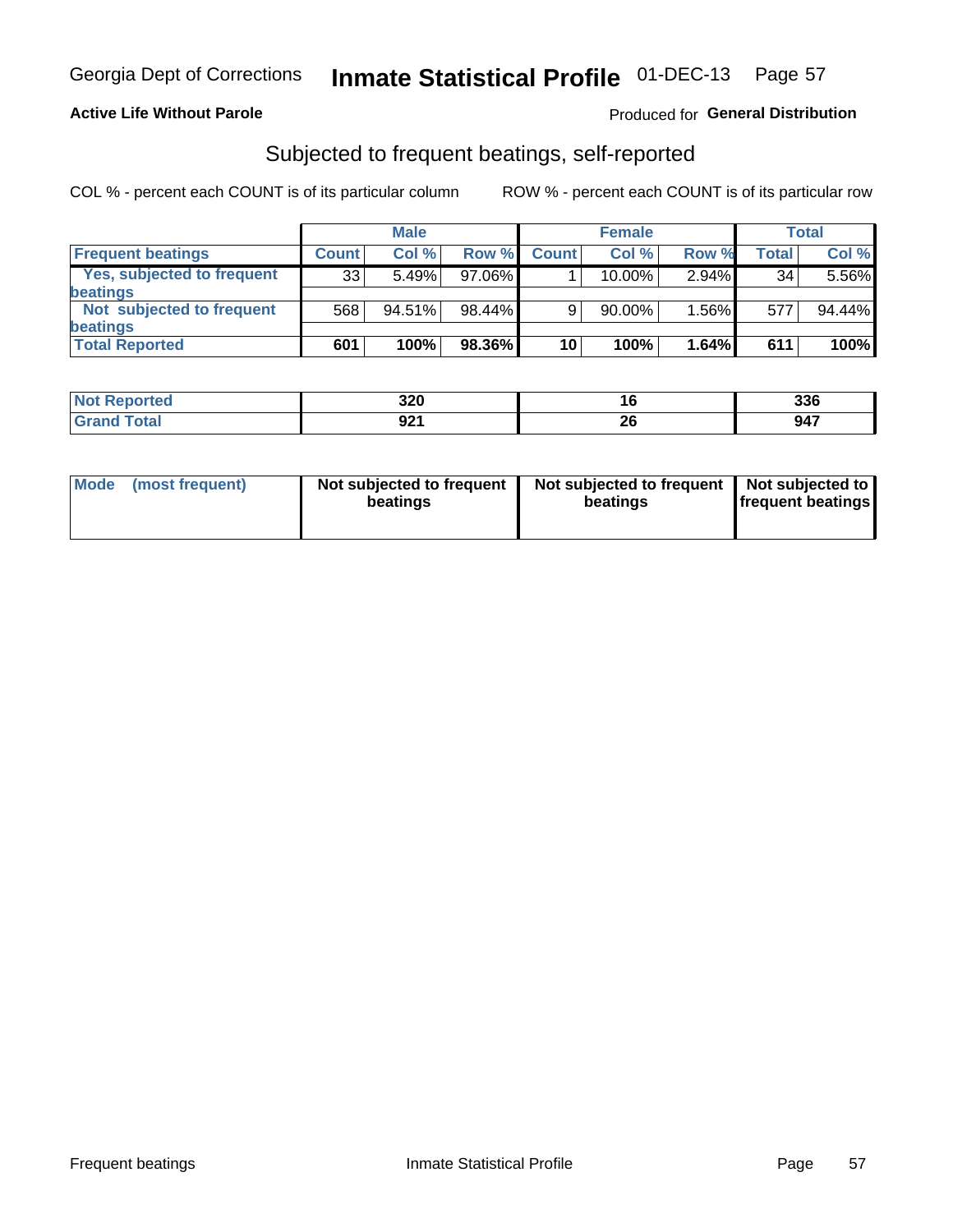### **Active Life Without Parole**

### Produced for General Distribution

## Father absent during inmate's childhood

COL % - percent each COUNT is of its particular column

|                           |              | <b>Male</b> |           |                 | <b>Female</b> |          |              | Total  |
|---------------------------|--------------|-------------|-----------|-----------------|---------------|----------|--------------|--------|
| <b>Father Absent</b>      | <b>Count</b> | Col%        | Row %     | <b>Count</b>    | Col %         | Row %    | <b>Total</b> | Col %  |
| Yes, father was absent    | 296          | 49.25%      | $99.00\%$ | 3 <sub>1</sub>  | $30.00\%$     | $1.00\%$ | 299          | 48.94% |
| No, father was not absent | 305          | 50.75%      | 97.76%    |                 | 70.00%        | 2.24%    | 312          | 51.06% |
| <b>Total Reported</b>     | 601          | 100%        | $98.36\%$ | 10 <sup>1</sup> | 100%          | $1.64\%$ | 611          | 100%   |

| <b>Not Reported</b> | 220<br>ง∠บ | $\overline{\phantom{a}}$<br>u | 336 |
|---------------------|------------|-------------------------------|-----|
| Гоtal               | <b>001</b> | 20                            | 947 |
| 'Grand              | JLI        | ___                           |     |

|  | Mode (most frequent) | No, father was not absent No, father was not absent |  | No, father was not<br>absent |
|--|----------------------|-----------------------------------------------------|--|------------------------------|
|--|----------------------|-----------------------------------------------------|--|------------------------------|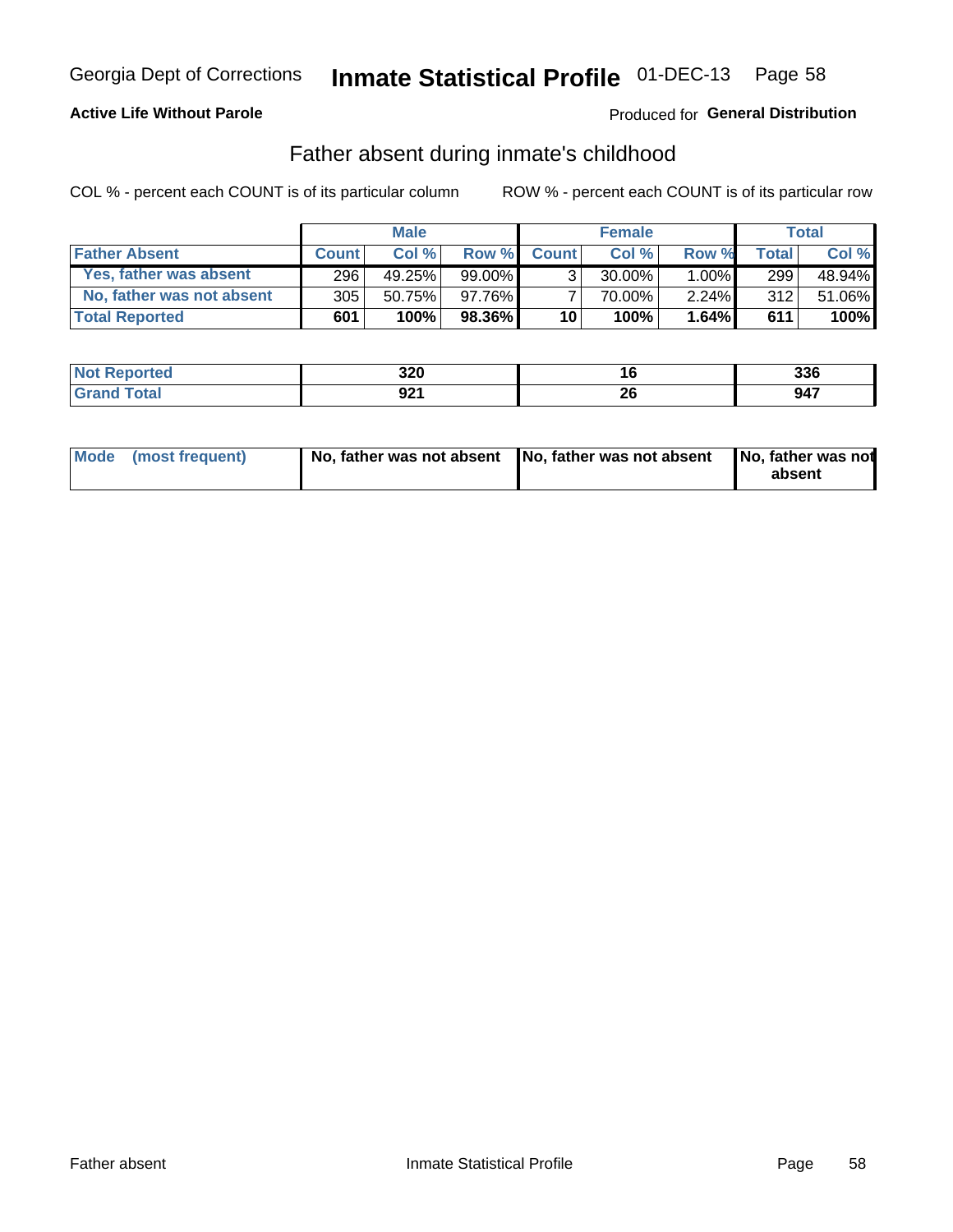### **Active Life Without Parole**

### Produced for General Distribution

## Mother absent during inmate's childhood

COL % - percent each COUNT is of its particular column

|                           |              | <b>Male</b> |           |                 | <b>Female</b> |          |       | Total  |
|---------------------------|--------------|-------------|-----------|-----------------|---------------|----------|-------|--------|
| <b>Mother Absent</b>      | <b>Count</b> | Col%        | Row %     | <b>Count</b>    | Col%          | Row %    | Total | Col %  |
| Yes, mother was absent    | 791          | $13.14\%$   | $97.53\%$ | 2               | $20.00\%$     | $2.47\%$ | 81    | 13.26% |
| No, mother was not absent | 522          | 86.86%      | 98.49%    | 8               | 80.00%        | 1.51%    | 530   | 86.74% |
| <b>Total Reported</b>     | 601          | 100%        | 98.36%    | 10 <sup>1</sup> | 100%          | 1.64%    | 611   | 100%   |

| <b>Not</b><br>Reported | 220<br>ง∡บ |                 | 336 |
|------------------------|------------|-----------------|-----|
| <b>otal</b>            | ሰባ4<br>JLI | ጎር<br>ZQ<br>___ | 947 |

| Mode (most frequent) | No, mother was not absent   No, mother was not absent   No, mother was | not absent |
|----------------------|------------------------------------------------------------------------|------------|
|                      |                                                                        |            |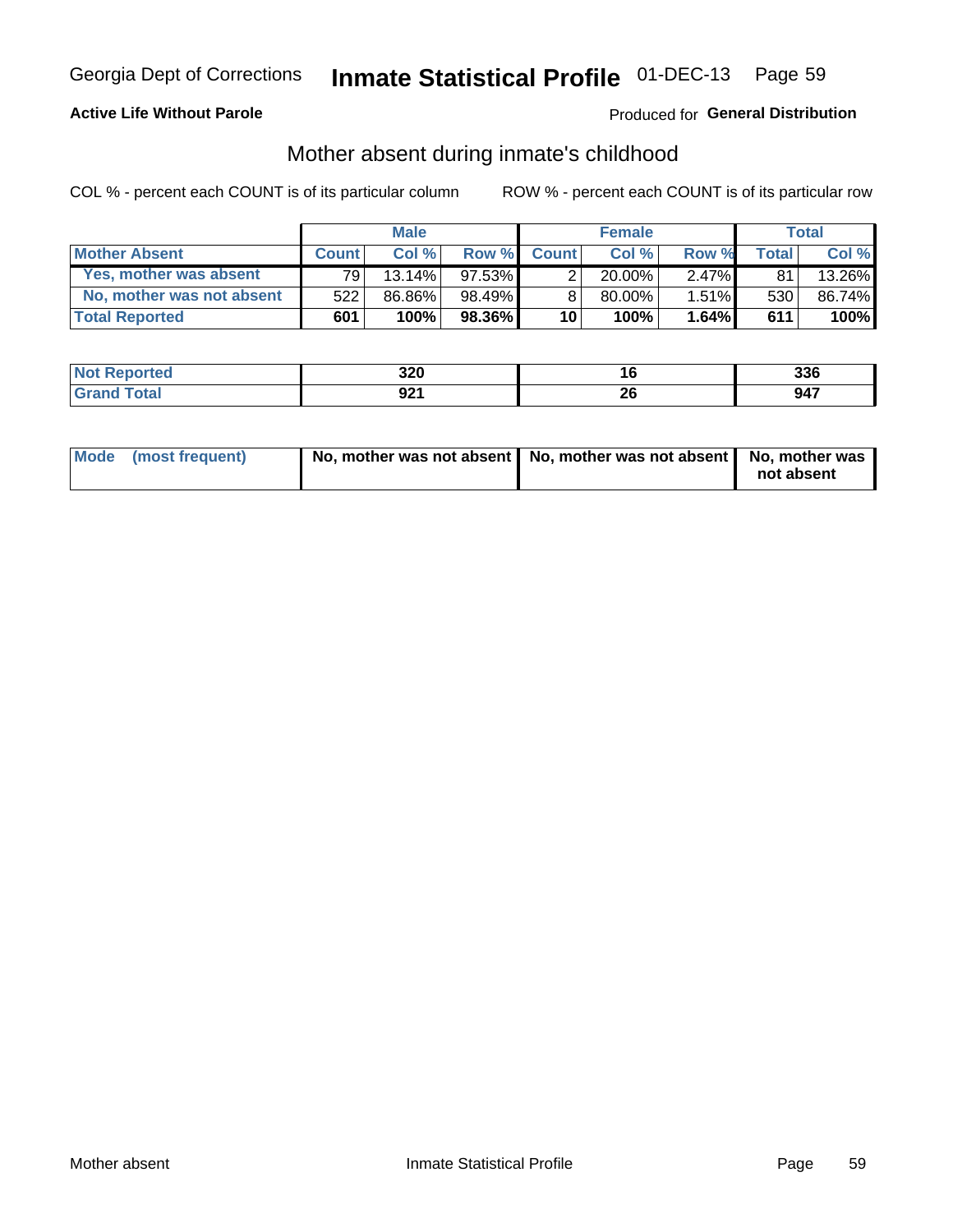### **Active Life Without Parole**

### Produced for General Distribution

## Inmate diagnosed as manipulative

COL % - percent each COUNT is of its particular column

|                       |              | <b>Male</b> |        |                 | <b>Female</b> |          |              | Total  |
|-----------------------|--------------|-------------|--------|-----------------|---------------|----------|--------------|--------|
| <b>Manipulative</b>   | <b>Count</b> | Col%        | Row %  | <b>Count</b>    | Col%          | Row %    | <b>Total</b> | Col %  |
| Yes, manipulative     | 139          | 23.36%      | 99.29% |                 | $10.00\%$ ,   | $0.71\%$ | 140          | 23.14% |
| No. not manipulative  | 456          | 76.64%      | 98.06% | 9               | $90.00\%$ .   | 1.94%    | 465          | 76.86% |
| <b>Total Reported</b> | 595          | 100%        | 98.35% | 10 <sup>1</sup> | 100%          | 1.65%    | 605          | 100%   |

| <b>Reported</b><br><b>NOT</b> | <b>220</b><br>JZU | l b      | 342 |
|-------------------------------|-------------------|----------|-----|
| <b>Total</b>                  | ດາາ<br>JLI        | ኅረ<br>ZU | 947 |

|  | Mode (most frequent) | No, not manipulative | No, not manipulative | No. not<br><b>I</b> manipulative |
|--|----------------------|----------------------|----------------------|----------------------------------|
|--|----------------------|----------------------|----------------------|----------------------------------|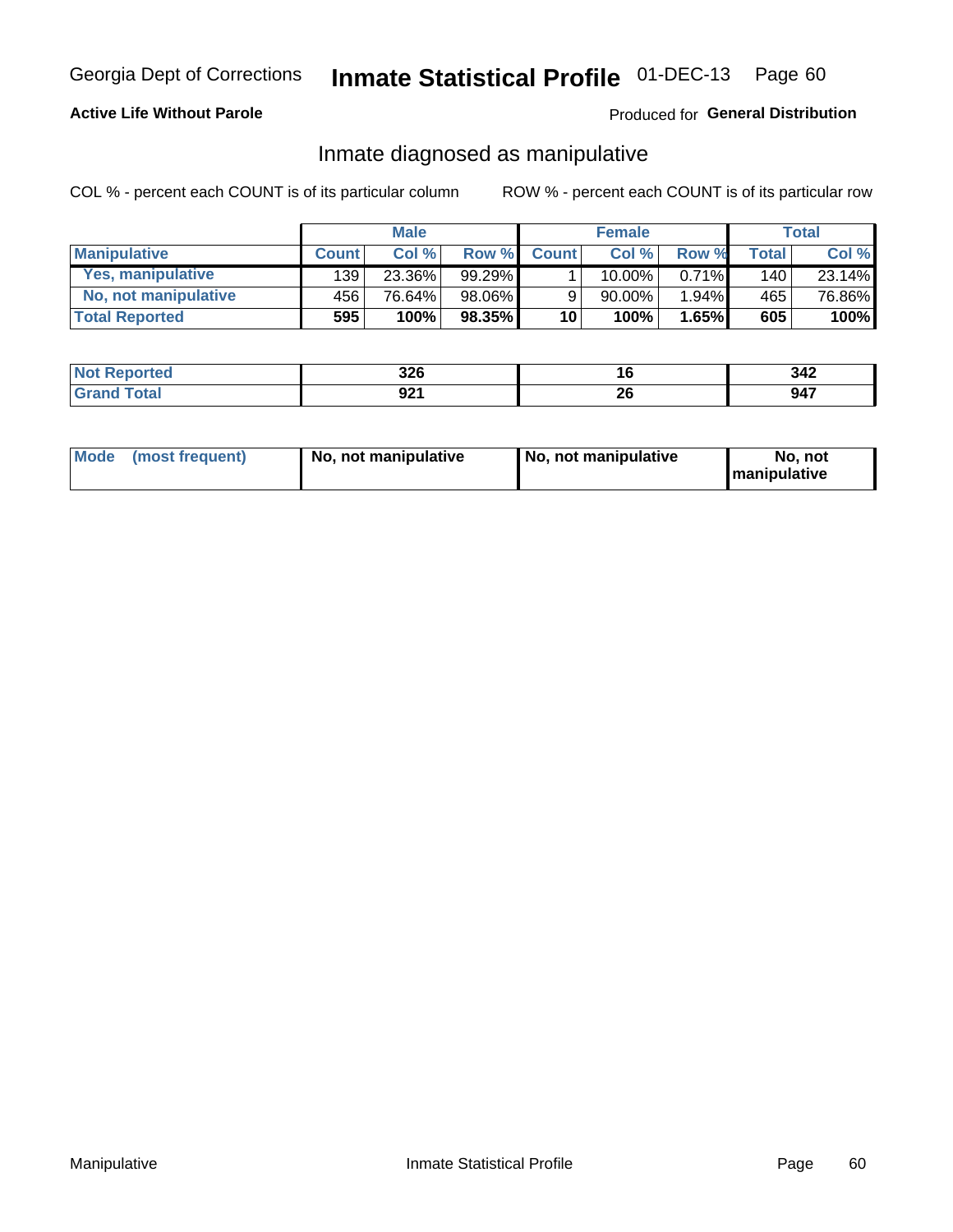# Inmate Statistical Profile 01-DEC-13 Page 61

### **Active Life Without Parole**

Produced for General Distribution

## Inmate diagnosed as assaultive

COL % - percent each COUNT is of its particular column

|                       |              | <b>Male</b> |        |              | <b>Female</b> |          |       | Total  |
|-----------------------|--------------|-------------|--------|--------------|---------------|----------|-------|--------|
| <b>Assaultive</b>     | <b>Count</b> | Col%        | Row %  | <b>Count</b> | Col%          | Row %    | Total | Col %  |
| Yes, assaultive       | 458          | 76.97%      | 98.07% | 9            | 90.00%        | $1.93\%$ | 467   | 77.19% |
| No, not assaultive    | 137          | 23.03%      | 99.28% |              | $10.00\%$ .   | $0.72\%$ | 138   | 22.81% |
| <b>Total Reported</b> | 595          | 100%        | 98.35% | 10           | 100%          | 1.65%    | 605   | 100%   |

| <b>Not Reported</b> | つつに<br>JZU | i U      | 342 |
|---------------------|------------|----------|-----|
| <b>Total</b>        | ດລາ<br>JŁI | n,<br>29 | 947 |

| Mode (most frequent)<br>Yes, assaultive | Yes, assaultive | <b>Yes, assaultive</b> |
|-----------------------------------------|-----------------|------------------------|
|-----------------------------------------|-----------------|------------------------|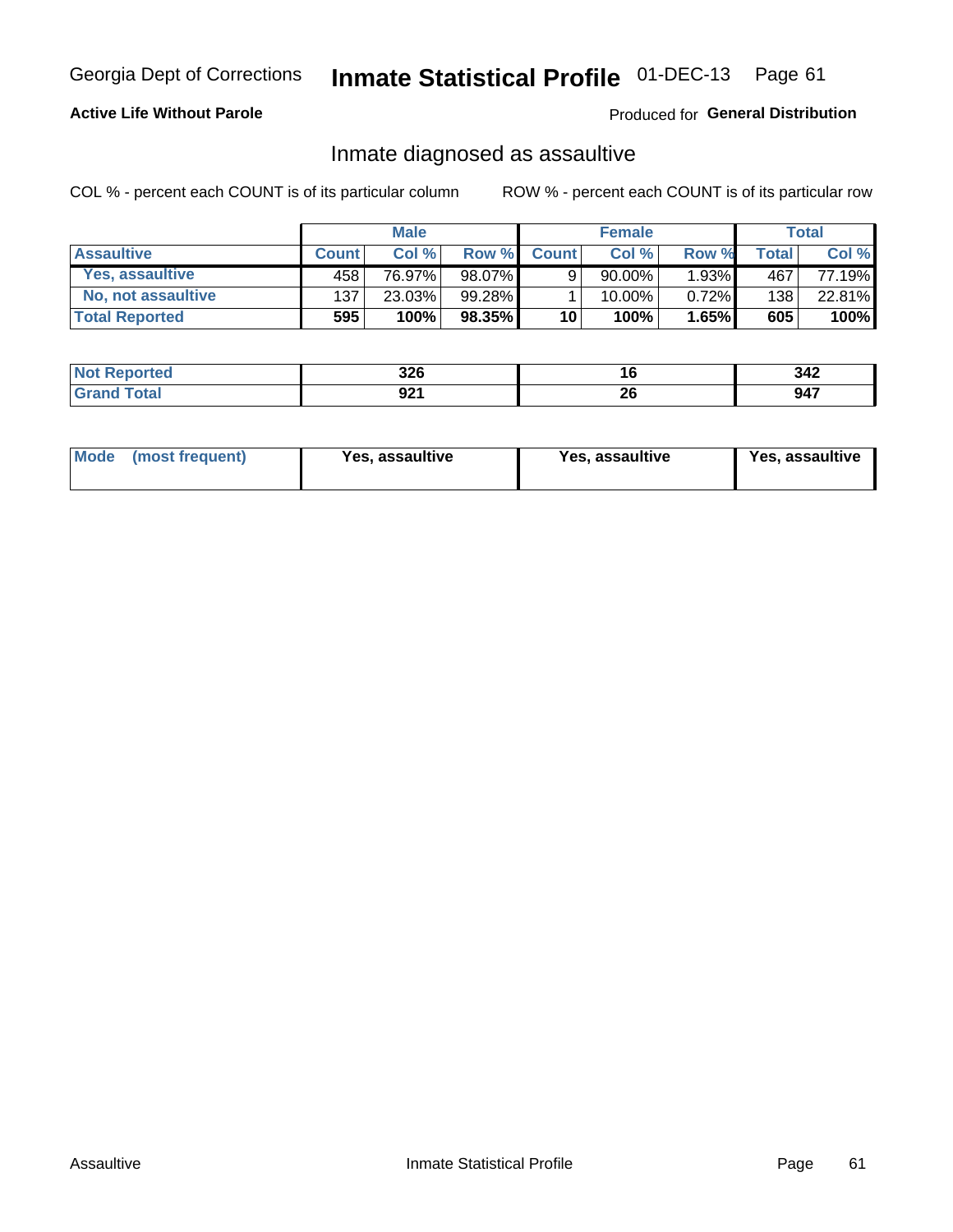# Inmate Statistical Profile 01-DEC-13 Page 62

### **Active Life Without Parole**

### Produced for General Distribution

## Number of prior Georgia incarcerations

COL % - percent each COUNT is of its particular column

|                                       | <b>Male</b>  |        |           |                 | <b>Female</b> | <b>Total</b> |       |        |
|---------------------------------------|--------------|--------|-----------|-----------------|---------------|--------------|-------|--------|
| <b>Num of Prior GA Incarcerations</b> | <b>Count</b> | Col %  | Row %     | <b>Count</b>    | Col %         | Row %        | Total | Col %  |
|                                       | 466          | 50.60% | 95.88%    | 20 <sub>1</sub> | 76.92%        | 4.12%        | 486   | 51.32% |
|                                       | 176          | 19.11% | 99.44%    |                 | 3.85%         | 0.56%        | 177   | 18.69% |
|                                       | 108          | 11.73% | 98.18%    | 2               | 7.69%         | 1.82%        | 110   | 11.62% |
| 3                                     | 79           | 8.58%  | $97.53\%$ | 2               | 7.69%         | 2.47%        | 81    | 8.55%  |
|                                       | 45           | 4.89%  | 100.00%   |                 |               |              | 45    | 4.75%  |
|                                       | 27           | 2.93%  | 100.00%   |                 |               |              | 27    | 2.85%  |
| <b>More Than 5</b>                    | 20           | 2.17%  | $95.24\%$ |                 | 3.85%         | 4.76%        | 21    | 2.22%  |
| <b>Total Reported</b>                 | 921          | 100%   | $97.25\%$ | 26              | 100%          | 2.75%        | 947   | 100%   |

| <b>orteo</b>                    |    |         |     |
|---------------------------------|----|---------|-----|
| <b>otal</b><br>$\mathbf{v}$ and | JŁ | …<br>-- | 947 |

| Mean (average)       | .69 | 1.15 |
|----------------------|-----|------|
| Median (middle)      |     |      |
| Mode (most frequent) |     |      |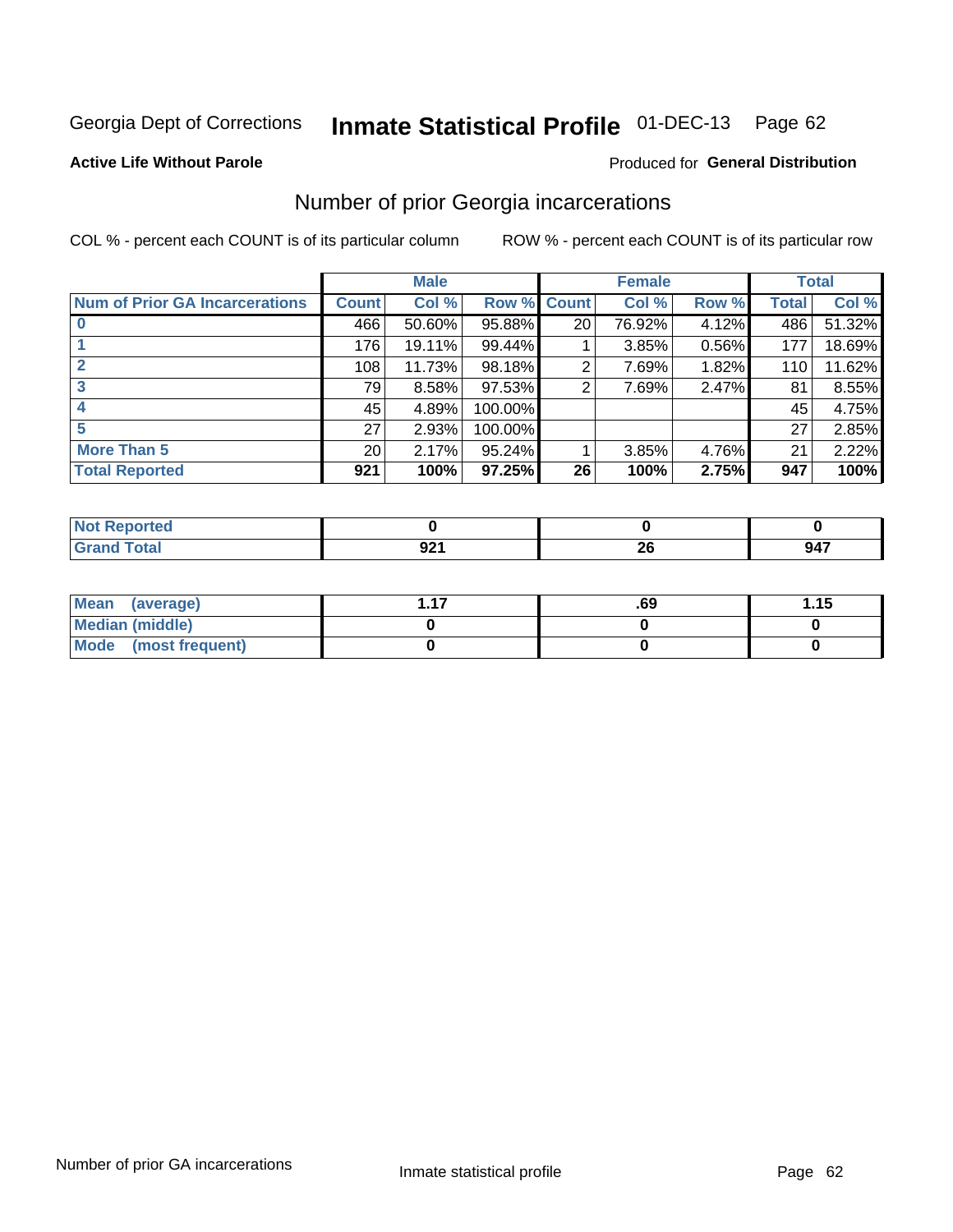# Inmate Statistical Profile 01-DEC-13 Page 63

**Active Life Without Parole** 

Produced for General Distribution

### Prison sentence in years

COL % - percent each COUNT is of its particular column

ROW % - percent each COUNT is of its particular row

|                                 | <b>Male</b>  |        |                    | <b>Female</b> |         |       | Total       |        |
|---------------------------------|--------------|--------|--------------------|---------------|---------|-------|-------------|--------|
| <b>Prison Sentence In Years</b> | <b>Count</b> | Col %  | <b>Row % Count</b> |               | Col %   | Row % | $\tau$ otal | Col %  |
| <b>Life Without Parole</b>      | 917          | 99.57% | $97.24\%$          | 26            | 100.00% | 2.76% | 943         | 99.58% |
| <b>Death</b>                    |              | 0.43%  | 100.00%            |               |         |       |             | 0.42%  |
| <b>Total Reported</b>           | 921          | 100%   | 97.25%             | 26            | 100%    | 2.75% | 947         | 100%   |

| ported |             |           |     |
|--------|-------------|-----------|-----|
| υιαι   | nn.<br>JL I | nr.<br>ΔU | 947 |

### **Determinate (numeric) sentences only**

| ' Mea<br><b>Service</b> A<br>ЯМА. |  |  |  |
|-----------------------------------|--|--|--|
|                                   |  |  |  |

All sentences (including determinate), with life, life without parole, and death sentences figured at 45 years

| l Mea<br>rane.<br> | г.<br>$\sim$ | $\overline{\phantom{a}}$ | −~<br>$\overline{\phantom{0}}$ |
|--------------------|--------------|--------------------------|--------------------------------|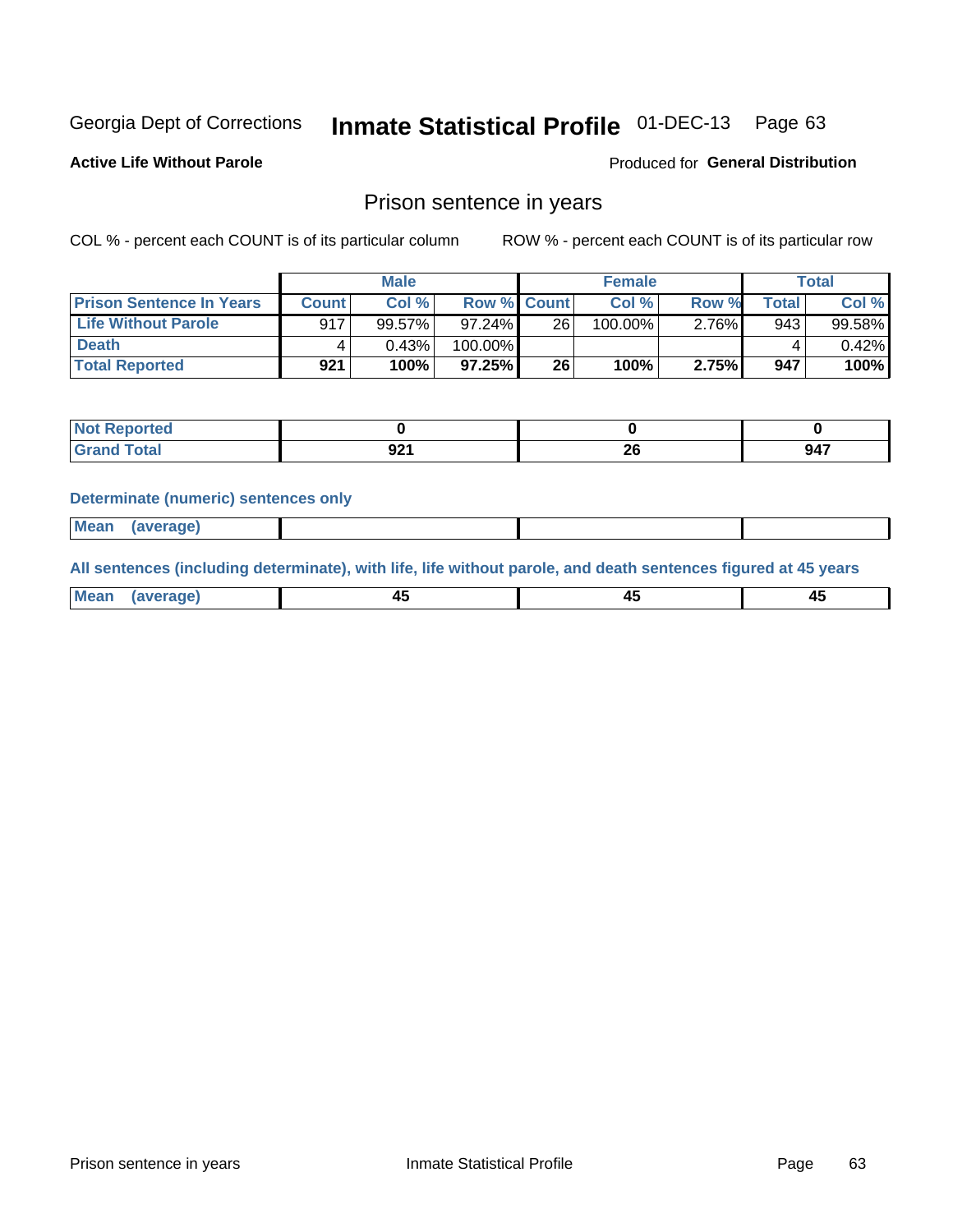#### Inmate Statistical Profile 01-DEC-13 Georgia Dept of Corrections Page 64

### **Active Life Without Parole**

### Produced for General Distribution

# Primary offense, broken out into felonies vs misdemeanors

COL % - percent each COUNT is of its particular column

|                                  | <b>Male</b>  |         |                    | <b>Female</b>   |         |       | Total        |            |
|----------------------------------|--------------|---------|--------------------|-----------------|---------|-------|--------------|------------|
| <b>Felonies and Misdemeanors</b> | <b>Count</b> | Col%    | <b>Row % Count</b> |                 | Col%    | Row % | <b>Total</b> | Col %      |
| <b>Felonies</b>                  | 921          | 100.00% | 97.25%             | 26 <sup>1</sup> | 100.00% | 2.75% | 947          | $100.00\%$ |
| <b>Total Reported</b>            | 921          | 100%    | $97.25\%$          | 26              | 100%    | 2.75% | 947          | 100%       |

| <b>Not Reported</b>                   |              |             |     |
|---------------------------------------|--------------|-------------|-----|
| <b>Total</b><br>Grand<br><b>UIUIU</b> | ົດດ⊿<br>JŁ I | nn.<br>JZ . | 947 |

| <b>Mode</b><br>frequent)<br>nies<br>≧ (most tr.<br>. | onies<br>. | lonies<br>енл<br>____ |
|------------------------------------------------------|------------|-----------------------|
|------------------------------------------------------|------------|-----------------------|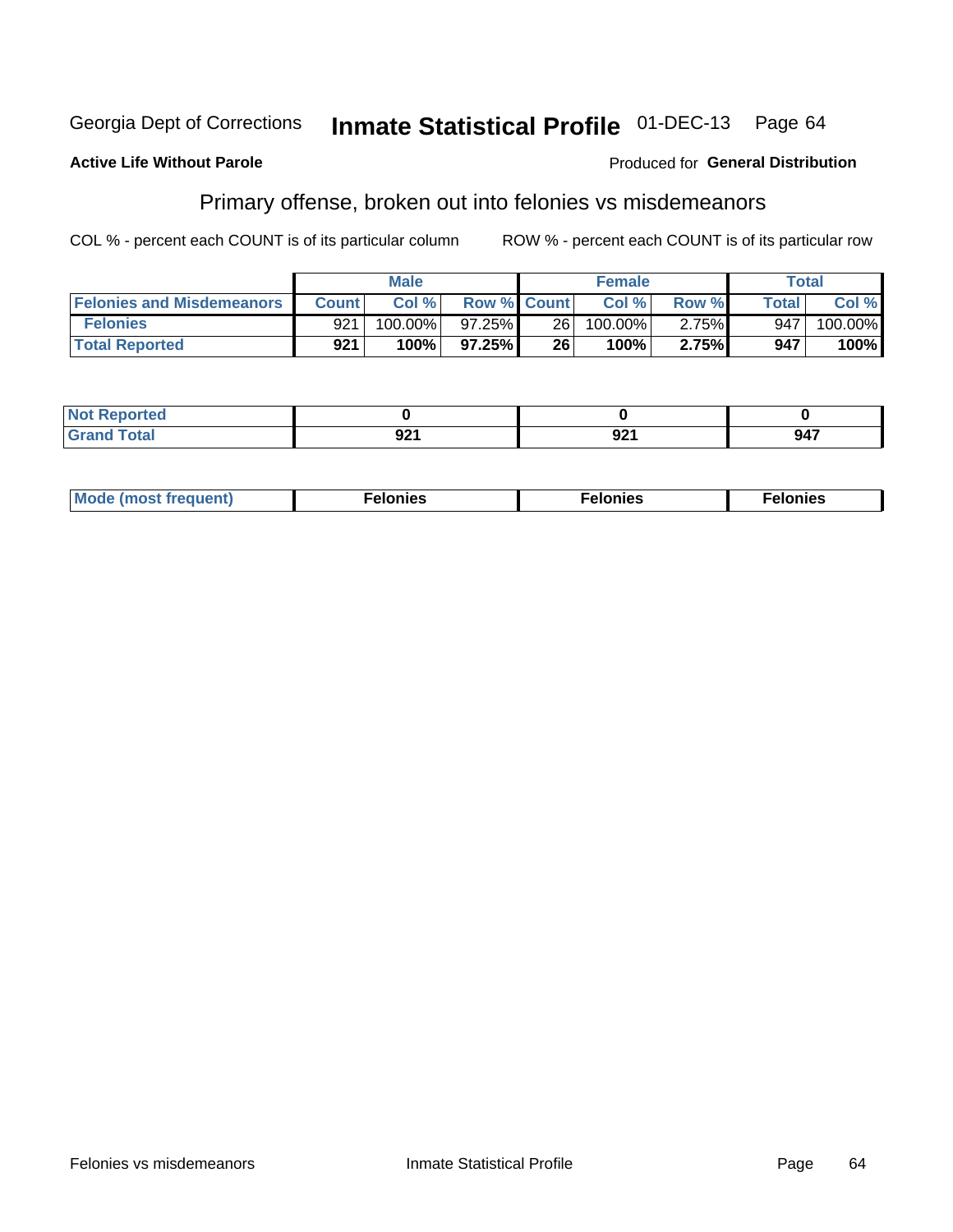#### Inmate Statistical Profile 01-DEC-13 Page 65

### **Active Life Without Parole**

### Produced for General Distribution

## Primary offense, broken out into six broad crime categories

COL % - percent each COUNT is of its particular column

|                         |                 | <b>Male</b> |             |    | <b>Female</b> |       |                 | <b>Total</b> |
|-------------------------|-----------------|-------------|-------------|----|---------------|-------|-----------------|--------------|
| <b>Crime Categories</b> | <b>Count</b>    | Col %       | Row % Count |    | Col %         | Row % | <b>Total</b>    | Col %        |
| <b>Violent</b>          | 782             | 84.91%      | 96.78%      | 26 | 100.00%       | 3.22% | 808             | 85.32%       |
| <b>Sex Crime</b>        | 120             | 13.03%      | 100.00%     |    | $.00\%$ $ $   |       | 120             | 12.67%       |
| <b>Property</b><br>3    | 3               | .33%        | 100.00%     |    | .00%          |       | 3               | .32%         |
| <b>Drug</b><br>4        | 14 <sub>1</sub> | 1.52%       | 100.00%     |    | .00%          |       | 14 <sub>1</sub> | 1.48%        |
| <b>Other</b><br>6       | 2               | .22%        | 100.00%     |    | $.00\%$       |       | າ               | .21%         |
| <b>Total Reported</b>   | 921             | 100%        | 97.25%      | 26 | 100%          | 2.75% | 947             | 100%         |

| <b>Not Reported</b> |           |    |     |
|---------------------|-----------|----|-----|
| <b>Total</b>        | ົ<br>JŁ I | ∠∪ | 947 |

| М | ,,, | - -- -<br>וחו | m |
|---|-----|---------------|---|
|   |     |               |   |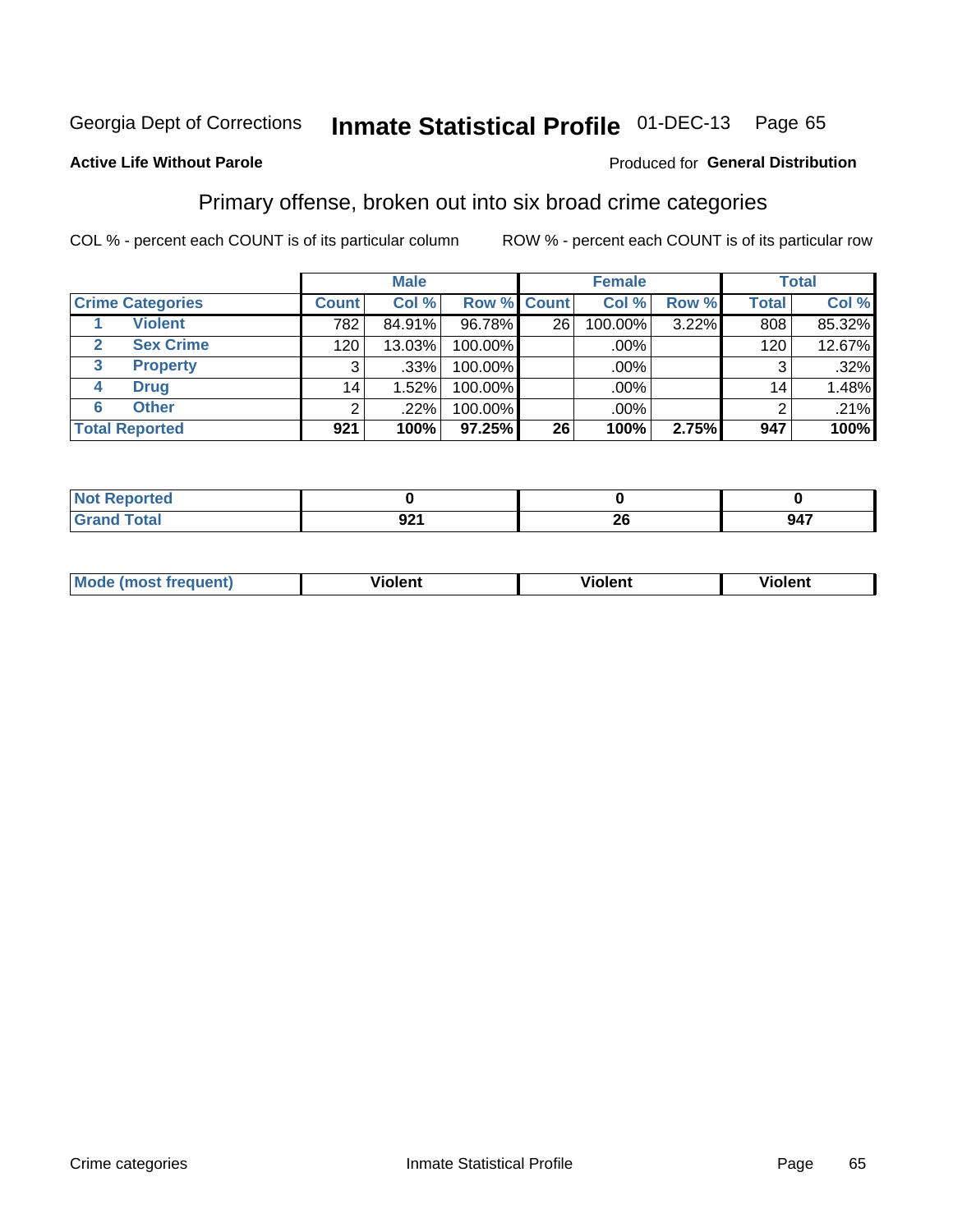# Inmate Statistical Profile 01-DEC-13 Page 66

### **Active Life Without Parole**

### Produced for General Distribution

# Primary offense, detailed offense code

COL % - percent each COUNT is of its particular column

|                      |                                            |                | <b>Male</b> |         |                 | <b>Female</b> |         | <b>Total</b>    |        |
|----------------------|--------------------------------------------|----------------|-------------|---------|-----------------|---------------|---------|-----------------|--------|
|                      | <b>Primary Offense</b>                     | <b>Count</b>   | Col %       | Row %   | <b>Count</b>    | Col %         | Row %   | <b>Total</b>    | Col %  |
| F                    | <b>Aggrav Child Molestation</b>            | 16             | 1.74%       | 100.00% |                 |               |         | $\overline{16}$ | 1.69%  |
| F                    | <b>Aggrav Sexual Battery</b>               | 4              | .43%        | 100.00% |                 |               |         | 4               | .42%   |
| F                    | <b>Aggrav Sodomy</b>                       | 11             | 1.19%       | 100.00% |                 |               |         | 11              | 1.16%  |
| F                    | <b>Armed Robbery</b>                       | 142            | 15.42%      | 98.61%  | $\overline{2}$  | 7.69%         | 1.39%   | 144             | 15.21% |
| F                    | <b>Att/Consprcy Commt</b><br>C/S/Of        | 1              | .11%        | 100.00% |                 |               |         | 1               | .11%   |
| F                    | <b>Burg Bef 7/1/12</b>                     | 3              | .33%        | 100.00% |                 |               |         | 3               | .32%   |
| F                    | <b>Child Molestation</b>                   | 4              | .43%        | 100.00% |                 |               |         | 4               | .42%   |
| F                    | <b>Cruelty To Children</b>                 | 1              | .11%        | 100.00% |                 |               |         | 1               | .11%   |
| F                    | <b>Feticide</b>                            |                |             |         | 1               | 3.85%         | 100.00% | 1               | .11%   |
| F                    | <b>Hijacking Motor Vehicle</b>             | 1              | .11%        | 100.00% |                 |               |         | 1               | .11%   |
| F                    | <b>Kidnapping</b>                          | 67             | 7.27%       | 100.00% |                 |               |         | 67              | 7.07%  |
| F                    | <b>Murder</b>                              | 571            | 62.00%      | 96.13%  | 23              | 88.46%        | 3.87%   | 594             | 62.72% |
| F                    | <b>Poss Firearm Convct</b><br><b>Felon</b> | 1              | .11%        | 100.00% |                 |               |         | 1               | .11%   |
| F                    | <b>Poss Of Certain</b><br><b>Weapons</b>   | 1              | .11%        | 100.00% |                 |               |         | 1               | .11%   |
| F                    | <b>Poss Of Cocaine</b>                     | 3              | .33%        | 100.00% |                 |               |         | 3               | .32%   |
| F                    | <b>Poss W Int Dist Cocaine</b>             | 1              | .11%        | 100.00% |                 |               |         | 1               | .11%   |
| F                    | <b>Rape</b>                                | 85             | 9.23%       | 100.00% |                 |               |         | 85              | 8.98%  |
| F                    | <b>S/D Cocaine</b>                         | 5              | .54%        | 100.00% |                 |               |         | 5               | .53%   |
| F                    | <b>Traf Cocaine 401+ Gm</b>                | 1              | .11%        | 100.00% |                 |               |         | 1               | .11%   |
| F                    | <b>Traf Cocaine Less 200</b><br>Gm         | $\overline{2}$ | .22%        | 100.00% |                 |               |         | $\overline{2}$  | .21%   |
| F                    | <b>Traf Methamph 28-199</b><br>Gm          | 1              | .11%        | 100.00% |                 |               |         | 1               | .11%   |
| <b>Total Rported</b> |                                            | 921            | 100%        | 97.25%  | $\overline{26}$ | 100%          | 2.75%   | 947             | 100%   |

| oorted<br><b>N</b> |                    |    |     |
|--------------------|--------------------|----|-----|
| <b>otal</b>        | <b>021</b><br>94 I | 26 | 947 |

| <b>Mode (most frequent)</b> | 1101 Murder | 1101 Murder | 1101 Murder |
|-----------------------------|-------------|-------------|-------------|
|                             |             |             |             |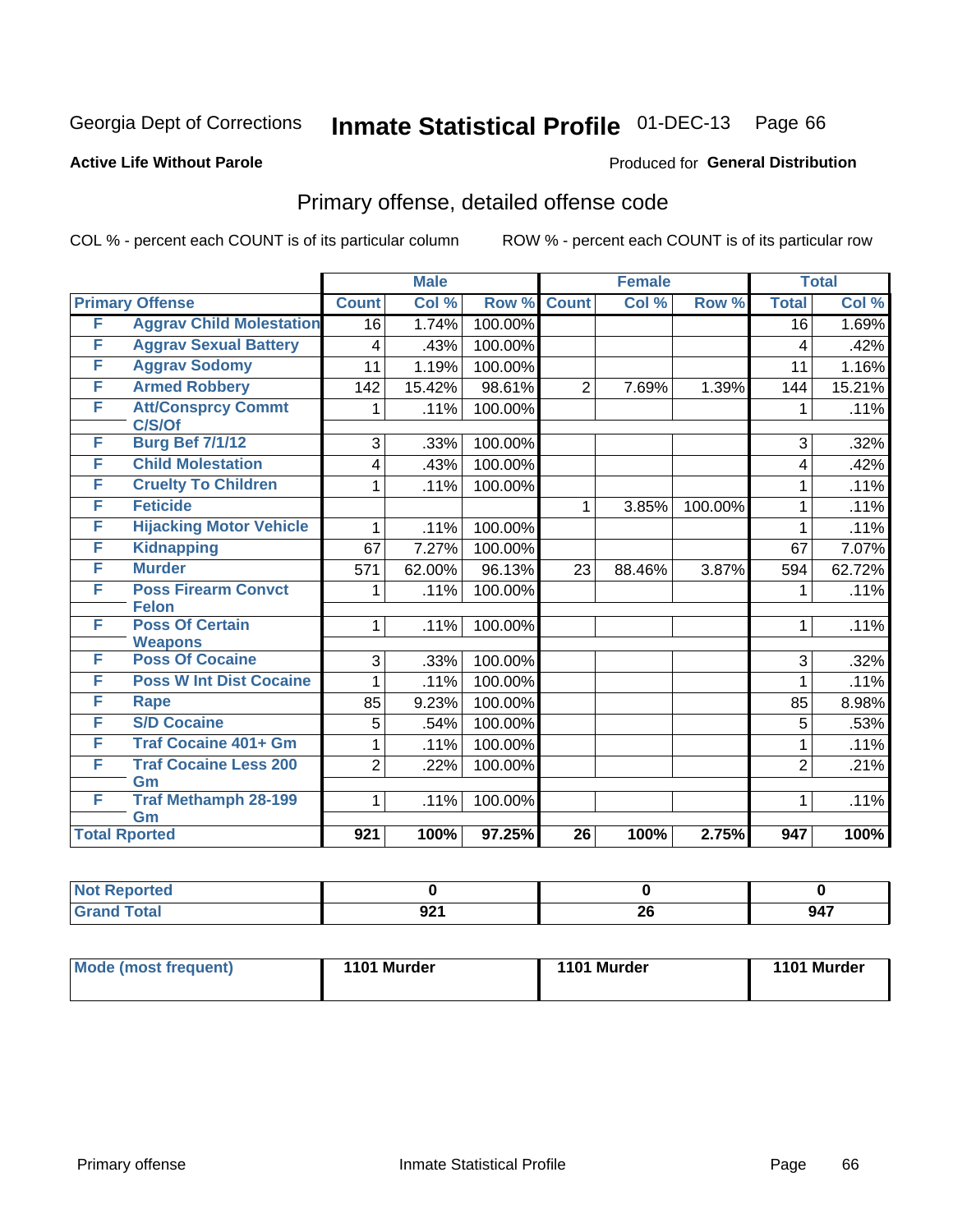### **Active Life Without Parole**

### Produced for **General Distribution**

# County of conviction of primary offense

|                                |                | <b>Male</b> |                  |                | <b>Female</b> |        |                | <b>Total</b> |
|--------------------------------|----------------|-------------|------------------|----------------|---------------|--------|----------------|--------------|
| <b>County of Conviction</b>    | <b>Count</b>   | Col %       | Row <sup>%</sup> | <b>Count</b>   | Col %         | Row %  | <b>Total</b>   | Col %        |
| <b>Appling County</b><br>001   | 4              | .43%        | 100.00%          |                |               |        | 4              | .42%         |
| <b>Atkinson County</b><br>002  | $\overline{2}$ | .22%        | 100.00%          |                |               |        | $\overline{2}$ | .21%         |
| <b>Bacon County</b><br>003     | 1              | .11%        | 100.00%          |                |               |        | 1              | .11%         |
| <b>Baldwin County</b><br>005   | 5              | .54%        | 100.00%          |                |               |        | 5              | .53%         |
| <b>Banks County</b><br>006     | 1              | .11%        | 100.00%          |                |               |        | $\mathbf{1}$   | .11%         |
| <b>Barrow County</b><br>007    | 7              | .76%        | 100.00%          |                |               |        | $\overline{7}$ | .74%         |
| <b>Bartow County</b><br>008    | 5              | .54%        | 100.00%          |                |               |        | 5              | .53%         |
| <b>Ben Hill County</b><br>009  | 4              | .43%        | 100.00%          |                |               |        | 4              | .42%         |
| <b>Berrien County</b><br>010   | $\overline{2}$ | .22%        | 100.00%          |                |               |        | $\overline{2}$ | .21%         |
| <b>Bibb County</b><br>011      | 28             | 3.04%       | 96.55%           | 1              | 3.85%         | 3.45%  | 29             | 3.06%        |
| <b>Bleckley County</b><br>012  | 1              | .11%        | 100.00%          |                |               |        | 1              | .11%         |
| <b>Brantley County</b><br>013  | 1              | .11%        | 100.00%          |                |               |        | 1              | .11%         |
| <b>Brooks County</b><br>014    | $\overline{2}$ | .22%        | 100.00%          |                |               |        | $\overline{2}$ | .21%         |
| <b>Bulloch County</b><br>016   | 4              | .43%        | 80.00%           | 1              | 3.85%         | 20.00% | 5              | .53%         |
| <b>Burke County</b><br>017     | $\overline{7}$ | .76%        | 100.00%          |                |               |        | $\overline{7}$ | .74%         |
| <b>Butts County</b><br>018     | 5              | .54%        | 100.00%          |                |               |        | 5              | .53%         |
| <b>Camden County</b><br>020    | 6              | .65%        | 100.00%          |                |               |        | 6              | .63%         |
| <b>Candler County</b><br>021   | 1              | .11%        | 100.00%          |                |               |        | 1              | .11%         |
| <b>Carroll County</b><br>022   | 4              | .43%        | 100.00%          |                |               |        | 4              | .42%         |
| <b>Catoosa County</b><br>023   | 4              | .43%        | 100.00%          |                |               |        | 4              | .42%         |
| <b>Charlton County</b><br>024  | 1              | .11%        | 100.00%          |                |               |        | 1              | .11%         |
| <b>Chatham County</b><br>025   | 30             | 3.26%       | 100.00%          |                |               |        | 30             | 3.17%        |
| <b>Chattooga County</b><br>027 | 1              | .11%        | 100.00%          |                |               |        | 1              | .11%         |
| <b>Cherokee County</b><br>028  | $\overline{2}$ | .22%        | 100.00%          |                |               |        | $\overline{2}$ | .21%         |
| <b>Clarke County</b><br>029    | 17             | 1.85%       | 100.00%          |                |               |        | 17             | 1.80%        |
| <b>Clay County</b><br>030      | 1              | .11%        | 100.00%          |                |               |        | 1              | .11%         |
| <b>Clayton County</b><br>031   | 44             | 4.78%       | 95.65%           | $\overline{2}$ | 7.69%         | 4.35%  | 46             | 4.86%        |
| <b>Clinch County</b><br>032    | 1              | .11%        | 100.00%          |                |               |        | 1              | .11%         |
| <b>Cobb County</b><br>033      | 37             | 4.02%       | 97.37%           | 1              | 3.85%         | 2.63%  | 38             | 4.01%        |
| <b>Coffee County</b><br>034    | 5              | .54%        | 100.00%          |                |               |        | 5              | .53%         |
| <b>Colquitt County</b><br>035  | 4              | .43%        | 100.00%          |                |               |        | 4              | .42%         |
| 036 Columbia County            | 7              | .76%        | 70.00%           | З              | 11.54%        | 30.00% | 10             | 1.06%        |
| <b>Cook County</b><br>037      | 4              | .43%        | 100.00%          |                |               |        | 4              | .42%         |
| 038<br><b>Coweta County</b>    | 7              | .76%        | 100.00%          |                |               |        | $\overline{7}$ | .74%         |
| <b>Crisp County</b><br>040     | 3              | .33%        | 100.00%          |                |               |        | 3              | .32%         |
| <b>Dade County</b><br>041      | 1              | .11%        | 100.00%          |                |               |        | $\mathbf{1}$   | .11%         |
| <b>Dawson County</b><br>042    | 1              | .11%        | 100.00%          |                |               |        | 1              | .11%         |
| <b>Decatur County</b><br>043   | $\overline{2}$ | .22%        | 100.00%          |                |               |        | $\overline{2}$ | .21%         |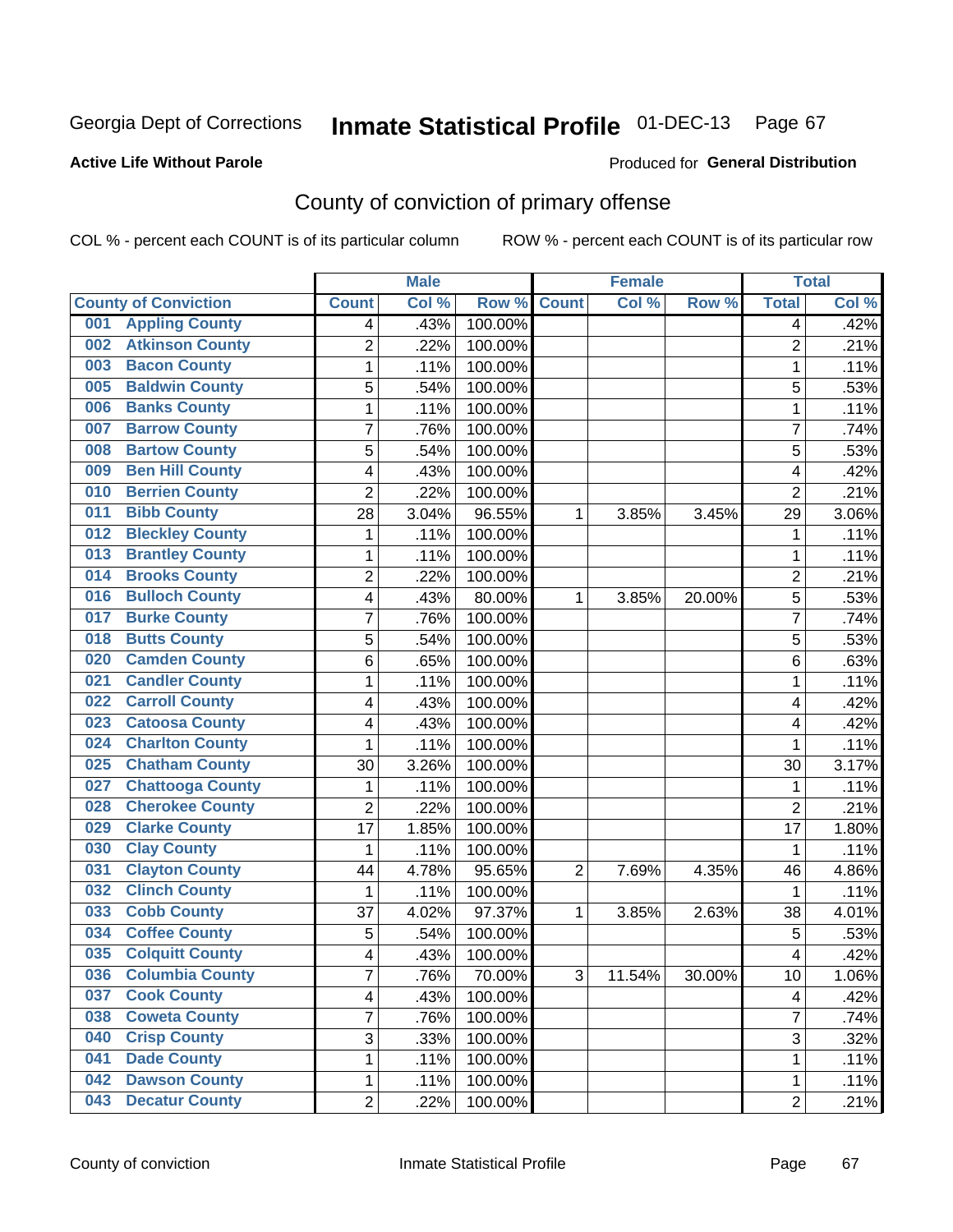### **Active Life Without Parole**

### Produced for **General Distribution**

# County of conviction of primary offense

|            |                             |                 | <b>Male</b> |         |                | <b>Female</b> |        |                 | <b>Total</b> |
|------------|-----------------------------|-----------------|-------------|---------|----------------|---------------|--------|-----------------|--------------|
|            | <b>County of Conviction</b> | <b>Count</b>    | Col %       | Row %   | <b>Count</b>   | Col %         | Row %  | <b>Total</b>    | Col%         |
| 044        | <b>Dekalb County</b>        | $\overline{76}$ | 8.25%       | 98.70%  | 1              | 3.85%         | 1.30%  | $\overline{77}$ | 8.13%        |
| 045        | <b>Dodge County</b>         | $\mathbf{1}$    | .11%        | 100.00% |                |               |        | 1               | .11%         |
| 046        | <b>Dooly County</b>         | $\overline{2}$  | .22%        | 100.00% |                |               |        | $\overline{2}$  | .21%         |
| 047        | <b>Dougherty County</b>     | 27              | 2.93%       | 96.43%  | 1              | 3.85%         | 3.57%  | 28              | 2.96%        |
| 048        | <b>Douglas County</b>       | 27              | 2.93%       | 96.43%  | $\mathbf{1}$   | 3.85%         | 3.57%  | 28              | 2.96%        |
| 049        | <b>Early County</b>         | 1               | .11%        | 100.00% |                |               |        | 1               | .11%         |
| 051        | <b>Effingham County</b>     | 4               | .43%        | 100.00% |                |               |        | 4               | .42%         |
| 052        | <b>Elbert County</b>        | 4               | .43%        | 100.00% |                |               |        | 4               | .42%         |
| 053        | <b>Emanuel County</b>       | 8               | .87%        | 100.00% |                |               |        | 8               | .84%         |
| 056        | <b>Fayette County</b>       | 5               | .54%        | 100.00% |                |               |        | 5               | .53%         |
| 057        | <b>Floyd County</b>         | 11              | 1.19%       | 100.00% |                |               |        | 11              | 1.16%        |
| 058        | <b>Forsyth County</b>       | 4               | .43%        | 100.00% |                |               |        | 4               | .42%         |
| 059        | <b>Franklin County</b>      | 3               | .33%        | 75.00%  | $\mathbf{1}$   | 3.85%         | 25.00% | 4               | .42%         |
| 060        | <b>Fulton County</b>        | 122             | 13.25%      | 99.19%  | 1              | 3.85%         | .81%   | 123             | 12.99%       |
| 061        | <b>Gilmer County</b>        | $\overline{2}$  | .22%        | 100.00% |                |               |        | $\overline{2}$  | .21%         |
| 063        | <b>Glynn County</b>         | 14              | 1.52%       | 93.33%  | 1              | 3.85%         | 6.67%  | 15              | 1.58%        |
| 064        | <b>Gordon County</b>        | 3               | .33%        | 100.00% |                |               |        | 3               | .32%         |
| 066        | <b>Greene County</b>        | $\mathbf{1}$    | .11%        | 100.00% |                |               |        | $\mathbf{1}$    | .11%         |
| 067        | <b>Gwinnett County</b>      | 13              | 1.41%       | 92.86%  | 1              | 3.85%         | 7.14%  | 14              | 1.48%        |
| 068        | <b>Habersham County</b>     | 5               | .54%        | 100.00% |                |               |        | 5               | .53%         |
| 069        | <b>Hall County</b>          | 15              | 1.63%       | 88.24%  | $\overline{2}$ | 7.69%         | 11.76% | 17              | 1.80%        |
| 070        | <b>Hancock County</b>       | $\mathbf{1}$    | .11%        | 100.00% |                |               |        | $\mathbf{1}$    | .11%         |
| 071        | <b>Haralson County</b>      | 3               | .33%        | 100.00% |                |               |        | 3               | .32%         |
| 072        | <b>Harris County</b>        | $\overline{c}$  | .22%        | 100.00% |                |               |        | $\overline{2}$  | .21%         |
| 073        | <b>Hart County</b>          | 3               | .33%        | 100.00% |                |               |        | 3               | .32%         |
| 075        | <b>Henry County</b>         | 11              | 1.19%       | 100.00% |                |               |        | 11              | 1.16%        |
| 076        | <b>Houston County</b>       | 16              | 1.74%       | 100.00% |                |               |        | 16              | 1.69%        |
| 077        | <b>Irwin County</b>         | 1               | .11%        | 100.00% |                |               |        | 1               | .11%         |
| 078        | <b>Jackson County</b>       | 11              | 1.19%       | 100.00% |                |               |        | 11              | 1.16%        |
| 079        | <b>Jasper County</b>        | 1               | .11%        | 100.00% |                |               |        | $\mathbf{1}$    | .11%         |
| 080        | <b>Jeff Davis County</b>    | $\mathbf{1}$    | .11%        | 100.00% |                |               |        | 1               | .11%         |
| 081        | <b>Jefferson County</b>     | 3               | .33%        | 100.00% |                |               |        | 3               | .32%         |
| 082        | <b>Jenkins County</b>       | $\overline{2}$  | .22%        | 100.00% |                |               |        | $\overline{2}$  | .21%         |
| 083        | <b>Johnson County</b>       | 1               | .11%        | 100.00% |                |               |        | $\mathbf{1}$    | .11%         |
| 084        | <b>Jones County</b>         | $\overline{2}$  | .22%        | 66.67%  | 1              | 3.85%         | 33.33% | 3               | .32%         |
| 086        | <b>Lanier County</b>        | 1               | .11%        | 100.00% |                |               |        | 1               | .11%         |
| 087        | <b>Laurens County</b>       | 3               | .33%        | 100.00% |                |               |        | 3               | .32%         |
| <b>088</b> | <b>Lee County</b>           | $\overline{2}$  | .22%        | 100.00% |                |               |        | $\overline{2}$  | .21%         |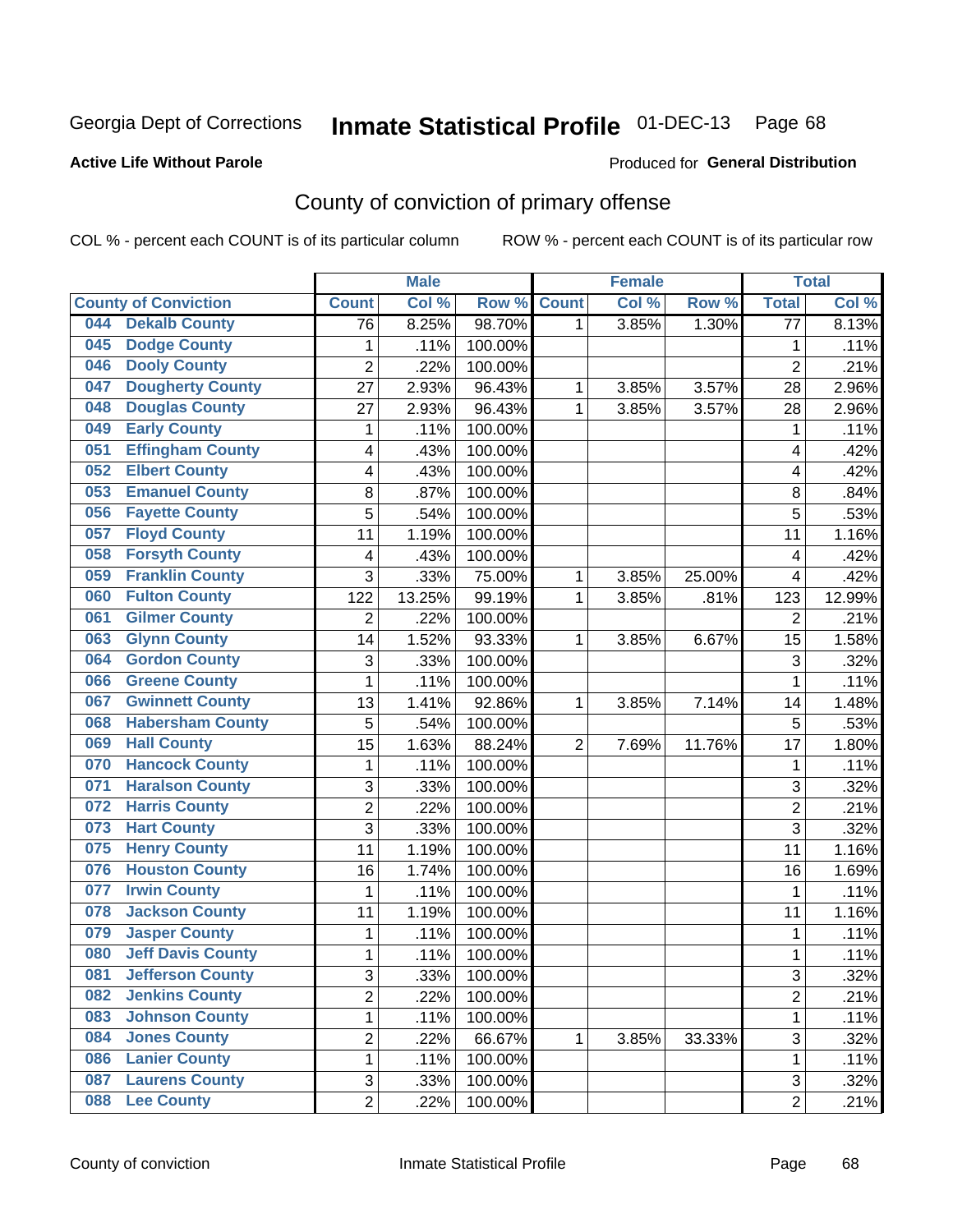### **Active Life Without Parole**

### Produced for **General Distribution**

# County of conviction of primary offense

|                  |                             |                | <b>Male</b> |         |                | <b>Female</b> |        |                | <b>Total</b> |
|------------------|-----------------------------|----------------|-------------|---------|----------------|---------------|--------|----------------|--------------|
|                  | <b>County of Conviction</b> | <b>Count</b>   | Col %       | Row %   | <b>Count</b>   | Col %         | Row %  | <b>Total</b>   | Col %        |
| 089              | <b>Liberty County</b>       | 6              | .65%        | 85.71%  | 1              | 3.85%         | 14.29% | 7              | .74%         |
| 091              | <b>Long County</b>          | 5              | .54%        | 100.00% |                |               |        | 5              | .53%         |
| 092              | <b>Lowndes County</b>       | 6              | .65%        | 100.00% |                |               |        | 6              | .63%         |
| 095              | <b>Madison County</b>       | $\overline{2}$ | .22%        | 100.00% |                |               |        | $\overline{c}$ | .21%         |
| 096              | <b>Marion County</b>        | 1              | .11%        | 100.00% |                |               |        | 1              | .11%         |
| 097              | <b>Mcduffie County</b>      | $\overline{2}$ | .22%        | 100.00% |                |               |        | $\overline{2}$ | .21%         |
| 098              | <b>Mcintosh County</b>      | $\mathbf 1$    | .11%        | 100.00% |                |               |        | 1              | .11%         |
| 100              | <b>Miller County</b>        | $\mathbf{1}$   | .11%        | 100.00% |                |               |        | $\mathbf{1}$   | .11%         |
| 102              | <b>Monroe County</b>        | 5              | .54%        | 100.00% |                |               |        | 5              | .53%         |
| 104              | <b>Morgan County</b>        | $\mathbf{1}$   | .11%        | 100.00% |                |               |        | $\mathbf{1}$   | .11%         |
| 105              | <b>Murray County</b>        | $\mathbf 1$    | .11%        | 100.00% |                |               |        | 1              | .11%         |
| 106              | <b>Muscogee County</b>      | 32             | 3.47%       | 100.00% |                |               |        | 32             | 3.38%        |
| 107              | <b>Newton County</b>        | $\overline{7}$ | .76%        | 87.50%  | $\mathbf{1}$   | 3.85%         | 12.50% | 8              | .84%         |
| 109              | <b>Oglethorpe County</b>    | $\mathbf{1}$   | .11%        | 100.00% |                |               |        | $\mathbf{1}$   | .11%         |
| 110              | <b>Paulding County</b>      | $\overline{2}$ | .22%        | 100.00% |                |               |        | $\overline{2}$ | .21%         |
| 113              | <b>Pierce County</b>        | $\overline{2}$ | .22%        | 100.00% |                |               |        | $\overline{2}$ | .21%         |
| 114              | <b>Pike County</b>          | 4              | .43%        | 66.67%  | $\overline{2}$ | 7.69%         | 33.33% | 6              | .63%         |
| $\overline{115}$ | <b>Polk County</b>          | $\overline{2}$ | .22%        | 100.00% |                |               |        | $\overline{2}$ | .21%         |
| 116              | <b>Pulaski County</b>       | $\mathbf 1$    | .11%        | 100.00% |                |               |        | $\mathbf{1}$   | .11%         |
| 117              | <b>Putnam County</b>        | $\overline{7}$ | .76%        | 100.00% |                |               |        | $\overline{7}$ | .74%         |
| 119              | <b>Rabun County</b>         | $\mathbf{1}$   | .11%        | 100.00% |                |               |        | $\mathbf{1}$   | .11%         |
| 120              | <b>Randolph County</b>      | 3              | .33%        | 100.00% |                |               |        | $\overline{3}$ | .32%         |
| 121              | <b>Richmond County</b>      | 42             | 4.56%       | 97.67%  | 1              | 3.85%         | 2.33%  | 43             | 4.54%        |
| 122              | <b>Rockdale County</b>      | 10             | 1.09%       | 90.91%  | 1              | 3.85%         | 9.09%  | 11             | 1.16%        |
| 125              | <b>Seminole County</b>      | $\mathbf{1}$   | .11%        | 100.00% |                |               |        | 1              | .11%         |
| 126              | <b>Spalding County</b>      | 12             | 1.30%       | 100.00% |                |               |        | 12             | 1.27%        |
| 127              | <b>Stephens County</b>      | 3              | .33%        | 100.00% |                |               |        | 3              | .32%         |
| 129              | <b>Sumter County</b>        | 1              | .11%        | 100.00% |                |               |        | $\mathbf{1}$   | .11%         |
| 131              | <b>Taliaferro County</b>    | $\mathbf{1}$   | .11%        | 100.00% |                |               |        | $\mathbf{1}$   | .11%         |
| 132              | <b>Tattnall County</b>      | $\overline{2}$ | .22%        | 100.00% |                |               |        | $\overline{2}$ | .21%         |
| 135              | <b>Terrell County</b>       | $\mathbf{1}$   | .11%        | 100.00% |                |               |        | $\mathbf{1}$   | .11%         |
| 136              | <b>Thomas County</b>        | 5              | .54%        | 100.00% |                |               |        | 5              | .53%         |
| 137              | <b>Tift County</b>          | $\overline{7}$ | .76%        | 100.00% |                |               |        | $\overline{7}$ | .74%         |
| 138              | <b>Toombs County</b>        | 8              | .87%        | 100.00% |                |               |        | 8              | .84%         |
| 139              | <b>Towns County</b>         | 1              | .11%        | 100.00% |                |               |        | $\mathbf{1}$   | .11%         |
| 140              | <b>Treutlen County</b>      | 3              | .33%        | 100.00% |                |               |        | 3              | .32%         |
| $\overline{141}$ | <b>Troup County</b>         | $\overline{2}$ | .22%        | 66.67%  | $\mathbf{1}$   | 3.85%         | 33.33% | 3              | .32%         |
|                  | 142 Turner County           | $\overline{2}$ | .22%        | 100.00% |                |               |        | $\overline{2}$ | .21%         |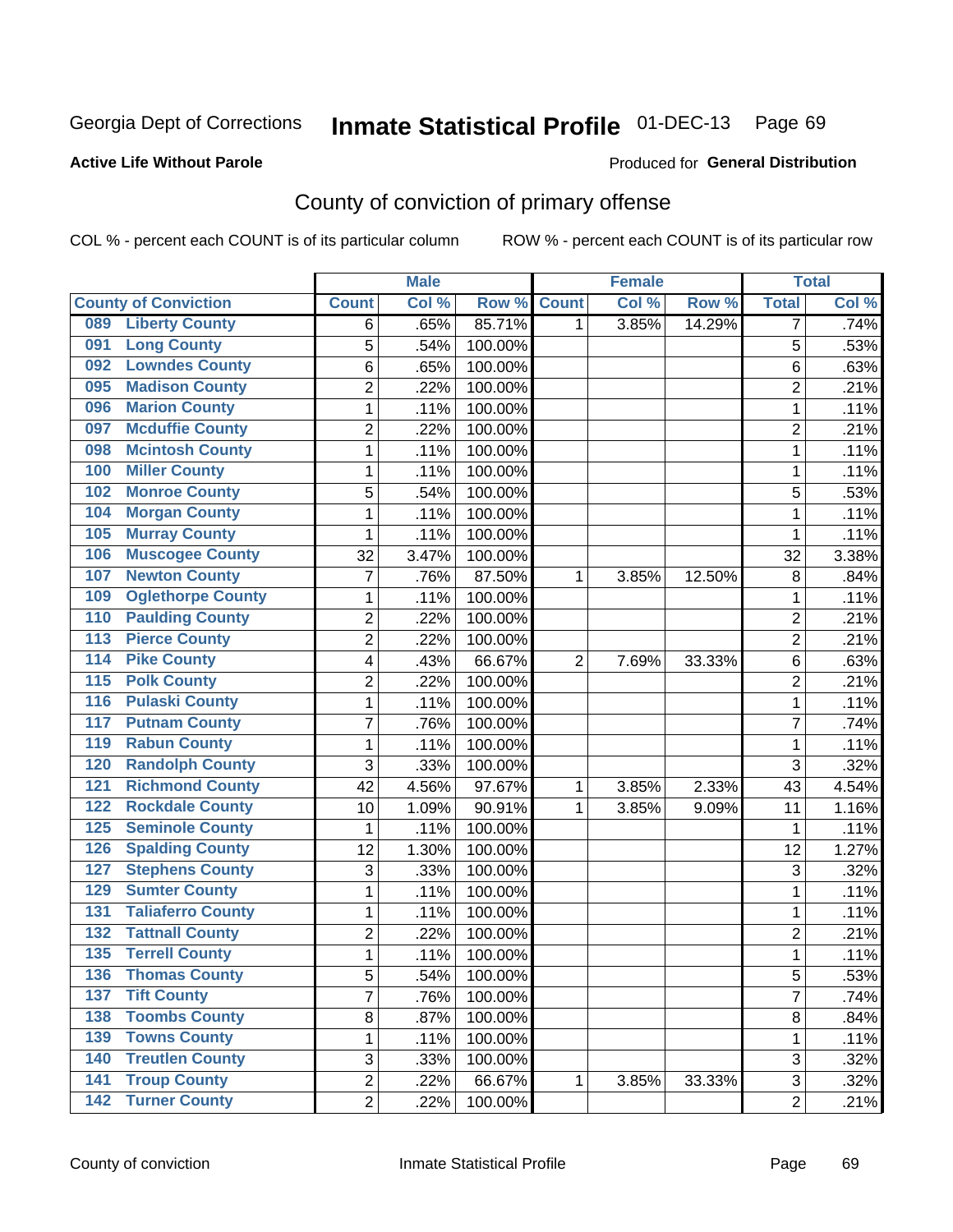### **Active Life Without Parole**

### Produced for **General Distribution**

# County of conviction of primary offense

|                             |                          | <b>Male</b>  |         |                    | <b>Female</b> |       |        | <b>Total</b> |       |
|-----------------------------|--------------------------|--------------|---------|--------------------|---------------|-------|--------|--------------|-------|
| <b>County of Conviction</b> |                          | <b>Count</b> | Col %   | <b>Row % Count</b> |               | Col % | Row %  | <b>Total</b> | Col % |
| 143                         | <b>Twiggs County</b>     |              | .11%    | 100.00%            |               |       |        |              | .11%  |
| 145                         | <b>Upson County</b>      | 4            | .43%    | 100.00%            |               |       |        | 4            | .42%  |
| 146                         | <b>Walker County</b>     | 5            | .54%    | 83.33%             |               | 3.85% | 16.67% | 6            | .63%  |
| 147                         | <b>Walton County</b>     | 10           | 1.09%   | 100.00%            |               |       |        | 10           | 1.06% |
| 148                         | <b>Ware County</b>       | 11           | 1.19%   | 100.00%            |               |       |        | 11           | 1.16% |
| 149                         | <b>Warren County</b>     |              | .11%    | 100.00%            |               |       |        |              | .11%  |
| 150                         | <b>Washington County</b> | 4            | .43%    | 100.00%            |               |       |        | 4            | .42%  |
| 151                         | <b>Wayne County</b>      |              | .76%    | 100.00%            |               |       |        |              | .74%  |
| 155                         | <b>Whitfield County</b>  | 8            | $.87\%$ | 100.00%            |               |       |        | 8            | .84%  |
| 157                         | <b>Wilkes County</b>     |              | .11%    | 100.00%            |               |       |        |              | .11%  |
| 159                         | <b>Worth County</b>      |              | .11%    | 100.00%            |               |       |        |              | .11%  |
| <b>Total Rported</b>        |                          | 921          | 100%    | 97.25%             | 26            | 100%  | 2.75%  | 947          | 100%  |

| orted<br>N |            |    |     |
|------------|------------|----|-----|
| 'ota.      | ດລາ<br>JŁI | ΔU | 947 |

|  | Mode (most frequent) | <b>Fulton County</b> | <b>Columbia County</b> | <b>Fulton County</b> |
|--|----------------------|----------------------|------------------------|----------------------|
|--|----------------------|----------------------|------------------------|----------------------|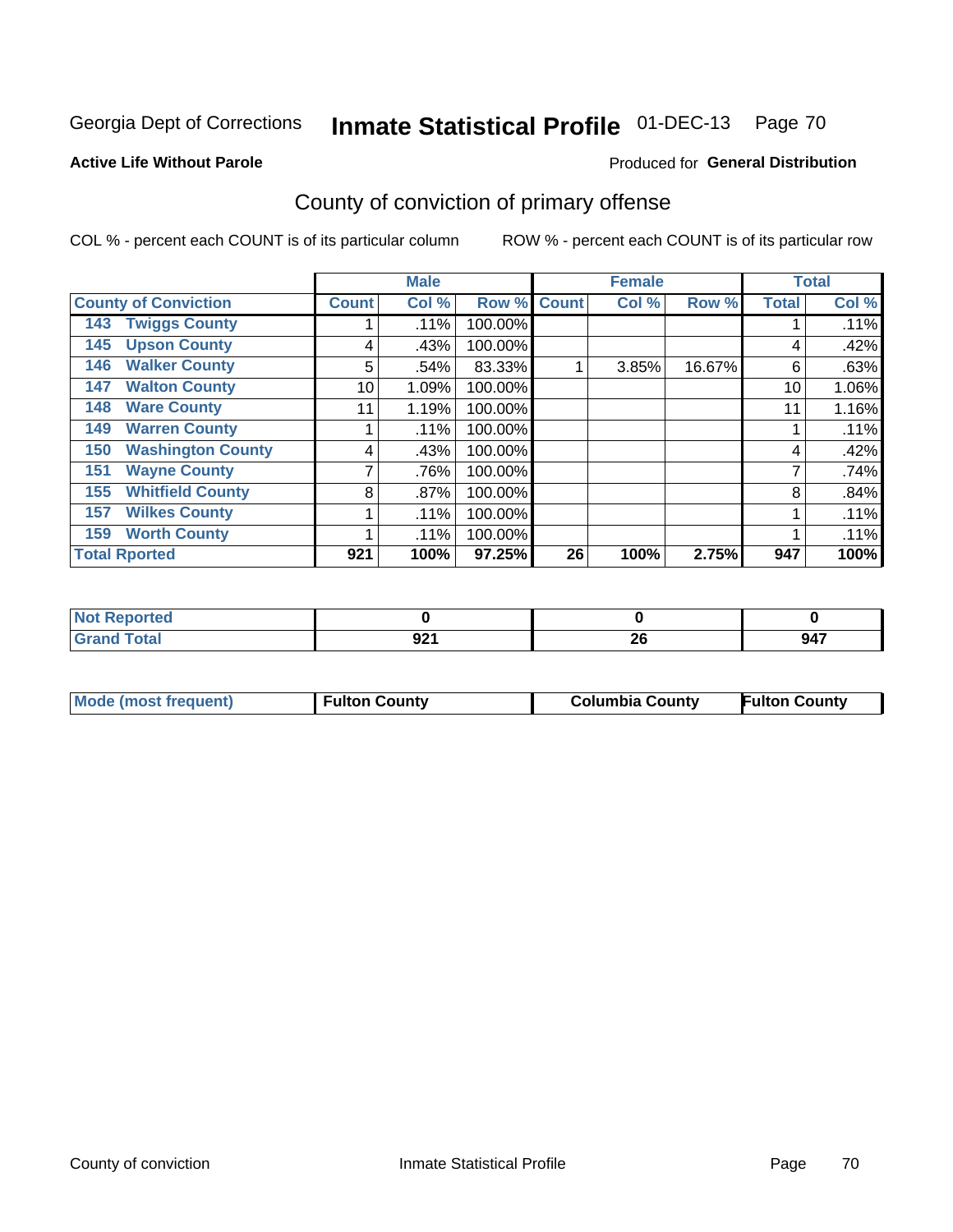### **Active Life Without Parole**

### Produced for **General Distribution**

# Circuit of conviction of primary offense

|                         |                                 |                | <b>Male</b> |         |                  | <b>Female</b> |        |                  | <b>Total</b> |
|-------------------------|---------------------------------|----------------|-------------|---------|------------------|---------------|--------|------------------|--------------|
|                         | <b>Circuit of Conviction</b>    | <b>Count</b>   | Col %       | Row %   | <b>Count</b>     | Col %         | Row %  | <b>Total</b>     | Col%         |
| $\overline{1}$          | <b>Alapaha Circuit</b>          | 10             | 1.09%       | 100.00% |                  |               |        | 10               | 1.06%        |
| $\overline{2}$          | <b>Alcovy Circuit</b>           | 17             | 1.85%       | 94.44%  | 1                | 3.85%         | 5.56%  | 18               | 1.90%        |
| $\overline{\mathbf{3}}$ | <b>Atlanta Circuit</b>          | 122            | 13.25%      | 99.19%  | $\mathbf{1}$     | 3.85%         | .81%   | 123              | 12.99%       |
| 4                       | <b>Atlantic Circuit</b>         | 14             | 1.52%       | 93.33%  | 1                | 3.85%         | 6.67%  | 15               | 1.58%        |
| 5                       | <b>Augusta Circuit</b>          | 56             | 6.08%       | 93.33%  | $\overline{4}$   | 15.38%        | 6.67%  | 60               | 6.34%        |
| $6\phantom{a}$          | <b>Blue Ridge Circuit</b>       | $\overline{2}$ | .22%        | 100.00% |                  |               |        | $\overline{2}$   | .21%         |
| 7                       | <b>Brunswick Circuit</b>        | 32             | 3.47%       | 96.97%  | 1                | 3.85%         | 3.03%  | 33               | 3.48%        |
| 8                       | <b>Chattahoochee Circuit</b>    | 35             | 3.80%       | 100.00% |                  |               |        | 35               | 3.70%        |
| $\overline{9}$          | <b>Cherokee Circuit</b>         | 8              | .87%        | 100.00% |                  |               |        | 8                | .84%         |
| 10                      | <b>Clayton Circuit</b>          | 44             | 4.78%       | 95.65%  | $\overline{2}$   | 7.69%         | 4.35%  | 46               | 4.86%        |
| $\overline{11}$         | <b>Cobb Circuit</b>             | 37             | 4.02%       | 97.37%  | $\mathbf{1}$     | 3.85%         | 2.63%  | 38               | 4.01%        |
| $\overline{12}$         | <b>Conasauga Circuit</b>        | 9              | .98%        | 100.00% |                  |               |        | 9                | .95%         |
| $\overline{13}$         | <b>Cordele Circuit</b>          | 9              | .98%        | 100.00% |                  |               |        | 9                | .95%         |
| 14                      | <b>Coweta Circuit</b>           | 13             | 1.41%       | 92.86%  | $\mathbf{1}$     | 3.85%         | 7.14%  | 14               | 1.48%        |
| 15                      | <b>Dougherty Circuit</b>        | 27             | 2.93%       | 96.43%  | 1                | 3.85%         | 3.57%  | 28               | 2.96%        |
| 16                      | <b>Dublin Circuit</b>           | 8              | .87%        | 100.00% |                  |               |        | 8                | .84%         |
| 17                      | <b>Eastern Circuit</b>          | 30             | 3.26%       | 100.00% |                  |               |        | 30               | 3.17%        |
| 18                      | <b>Flint Circuit</b>            | 11             | 1.19%       | 100.00% |                  |               |        | 11               | 1.16%        |
| 19                      | <b>Griffin Circuit</b>          | 25             | 2.71%       | 92.59%  | $\overline{2}$   | 7.69%         | 7.41%  | 27               | 2.85%        |
| 20                      | <b>Gwinnett Circuit</b>         | 13             | 1.41%       | 92.86%  | $\mathbf{1}$     | 3.85%         | 7.14%  | 14               | 1.48%        |
| $\overline{21}$         | <b>Houston Circuit</b>          | 16             | 1.74%       | 100.00% |                  |               |        | 16               | 1.69%        |
| $\overline{22}$         | <b>Lookout Mountain Circuit</b> | 11             | 1.19%       | 91.67%  | $\mathbf{1}$     | 3.85%         | 8.33%  | 12               | 1.27%        |
| 23                      | <b>Macon Circuit</b>            | 28             | 3.04%       | 96.55%  | 1                | 3.85%         | 3.45%  | 29               | 3.06%        |
| $\overline{24}$         | <b>Middle Circuit</b>           | 24             | 2.61%       | 100.00% |                  |               |        | 24               | 2.53%        |
| $\overline{25}$         | <b>Mountain Circuit</b>         | 9              | .98%        | 100.00% |                  |               |        | $\boldsymbol{9}$ | .95%         |
| 26                      | <b>Northeastern Circuit</b>     | 16             | 1.74%       | 88.89%  | $\boldsymbol{2}$ | 7.69%         | 11.11% | 18               | 1.90%        |
| $\overline{27}$         | <b>Northern Circuit</b>         | 13             | 1.41%       | 92.86%  | $\mathbf{1}$     | 3.85%         | 7.14%  | 14               | 1.48%        |
| 28                      | <b>Ocmulgee Circuit</b>         | 18             | 1.95%       | 94.74%  | 1                | 3.85%         | 5.26%  | 19               | 2.01%        |
| 29                      | <b>Oconee Circuit</b>           | 3              | .33%        | 100.00% |                  |               |        | 3                | .32%         |
| 30                      | <b>Ogeechee Circuit</b>         | 10             | 1.09%       | 90.91%  | 1                | 3.85%         | 9.09%  | 11               | 1.16%        |
| $\overline{31}$         | <b>Pataula Circuit</b>          | 8              | .87%        | 100.00% |                  |               |        | 8                | .84%         |
| 32                      | <b>Piedmont Circuit</b>         | 19             | 2.06%       | 100.00% |                  |               |        | 19               | 2.01%        |
| 33                      | <b>Rome Circuit</b>             | 11             | 1.19%       | 100.00% |                  |               |        | 11               | 1.16%        |
| 34                      | <b>South Georgia Circuit</b>    | $\overline{2}$ | .22%        | 100.00% |                  |               |        | $\overline{2}$   | .21%         |
| 35                      | <b>Southern Circuit</b>         | 17             | 1.85%       | 100.00% |                  |               |        | 17               | 1.80%        |
| 36                      | <b>Southwestern Circuit</b>     | 3              | .33%        | 100.00% |                  |               |        | 3                | .32%         |
| 37                      | <b>Stone Mountain Circuit</b>   | 76             | 8.25%       | 98.70%  | 1                | 3.85%         | 1.30%  | 77               | 8.13%        |
| 38                      | <b>Tallapoosa Circuit</b>       | 5              | .54%        | 100.00% |                  |               |        | 5                | .53%         |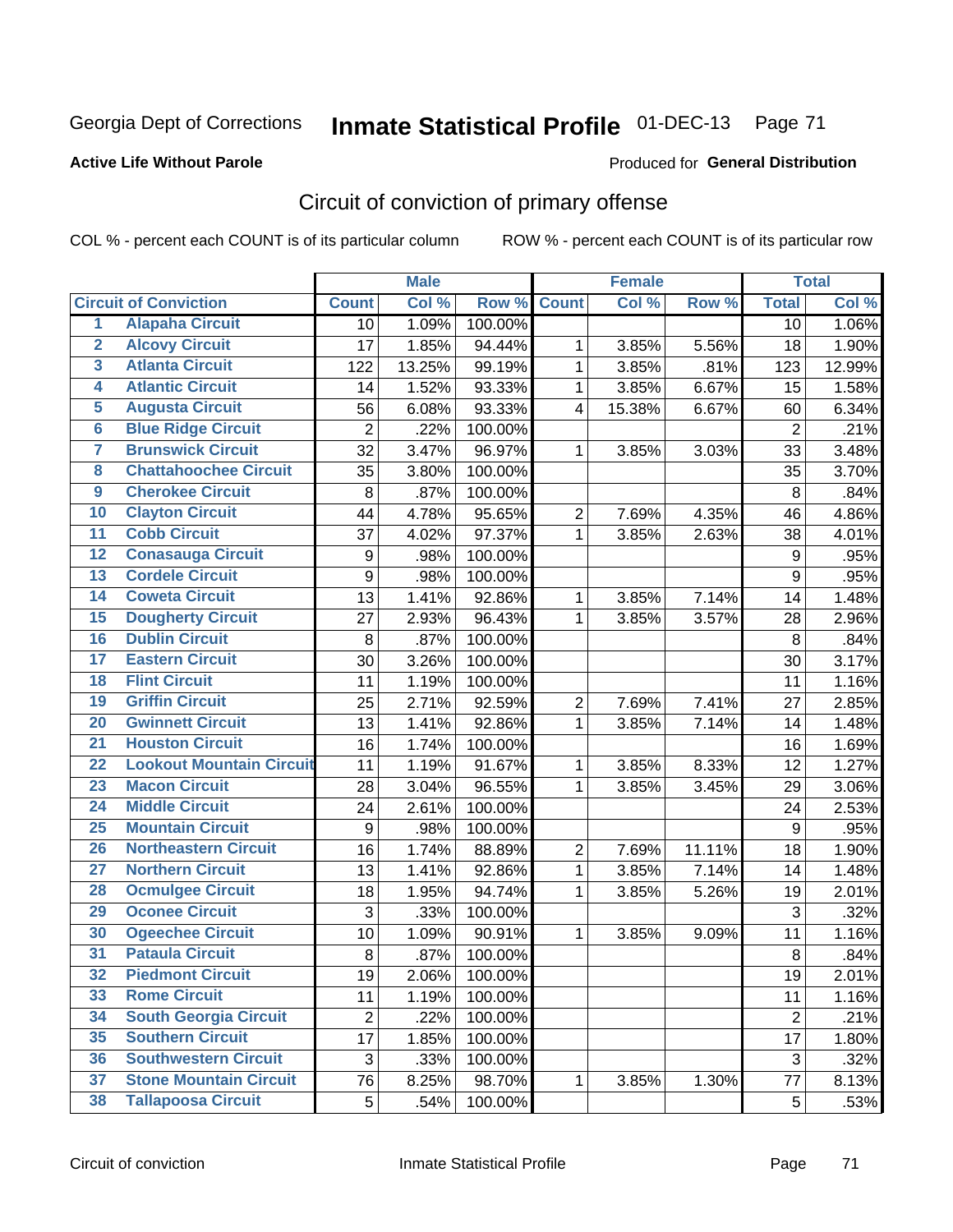### **Active Life Without Parole**

### Produced for **General Distribution**

# Circuit of conviction of primary offense

|    |                              |              | <b>Male</b> |         |              | <b>Female</b> |       |              | <b>Total</b> |
|----|------------------------------|--------------|-------------|---------|--------------|---------------|-------|--------------|--------------|
|    | <b>Circuit of Conviction</b> | <b>Count</b> | Col %       | Row %   | <b>Count</b> | Col %         | Row % | <b>Total</b> | Col %        |
| 39 | <b>Tifton Circuit</b>        | 11           | 1.19%       | 100.00% |              |               |       | 11           | 1.16%        |
| 40 | <b>Toombs Circuit</b>        | 5            | .54%        | 100.00% |              |               |       | 5            | .53%         |
| 41 | <b>Waycross Circuit</b>      | 21           | 2.28%       | 100.00% |              |               |       | 21           | 2.22%        |
| 42 | <b>Western Circuit</b>       | 17           | 1.85%       | 100.00% |              |               |       | 17           | 1.80%        |
| 43 | <b>Rockdale Circuit</b>      | 10           | 1.09%       | 90.91%  |              | 3.85%         | 9.09% | 11           | 1.16%        |
| 44 | <b>Douglas Circuit</b>       | 27           | 2.93%       | 96.43%  |              | 3.85%         | 3.57% | 28           | $2.96\%$     |
| 45 | <b>Appalachian Circuit</b>   | 2            | $.22\%$     | 100.00% |              |               |       | 2            | .21%         |
| 46 | <b>Enotah Circuit</b>        |              | .11%        | 100.00% |              |               |       |              | .11%         |
| 47 | <b>Bell-Forsyth Circuit</b>  | 4            | .43%        | 100.00% |              |               |       | 4            | .42%         |
| 48 | <b>Towaliga Circuit</b>      | 10           | 1.09%       | 100.00% |              |               |       | 10           | 1.06%        |
| 49 | <b>Paulding Circuit</b>      | 2            | $.22\%$     | 100.00% |              |               |       | 2            | .21%         |
|    | <b>Total Rported</b>         | 921          | 100%        | 97.25%  | 26           | 100%          | 2.75% | 947          | 100%         |

| orted<br><b>NOT</b>   |     |          |     |
|-----------------------|-----|----------|-----|
| <b>otal</b><br>$\sim$ | 921 | ጎር<br>ZU | 947 |

| М<br>. Innás<br>.<br>.<br>wanta<br>Πū<br>31.<br>$\sim$ $\sim$ $\sim$ |
|----------------------------------------------------------------------|
|----------------------------------------------------------------------|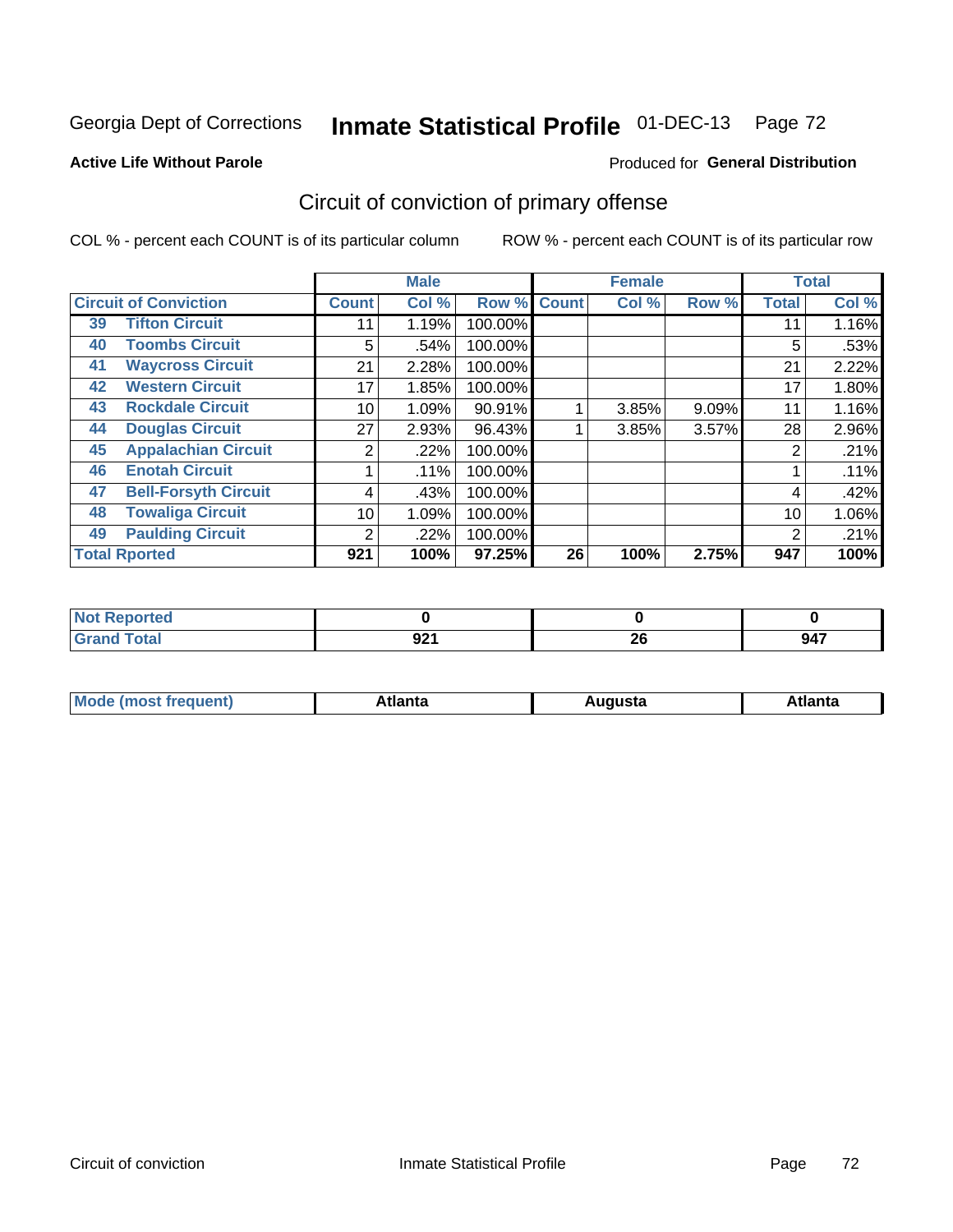#### **Active Life Without Parole**

#### Produced for **General Distribution**

### Years served (jail + prison) in this incarceration

|                       |                  | <b>Male</b> |         |                 | <b>Female</b> |       |                  | <b>Total</b> |
|-----------------------|------------------|-------------|---------|-----------------|---------------|-------|------------------|--------------|
| <b>Years Served</b>   | <b>Count</b>     | Col %       | Row %   | <b>Count</b>    | Col %         | Row % | <b>Total</b>     | Col %        |
| Less than one year    | $\overline{31}$  | 3.37%       | 96.88%  | $\mathbf 1$     | 3.85%         | 3.13% | $\overline{32}$  | 3.38%        |
| 1 to 1.99 years       | 56               | 6.08%       | 90.32%  | 6               | 23.08%        | 9.68% | 62               | 6.55%        |
| 2 to 2.99 years       | 78               | 8.47%       | 98.73%  | $\mathbf{1}$    | 3.85%         | 1.27% | 79               | 8.34%        |
| 3 to 3.99 years       | 61               | 6.62%       | 92.42%  | 5               | 19.23%        | 7.58% | 66               | 6.97%        |
| 4 to 4.99 years       | 51               | 5.54%       | 96.23%  | $\overline{2}$  | 7.69%         | 3.77% | 53               | 5.60%        |
| 5 to 5.99 years       | 42               | 4.56%       | 100.00% |                 |               |       | 42               | 4.44%        |
| 6 to 6.99 years       | 48               | $5.21\%$    | 97.96%  | $\mathbf{1}$    | 3.85%         | 2.04% | 49               | 5.17%        |
| 7 to 7.99 years       | 29               | 3.15%       | 93.55%  | 2               | 7.69%         | 6.45% | 31               | 3.27%        |
| 8 to 8.99 years       | 34               | 3.69%       | 97.14%  | 1               | 3.85%         | 2.86% | 35               | 3.70%        |
| 9 to 9.99 years       | 40               | 4.34%       | 100.00% |                 |               |       | 40               | 4.22%        |
| 10 to 10.99 years     | 28               | 3.04%       | 93.33%  | $\overline{2}$  | 7.69%         | 6.67% | 30               | 3.17%        |
| 11 to 11.99 years     | 43               | 4.67%       | 93.48%  | 3               | 11.54%        | 6.52% | 46               | 4.86%        |
| 12 to 12.99 years     | 44               | 4.78%       | 100.00% |                 |               |       | 44               | 4.65%        |
| 13 to 13.99 years     | 50               | 5.43%       | 100.00% |                 |               |       | 50               | 5.28%        |
| 14 to 14.99 years     | 32               | 3.47%       | 100.00% |                 |               |       | 32               | 3.38%        |
| 15 to 15.99 years     | 46               | 4.99%       | 97.87%  | $\mathbf 1$     | 3.85%         | 2.13% | 47               | 4.96%        |
| 16 to 16.99 years     | 48               | 5.21%       | 97.96%  | 1               | 3.85%         | 2.04% | 49               | 5.17%        |
| 17 to 17.99 years     | 40               | 4.34%       | 100.00% |                 |               |       | 40               | 4.22%        |
| 18 to 18.99 years     | 31               | 3.37%       | 100.00% |                 |               |       | 31               | 3.27%        |
| 19 to 19.99 years     | 26               | 2.82%       | 100.00% |                 |               |       | 26               | 2.75%        |
| 20 to 20.99 years     | 17               | 1.85%       | 100.00% |                 |               |       | 17               | 1.80%        |
| 21 to 21.99 years     | 6                | 0.65%       | 100.00% |                 |               |       | 6                | 0.63%        |
| 22 to 22.99 years     | 6                | 0.65%       | 100.00% |                 |               |       | $6\phantom{1}$   | 0.63%        |
| 23 to 23.99 years     | $\mathbf{1}$     | 0.11%       | 100.00% |                 |               |       | $\mathbf{1}$     | 0.11%        |
| 24 to 24.99 years     | 3                | 0.33%       | 100.00% |                 |               |       | 3                | 0.32%        |
| 25 to 25.99 years     | 6                | 0.65%       | 100.00% |                 |               |       | 6                | 0.63%        |
| 26 to 26.99 years     | 3                | 0.33%       | 100.00% |                 |               |       | 3                | 0.32%        |
| 27 to 27.99 years     | 3                | 0.33%       | 100.00% |                 |               |       | 3                | 0.32%        |
| 29 to 29.99 years     | 3                | 0.33%       | 100.00% |                 |               |       | 3                | 0.32%        |
| Thirty + years        | 15               | 1.63%       | 100.00% |                 |               |       | $\overline{15}$  | 1.58%        |
| <b>Total Reported</b> | $\overline{921}$ | 100%        | 97.25%  | $\overline{26}$ | 100%          | 2.75% | $\overline{947}$ | 100.0%       |

| <b>Not Reported</b>      |                 |                 |                 |
|--------------------------|-----------------|-----------------|-----------------|
| <b>Grand Total</b>       | 921             | 26              | 947             |
|                          |                 |                 |                 |
| <b>Mean</b><br>(average) | 10.41           | 5.99            | 10.29           |
| <b>Median (middle)</b>   | 9.71            | 4.05            | 9.64            |
| Mode (most frequent)     | 2 to 2.99 years | 3 to 3.99 years | 1 to 1.99 years |
|                          |                 |                 |                 |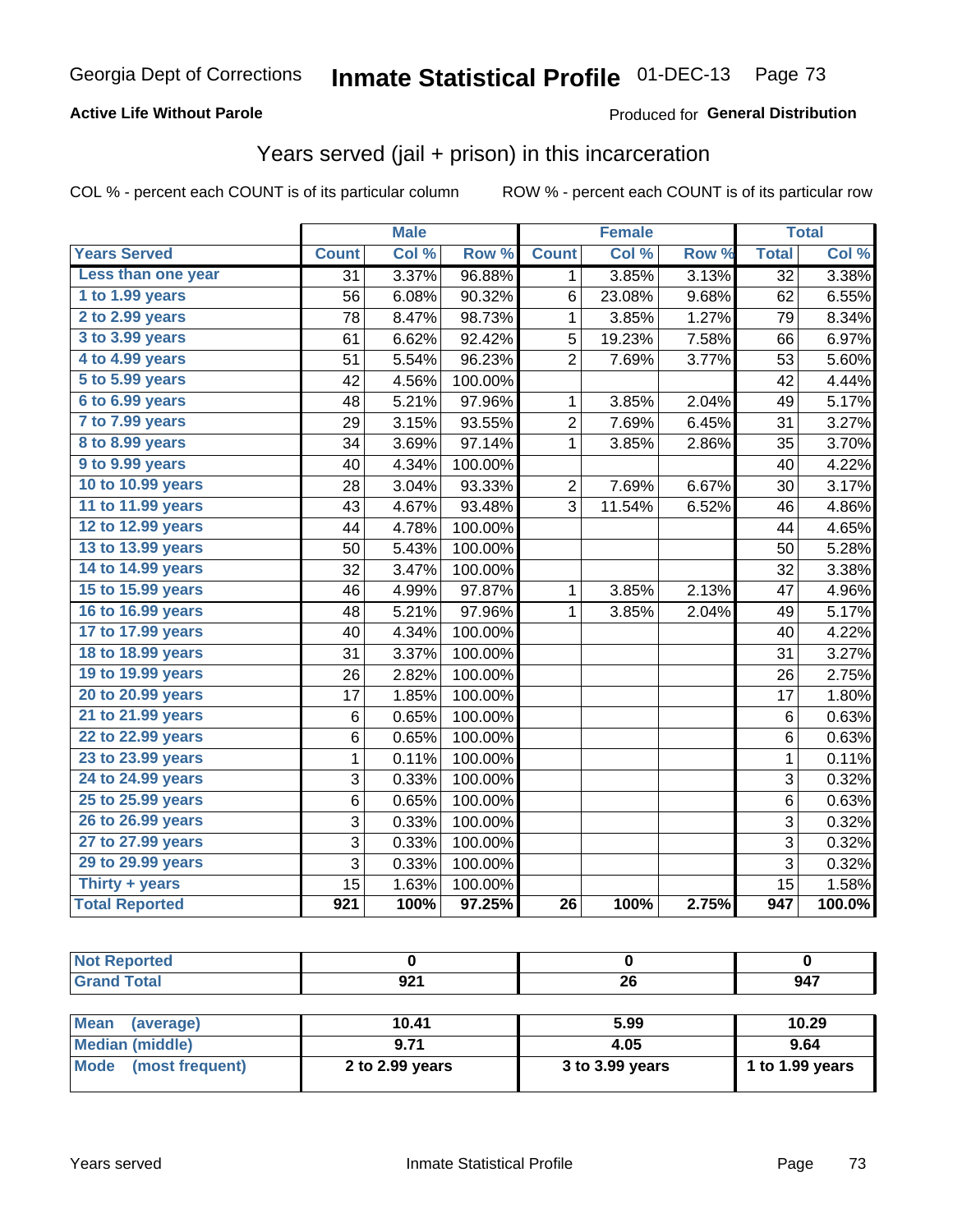#### **Active Life Without Parole**

Produced for **General Distribution**

### Results of most recent HIV tests

|                         | <b>Male</b>  |        |           | <b>Female</b>   |        |          | Total       |          |
|-------------------------|--------------|--------|-----------|-----------------|--------|----------|-------------|----------|
| <b>HIV Test Results</b> | <b>Count</b> | Col%   | Row %I    | <b>Count</b>    | Col %  | Row %    | $\tau$ otal | Col %    |
| <b>Positive</b>         |              | 0.77%  | 87.50%    |                 | 4.00%  | 12.50%   |             | $0.86\%$ |
| <b>Negative</b>         | 903          | 99.23% | $97.41\%$ | 24 <sub>1</sub> | 96.00% | $2.59\%$ | 927         | 99.14%   |
| <b>Total Reported</b>   | 910          | 100%   | 97.33%    | 25              | 100%   | 2.67%    | 935         | 100%     |

| <b>Not Reported</b> |      |    | . . |
|---------------------|------|----|-----|
| $F_{\mathbf{A}}$    | nor  | ኅር | 947 |
| Crr                 | YZ I | ZO |     |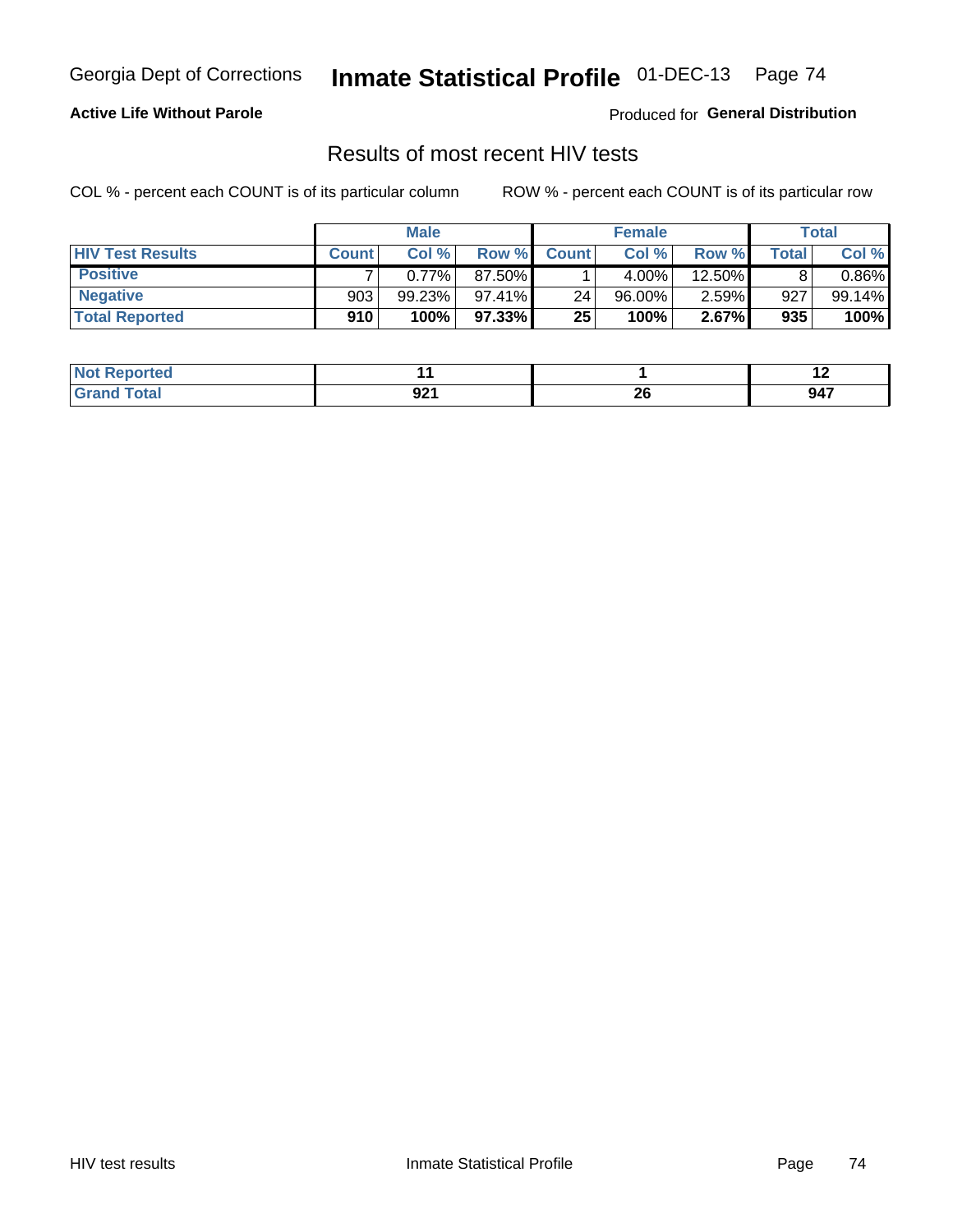#### **Active Life Without Parole**

Produced for **General Distribution**

### Results of most recent tuberculosis test

|                                  | <b>Male</b>  |        |        | <b>Female</b> |           |          | Total |        |
|----------------------------------|--------------|--------|--------|---------------|-----------|----------|-------|--------|
| <b>Tuberculosis Test Results</b> | <b>Count</b> | Col%   | Row %I | <b>Count</b>  | Col %     | Row %    | Total | Col %  |
| <b>Positive on current test</b>  | 227          | 25.00% | 98.70% |               | $12.00\%$ | $1.30\%$ | 230   | 24.65% |
| <b>Negative</b>                  | 681          | 75.00% | 96.87% | 22            | 88.00%    | 3.13%    | 703   | 75.35% |
| <b>Total Reported</b>            | 908          | 100%   | 97.32% | 25            | 100%      | 2.68%    | 933   | 100%   |

| <b>Not Reported</b> |             |    |     |
|---------------------|-------------|----|-----|
| $F \cap f \cap f$   | nn.<br>JZ I | ΔU | 947 |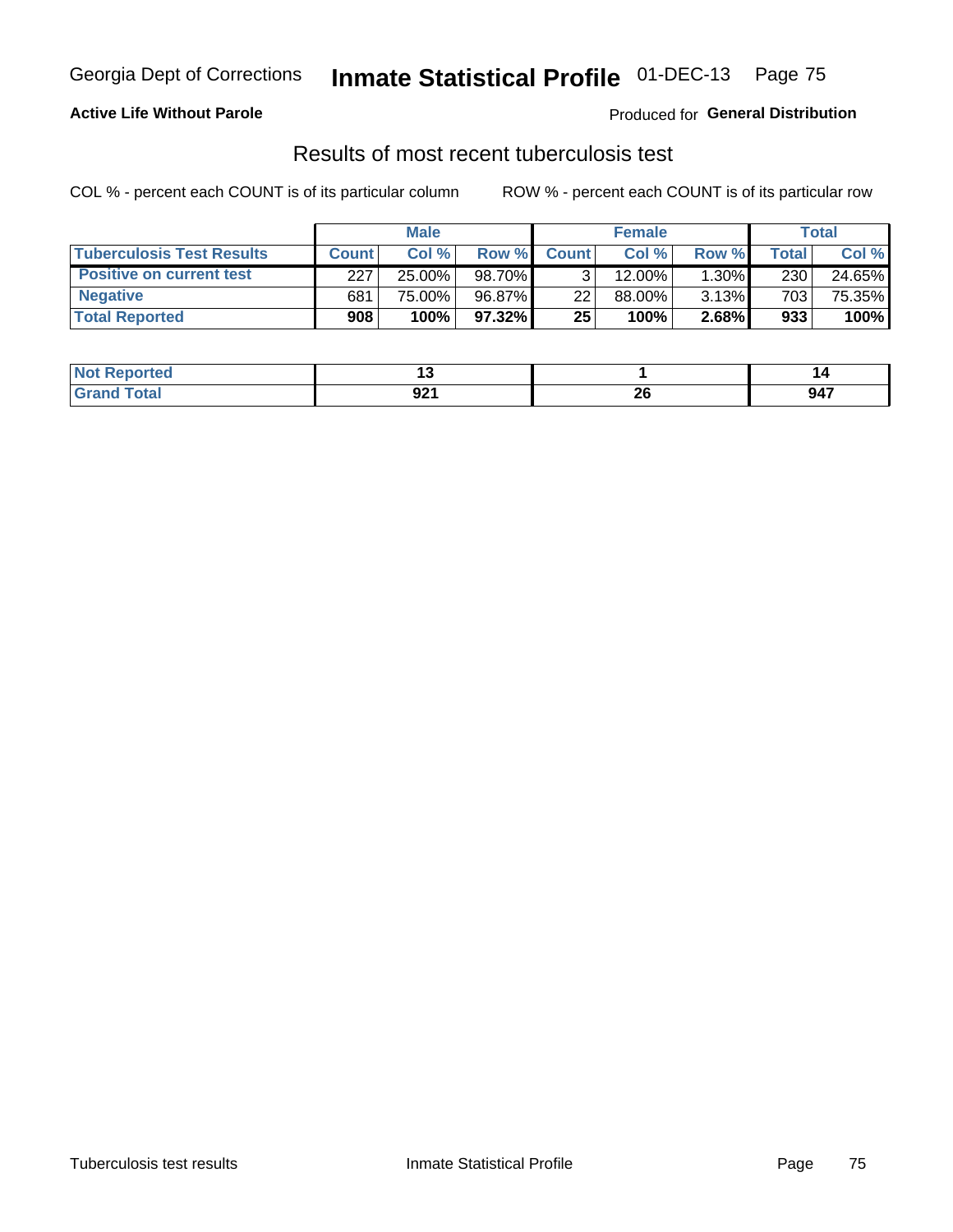#### **Active Life Without Parole**

Produced for **General Distribution**

### Results of most recent syphilis test

|                                 | <b>Male</b>  |          |           | <b>Female</b> |           |          | Total |        |
|---------------------------------|--------------|----------|-----------|---------------|-----------|----------|-------|--------|
| <b>Syphilis Test Results</b>    | <b>Count</b> | Col %    | Row %     | <b>Count</b>  | Col %     | Row %I   | Total | Col %  |
| <b>Positive on current test</b> |              | $2.64\%$ | $94.44\%$ |               | 9.09%     | $5.56\%$ | 18    | 2.75%  |
| <b>Negative</b>                 | 626          | 97.36%   | 98.43%    | 10            | $90.91\%$ | 1.57%    | 636   | 97.25% |
| <b>Total Reported</b>           | 643          | 100%     | 98.32%    | 11            | 100%      | $1.68\%$ | 654   | 100%   |

| <b>Not Reported</b> | היה<br>$\leftarrow$ $\sim$ $\sim$ |     | 293                                              |
|---------------------|-----------------------------------|-----|--------------------------------------------------|
| <b>Total</b>        | ດລະ                               | nr. | 947                                              |
|                     | JŁI                               | ZU  | $\sim$ $\sim$ $\sim$ $\sim$ $\sim$ $\sim$ $\sim$ |